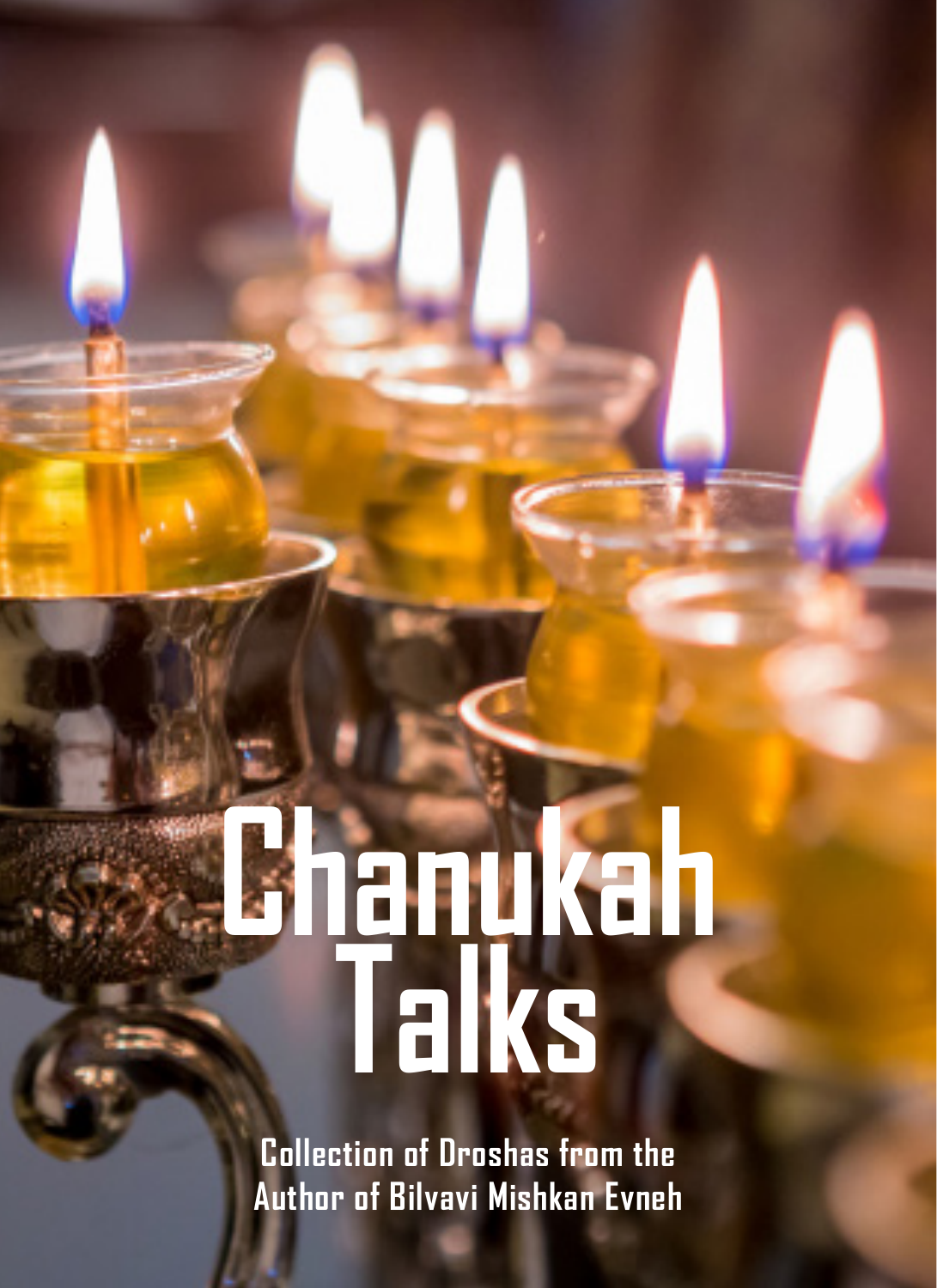# **C O N T E N T S**

[1 | THE GREEK PERSPECTIVE](#page-2-0) 2

[2 | THE LIGHT OF EMUNAH](#page-7-0) 7

3 | CHANUKAH- [WINNING THE WAR BY REMAINING ETERNAL 9](#page-9-0)

[4 | THE INNER LIGHT OF CHANUKAH –](#page-17-0) A CLEAR TORAH 17

[5 | EXPERIENCING CHANUKAH](#page-20-0) 20

[6 | CHANUKAH: SEEING THE BEGINNING](#page-24-0) 24

[7 | CHANUKAH: HAVING MESIRUS NEFESH FOR TORAH](#page-28-0) 28

[8 | CHANUKAH: GREEK INFLUENCE TODAY](#page-32-0) 32

[9 | FIGHTS OF CHANUKAH](#page-37-0) 37

[10 | LIGHT AND DARKNESS TOGETHER 40](#page-40-0)

[11 | MIRACLES WITHIN](#page-49-0) 49

[12 | THE FIRE OF CHANUKAH](#page-57-0) 57

[13 | LEAVING THE GREEK EXILE OF IMAGINATION](#page-63-0) 63

14 | KISLEV – [SLEEP & DREAMS](#page-70-0) 70

[14 | Q&A](#page-78-0) 78

[15 | KISLEV –](#page-83-0) THE BOW 83

[16 | TEVES –](#page-89-0) GOAT 89

[17 | KISLEV –](#page-96-0) BINYAMIN 96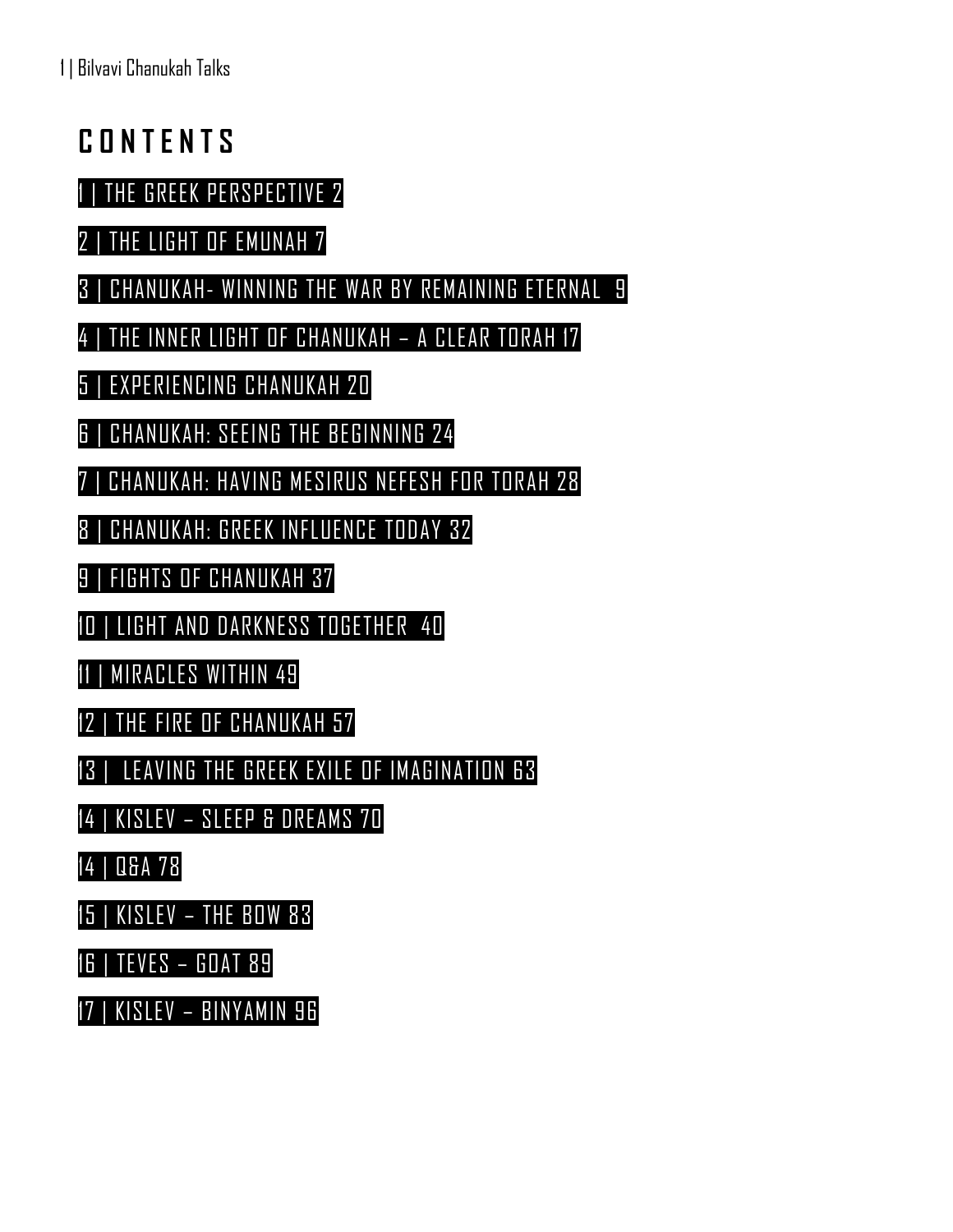# [1](#page-2-1) | THE GREEK PERSPECTIVE<sup>1</sup>

<span id="page-2-0"></span>The *Nefesh HaChaim* (Gate IV: Chapter 1) writes that as the generations continued, the *yetzer hora* devised ways to fight *Klal Yisrael*'s study of Torah, and thus the idea formed of learning Torah for the sake of *pilpul* (give-andtake analysis) alone, with no involvement of *yirah* (fear of Hashem).

The *yetzer hora* fights our power of Torah study, and so did the Greek exile fight the Torah. Greek wisdom and philosophy was at war with the wisdom of the Torah.

Our Sages viewed Greek wisdom as being a wisdom that is entirely focused on the physical body and nature, with no trace of spirituality to it. There was also another way of understanding the difference between the Torah's wisdom and Greek wisdom. Greek wisdom is entirely intellectual-based, with no mention of the "heart". Regarding the Torah, *"fear of Hashem is wisdom"*, the Torah is a wisdom that requires fear of Hashem, whereas Greek wisdom is intellect alone.

When the *Nefesh HaChaim* says that the *yetzer hora* devised ways to fight against *Klal Yisrael*'s study of Torah, it is referring to the evil force of impurity that is "*Yavan"* (the Greek exile and its philosophy). When a person learns Torah, he is definitely not learning a wisdom that is focused on the physical body and nature, but it's possible that he has Greek attitude towards the wisdom of Torah! In fact, he might have the exact thinking of Greek philosophy even as he's learning Torah.

The yetzer hora has many different ways of how it fights *Klal Yisrael*. Sometimes it causes some people in *Klal Yisrael* to abandon Torah study by causing them to engage in the study of nature and the body. Another way it fights *Klal Yisrael* is through removing "*yirah*" (fear of Hashem) from the picture, where the fiery love for Torah is extinguished in their hearts.

The depth of this struggle throughout the generations, and in our generation especially, is that the Greek attitude has penetrated into the "tents of *Shem*" (the *beis midrash*), in the sense that a person today can be sitting and learning Torah in the *beis midrash* yet he has a 'Greek perspective' within his very learning. To an onlooker, it would seem that there is no difference between a person learning with a Greek perspective with a person who doesn't. The difference cannot be discerned by the eye.

Those who study other wisdoms outside of the Torah, such as those who study nature and the body, are an obvious example of Greek influence. But even someone who merits to sit and learn in the *beis midrash* might be affected by the same problem: his Torah learning has become exiled by the evil inclination, whose purpose is to fight against the Torah.

When a person does not clarify to himself what his connection to Torah is [as we have begun to explain in the previous chapters], he might find out after 120 years when he goes up to Heaven that all of his Torah learning was with a Greek perspective.

There is a story told by Rav Shalom Shwadron of his grandfather, the *Maharsham*, which can make anyone shudder. The *Maharsham* fell ill, and he dreamt that he ascended to Heaven, where he stood in front of the Heavenly Court. They weighed out his merits and his sins. An announcement went out in praise of the *Maharsham*'s merits of Torah learning and how awesome it was. Then an angel came and declared that all of his Torah is not called "Torah"; it came and blew into his mouth, and all of the words of Torah were removed from

<span id="page-2-1"></span>*<sup>1</sup>* <http://www.bilvavi.net/english/nefesh-hachaim-gate-4-004-greek-perspective>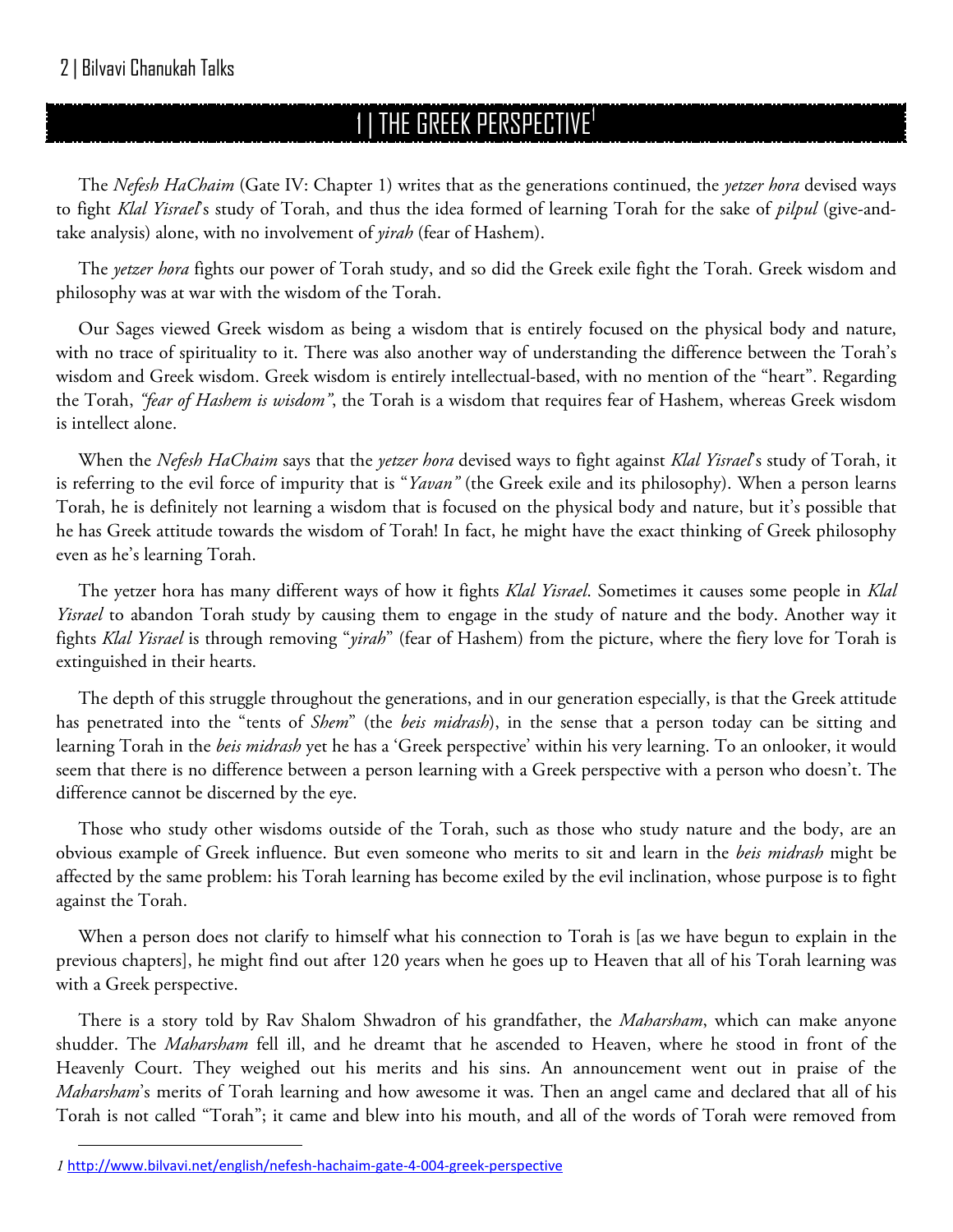him, as if the words had never been there before! It was all removed from him. In the end, the angel returned all the words of Torah to the *Maharsham*, for it said, "In the generation you live in, your words of Torah can be called 'Torah'."

Anyone familiar with the works of the *Maharsham* knows that his Torah is awesome. He was one of the greatest leaders of his generation and you can see his greatness in his *sefarim*. Yet the *Maharsham* testified about himself that in the Heavenly Court, they instantly removed all his Torah.

If someone searches for truth and he hears the above story, how can he not suspect that the same thing can happen to him? Of course, in the end of the story, the angel considered the *Maharsham*'s Torah to be Torah. But it is still shuddering to think that there was even such a possibility. How could such a thing be possible? We aren't discussing here a great person such as the *Maharsham.* We are talking about someone on our own spiritual level. How is it possible that a person's Torah is not considered to be real "Torah" in Heaven…?

If a person never clarified his connection to Torah – the external layer of the connection, and certainly the inner layer of the connection – he might think that he has love for Torah and that he learns a lot, but he might have a very mistaken attitude towards learning, for he has never clarified what connects him to Torah.

This is true even if he has learned much Torah both in quantity and quality; with understanding; with clarity; with *chiddushim*; with knowing the *Halachic* conclusions of each *sugya* (each on his own level); if he has not clarified the refined points of what connects him to the Torah he learns, then there is only a minimal connection to Torah he has (based on one of the qualities above), and he is missing much of what is required in a connection to Torah.

A person doesn't know what's missing from his learning, because he never makes this reflection. He thinks that everything's great simply because he is sitting and learning Torah from morning to night; after all, he merits understanding in his learning, he even has *chiddushim*, he has clarity in what he is learning, he is becoming knowledgeable in Torah – each person can say this on his own level.

Yet the story of the *Maharsham* proves that one's Torah learning is considered to be like nothing in Heaven. This is when one doesn't clarify what is connecting him to Torah and he isn't aware of what deeply connects him to it.

One who clarifies what connects him to his Torah learning is aware of what exactly connects him to the Torah and which parts he isn't yet connected to. He is aware of which areas in his learning are weak, which areas need improvement, which parts he needs to decrease and which parts he needs to increase, which parts he needs more connection to. One must honestly examine himself and take apart his connection to Torah and see which parts he is connected to and which parts are missing from his connection.

When a person ascends to Heaven after 120, the first question he is asked is, "Did you set aside times for Torah study?" That will be the first part of the examination. But after this the question will go deeper: During the times he learned Torah, on what level did he learn it on? How deep was his connection to it?

We must know that we can't run away from this examination. Either a person clarifies it as he is here on this world, or it is told to him when he gets to the World of Truth – where it will be too late to do anything.

Obviously, anyone who is sitting and learning Torah all day in the *beis midrash* is someone who wants to make progress in his Torah learning. But one must be aware of which parts are necessary in the connection to Torah learning. Through this, one's connection to Torah will grow deeper and it will have more quality to it.

The evil spiritual force known as '*kelipas Yavan',* the "Greek perspective", is essentially the attitude that a person can learn Torah in a superficial manner, where he thinks that he is gaining wisdom and that he is understanding it,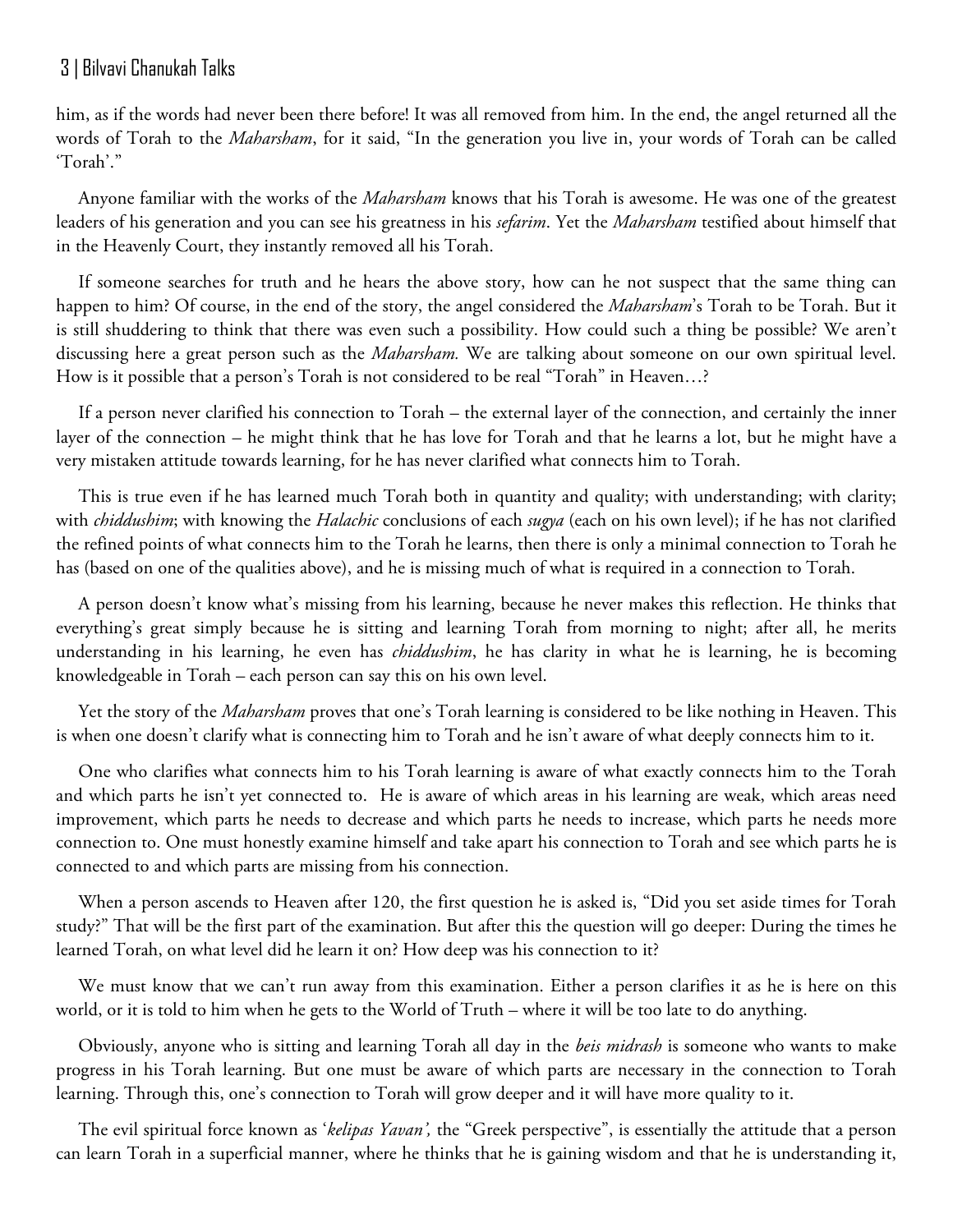and the person thinks that everything here is fine. But with this attitude towards learning, a person will come upstairs after 120 and it will be shown to him that his entire way of life was spent incorrectly; that instead of being of those who sat in the *beis midrash*, he was considered to be of those who pursue other places, *chas v'shalom*. Although he did not actually run after frivolous things during his lifetime, he will be shown that his perspective is that not that far from those who do not consider Torah to be the main pursuit of life.

To emphasize again, each person will have to undergo this assessment of his Torah learning. The only question is if it will happen during a person's lifetime - when he uses his free will to do so - or if it will be made in Heaven, where it will be too late. A person on this world has the free will to choose to make this examination on himself: To see how much he is exerting himself in Torah, how connected he is to Torah, how much clarity he has in his learning, etc.

If a person does not make this reflection, he will simply live a carefree life, thinking that all is well and that he just has to keep increasing his time for learning and that he should simply keep exerting himself more and more. Although this is also true, a person must not think that this is all he needs in his connection to Torah. There is much more to the connection to Torah that a person needs, and every person will have to see it at some point; whether on this world, or on the next.

If a person didn't assess his connection to Torah on this world, he will be shown in the next world all that he was supposed to reach – which was a simple truth that he could have reached even as he lived on this world. If one realizes as he is on this world that improvement is needed in his connection to Torah learning, then he has a chance of changing, because he still has free will. But if a person waits until the next world to see the truth, there, it is too late to do anything, and there he will remain with his very minimal level of connection to Torah.

#### ÷

The *Nefesh HaChaim* explains that the study of *mussar* began because the great leaders were seeing that much was missing from their Torah learning. The *Nefesh HaChaim* calls them the 'eyes of the congregation." In other words, these great people had the 'eyes' to see what was missing. They had a spiritual lens that could see beyond the external layer of things.

When a person sees the world through a superficial lens, he does not see what the problems are. He walks into a *beis midrash* full of people learning Torah, and he might feel, "Ah, "praiseworthy are the eyes that have seen this." But if he would have more inner vision, he would instantly see what is missing from the *beis midrash*. (To see and fix the problem, though, he would have to be on a very high spiritual level).

The *Nefesh HaChaim* says that the leaders of the generation who founded the study of *mussar* were the 'eyes of the congregation.' They had 'eyes' that could see things which others couldn't see. They could see subtleties; they possessed the discerning eye of a Torah scholar, who sees beyond the superficial layer of things.

In recent generations, there has been a great increase of Torah study. But those with inner vision can see that a deep connection to Torah is missing, and they see a whole different reality than how others see it. The leaders of the generation, who are called 'eyes of the generation', see this painful reality. But each person on his own level can gain some inner vision and he can sense that there is much that is missing from his connection to Torah.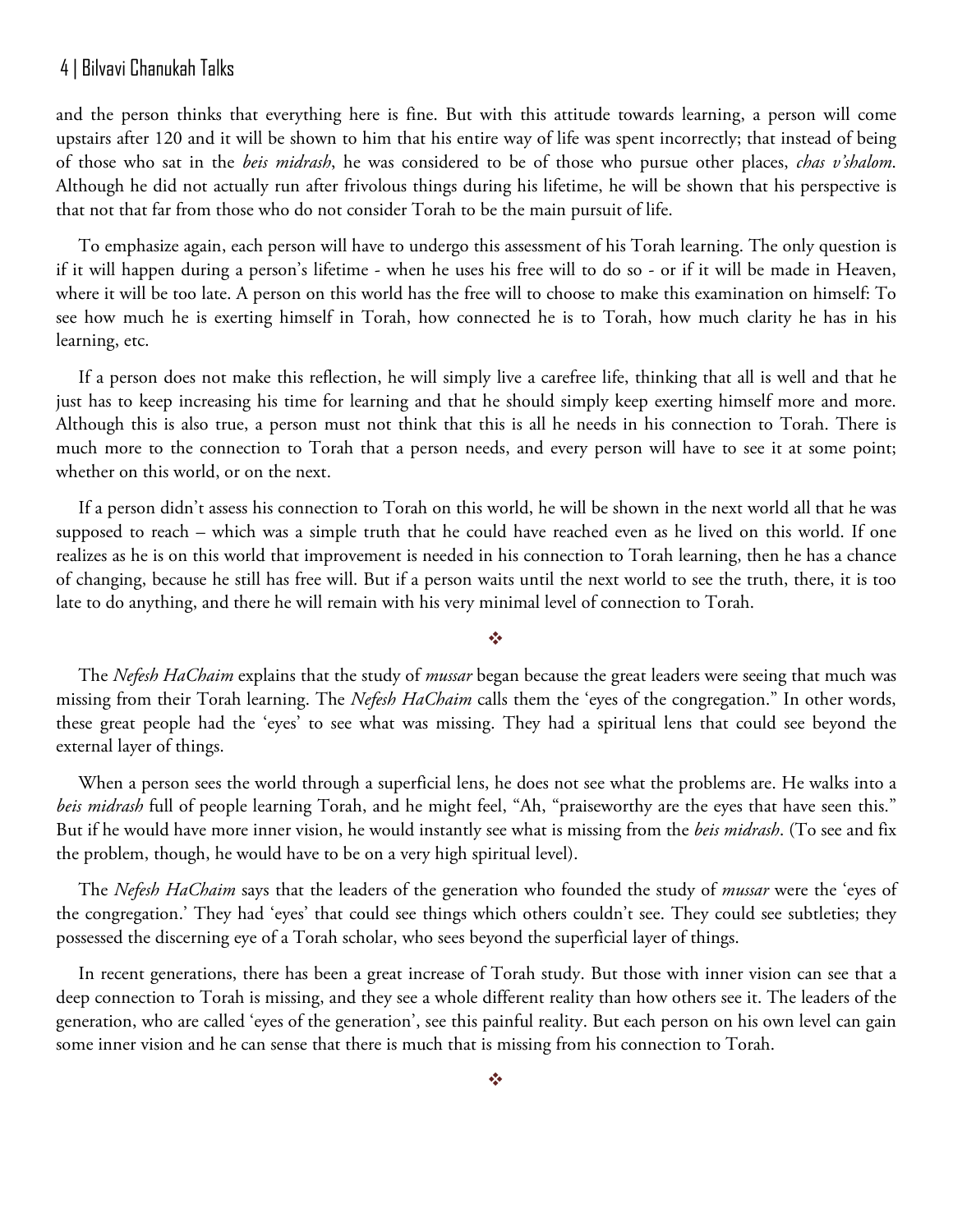The *Nefesh HaChaim* continues that those who noticed what was missing from Torah study wrote sefarim that explain *yirah* (fear of Hashem) to redirect the hearts of the nation, so that they could rededicate themselves to the study of Torah and to serving Hashem, with pure fear of Heaven.

A superficial reading of these words of the *Nefesh HaChaim* seems to imply that they realized that their Torah learning was causing them to be in lacking in *yirah* and in *avodas Hashem*, thus the leaders of the past wrote *sefarim* that explain *yirah*, in order to gain back their *yirah*.

However, that is not what he writes. The *Nefesh HaChaim* is saying [in conjunction with the earlier paragraphs] that because their Torah learning was lacking in *yirah*, because it was lacking with a "burning love for Torah" as he puts it, they felt that their very Torah learning was lacking. [Thus they weren't just missing *yirah*; they were missing Torah, because they were missing *yirah* in their Torah].

Thus, when they wrote *sefarim* about *yirah*, they didn't do this just so they could gain *yirah*; they did it so that their Torah learning could become improved in this way. For it is written, *"Fear of G-d is wisdom."*

 $\ddot{\cdot}$ 

They didn't want to just improve their fear of Heaven; they wanted to gain back a fiery love for Torah which had gone missing from them.

From a superficial perspective, it appears to be that *mussar sefarim* are here to explain to us merely how to better our actions, how to improve our *middos*, how to improve ourselves, etc. This is all true, but there is a much deeper purpose of the *mussar sefarim*. It is because "*Fear of G-d is wisdom*." When a person learns *mussar* in the true way, not superficially but with in-depth analysis, he reveals a deeper connection to Hashem and to Torah. He gains a clearer perspective on life, thus the way he relates to Hashem and to his Torah learning becomes totally different.

This is apparent from the words of the *Nefesh HaChaim*, that the reason why the leaders wrote *mussar sefarim* was "to straighten out… and fix the breaches" that had been made. They were trying to help us become more precise and exact in our way of living. They were trying to fix the 'breaches', reminiscent of the '13 breaches' which the Greeks had made in the *Beis HaMikdash*, which symbolizes the negative Greek influences on our Torah learning. Thus the purpose of the study of *mussar* was essentially so that we would clarify our connection to our Torah learning and form a deep connection to Torah; to get it back to the way it used to be before all the breaches came along.

#### $\frac{1}{2}$

The *Nefesh HaChaim* writes that any sensible person understands that those who founded the study of *mussar* never intended for people to abandon Torah study and to learn *mussar* all day. Their entire intention was so that people would improve their Torah learning and learn Torah all day; to learn the Written Torah, the Oral Torah, and the many *halachos* of the Torah. They just wanted people to add learn it with fear of Heaven.

How indeed did people then come to make such a mistake? It was because people thought that the study of *mussar*\*yirah* was solely for the sake of knowing what *yirah* is and what *avodas* Hashem is. That is how they came to neglect Torah study and to instead involve themselves with only *mussar.*

The true perspective is that the mussar sefarim, which explain how to have *yirah*, are really coming to explain our connection to Hashem, and precisely through the study of His Torah. The study of *yirah* was not meant to imply that people should stop learning Torah in favor of learning about *yirah*; for the whole purpose of *yirah* was to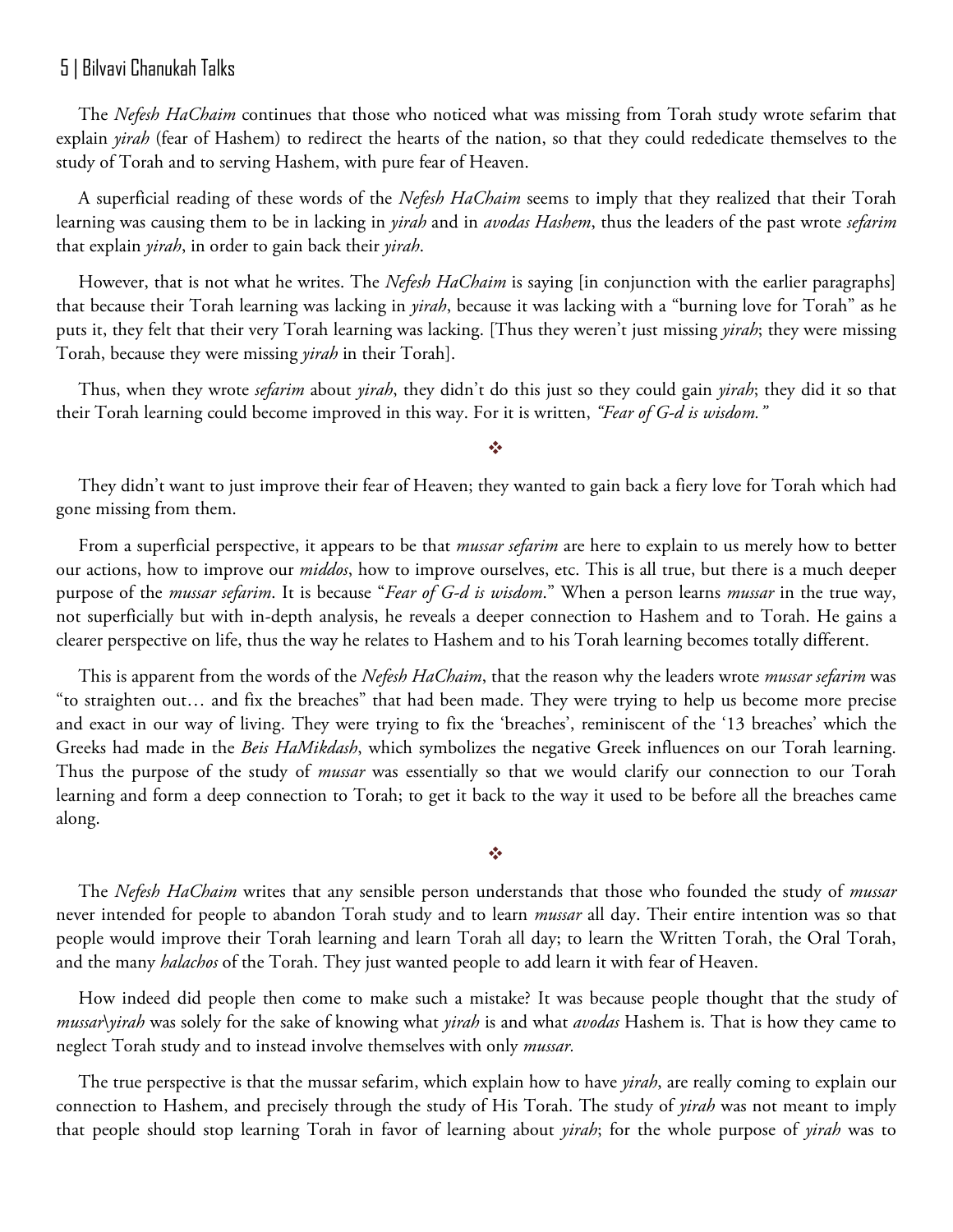deepen our connection to the study of Torah. *"Fear of Hashem is wisdom*" – the purpose of studying about *yirah* was to reconnect us to the subtle and refined wisdom of the Torah.

This explains the difference between those who serve Hashem superficially with those who really serve Him. Those who truly serve Hashem are people who use all of their spirituality to deepen their connection to Torah learning, more and more. By contrast, someone who improves his 'Avodas Hashem' without being focused on improving his Torah learning, will slowly drift off from Torah study, preferring instead to spend most of his time in the study of *mussar* and *yirah*. He erroneously thinks that only in that area can he feel a burning love for Torah.

When a person understands what Torah is all about and what *mussar* is about, he understands that *mussar* is coming to explain the subtleties of the Torah's wisdom, and that this what ultimately connects a person to Hashem and His Torah. When this is the perspective, a person understands that the study of *mussar* is not meant to weaken our study of Torah; it is rather the ingredient that helps our Torah learning thrive. The study of mussar comes to analyze the subtleties of the human soul, which in turn helps our connection to Torah to be more precise and exact.

#### ÷

May Hashem give us the strength that *kelipas Yavan* (the Greek perspective) should be erased from the world in general, and on a specific level, from those who sit here in the *beis midrash;* that our Torah learning should not be a mere superficial and purely intellectual kind of study that resembles the study of Greek wisdoms. Rather, we should have a connection to our Torah learning which should stem from both the use of our mind and heart. Our minds should be heavily immersed in Torah, and our hearts need to burn with fiery love for it. Then our Torah learning can resemble the Menorah in its purity, in which the flame would rise on its own after it was lit; our souls should become enflamed with a burning love for Torah and thereby become exalted, going higher and higher.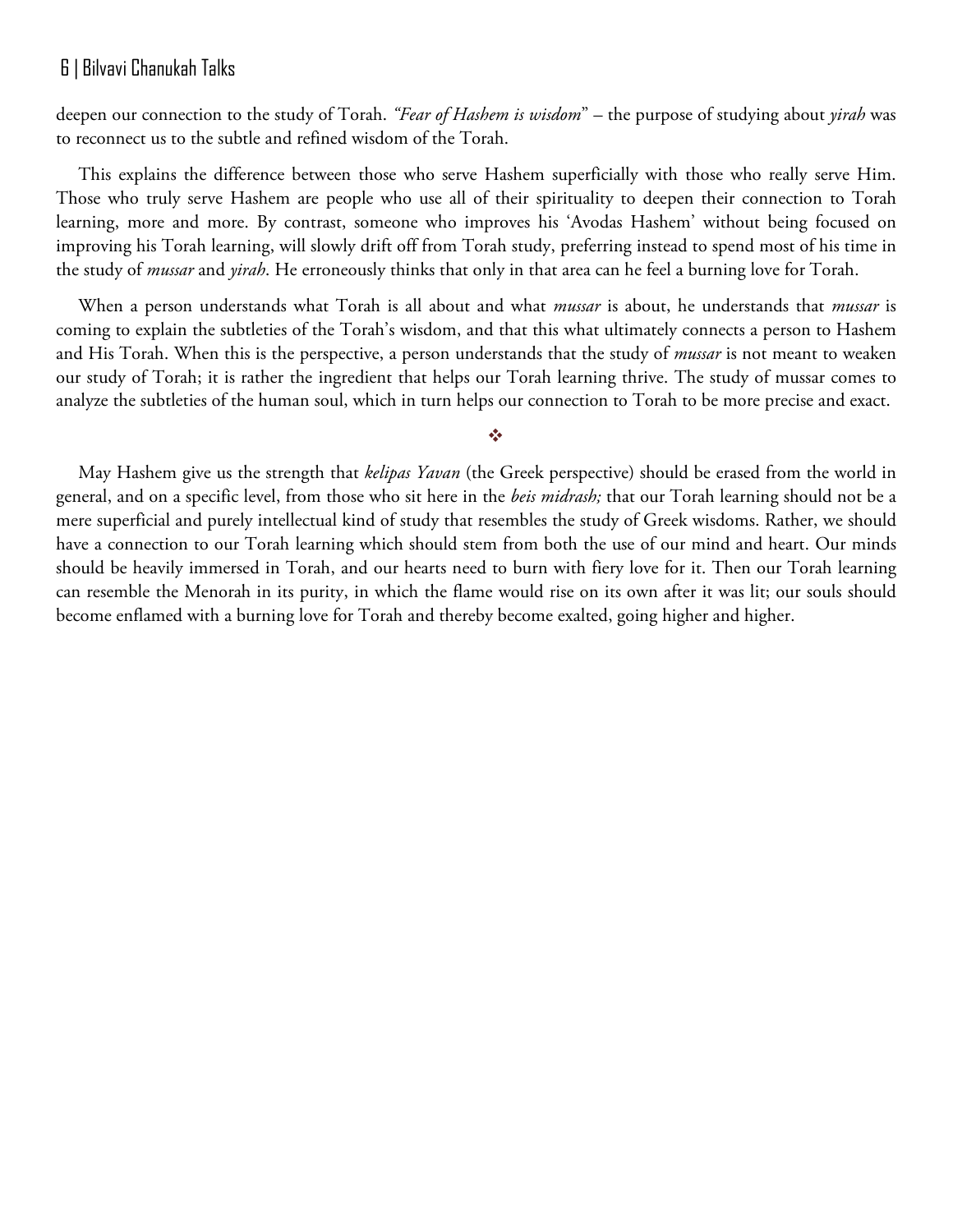# $2$  | THE LIGHT OF EMUNAH $^2$

<span id="page-7-0"></span>Chanukah was essentially a war between the *chochmah*\wisdom of the holy Torah (which is called "*Torah Ohr*", the Torah of light) vs. the wisdom of the Greeks. However, it was a different kind of war than the other wars fought.

It wasn't just about defeating and getting rid of our enemies. It was about taking their evil and sanctifying it.

The Greek nation (*Yavan*) descended from *Yefes*, the son of *Noach*. *Yefes* was blessed by his father that he would receive beauty; our Sages said that "the beauty of *Yefes* should join the tents of *Shem*",[3](#page-7-2) and the Sages also said that "Believe that there is wisdom found among the nations", $4$  and this is referring in particular to the wisdom of the Greeks, for they are the root of all secular wisdoms.

The depth of the above statement of Chazal is that when we "believe" that the Greeks do contain wisdom, this is how we sanctify the Greek essence; in other words, we are supposed to believe that the secular nations contain wisdom, but we must not go learn their wisdom. The fact that the Sages said that "Wisdom is found among the nations" does not mean, *chas v'shalom,* that we can are permitted to study their wisdom. We can *believe* that they have wisdom, but that does not permit us to go and study their wisdoms. Thus, the Sages were careful to say only that we can *believe* that there is wisdom among the nations; they did not tell us to *learn* of their secular wisdom.[5](#page-7-4)

The spiritual light of *chochmah*\wisdom has fallen [into the Side of Evil], and that is why the secular nations possess wisdom. The way we rectify this fallen light is through using our power of *emunah* - in this case, to "believe" – to *believe* that they have wisdom, precisely *without* engaging in the study of their wisdom.

This is how we bring light into the "Greek darkness" [and thus rectify it]. The Greeks are referred to as "darkness".

It is written, *"Your faith at nights."[6](#page-7-5)* Darkness is precisely the time in which we are meant to bring in the light of *Emunah*\faith in Hashem.

This is the inner reason behind why the Menorah is lit only after it is dark. The light of the Menorah is a different kind of light – it does not resemble sunlight; rather, it represents the light of Hashem which is present with us even as we are in darkness. As it is written, *"As I sit in darkness, Hashem is a light unto me."[7](#page-7-6)* The "light of Hashem" is when we he have *emunah*\faith in Him; this is also known as the "light of *emunah*."

It was the spiritual light of the holy Torah that defeated the Greeks, and that light was essentially being empowered by the light of *emunah.*

 $\overline{a}$ 

<span id="page-7-5"></span>*6 Tehillim 92:3*

<span id="page-7-1"></span>*<sup>2</sup>* <http://www.bilvavi.net/english/chanukah-000-light-emunah>

*Adapted From Introduction to Sefer Bilvavi Mishkan Evneh on Chanukah*

<span id="page-7-2"></span>*<sup>3</sup> Megillah 9b*

<span id="page-7-3"></span>*<sup>4</sup> Eichah Rabbah 2:13*

<span id="page-7-4"></span>*<sup>5</sup> See Tefillah #042- What It Means To Have Good Middos and Tefillah #094-Seeking Advice ; see also the derasha "Avoiding The Secular Influence".*

<span id="page-7-6"></span>*<sup>7</sup> Michah 7:8*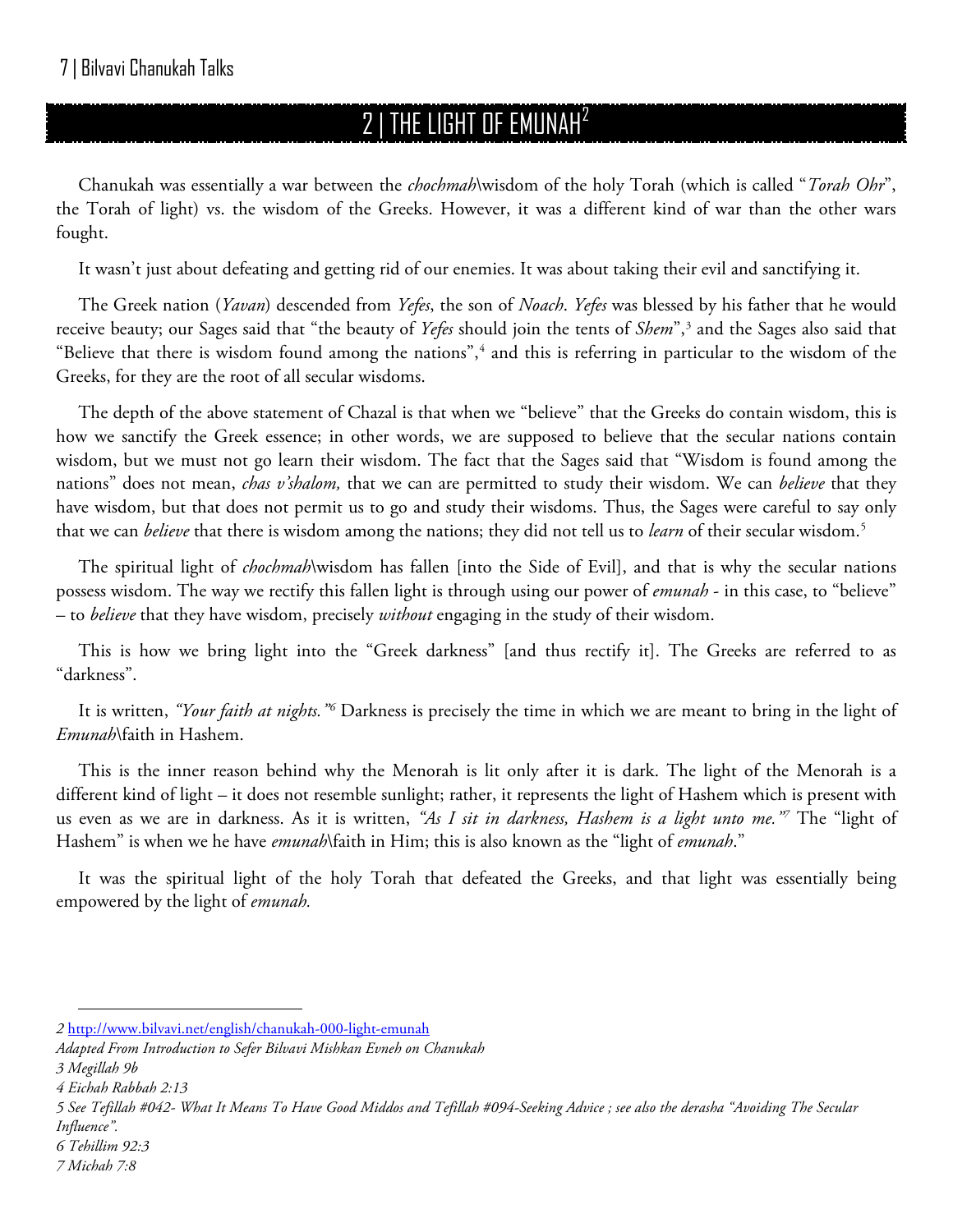The eight lights of the Menorah symbolize the level above seven. *Chochmah*\Wisdom is in the dimension of seven, while emunah is the dimension that is higher than *Chochmah*\wisdom, for *emunah* is really the source that all wisdom is drawn from; as it is written, "Wisdom is found in *ayin* (nothingness)" [and *ayin* refers to *emunah*].

The *halachah* is that the Menorah is lit outside and not inside, because the Menorah is an "*Ohr Makif"* (a "surrounding spiritual light"), as opposed to being an *Ohr Penimi* ("internal spiritual light"), because the lights of the Menorah represent the light of *emunah,* and *emunah* is not just a light that radiates inwardly; it shines outward.

For this reason, there are some opinions in our Sages that Chanukah will not cease in the future, based on the concept that "The purpose of knowledge is to know that we do not know" – in other words, *emunah* is the purpose of all *Chochmah*\wisdom. This is also known as the light of the redemption: the light of *emunah*.

The other festivals, by contrast, are all within the dimension of *Chochmah*\wisdom, therefore they will all cease in the future [because in the future there will be no need for *Chochmah*]; whereas Chanukah and Purim are the festivals that are within the higher dimension, *emunah* – which is above all *Chochmah* – and that is why these two festivals will not cease in the future.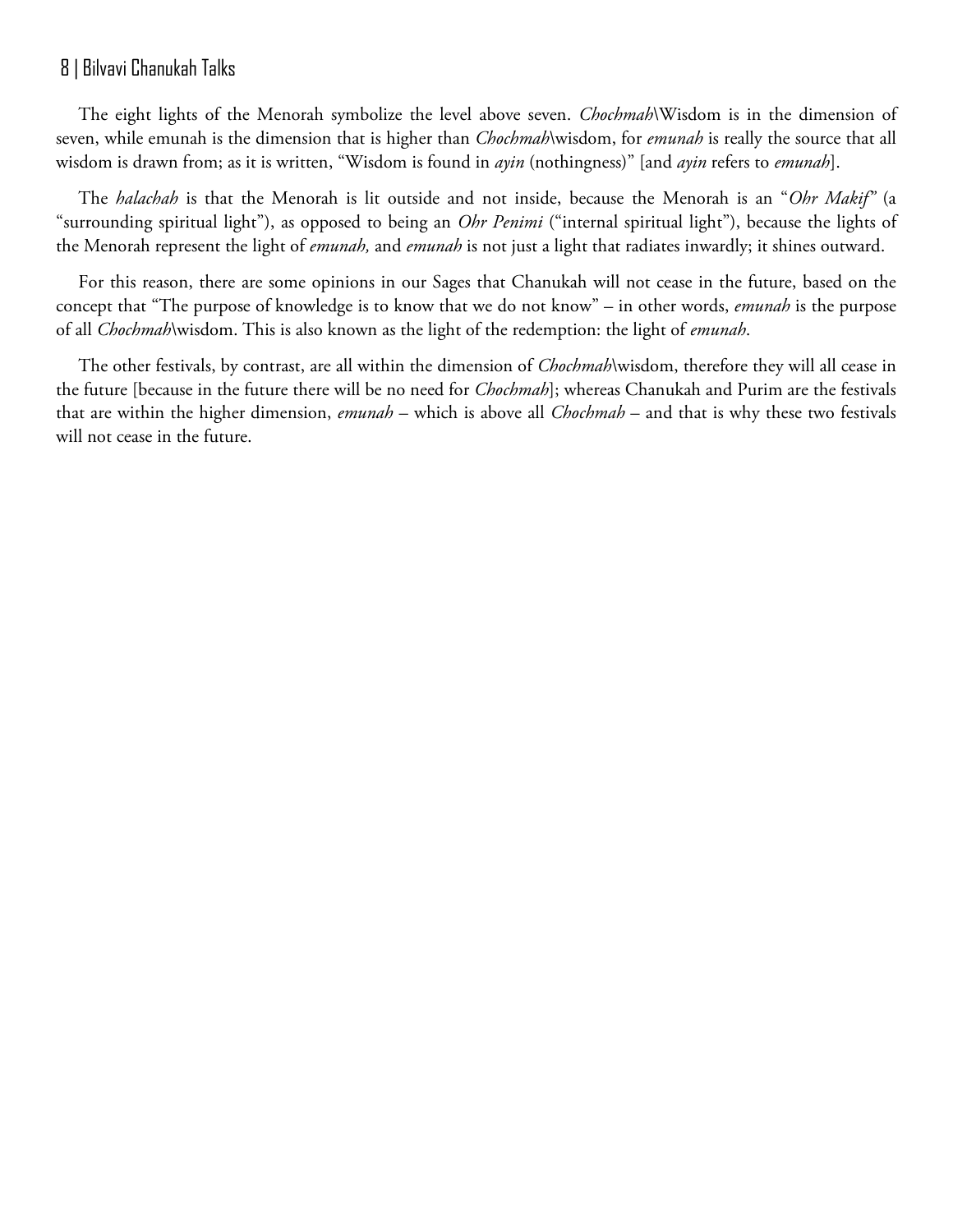$\overline{a}$ 

# 3 | CHANUKAH- WINNING THE WAR BY REMAINING ETERNAL [8](#page-9-1)

# <span id="page-9-0"></span>VIEWING THE IMMINENT FESTIVAL AS A CONTINUATION OF OUR AVODAH

In the previous chapters (of the series of [Reaching Your Essence\)](http://www.bilvavi.net/sugya/daes.hava), we discussed at length the ways of how to reveal the *Yechidah* in the soul.

It is the nature of most of us that when a Jewish holiday approaches, we like to learn about the nature of the upcoming holiday, but we tend to put aside our current *avodah* in favor of learning about the holiday at hand.

But we can compare this to one who owns a horse for 20 years and he wishes to give it as a wedding present to his son. The wedding day of his son arrives, and he gets very busy with the wedding preparations, and what happens? He doesn't watch his horse, and the horse runs away.

The lesson from this parable is very clear. If we leave put our *avodah* on hold because we need to learn about the holiday, then our *avodah* will be ignored in favor of learning about the holiday, and then we lose the previous gains of our *avodah* until now.

However, the other option is not either good: if a person ignores the holiday and only focuses on his *avodah*, then this too is detrimental, because if Hashem gives us a holiday, obviously it is His will that we involve ourselves in it.

When a Jewish holiday comes our way as we are in middle of explaining a certain *avodah,* we thus need to see it as a continuation of our own current *avodah,* rather than just see it as a coincidence that happens to fall out in middle of our *avodah*. Therefore, the current holiday that is approaching [in our case, Chanukah] must be viewed by us as a continuation of our current *avodah* of revealing our "*Yechidah"*.

What, essentially, is a Jewish festival all about? The *Yomim Tovim* (Jewish festivals) are really windows that help us see into the inner world of spirituality. The inner world is covered over, but it is not completely covered over; there are windows which we can use to see into it. Each festival offers us the opportunity to access a new window that gives us new perspectives about the inner world.

If we look into a house through many of its windows and we see the same room, we are seeing the same room each time, just through different windows. The festivals are each different windows that look at the same room. Chanukah is one window, and Purim is another window, and Pesach is another window. But they are all windows to the same view. We aren't revealing new realities through each of the festivals – rather, we can keep learning to see the same reality that exists through different angles, with each festival that we go through.

# THE LESSON OF CHANUKAH – ANOTHER WAY TO ACCESS THE VIEW OF THE YECHIDAH

The holiday approaching us now is Chanukah, and if we are currently learning about how to reveal our *Yechidah,* this is not a coincidence. It must be that Chanukah adds on another important dimension to this avodah of trying to uncover our *Yechidah.* 

<span id="page-9-1"></span>*<sup>8</sup>* <http://www.bilvavi.net/english/reaching-your-essence-010-utilizing-power-peace> *Adapted from [010 Da Es Havaysecha](http://www.bilvavi.net/english/reaching-your-essence-010-utilizing-power-peace)*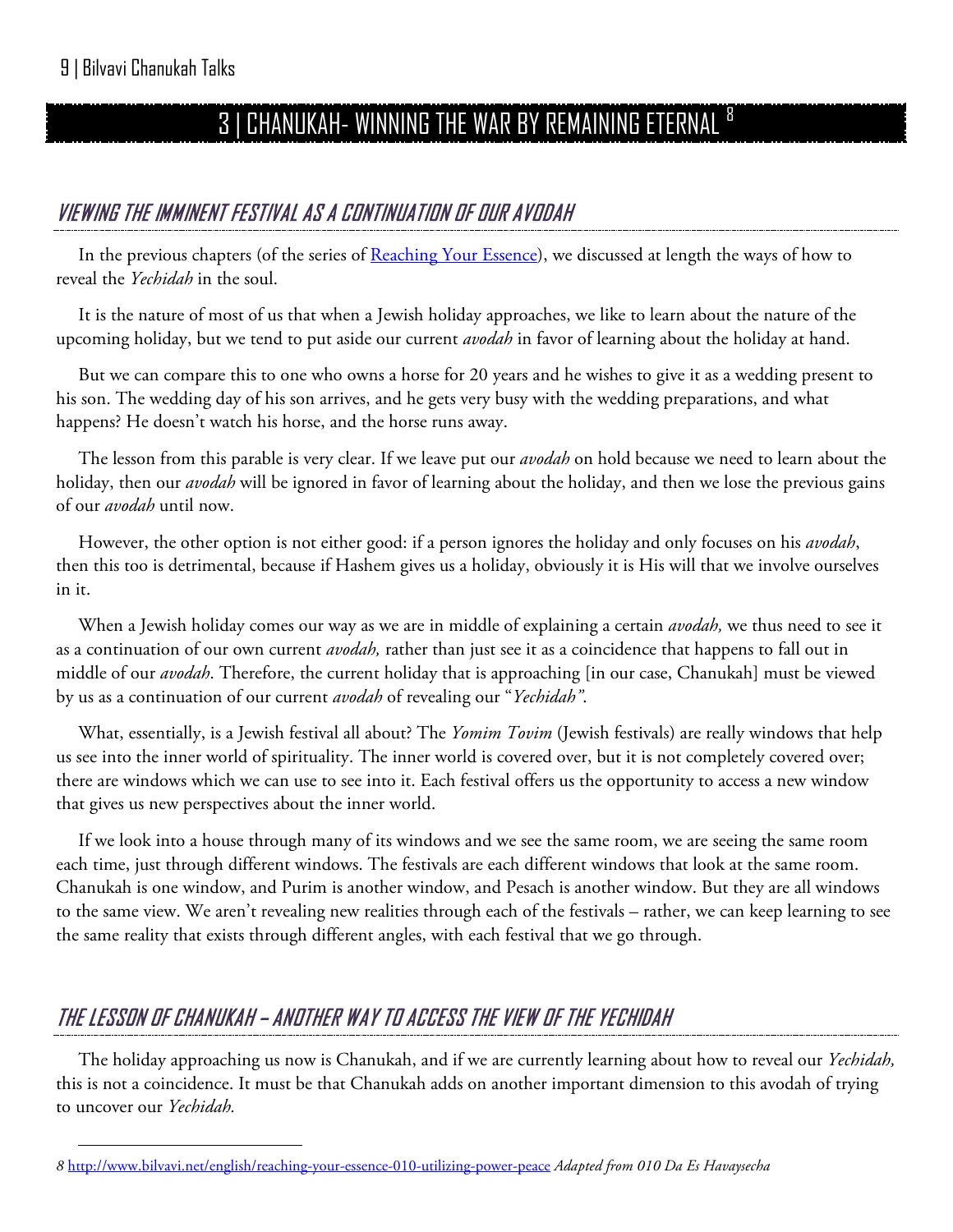Chanukah is therefore another way for us to learn about how we can view the inner world. Let us reflect, therefore, into how we can reveal our *Yechidah* through understanding about Chanukah.

# REAL VICTORY

On Chanukah, there was a war between the Greeks and the *Chashmonaim* (Jews who descended from royalty). This was a miracle that defied nature; the Greek were very mighty, but a handful of Jews slew them all in a miraculous defeat. How did they succeed in overcoming nature? We will try to explain this with an inner perspective.

When we are in war, how can we win? How do we overcome the opposition? A simple war, like we see from the world, is when two sides are warring with each other, and might is pitted against might. There were many such wars in history.

However, the Ramban writes that the ideal situation to fight a war is to first try to make peace with the other side. If peace isn't achieved, the side who is trying to make peace may then go to war with the other side. It sounds simply that the problem of war can be solved with placating the other side, such as if we offer the other side a lot of money. But there is a deeper reason. It is because when there is fighting, we need to access the power of *shalom* (peace) in the soul.

Logic dictates the opposite: logic says that if you remain peaceful and docile, the other side will fight you. How can peace win our wars for us?! Why does the Ramban say that we should first try peace in order to win the war?!

If a person is deeply connected to the power of peace in the soul, that affects his outside as well, so inner peace can cause peace upon the world. That is more understandable. But if one hasn't reached his inner peace, how can behaving with peace be a possible way to win a war?!

The truth is that real peace will only be in the future. It is written of the future, "*The wolf and the lamb shall walk together*." Then there will be no more wars, because we will all become one unit. It really doesn't make sense that peace should win our wars. Only in the future will this concept make sense, because the future will be the revelation of the innermost point of the soul, the all-inclusive point, which does not allow for any contradictions, oppositions, or war. The fact that there will be peace in the future will not be a coincidence. The future peace will be the revelation of our essence. It will be revealed that there are no oppositions. Thus, it automatically follows that there will be no wars.

War is only possible when there is a concept of separation and disparity in the world; currently, we look at ourselves as having many divided "parts" to our self, which reflects the concept that in the current era, there is disparity. In the future, when the all-inclusive point of the *Yechidah* will be revealed to all, the entire of notion of ever being divided will not exist, thus it will follow that there cannot be war, because there will be no more concept of opposition.

Thus, if we really want to win a war, we need to awaken a point in ourselves which cannot be destroyed. The outer parts of our soul can be destroyed, but the *Yechidah* in us is the all-inclusive point; everything is in it therefore, it cannot be destroyed.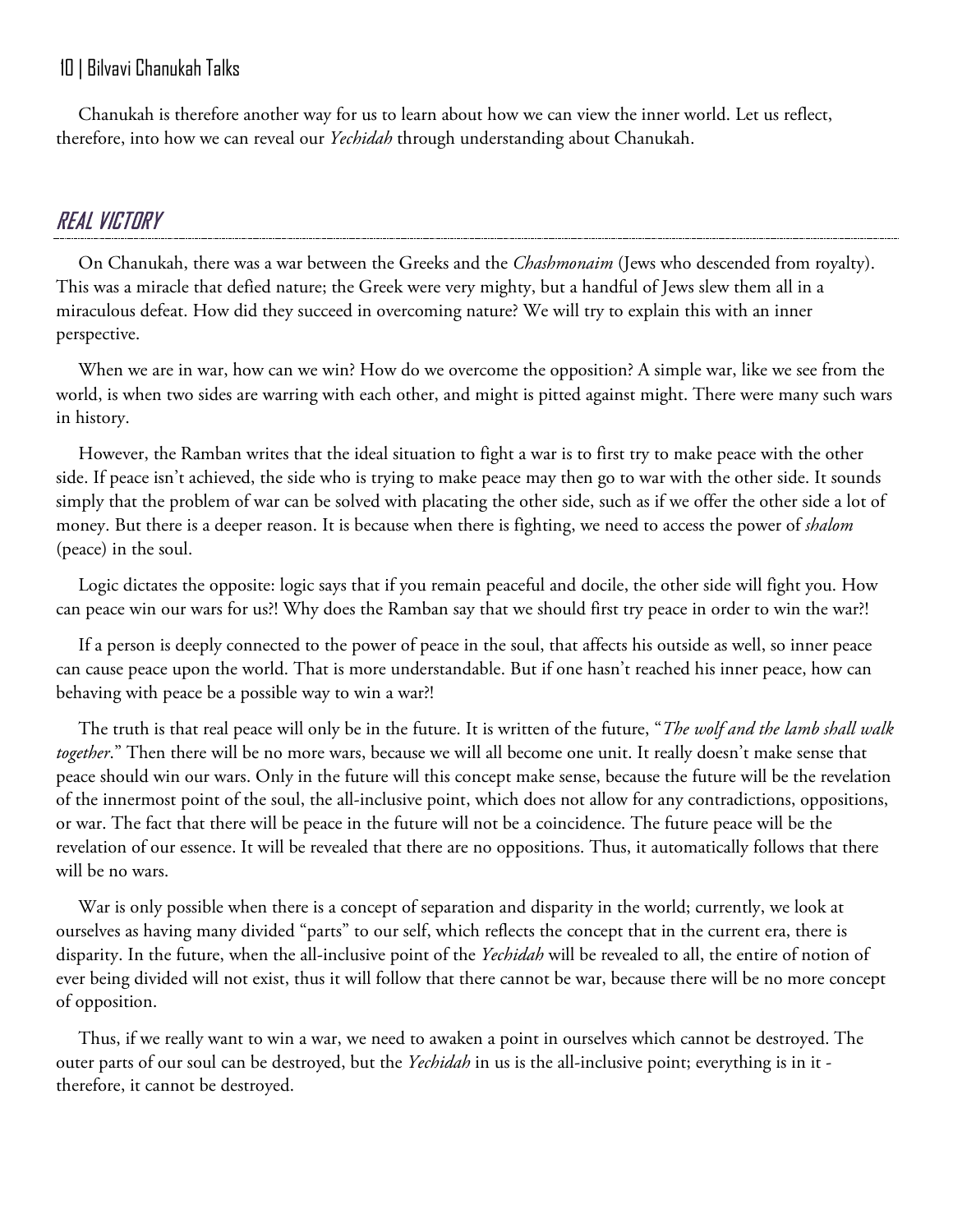This is the deep meaning behind the victory of the *Chashmonaim*, the handful of Jews that won against the Greeks. The *Chashmonaim* revealed their own inner power of the soul, the non-destructive point contained deep in the soul - and that was why the Greeks couldn't destroy them.

In the future, it is written, *"Esav will be like straw, and Yosef will be like fire that burns up the straw."* This will be a deep kind of victory. When fire and water meet, they battle each other, and it takes a long time until one of the elements can overpower the other. But when fire is set upon straw, it takes only a few moments until all of the straw is destroyed; there is no opposition. So too, in the future, there will be no opposition, because it will be revealed how all is one, for Hashem's Name will be one. Oneness will be revealed – the all-inclusive point will be revealed, therefore, there will be no concept of division.

# THE DEPTH OF HUMILITY

 $\overline{a}$ 

Chanukah was a war of a few Jews against many Greeks. Simply, this was a miracle, but the depth of it was, that "they made themselves small in their eyes", as the Rabbis write.

This sounds simply that they had humility, when one makes himself small in his eyes. People think that humility means to focus on your shortcomings, and that it is arrogance to focus on your qualities. After all, it is true that the power of imagination can cause one to ignore reality, which in turn makes him ignores his shortcomings, while a person who is very aware of reality has humility, because he recognizes his shortcomings. It seems that humility is simply for a person to be aware of reality, thus he is aware of his shortcomings, in the same way that a person has to be realistic when he writes out a check and make sure that he still has money in his bank account.

But there is a deeper understanding of humility: when one recognizes the greater reality, which is the all-inclusive point in the soul, he sees how he is not nothing, for he is part of a greater whole; he is part of a collective essence. And that humbles him as a result.

But how did the small amount of Jews win the Greeks? It is something deeper: that they made themselves "small." Because "they made themselves small in their own eyes" – because they had true humility - by recognizing the all-inclusive reality – that was how they were able to win the Greeks.

Humility is really to see yourself as part of a greater whole. It is to lessen the "I", not by weakening it and ignoring your self-worth, but by realizing how your "I" is part of a greater whole. The *Chashmonaim* nullified their own essence, by having this deep humility, of seeing themselves as part of the greater whole, as part of the reality that is all-inclusive, as opposed to the 'divided' kind of reality[.9](#page-11-0)

(There are people who don't realize their self-worth. They don't give enough value to their actual self, because they focus on their many shortcomings. They view themselves as lowly, and they see themselves as just scattered parts inside themselves. But this is not the true meaning of humility. Humility is not to dismiss reality – it is really to recognize your true self-worth of a Jew.

<span id="page-11-0"></span>*<sup>9</sup> In middle of this shiur, with regards to this aspect, the Rav clarified to a questioner that in the current reality we live in, we live in a divided reality, not in the all-inclusive reality; only in the future will we all live in an all-inclusive reality. For this reason, our body is obligated in the mitzvos, and there are different parts of our body which require different mitzvos. Our body represents divisions and disparity, because in the physical dimension, there is no concept of oneness. Only in the spiritual dimension there is oneness. In the future this will be fully revealed, and currently, we can have access to that spiritual dimension of the future when we access the deep part of our soul, the Yechidah. The Rav is explaining here how we can access the all-inclusive reality that is contained in our Yechidah.*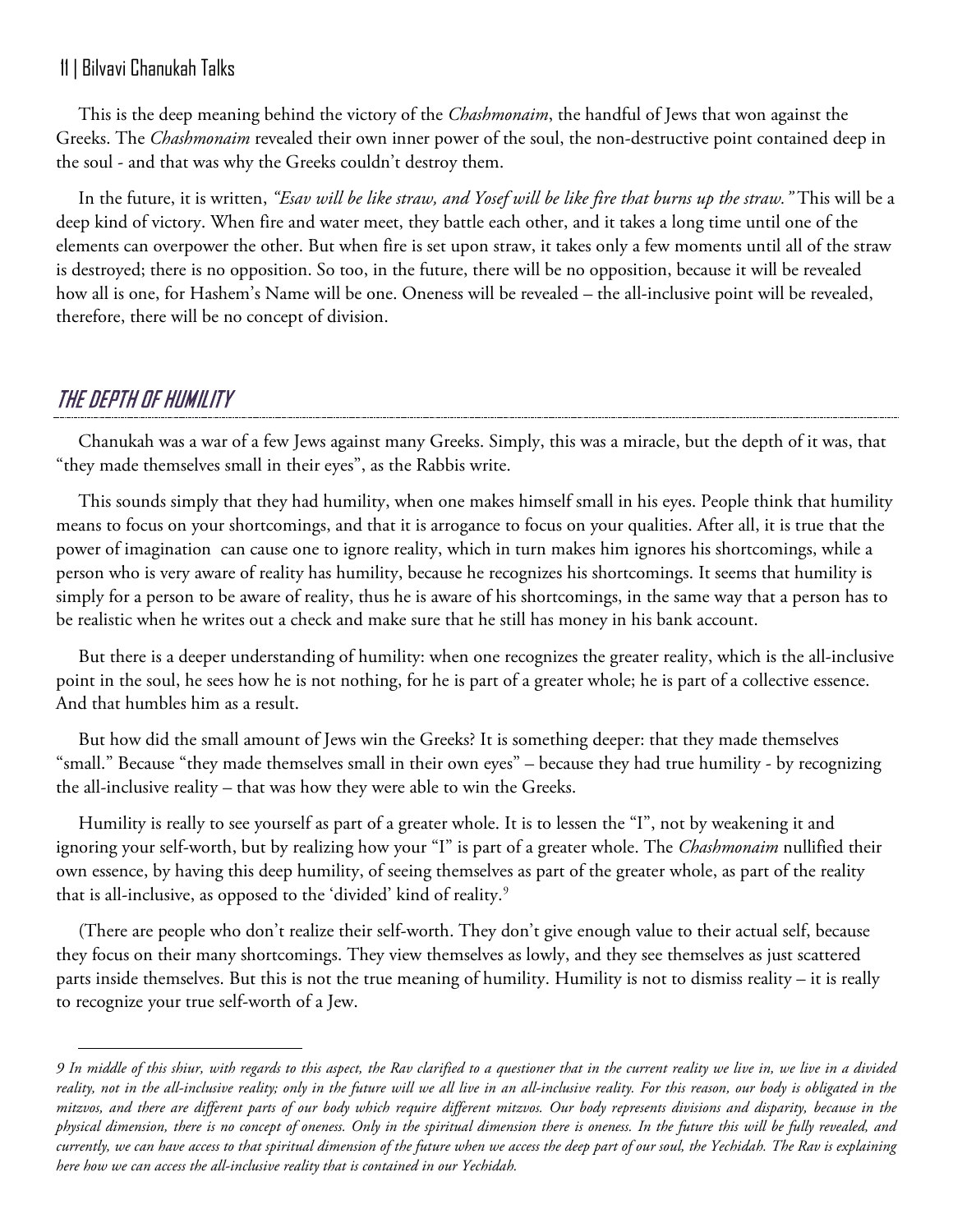The proper outlook for one to have is that although one shouldn't pride himself too much about his qualities, he must never lessen his actual "I". He can be aware of his shortcomings, but he doesn't have to lessen the value of his essence. A person must always remain with his self-worth.)

Thus, the deep way to win a war is not through fighting a war. It is through revealing the power of *netzach*, eternity – to reveal the all-inclusive point in the soul, the non-destructive point of the soul. When one reveals his non-destructive essence, he indeed cannot be destroyed. And if one tries to destroy it, he is destroying himself.

## CONNECTING TO THE ONENESS OF HASHEM

This power of deep unity with the world, known as "*echad"* (oneness), which will be fully revealed in the future, still exists deep in the soul, and is the deepest power of the soul. Hashem in "One", and when one is connected with Hashem, he is connected to His oneness, and then the disparity in front of him ceases.

How did Dovid *HaMelech* defeat *Golyas*? With one rock. The depth of this is that he defeated him with the power of "one", not simply that he managed to kill him with a small rock.

The war with the Greeks could not be won physically. It wasn't possible. The only way was through revealing *echad* in their souls – they connected to Hashem, to His oneness; thus they had Hashem's protection, and no one can fight Hashem. *"And they will see that the name of Hashem is upon you, and they will fear you."* (Although Hashem is called "man of war", this is a metaphor).

If two people are having a game with each other, it is not a fight. Although they are against each other, this is not viewed as a fight, but as a game.

When one wins the other, it's not that he has won the fight, because it's just a game; afterwards, they laugh with each other. So too, when one is connected to Hashem, he is protected by Him, and no one can fight Hashem – trying to fight Hashem is a joke.

There is no opposition, because any human who tries to oppose Hashem does not oppose Hashem. If it's not a fight, it can only be a game.When one approaches a fight with the perspective that he is against the other based on his human strengths, this will indeed be an opposition.

# VICTORY IS NOT ACHIEVED THROUGH FIGHTING

Is there anyone who doesn't have any fights with others? It is not possible. The Talmud says that if there is a Rav in a city who is never opposed at all, he is not a real Rav, because he's probably being bribed.

(By the way, even before I came to deliver these *shiurim,* I already prepared myself for opposition. I knew that there were will be those who will fight with me about what I'm saying!)

We all need opposition. There is no person who does not have opposition. For everything good there is, Hashem created something else in evil that can oppose the good. There is only one whom there is no opposition to – Hashem, Who is One.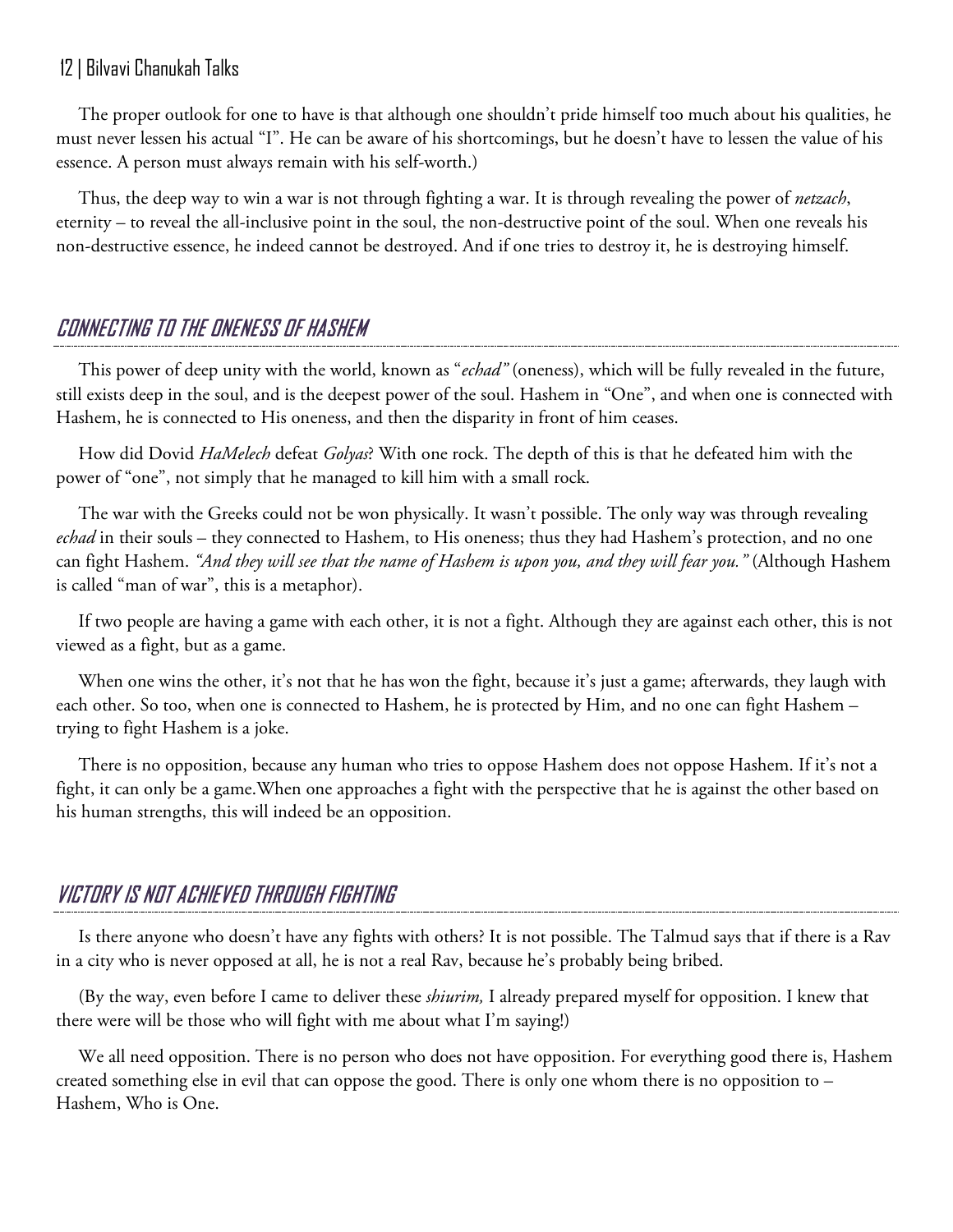The war with the Greeks could have just been like any other war, where the two sides oppose each other. We all have wars. We have internal wars as well, inside ourselves, as well as in our homes, small and big fights. But we all have fights. How can we get out of all these fights?

It is by acquiring the deep perspective that winning the war is not through fighting the other side. That was the miracle of Chanukah – you can only win a war with a miracle, and that 'miracle' is for one to realize this deep perspective.

## ACCESSING PEACE IN THE SOUL: NULLIFYING YOURSELF TO HASHEM

Now we will make this concept more practical in our daily life.

How can we win our daily wars and fights with others that we all have? I am asking a very practical question, not a theoretical one. People fight their fights either with their various physical strengths, or with their intellectual abilities. (There is a saying, "If you can't fight with *koach* (strength), fight with *moach* (brains)." But there is a third [deeper] way to fight, and it has nothing to do with strength or with brains.

The Kotzker *zt"l* said that if you can't win with strength, keep telling yourself that you do have strength, until you eventually win. That was one view. Another view was to use your intellectual abilities. A third way to win a war is through the power of prayer.

There is a point in our soul in which there are no wars, challenges, or oppositions. *Chazal* say, "Nullify your will to His will." In other words, when you have no desires of your own, because you are nullified to Hashem, then the name of Hashem comes upon you, and then all those who think of opposing you won't be able to oppose you, because you will then be connected to the oneness of Hashem.

It is brought in our *sefarim* that *Moshiach* will come with "weapons of war" and win over the entire world. People interpret this to mean that *Moshiach* will reveal how good prevails over evil. Will he throw a bomb on the world? Iran can do that too. How would that bring peace to the world?! How will he 'win' over the entire world?

He will be connected to the oneness of Hashem, thus, he will connect to all of Creation in his enormous love. *Moshiach* will win not through the conventional means of fighting, but because he will be utterly connected to oneness of Hashem, and nothing can oppose the oneness of Hashem.

Avraham *Avinu* was thrown into a fire and was untouched. The depth of this was because he was so connected to the oneness of Hashem that nothing could harm him. It wasn't just a miracle. It was because he lived in a world where there was no opposition, because he was connected to the oneness of Hashem. Thus, he was totally nullified to Hashem, and therefore nothing could harm him. Of course, people fought him. He had wars. But in his soul, he was at peace with others, and that is why he could not be hurt by anyone.

# ACCESS TO YOUR INNER PEACE

The *Yechidah* in us can provide us with entirely new feelings*/*emotions altogether.

Our body and soul are in contradiction with each other. Our soul lives in complete oneness, while our body cannot come to terms with oneness. We cannot live in the state of complete oneness with others, because the peace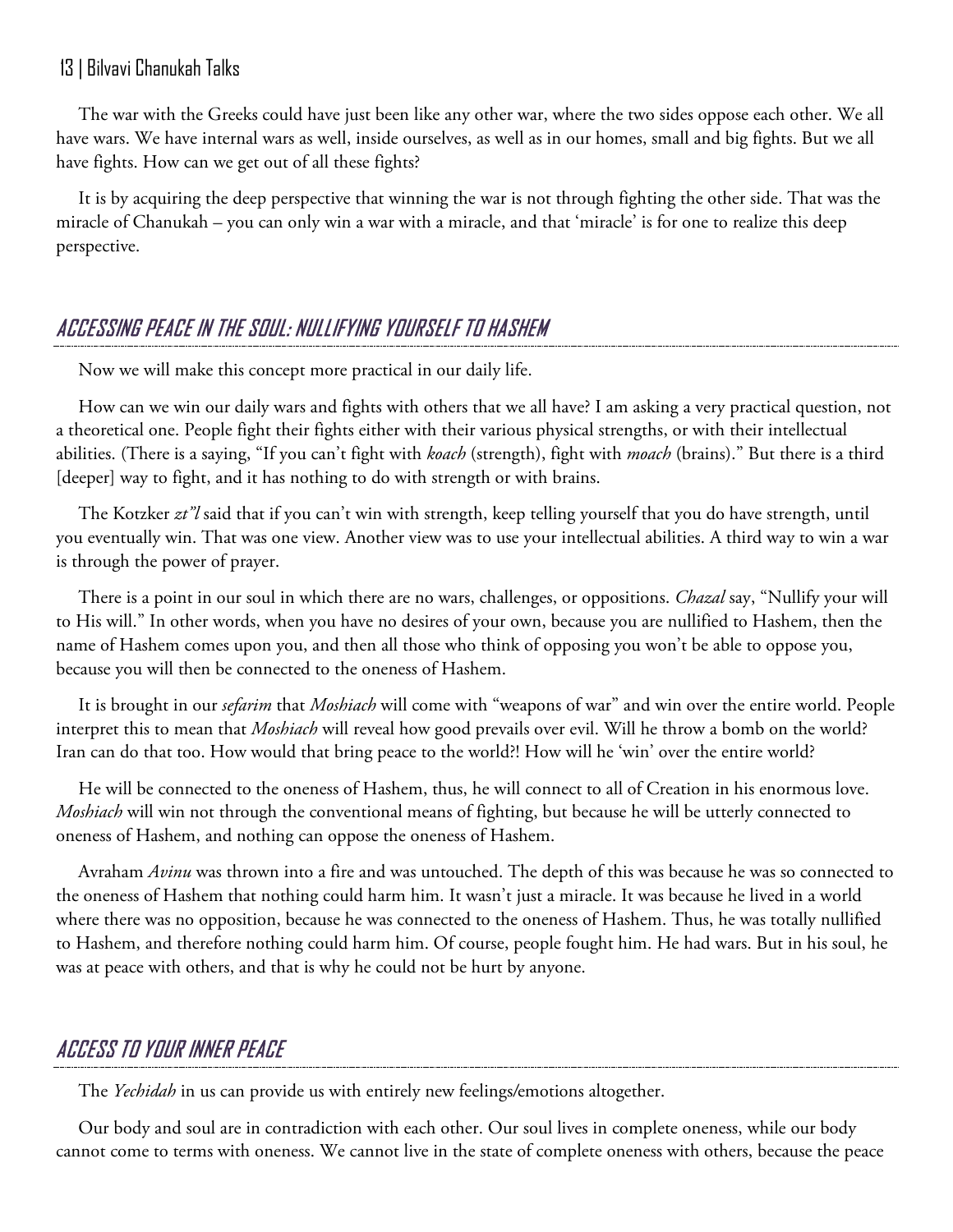of the future is not here yet. The view of our soul, this unity with the world, is not yet manifest in the physical world, for the time being. But we can still have some access to the deep peace that is in the soul and make use of it sometimes.

One can learn how to be amongst people who are saying things against him, but in his soul, he is living with inner peace. He hears what they are saying, but it doesn't bother him, because he lives in place of no opposition.

People tend to be either realistic or delusional. Either people are realistic and they do not believe in any inner realities, or they go in the opposite direction and believe in spirituality, but they become delusional and ignore the external, physical dimension of our world. Both perspectives are wrong.

We are really a contradiction; our body tells us one viewpoint, while our soul tells us one viewpoint, and we can't live with one of them alone. We need to fuse them together and handle the contradicting perspectives. There are different layers in us that have different perspectives towards reality. Just as there many opinions amongst people, so are there many opinions within our own selves.

This sounds like we are unstable! But we can be very stable, even though we have different viewpoints going on inside ourselves.<sup>[10](#page-14-0)</sup>

*Chazal* say that one must speak the "truth that is on his heart" ("*doiver emes b'levovo"*) – his mouth and heart should be in line with each other (*piv v'libo shavin*). The level of the heart can change each day, therefore, a person's perspective changes each day. We have five parts in our soul – the *Nefesh, Ruach, Neshamah, Chayah* and *Yechidah*. There are times when we are on high level and times when we are lower. When we speak out what's on our heart, it changes according to the level we are at.

If someone doesn't speak from his soul, he is talking from his dry intellect. But if one speaks from his heart because he has opened his soul, then he can feel this in himself that he has different opinions towards the same subject, depending on the day, because the level of his soul fluctuates each day.

Thus, the victory over the Greeks was because they revealed their *Yechidah*, the point in the soul where is no oppositions, and that was how they won, because nothing can oppose the all-inclusive point in the soul.

# HOW TO WIN OVER ALL OPPOSITIONS

 $\overline{a}$ 

Let's apply this now to our own lives. We all have oppositions with others – how do we fight properly when those inevitable fights come?

If we just try to win, we won't win. We will just have fights, We won't reach real victory.

I am not saying that peace can win everything and that you can sit back and relax that everything will just work out. This isn't feasible at all, because we do have fights. The Torah speaks about fighting wars, either as an obligation or as a choice, but there are always wars and fights with others in our life.

<span id="page-14-0"></span>*<sup>10</sup> On an interesting note, the Rav responded to a questioner in middle of this shiur that often a person will go to a psychologist and try to sort out his contradicting goals he has in his life, and he will be told by the psychologist that he is delusional and a living contradiction. In reality, though, we are all full of contradicting desires – desires of the body and desires of the soul, and there is nothing wrong with this at all, because our soul is structured that way….*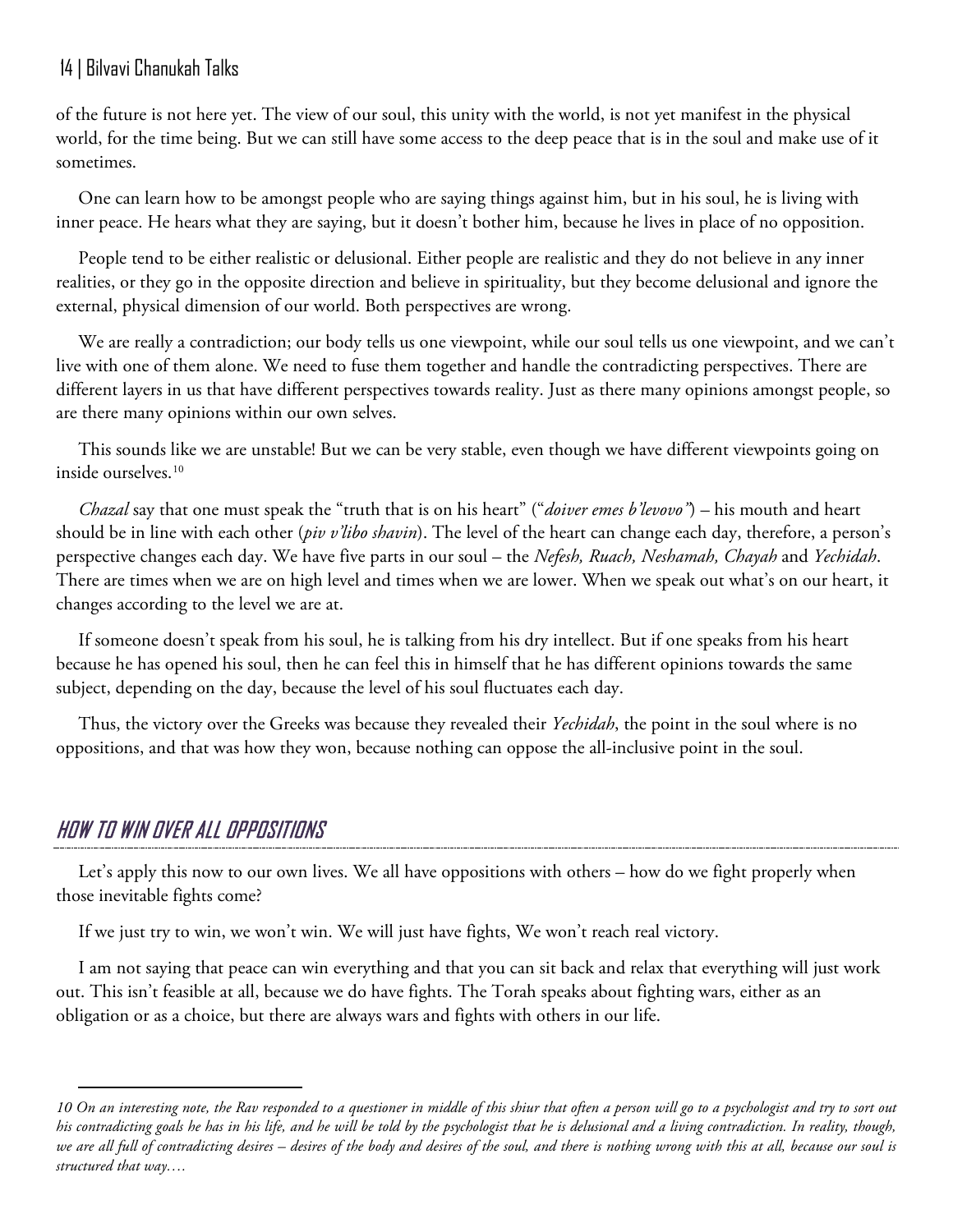How should we go about our fights, when those inevitable fights come? We need to fight not from fighting, but from using our power of inner peace, to reveal the point in us which has no wars, which is the *Yechidah*. Of course, you can't see this reality in the physical world; it is an inner reality that is deep within the soul.

You can solve a fight in just half a minute, if you make sure to always access this deep power of the soul [when you yearn for peace]. When one accesses this inner peace in himself, his enemies disappear, and people will not fight him!

I am not saying that this will drive away all people who fight you, because the Greeks were certainly trying to fight the *Chashmonaim* even though the *Chashmonaim* had reached their inner peace, and in addition, we currently live *in* a world in which the 50<sup>th</sup> Gate of Impurity surrounds us, which is very difficult to send off. But the point is that when you access the inner peace of the soul, the enemies around you won't be able to win against you, because the fight will lose its zenith, for the entire fight is being fueled by the fact that there each of the two side is warring against each other. Once one of the sides reaches a place inside himself in which there is no war, the entire war loses its fuel, and thus the war will cease on its own.

There are two ways to get rid of an enemy. Either you can fight with him and try to drive him away, or you can make peace with him, by uncovering your own ability of inner peace. When you uncover a peace in your own soul, your opposition will feel somewhat that you want peace, and when he feels your wish for peace, he will stop fighting you. There will be no place for a fight. Your opposition might not be aware why he is losing interest in fighting you, but he will still feel somewhat that there is no place now for a fight.

I will repeat and emphasize again that this inner solution does not work 100%. If it would, then our body would cease, and we would only be souls with no body. This is not possible in the current situation in the world, where we are not yet in the future. But if you make use of this point of the soul, it will greatly affect even your physical situation and radiate some of its light.

# LIVING WITH AN INNER CONTRADICTION

When we reveal our *Yechidah* of the soul, we gain a new perspective on reality, and the old reality has no bearing on us anymore. Of Shabbos, *Chazal* say that you should consider it "as if all your work is done". What does that mean? To pretend that your situation at work is fine just because it's Shabbos? We all know good and well that Sundays can be stressful and full of problems we have to deal with. But it's because there is a part in our soul which has the ability to view all our work "as if" it is done. The *Yechidah* is the point inside us which tells us that all is finished and done, that there are no problems,

If a person doesn't want to accept that there can be inside him this deep perspective on reality, then indeed, he will have no way of relating to this concept. He might feel that he is a realistic person who faces the facts of reality and that the view of the *Yechidah* is an escape from reality, so why fool yourself with it. After all, when a person hears about the *Yechidah*'s view on reality and he tells it over to others, what kind of reaction does he usually get from others? He will be told that he is being delusional, that he is trying to run away from life, that he can't deal with reality, that he is too idealistic in his aspirations, that he's not being realistic…

But in the future, it will be a day that is entirely Shabbos, and there will be peace and serenity for the entire world; nowadays, that reality hasn't been realized yet, but we still can have some access to it and touch it. Therefore,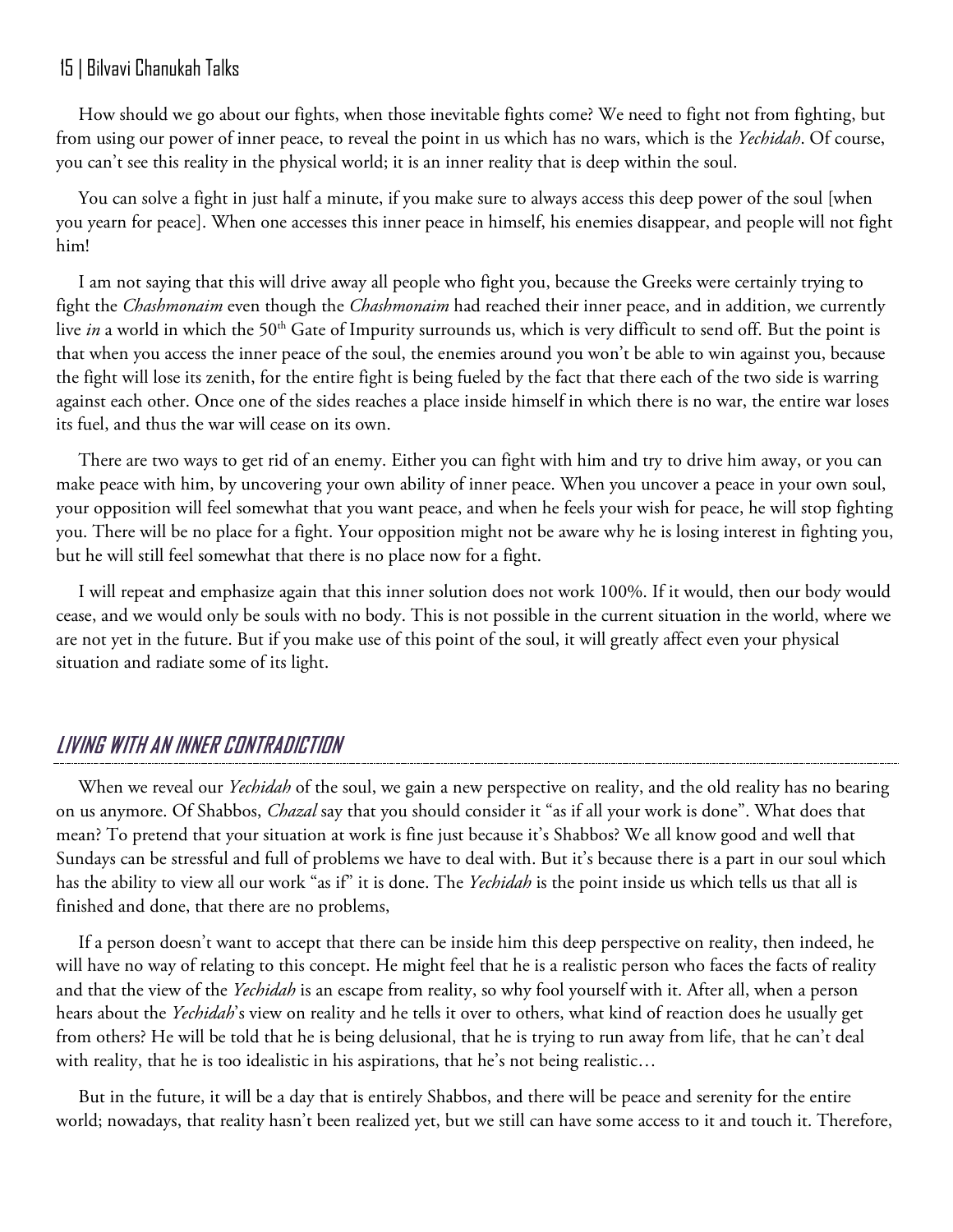while we certainly have to be realistic in our life and not pretend that we have no problems or challenges, there is a point in our soul in which there exists *no challenges.*

Of course, we cannot live entirely in that place in our soul, because that is running away from the external layer of reality. We do not mean at all for one to become delusional and run away into himself and escape reality. Rather, what we mean is to believe that there is such a power in yourself, and when you believe in this feeling, you will feel the reality that is behind that feeling. When you feel that reality, you will discover a contradiction. On one hand, you have a point in yourself which is telling you that there are no problems, but at the same time, you see problems in front of you in the world that you live in. You can learn how to live with contradiction, however.

There are some days in which we feel completely serene and that we have no problems, and the next day, we feel like our entire world has come crashing down. What is the inner reason for this? It is because there are some days in which we live very internally, and our perspective on our life is then coming from our deep place in the soul that feels how there are no problems. So I am not saying that you should run away into yourself all the time. I am merely trying to tell you that there does exist a place in yourself in which you can return to every here and there to draw vitality from, and that will give you the strength to go back into your problems and deal with them with renewed vigor.

If a person only knows of the problems in his life, and he has no inner place of refuge in himself, he will have no vitality at all in his life. He only lives within his problems, and problems do not provide us with vitality. A person has to know how to escape the stress of life to a place in himself where he can draw forth vitality [when he accesses the calmness in his soul], and then when he returns to his problems, he will be able to feel alive even amidst his problems; he will not get drained from his problems and lose his vitality.

When you access your inner peace in the soul, you get used to the concept of a world in which there are no problems, and then when you return to the problems, you will know how to deal with them properly, even as you are amidst a problem. As you are going through the problem, you will be able to be above it.

## IN CONCLUSION

The Greeks were defeated because the *Chashmonaim* accessed this deep power, of recognizing that there is only one reality, in which there are no oppositions. They "made themselves small", in other words, they nullified their existence and did not see themselves as apart from others, therefore, they arrived at the deep perspective that there is a place in which there are no wars. Because they reached this place in which there are no wars, nothing could oppose them, and that was how they achieved victory.

May we merit to be granted by Hashem the power to connect deeply into our souls and from that we will be able to escape all our wars, and from that, we will merit the complete revelation of the days of *Moshiach*.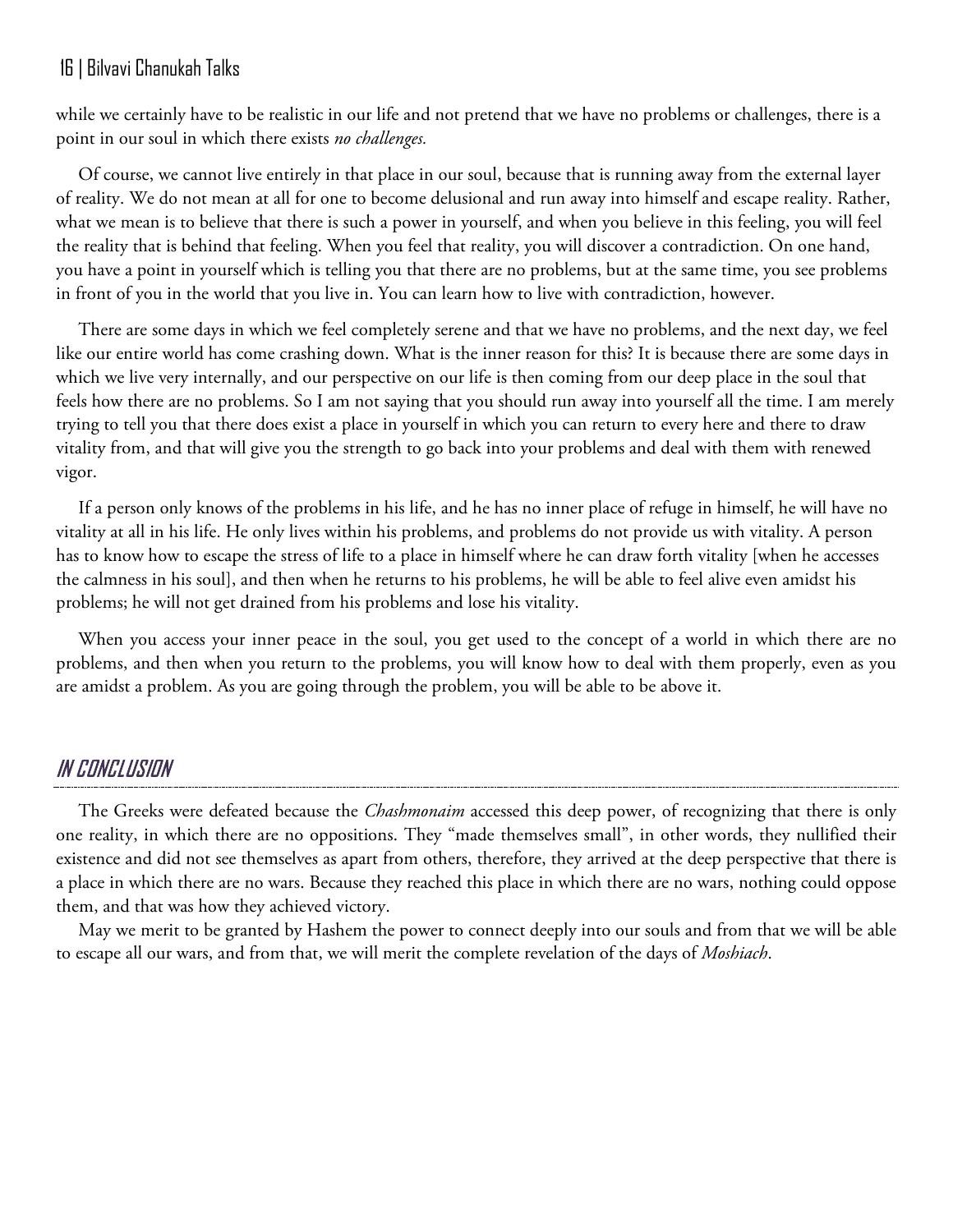# 4 | THE INNER LIGHT OF CHANUKAH – A CLEAR TORAH<sup>[11](#page-17-1)</sup>

# <span id="page-17-0"></span>OHR PENIMI: THE ORIGINAL, INNER LIGHT OF TORAH

Every Yom Tov contains an *"ohr penimi"*, an inner spiritual light. Chanukah, which contains much light, surely contains a certain *ohr penimi* to it.

What is the *ohr penimi* of Chanukah? It was a time in which *ohr* (spiritual light) was revealed on this world. By the Greek exile, the Chashmonaim<sup>[12](#page-17-2)</sup> were a light amidst the darkness of that period. It is a lesson that even when there is so much darkness in the world, a light can be revealed and illuminate the darkness.

The Sages say that the *Yomim Tovim* which will disappear in the future, except for Purim, and some say Chanukah will not either disappear. What is the deep reason behind this? It is because the other *Yomim Tovim* celebrate the past, and the past will no longer be important in the future. But Chanukah and Purim are about the future dimension. They are about the revelation of the future: the future revelation of a perfect Torah. The Greek exile concealed the light of the Torah; when the Chashmonaim appeared on the scene and they succeeded, they essentially removed the evil of the Greek exile, and a new light of Torah was revealed with it.

The Sages state that the Greeks said, "Write for yourselves on the horn of a bull: We have no portion in the G-d of Israel." The *Maharal* and others explain that this is hinting to the sin of the Golden Calf, which is a bull. The sin with the Calf caused great damage within the Jewish people; in other words, sin is similar to a bull, which gores with intention to damage<sup>13</sup>. The Chashmonaim merited to experience some of the light of the future, in which a light will come and illuminate the darkness. The miracle of Chanukah represents our purified state had we never sinned with the Calf after we received the Torah. Thus the Chashmonaim on Chanukah merited to reveal a bit of the future revelation: returning to our purified state without sin.

The Sages say that when the Greeks invaded the Temple, they made holes when they broke into the Temple. What is the deeper meaning behind this? It was because Greeks intended to break our unity. The Jewish people have a power of *echad*, the power to be "one", to be unified. We were all "one" when we stood at Har Sinai; we all had "one heart". The Greeks wanted to break up this unity, and that was what they were trying to show in making the holes in the *Beis HaMikdash*.

The Greek exile is defined by its secular influence on the Jewish people. They wanted their wisdom to replace the wisdom of the Torah. They caused damage to us in doing so, and because of the Greek exile, we are still missing the *ohr penimi* of Torah.

# "OHR TORAH" IS NOT YET THE "OHR PENIMI" OF TORAH

In the future, we will get the "*ohr penimi"* back. We still have the "*ohr"* (the light) of Torah, but we are missing the *"ohr penimi"* of Torah.

<span id="page-17-1"></span>*<sup>11</sup>* <http://bilvavi.net/english/chanukah-010-inner-light>

<span id="page-17-2"></span>*<sup>12</sup> The Hasmoneans*

<span id="page-17-3"></span>*<sup>13</sup> Bava Kamma 2b*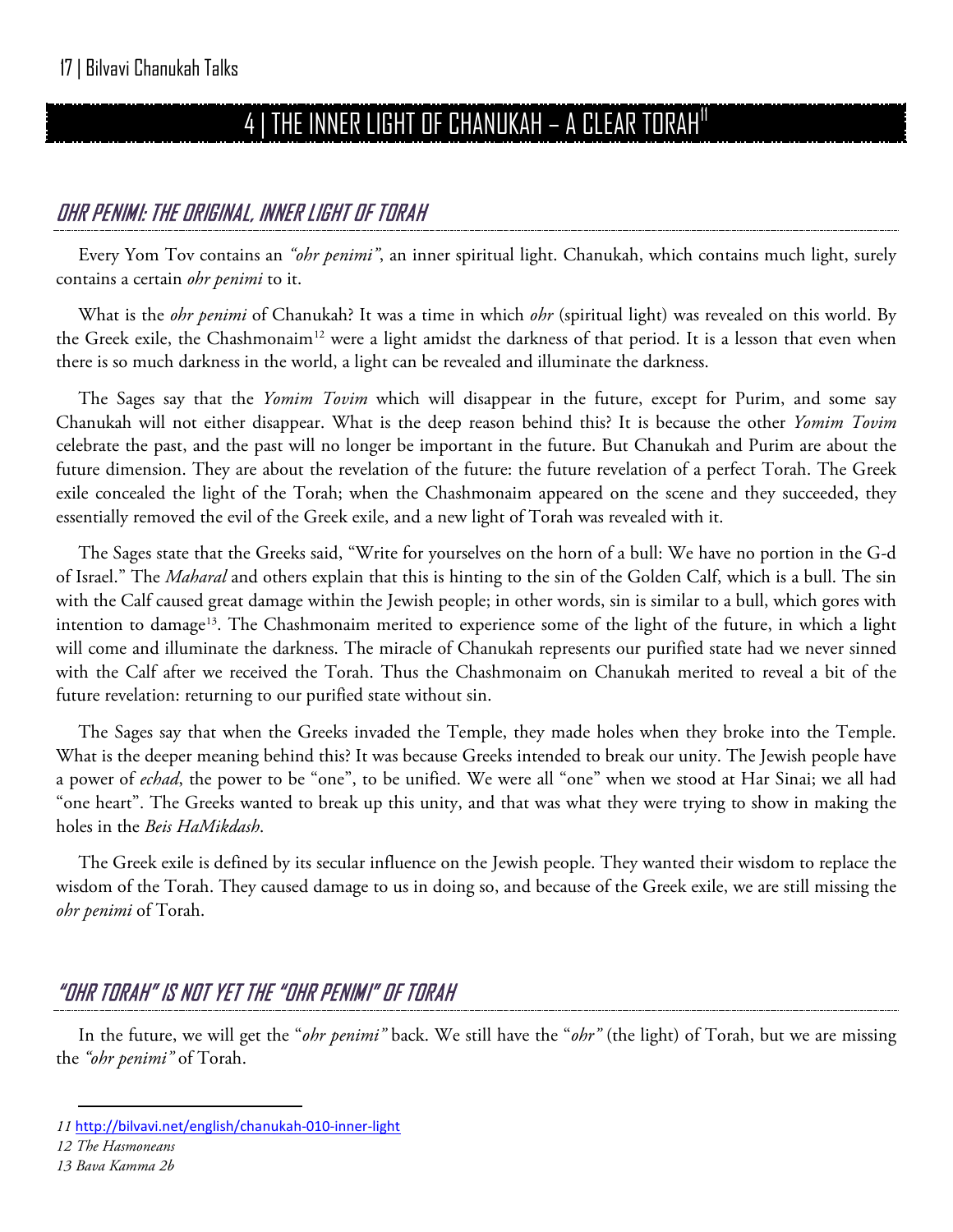In today's times, we can see that there is much Torah learning taking place. There is definitely a lot of *ohr* of Torah in our present times. But it is rare to find someone who is connected to the *ohr penimi* of Torah. You can have a person who is able to come up with very brilliant *chiddushei Torah*[14,](#page-18-0) but that doesn't always means he's connected in an inner way to the Torah. Of course, it is wonderful that there are *chiddushei Torah*. *Baruch Hashem*. But we are often missing the *ohr penimi* of Torah within these *chiddushei Torah*….

What is the *ohr penimi* of Torah? It is the true light of Creation, the original light of Creation, which Hashem created already before the first day of Creation. What is it, though? The *Pirkei D'Rebbi Eliezer* states that before Creation, Hashem was completely One, and His light filled the entire universe. That is describing the *ohr penimi*: state where Hashem's oneness fills all of existence.

We currently live in a state of disparity. "*Sinas chinam* (baseless hatred) still dances among us". [15](#page-18-1) We are missing the original light of Torah which unified together all the disparities. The original light of the Torah was the *ohr haganuz* ("the hidden light") which was able to see from one end of the world to the other. What did this mean? It did not mean simply that one was able to use it to see from one country to another country on the other side of the world. It meant that one had the "*ohr penimi"* of Torah – meaning, he had utter clarity through the Torah. There were no questions. Everything was clear.

The *ohr penimi* of Torah was that a person was connected to every part of the Torah with utter clarity. This was the Torah we had before the sin with the Calf. Thus, when a person learns a *sugya* of *Gemara*, and he merits to understand it with clarity, he needs to awaken his yearning for that original clarity we once had in Torah - the Torah of before the sin.

## "A MAN AND HIS HOUSEHOLD"

The *mitzvah* to light the Chanukah menorah is upon "a man and his household." What is the meaning behind this? Does it mean that the man of the house fulfills the *mitzvah* for the rest of his household? Is it just a *mitzvah* upon the house? It is because the *mitzvah* of *ner Chanukah* was given to us so we can return to our very soul: "a man and his household" – the "household" is our soul, our root.

# YEARNING FOR TORAH LISHMAH

We must know that there is more to reveal in the Torah, that there is more to the Torah that we must yearn for. It is not simply that we must yearn to finish more *masechtos*[16](#page-18-2) of Gemara; that is wonderful too, but it is not yet the "*ohr penimi"* of Chanukah. The *"ohr penimi"* of Chanukah is accessed when has a yearning to reveal the clarity in the words of Torah that we have already learned. We may have learned much Torah already, but we haven't merited yet to understand it all very clearly, because we are living after the sin. But we must yearn for the utter clarity in the words of Torah, even though we cannot currently get it.

To reach the "*ohr penimi"* of Chanukah, we must get rid of our various desires that we may have, and instead only desire to learn Torah *lishmah* (for its own sake). Torah *lishmah* does not mean that we desire to learn Torah for

<span id="page-18-0"></span>*<sup>14</sup> novel Torah thoughts*

<span id="page-18-1"></span>*<sup>15</sup> Yoma 9b*

<span id="page-18-2"></span>*<sup>16</sup> Tractates of the Talmud*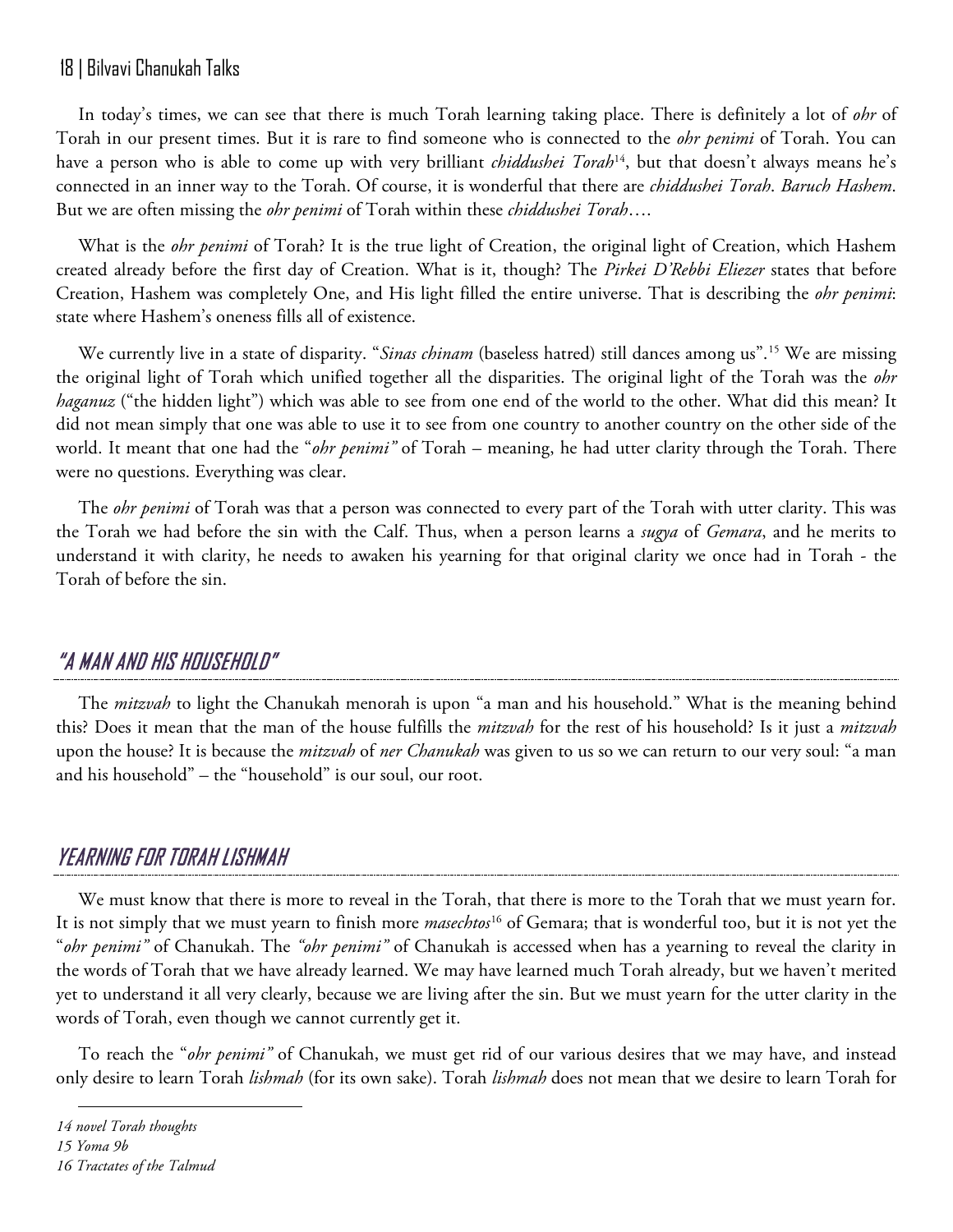the purpose of whatever we gain from it. That would be a Torah of disparity. Torah *lishmah* is to learn Torah because we truly want to connect to the Torah.

The *halachah* is that we are not allowed to benefit from the Chanukah lights, and we are only allowed to look at them. This hints to what we must yearn for in Torah: we must only desire to "see" the Torah as it is, and not to use it for various personal benefits. We must desire the Torah simply to see it – and only to see it. The only benefit we may have from the Chanukah lights is that we can look at them; this hints to us how we must yearn for Torah simply so we can "see" it, and not for any other personal benefits.

# IN CONCLUSION

This is the "*ohr penimi"* of Torah: to learn Torah not for own personal gain, but to truly yearn to connect to Torah. May we all be merit to prepare ourselves to reach the "*ohr penimi"* of Chanukah, which is the "*ohr penimi"* of Torah.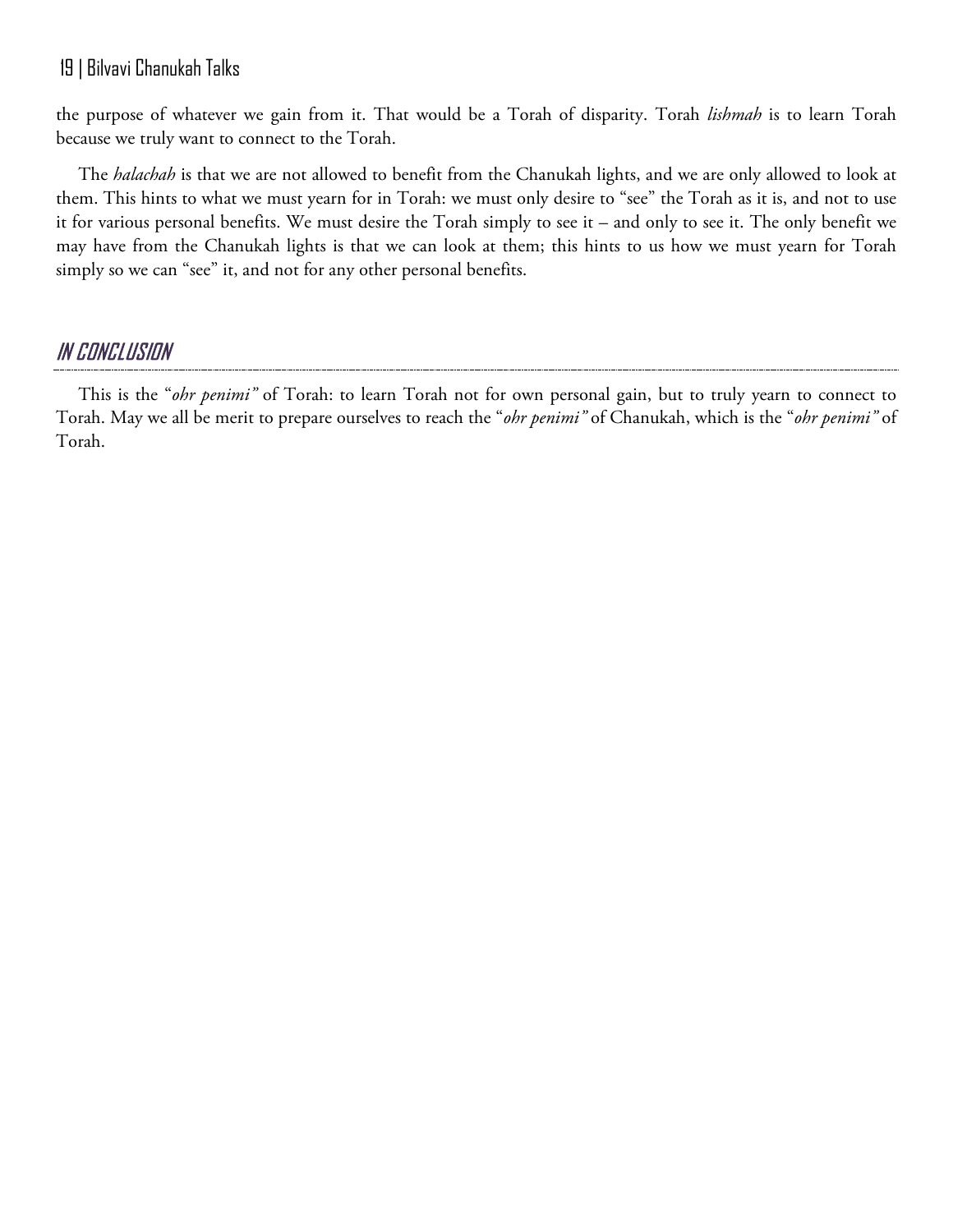# 5 | EXPERIENCING CHANUKAH<sup>[17](#page-20-1)</sup>

# <span id="page-20-0"></span>THE LIGHT OF CHANUKAH: SPIRITUAL OR PHYSICAL?

Let us learn here about Chanukah in a way that is not just about something that we go through, but as something that really can affect us, experientially.

All of the festivals contain *ohr,* spiritual light, but Chanukah in particular is the epitome of *ohr*. In the other festivals, the light is purely spiritual, but on Chanukah, although the light is also spiritual, it manifests also as a physical light that we empower, through the eight lights that we light on Chanukah.

The lights of Chanukah seem to be lit through a wick and oil, but the inner way to understand it is that the *light revealed during Chanukah is what is lighting the wick*. The wicks, the oil and the flame that we see are [merely] the physical 'garments' that clothe the spiritual light that is Chanukah. Of course, it looks like we are lighting it. But it is really the light [revealed during] Chanukah which is shining through the physical wick.

This is the depth behind the *halachah* that it is forbidden to benefit from the light of Chanukah: we may not use spirituality for This World. When we light [the *menorah*], a spiritual light emerges [from the hidden realm of spiritual light]. Our physical eyes just see a candle, but our soul sees spiritual light in it.

Although our soul sees spirituality in things, one needs to have a revelation of his soul in order for the soul to see spirituality. With our physical eyes, all we see are just candles burning; therefore we need to actually connect our *soul* to the spirituality of the hidden light that is revealed on Chanukah.

# SEEING THE LIGHTS FROM OUR SOUL

The *neshamah* (Jewish soul) is described in the verse, **"אדם נשמת' ה נר"***," The flame of Hashem is the soul of man"*. A *ner* (flame) is composed of a *kli* (vessel, or container)), oil, and the fire. Our *neshamah* is called "*ner"* (flame), and it is also called "*ohr"* (light), whereas the "*kli"* (the vessel or container) that holds the *neshamah* is our physical *guf* (the body).

The *neshamah* is called "*ner"* (flame). Our physical body is created from earth, whereas the soul in us comes from the "breath of Hashem" that was breathed into man by Hashem. Hashem is entirely *ohr*, so to speak. The earth which our body comes from is a dark material, thus our body is of a "dark" substance, whereas our soul is taken from "light". Since man is a combined existence of body and soul, his existence is essentially a mixture of light and darkness.

Every person is essentially a light contained within darkness. There is a statement, "*A little light can push away much darkness*."[18](#page-20-2) We see from the physical world that a small light can light up a dark room, and so too, when our

<span id="page-20-1"></span>*<sup>17</sup>* <http://www.bilvavi.net/english/chanukah-017-experiential-chanukah>

<span id="page-20-2"></span>*<sup>18</sup> Chovos HaLevovos: Shaar Yichud HaMaaseh: 5*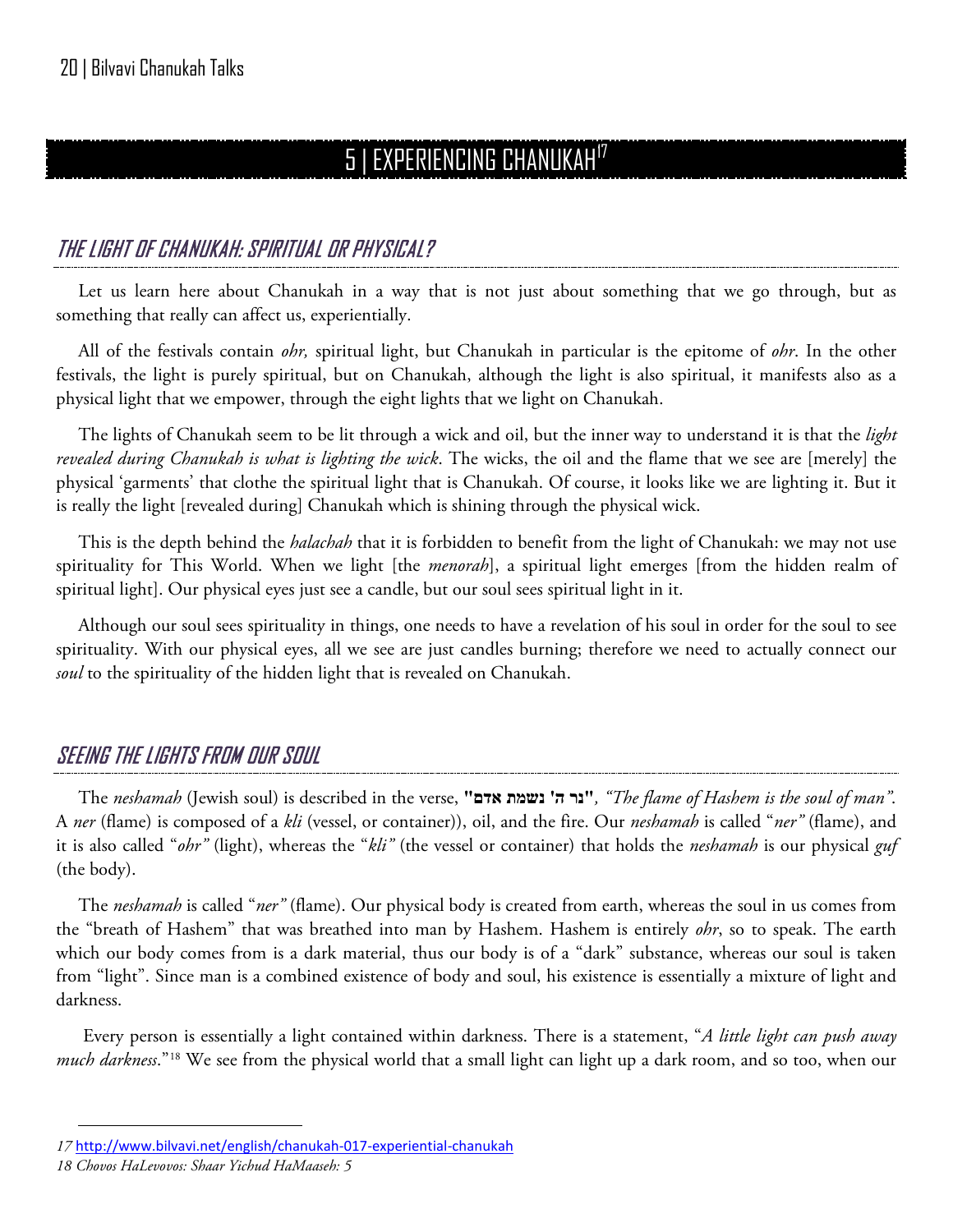soul is concealed from our access, we will feel like we are groping in the dark. When our soul becomes revealed to us, however, there is a great light we experience, which sends away the "darkness" that is the body.

Thus, when a person hasn't yet revealed his soul, he lives in darkness. He will experience life through a dark lens. When a person begins to merit a revelation of his soul, his soul begins to shine, and he experiences a degree of spiritual light.

These are the two kinds of lenses through which we experience life: either we see through a dark lens, or we see life through a lens of light.

In deeper terms, there is *ayin ra*, a "bad eye", and *ayin tov*, a "good eye." The perspective of "*ayin ra"* comes from the view of the body, and the perspective of "*ayin tov"* is the view from the soul.

They are different lenses in a person. It is not simply that there are different personalities of either "*ayin ra"* or "*ayin tov"* that some people have positive personalities and some people have negative personalities. Rather, "*ayin tov"* and "*ayin ra"* are perspectives of how we experience life – either we are viewing life from the prism of the body, or the soul. *"Ayin ra"* represents the body's viewpoint, a view from "darkness", which is a perspective that is darkened by materialism of This World. Thus it does not offer a clear view on life. In contrast, "*ayin tov"* is a view of "light", which is pleasant and calming.

These are root concepts of the soul. The world we are in is a mix of light and darkness, a mix of good and evil. And it is mostly dark. What is the world looking like right now? What is it calling out? It is calling out darkness. The world is conveying to us a message of unhappiness, pain, and difficulty – a life of darkness. It is not a place that is mostly good, pure, holy and happy.

A person sees from the place in himself that he is at now. Therefore, if he has a dark lens on life, if he is living a materialistic kind of life where his body dominates and his soul is unrevealed in his life, then he will see a dark life in front of him. If you view life through dirty glasses, everything will look dirty, even if you are looking at something clean. For this reason, when a person sees others, he usually doesn't see people as souls whom he can have a connection to. He usually just sees the thick materialism of others, he relates to their superficial shell, and as such, he relates to others as physical bodies, and he does not see them as souls in front of him.

But when a person reveals his soul, he will see others through a clear lens. Then he will see the joy, purity, and cleanliness in front of him. This does not mean that he will be naïve and that he's not aware of reality. He is well aware of reality on this world, but he has gained a view of others that is pristine, clear, and clean.

For example, when he speaks with others, like when asking someone for directions, he will understand that he is speaking with a *soul*, and not with a body. When he asks questions to others, he is aware that he is asking it from his *soul*. And when a person speaks from his soul, the soul of the other picks up on it, because the soul is receptive to the sound of another soul. Where you speak from is what the other person will hear; if you speak from your body, the other person hears your gruff body talking, and when you speak from your soul, the other's soul hears words coming from your soul.

The world today doesn't have that much speech coming from the soul. When a person meets another and greets him, does he really mean it that the other should have a good day? "Good morning" has become more like a mannerism. Contrast this with what was said about the Alter of Slobodka, who would practice saying "Good Morning" to himself, because he held that it was giving a *beracha* (blessing) to others.

This is different view on life - totally.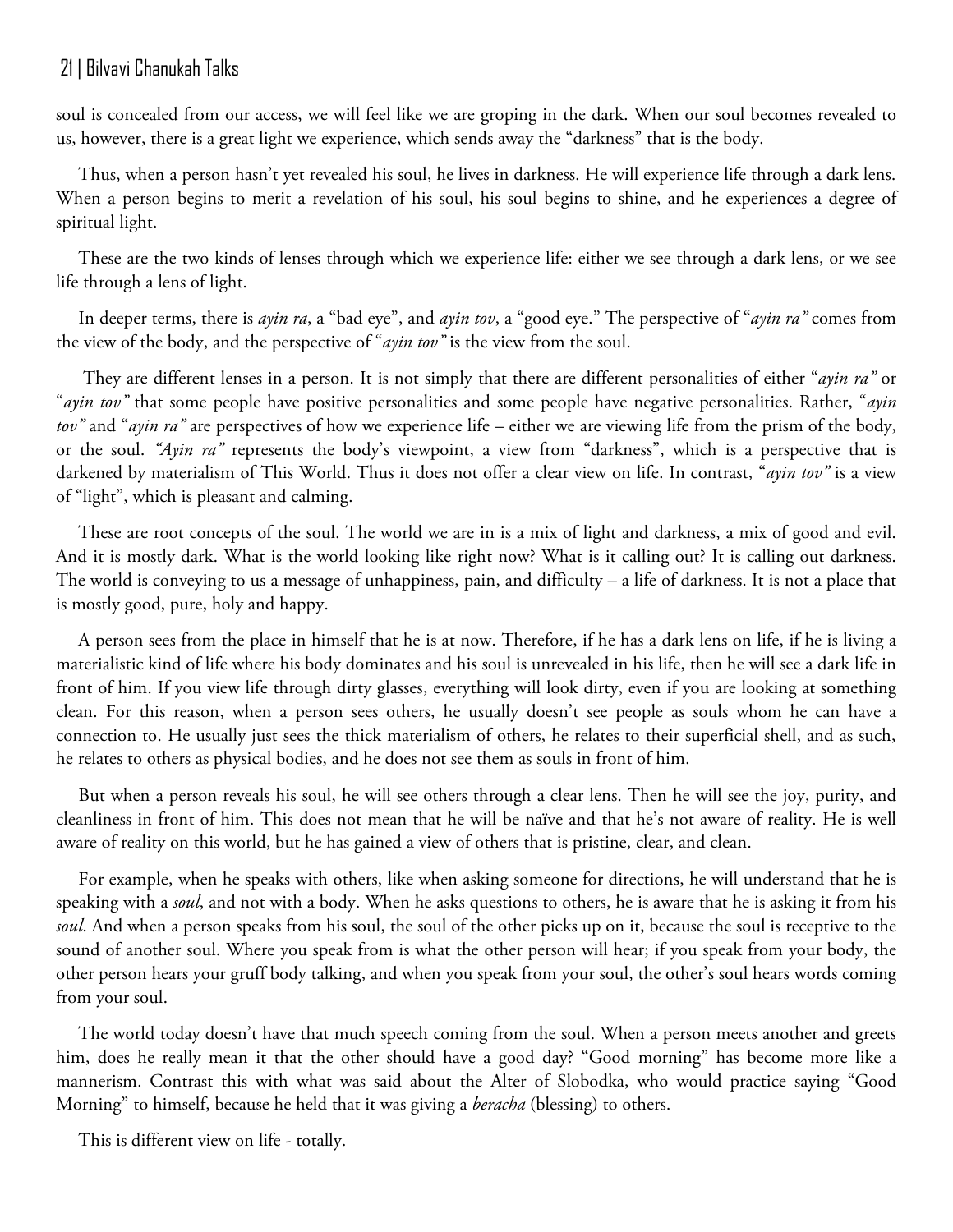# SPEAKING AND ACTING FROM WITHIN YOURSELF

When a person is talking, where is he speaking from in himself? A person can talk either from the most external part of himself, or from the most innermost part of himself that he identifies with.

Most natural speech flows from the external part of the soul. The more inner a person's speech is, the more it reflects the statement "*words from the heart enter the heart*." This should not just be limited to when a person is conveying a deep emotion such as "I love you", or "I feel your pain". It is referring to how a person speaks *all the time*. All of the time, we really need to speak from our innermost place that we currently identify with.

Most people live from their body and speak from their body, and the person hearing him hears the words from his body. But when a person speaks from his soul, it can go into another's soul, and the other person will hear it from his soul, because his soul will pick up on it.

Chanukah is a time of "light", but it is not just a time to light. The light of Chanukah specifically reminds us that the physical is a container for the spiritual – that our body contains a soul. The other festivals are also a spiritual light, but they don't take on physical form. The light of Chanukah takes on a physical form, showing us that spirituality can be clothed by physicality.

These are not mere intellectual definitions, but a practical view of life to have every day of your life. We do many actions throughout the day. A person washes his hands, for example. How does he do it? We understand that this is allowed through the brain, which sends messages to the body and enables it to function. But when a person tells "Good Morning" to his children, does he do so with at least a little bit of feeling, at least a little more than when he washes his hands? Certainly, he puts some feeling into it. But how many times a day, or a week, or a month, or a year, though do we act from an inner place in ourselves? Are we speaking from a deeper place in ourselves on a more regular basis?

Most people do not access the depth that is contained in themselves. A person who is living inwardly is someone who lives with his depth, all the time, on a regular basis. He lives always with the deepest place in himself. Just like we all use the sink many times a day, a person who lives life in an inner way is using the deepest place he knows of in himself - all the time.

A person usually accesses his inner depth only when there are extreme emotions, of either intense joy or grief. A person usually cannot take that depth that he has reached and bring it more into his daily life. He may remember the pain he felt from his sadness or the joy that he felt when he rejoiced, but he will not remember the *depth* of the emotions that he reached.

The depth that we *do* recognize in ourselves, though – how much are we in touch with it on a daily basis?

# RECOGNITION OF OURSELVES

We must recognize who we are. Of course, the purpose of everything is to recognize Hashem. But if we do not recognize ourselves, we can't recognize Hashem. Skipping self-recognition prevents recognition of Hashem. From recognizing ourselves, we can come to recognize Hashem<sup>[19](#page-22-0)</sup>.

<span id="page-22-0"></span> $\overline{a}$ *19 Raavad (Rabbi Avraham ben David, 10th century scholar); based on the verse, "From my flesh, I see G-d."*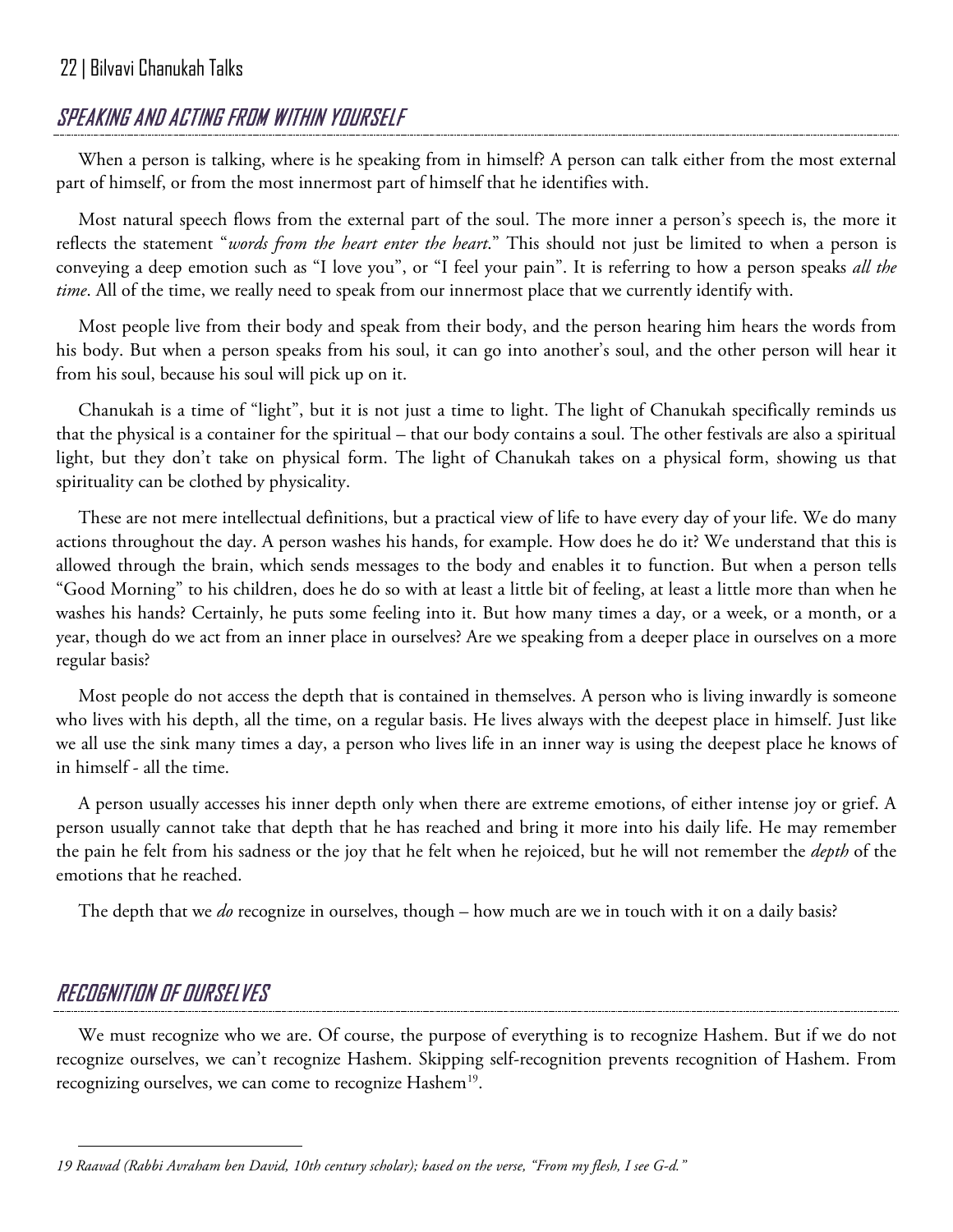Surely, the deepest thing possible is to connect to Hashem, but before we get to that stage, one has to know himself well and identify the deepest place in himself.

How can it be that a person is not in touch with the deepest part of himself? We can memorize many phone numbers. How can it be that we don't recognize our own self?

If we really want to live a true life, we need to know what our deepest point is in ourselves, which can take a long time to know. After that, one needs to ask himself if his depth has deepened from before. The way we identify ourselves has to mature as the years go on.

We can say in general how deep the soul is, but you on your own need to uncover the depth of your own soul, and then you need to know how to live with it all the time. At least once a day, make sure that you are using it. *That* is what Chanukah is all about.

# THE DEEPEST POINT IN YOURSELF

I will try here to explain what the deepest point of the soul is, but it will be hard to understand it, both intellectually as well as emotionally, because each person is at a different point.

The deepest part of the soul, the deepest experience your soul can know of is to experience your very existence (*havayah*). (There is really a higher experience, which is to experience the reality of the Creator, which is reached through *emunah* and *d'veykus* with Hashem. That is an experience above the "I", however. Here we are describing the experience that is within the "I".)

One's very existence is his deepest experience. It is not the will of a person, it is not aspiration, it is not giving, it is not enduring suffering, and it is not joy. Those are all deep experiences, but the deepest experience is to experience one's existence.

A person needs to be able to remove all the external layers covering the soul, and then he can experience himself. It is not a place of any desires, because it is above all desires.

When a person purifies himself through doing the *mitzvos*, through attaining a state of purity, and through correcting his *middos*, then he calms the soul.<sup>[20](#page-23-0)</sup> He can then experience the soul. When he experiences his own soul, he can feel his existence then and be able to live it on a daily basis.

All day, people are running around, and this causes people not to be in touch with the soul. This refers to internal running as well, in which people are running all the time with their desires. They are not calm inside, and they never reach their soul. Therefore, people wonder what the deepest experience is. But the deepest experience is: to experience your own self!

You can't live from your depth if you haven't accessed it yet. When you do access it, you need to then live with it all the time – sensibly, of course. This will reveal more and more depth to you as time goes on. In order to get to your own depth, you first need to live daily with the deepest point in yourself – you can think about it and can feel it throughout the day.

<span id="page-23-0"></span>*<sup>20</sup> See the series of Getting To Know Your Hisboddedus*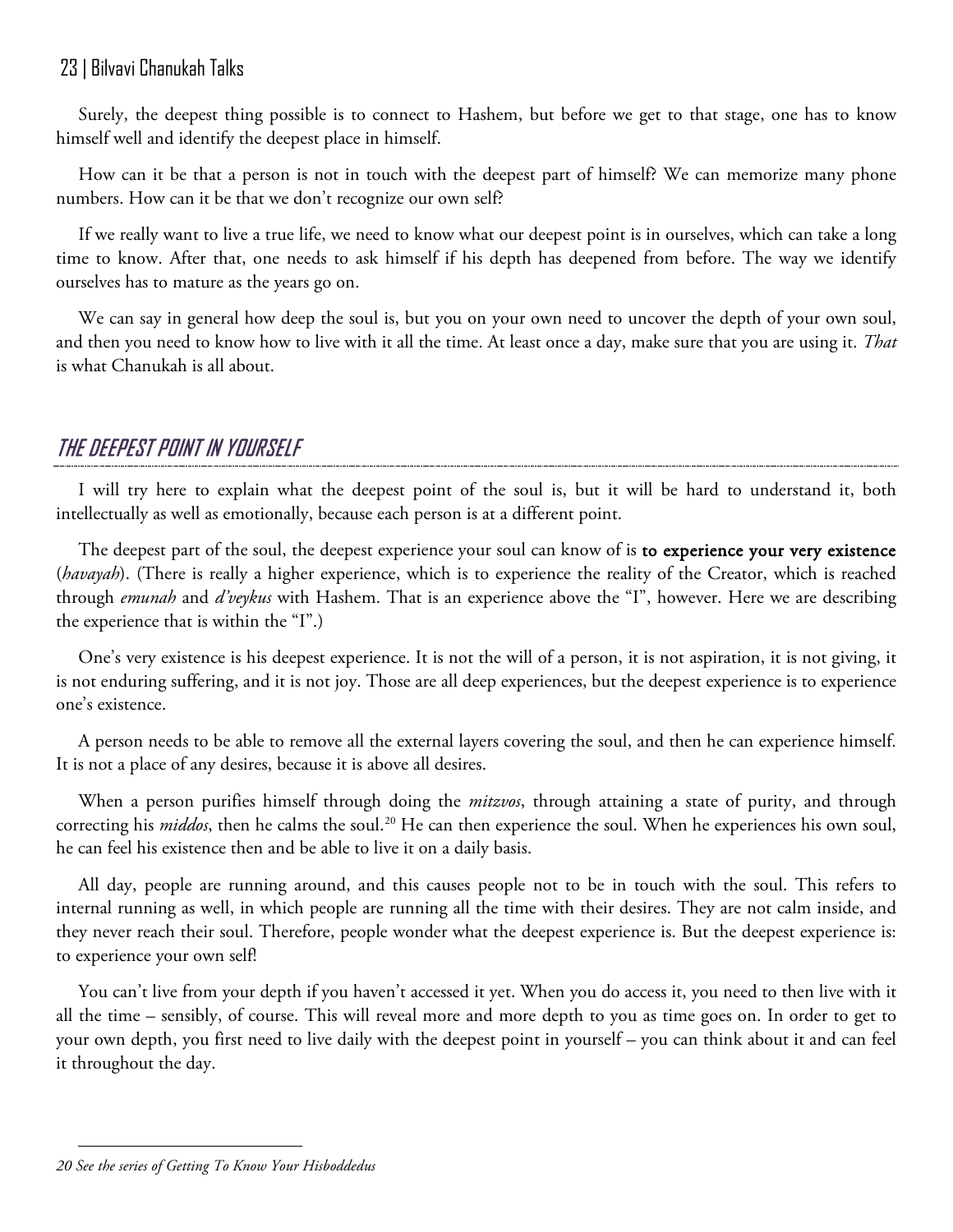These are not ideas or opinions – it is about life. May we merit from Hashem to know our souls and to realize our depths, our existence, and from there, to reach *d'veykus* with Hashem.

# **6 | CHANUKAH: SEEING THE BEGINNING<sup>[21](#page-24-1)</sup>**

<span id="page-24-0"></span>We are now approaching Chanukah. Let us understand the concept of this Yom Tov in a way that can affect our own souls.

We have three *Yomim Tovim* according to the Torah – Pesach, Shavuos and Sukkos. The Sages enacted two more *Yomim Tovim* – Chanukah and Purim. We find that the *Yomim Tovim* of the Torah are each seven days, which end up becoming eight. Sukkos is seven days, and then there is an "eighth day" of Sukkos, which is *Shemini Atzeres*. Pesach is seven days, but from a deeper perspective, it is actually "eight" days, because the Ramban writes that Shavuos is called "the *Shemini Atzeres"* of Pesach. Chanukah, though, is eight days to start with.

What is the difference between the *Yomim Tovim* of the Torah, which are seven days that really add up to eight, and Chanukah, which is eight days to start out with?

*Chazal* say that when a person smiles at someone, it is better than giving him a cup of milk. Why? This is because when you smile at someone, you radiate a light towards him, and this is more illuminating than even the white color of the milk. This is Chanukah: it is a light that radiates outward. The oil of Chanukah which we light with is that illumination that radiates outwards.

Oil is "*shemen"* in Hebrew, which is similar to the word "*shemoneh"* – the number eight. Chanukah is eight days, hinting to the fact that it is above regular time, which contains seven days in a week. The *Yomim Tovim,* which are each seven days that become eight, are within regular time. The *Yomim Tovim* are a revelation of a concept that we can use the regular times of the year to go above time. But Chanukah is eight days to start with, because it reveals a light that is above time in the first place.

The oil that we light the menorah with on Chanukah, which is lit to commemorate the miracle of Chanukah, is long after the miracle during the time of Chanukah happened many years ago. This is because Chanukah is a light that transcends time. It continues to radiate long after the "time" of the miracle of Chanukah has happened. We aren't commemorating Chanukah because it was a miracle that happened long ago history; rather, it is a time of light, even now.

Hashem created the world to have a timeframe of seven days, creating the world in "seven" days; the six days of the week, and Shabbos. But if we count the Shabbos that Hashem started out the world with, we get eight days. On a deeper understanding, there are really eight days in Creation – the Shabbos of before Creation [when there was nothing yet in Creation, and there was nothing but the oneness of Hashem]<sup>[22](#page-24-2)</sup>, the six days of the week, and then Shabbos of after Creation.

<span id="page-24-1"></span>*<sup>21</sup>* <http://www.bilvavi.net/english/chanukah-018-seeing-beginning>

<span id="page-24-2"></span>*<sup>22</sup> For more on the "Shabbos of before creation", refer to the Rav's series on Shabbos Kodesh, in particular, the shiur of שבתות שלש*\_*01*\_*קודש שבת ( ספר בלבבי משכן אבנה* - *שבת קודש in or(*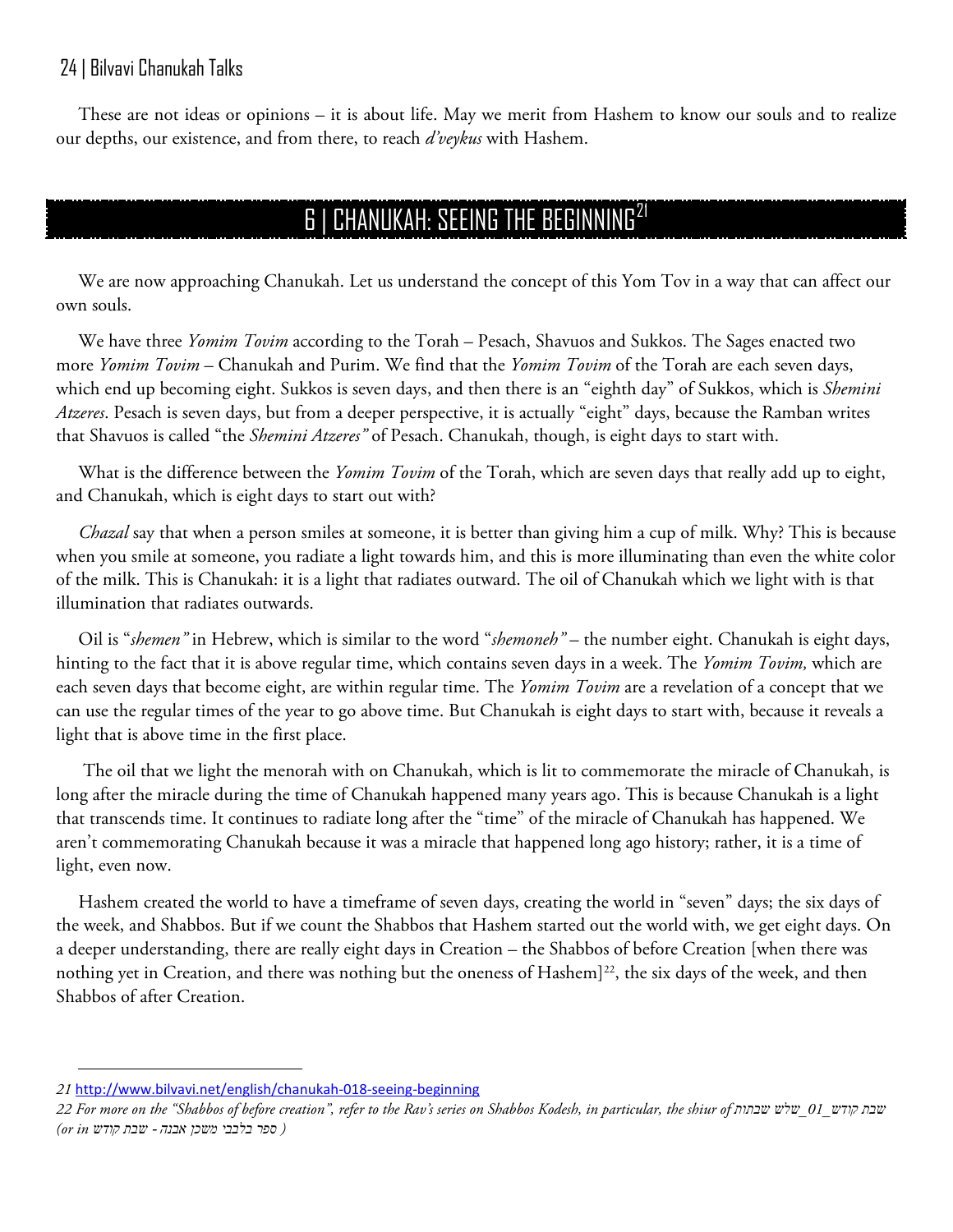The light of Chanukah, which we light for eight days, reveals this "eight-day" concept. Normally, time consists of seven days, but the deeper aspect of Creation is that there is an eighth day – a spiritual light that is above time.

We find in *halacha* that if Chanukah begins on Friday night, we light 30 minutes earlier than sundown on Friday. How can this be? How are we able to light for Chanukah when it isn't Chanukah yet? We aren't able to bring the *korbon pesach* early. So why are we able to light for Chanukah earlier than its time? The answer to this mystery is because Chanukah is above time.

What exactly is this special light of Chanukah, which transcends time? It is really the light of *emunah* (faith in Hashem).

*Emunah* is a power that is not limited to any time. *Emunah* says to us that what you see as the beginning isn't really the beginning, because there was something that came before it. You see seven days of the week, but there was a Shabbos that came before it.

(This also alludes to the "letter *aleph*" which Hashem used to create the world with, before He created the world using the letter *beis*. We only see Creation starting from the letter "*beis*," *Beraishis*, and we do not see what preceded it – the letter *aleph*).

During our regular seven-day time period, we can reach the "letter *aleph*" of before Creation, though utilizing the seven days. But on Chanukah, we start already from that point of the "letter *aleph*" preceding Creation.

Avraham *Avinu* illuminated the world through his *emunah* – how? He radiated that power of *emunah*, which came before Creation, onto the seven days of the world that are after Creation. He used that letter "*aleph*" which was around before Creation – the light of perfect *emunah* in the Creator.

This is why some say that in the future, Chanukah will not cease, while all the other festivals will cease. It is because the power which is Chanukah – the light of the perfect *emunah*, which existed even before Creation – can never cease.

Now that we have seen this concept, let us see how this applies to our very soul. Any light which exists in the world seems to be coming from the sun. But from where is the sun getting its light from? It gets its light from the heavenly spheres above it, which Hashem sustains. The light of our Chanukah *Menorah* seems to be coming from this world, but all light comes from Heaven, so we are really using a spiritual light that is Heavenly.

That is the meaning behind the *halachah* why it is forbidden to benefit from the Chanukah lights. It is really because the light gets its source from Heaven, and thus we are not allowed to use it. Normally, we are allowed to benefit from light. We were also allowed to benefit from the light that shined by the *Simchas Beis HaShoeivah*. But on Chanukah, we are prohibited from benefiting from the lights. Why? There is a special *halachah* that on Chanukah, it has to be recognizable from the street who is lighting the *Menorah*. This hints to how we must recognize the True Source of the Chanukah lights – "Who" is really lighting this *Menorah*….

It is written, **אדם נשמת' ה נר** – the *neshamah*\soul is called *ner,* a flame, a light. Every light is lit by a source. There is a Source that lights the flame of the *neshamah*. By seeing the lights on Chanukah, we can recognize Who lit these lights; Who the beginning of all this is. We can see the Chanukah lights and see Who is the Master that lit it - where the beginning source of these lights are. This represents the power to have complete, perfect *emunah*. That is the real light of Chanukah.

When a person walks into a building and he sees light, it usually doesn't make a difference to him who lit up the building. But Chanukah teaches us that we must see the beginning, the source, of all light – Hashem. We usually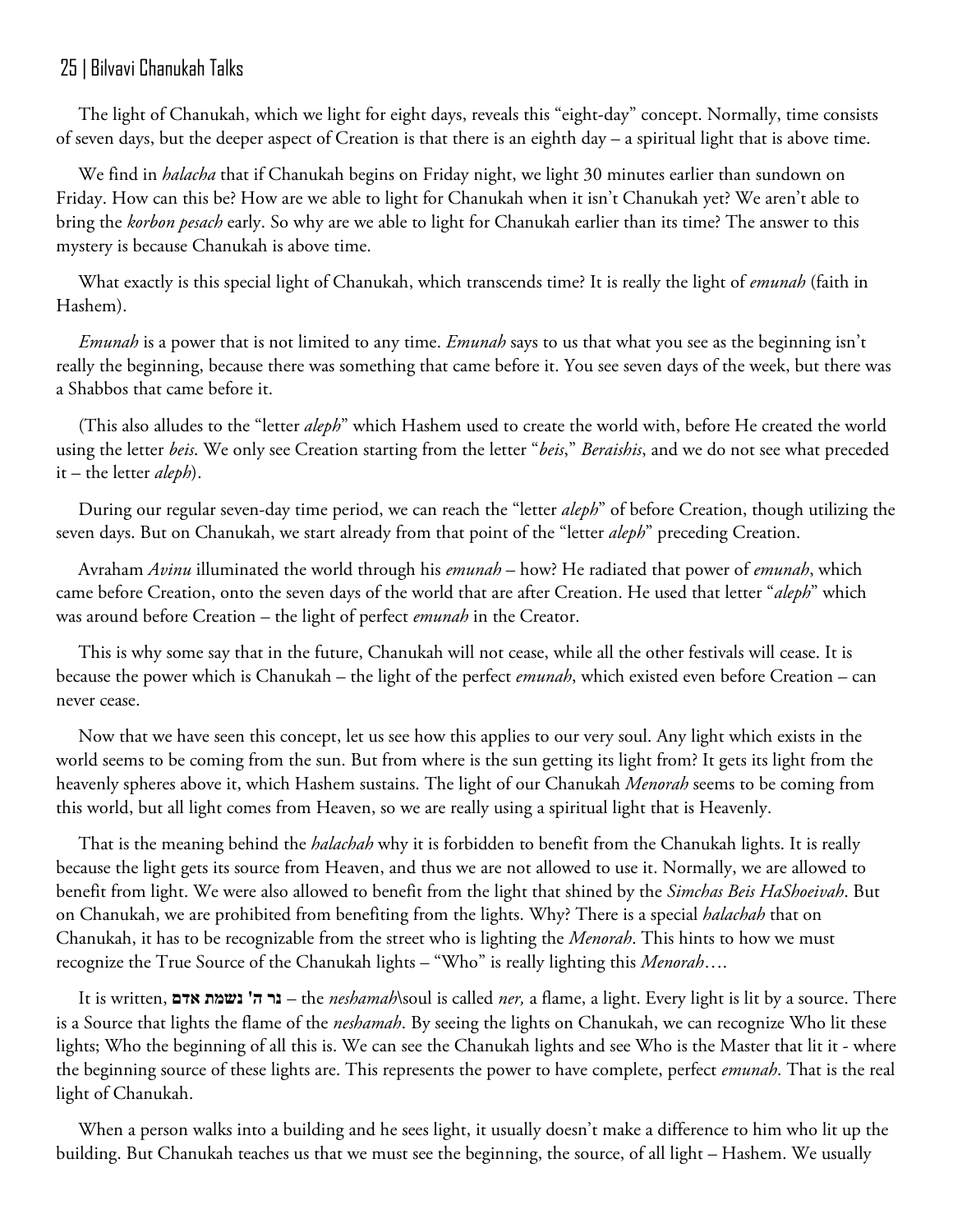only focus on the purpose of everything, but do we ever think about the source of things? That is the lesson of Chanukah: we can see "the beginning" of everything.

"I am the First, and I am the Last." (האחרון ואני הראשון אני(. It is not just enough to know "I am the Last", the fact that Hashem is the end goal of everything; we have to also be aware that He is also the *beginning* of everything – "I am the First." We must see how He is *both* the beginning and end of everything. In everything we see, we must attribute its source to Hashem.

*Chochmah,* wisdom, is also called *ohr*/light. The Torah, which is the revelation of the higher and G-dly *chochmah,* is called "*Torah Ohr"*, "Torah of light." This is because *ohr* serves to show us what the beginning of everything is.

This is the special ability of the Jewish people: we can see the beginning of things, and not just the goal of whatever everything leads up to. The nations of the world only focus on what something leads up to, but they do not have the power to trace everything back to its beginning. Take a look at the world today. The people in the world today are running wildly after new gadgets and all kinds of innovations. To analyze this deeper, they aren't interested in the 'beginnings' of anything - only in what they can 'get out' of something; they are immersed in endpoints, not in beginnings.

The Torah, in contrast, is entirely a revelation of the Beginning where it comes from. Although we also must pursue the end goal of everything, knowing that the purpose of life is to reach closeness with Hashem and that the eventual purpose of all of Creation is when Hashem's existence will be fully revealed to all, and there will be nothing besides Him ("I am the Last"), we also need to search for the beginning source of everything, attributing the source of everything to Hashem, Who is the Beginning of everything.

Thus, Chanukah is not about the "purpose" of things, which is about the end. It is about the beginning. It shows us that we must search for the **beginning** of everything. The Beginning of everything is Hashem, and so are Torah and the Jewish people called "*raishis"*, the beginning.

That is why the light of Chanukah reveals how the Torah radiates through the light of Chanukah. It reveals "Torah *Ohr*", the "Torah of light", the kind of Torah where we see Hashem as the beginning in everything.

There is a *minhag* on Chanukah to eat dairy. We understand why we eat foods with oil in it, because the miracle happened with oil. But why do we eat dairy on Chanukah?

Earlier, we quoted the words of *Chazal*, that smiling at someone is better than giving him a cup of milk. In this we can find the answer to our question. If I smile at someone, I am showing him the white of my teeth - I am radiating a light toward another, I am giving him *he'aras panim* (a radiant countenance). I am bestowing upon another, with my smile, the *chochmah*/wisdom that is found within me – as it is written, *"The wisdom of man radiates on his face.*" With a smiling countenance, I am shining upon another the light of the "beginning" of all wisdom.

This is why we eat dairy on Chanukah, to allude to how we must radiate our "white" teeth toward others, which *Chazal* say is even valuable than giving your friend a cup of milk. On Chanukah, we light the *Menorah* to radiate that spiritual light outwards toward others – the light of the Beginning.

Thus, Chanukah does not come to show us the "purpose" of these days. It rather comes to show us what the beginning of it is. What we learn from Chanukah is that we must make sure to always look for the beginning of something. We shouldn't only pursue our goals that we are heading towards. What we mainly need to do is to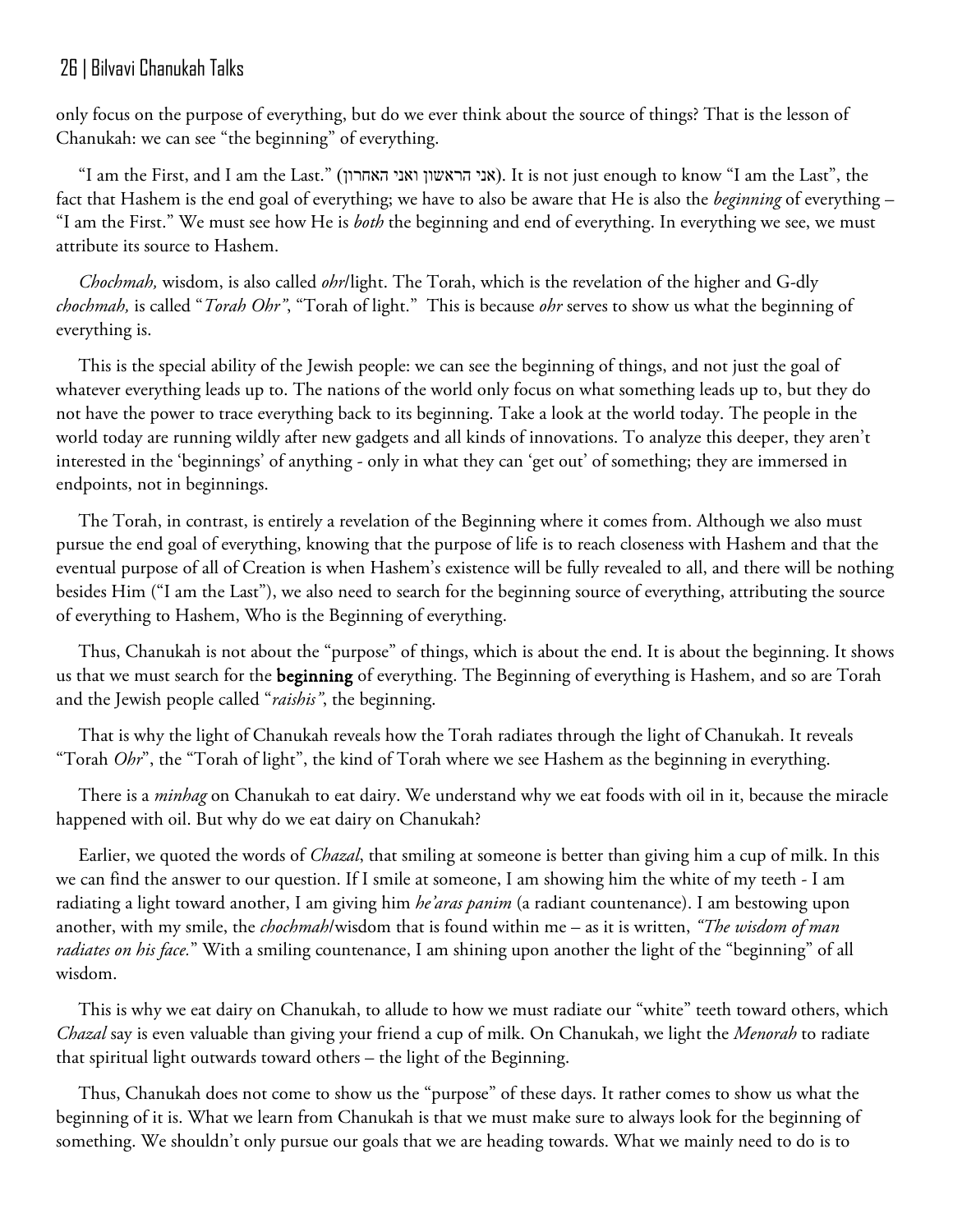reflect about the beginning of everything. In whatever you do, think about its beginning. The beginning of anything is Hashem. When you think about this, you will find that you will be much more motivated to get to your goal.

It's more important to think about the beginning of each thing than to think about the purpose of each thing. Let's say a person loves a certain thing. Why does he love it? If he reflects, he can discover that all loves are rooted in the Creator, because love is a power which comes from the Creator. He is the source of everything.

We must access our power of seeing the "beginning" in everything. This is really the "*ohr haganuz"*, the "hidden light" that Hashem hid away at the beginning of Creation. We can access the "hidden light" when we think into the beginnings of everything, and we discover that Hashem is the source of absolutely everything. It is a "hidden light" because at first this perspective is hidden from a person – until he finds it.

This power can be revealed on Chanukah. By accessing our power to see the beginning of everything, we can truly come to connect to the Creator - Who is the First, and the Last. האחרון ואני הראשון אני.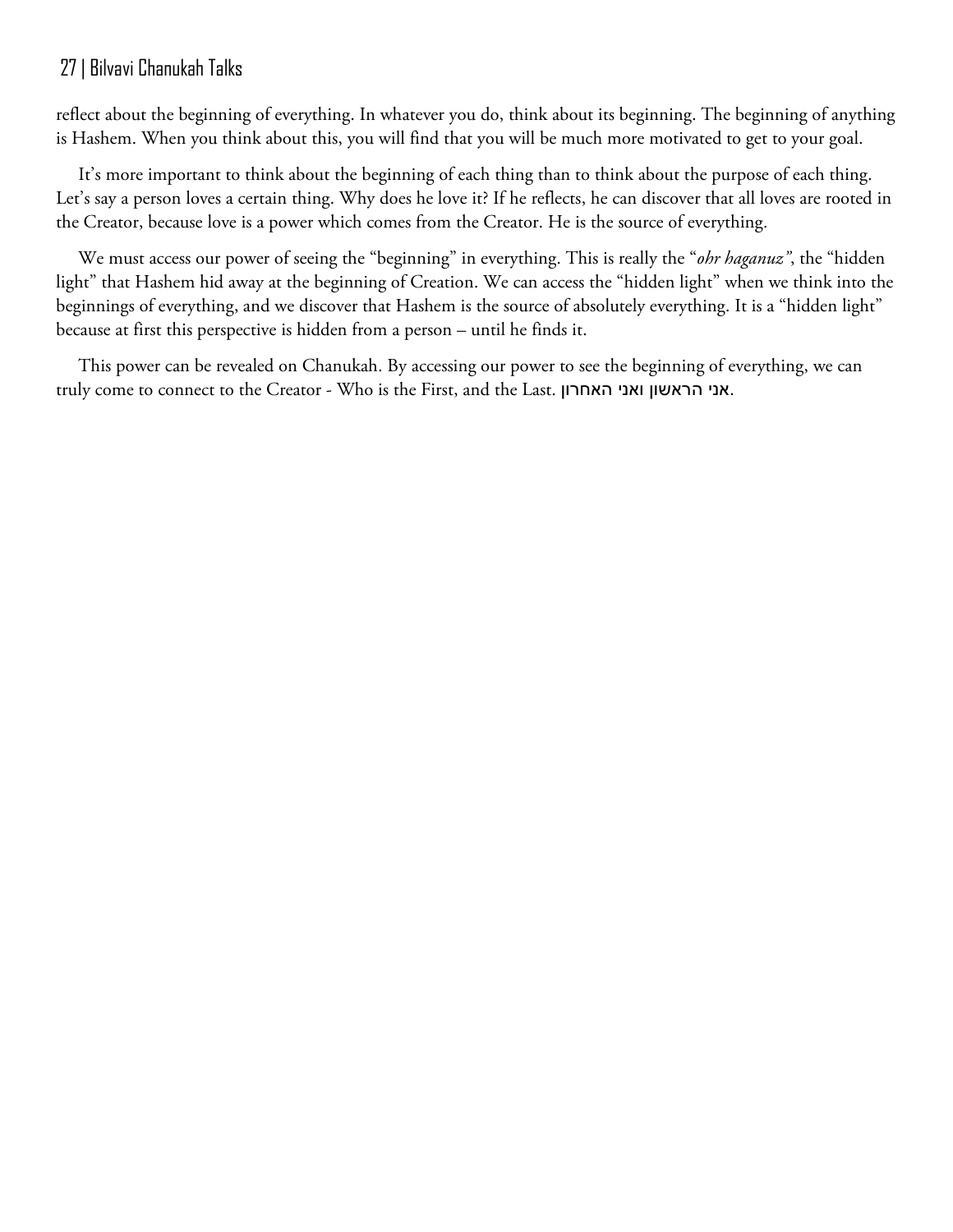# 7 | CHANUKAH: HAVING MESIRUS NEFESH FOR TORAH[23](#page-28-1)

# <span id="page-28-0"></span>CHANUKAH: THE LIGHT OF TORAH, REVEALED THROUGH MESIRUS NEFESH

In Chanukah, we find two important concepts, which are really intertwined [*mesirus nefesh*, and the revelation of the light of the *menorah*\the Torah].

Chanukah was a time in which the Jewish people showed *mesirus nefesh* (self-sacrifice); they went to war even though they were outnumbered. They were willing to get killed. Their efforts resulted in being able to light the *menorah*. As is well-known, the *menorah* represents the Torah.

It is clear that the way the *Chashmonaim* fought the war, and the results of this war that they fought, were interconnected aspects. Their war was fought with *mesirus nefesh*, and the results of the war revealed the light of the Torah. Each of these revealed unique aspects upon Creation.

The *menorah* in the *Beis HaMikdash* had seven branches, while the *menorah* we light on Chanukah has eight lights. The depth of this is because the *mesirus nefesh* that was revealed on Chanukah revealed an even greater level of "light" of the actual *Menorah* in the *Beis HaMikdash* when it was in its full purity. The light of their *mesirus nefesh* revealed the light of Torah, the level of "eight", which is above "seven".

What indeed is the connection between *mesirus nefesh* and Torah? Why did their *mesirus nefesh* result in a revelation of the light of Torah?

# MESIRUS NEFESH: GOING BEYOND THE NORMAL ABILITIES OF THE SOUL

The depth of the war with the Greeks was that it was "a few, fighting the majority". In terms of the soul, this means that it involved fighting a power that is beyond human strength. That is the power in the soul called "*mesirus nefesh"*. Each person has abilities in his soul, but all of these abilities are limited. *Mesirus nefesh*, though, enables a person to go beyond the limits of his own soul. With true *mesirus nefesh*, one can touch upon the unlimited; he touches upon his Root and connects to it.

# MESIRUS NEFESH IN TORAH LEARNING: CONNECTING TO THE HIGHER SOURCE OF TORAH

"Hashem looked into the Torah and created the world"[24](#page-28-2), and the *Midrash* states that "the Jewish people were the first thoughts of Hashem" to be created. The Jewish people are the "first" of Creation; we were the first to be formed from the Torah. When a Jew serves Hashem according to his various abilities of his soul, he is epitomizing the "first" Creation. But when a person goes beyond his limits, through using *mesirus nefesh*, he is attaching himself to the very Source that he was hewn from. From that place, comes true understanding in Torah.

<span id="page-28-2"></span>

<span id="page-28-1"></span><sup>&</sup>lt;sup>23</sup> <http://www.bilvavi.net/english/chanukah-042-mesirus-nefesh-torah><br><sup>24</sup> Zohar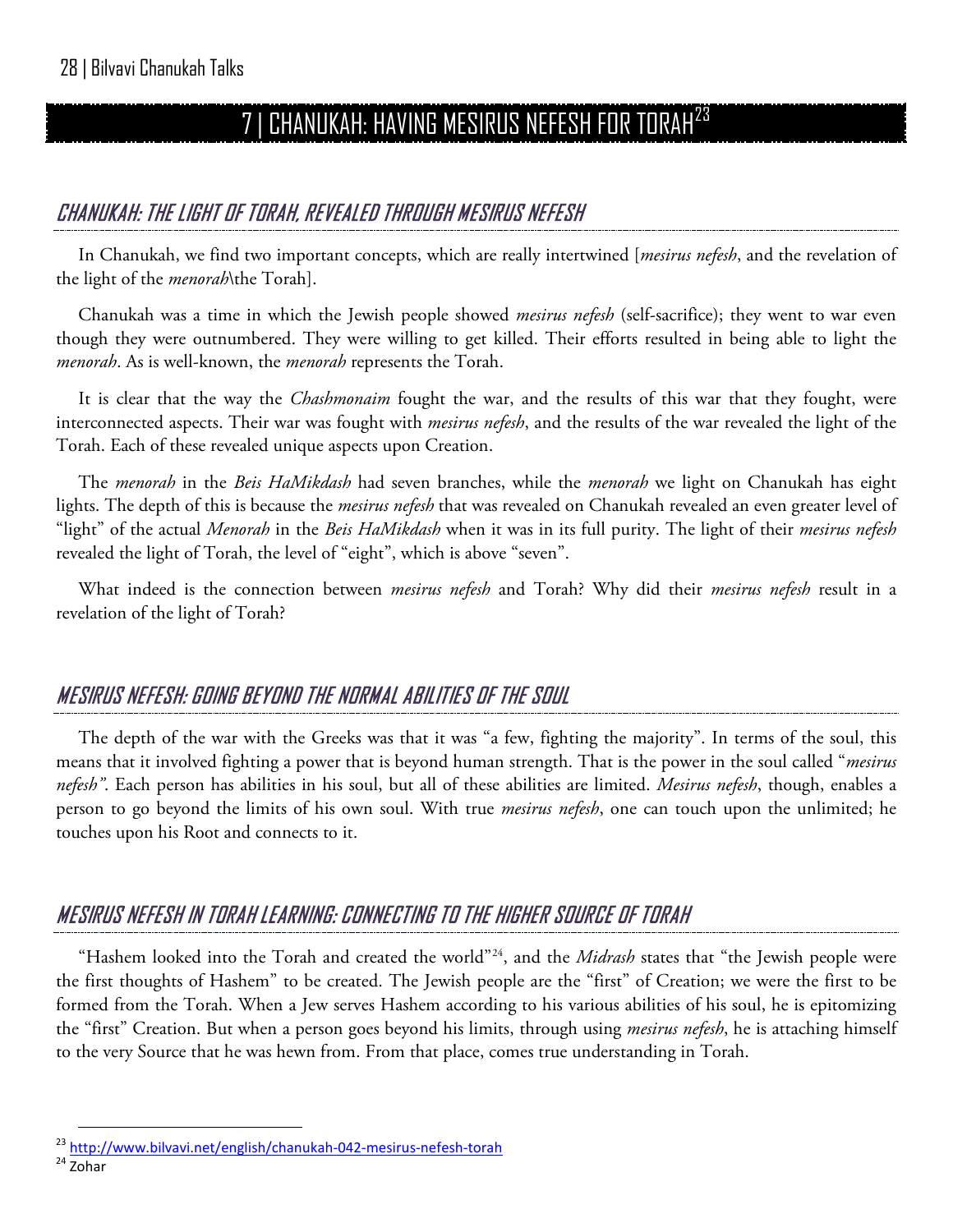It is written, *"Wisdom, from where is it found?*" Chazal say that when one makes himself into "*ayin"* (nothing), meaning, when he nullifies himself to the Source that he comes from, he receives the true wisdom of Torah.

Understanding in Torah doesn't come from oneself. There is a concept of one who learns Torah from within himself (as the Sages say, "Avraham learned Torah from himself"<sup>[25](#page-29-0)</sup>), but there is also a source of Torah which comes from higher than the self: when one's Torah learning is coming from the Source of the self. This higher source of Torah can be accessed by a person through the power of *mesirus nefesh*, which enables one to go above his normal soul abilities and connect to the Source that is above it.

# TWO DIFFERENT SOURCES FOR TORAH: SHAVUOS AND CHANUKAH

There is our soul, and there is its source. When a person wants Torah, there are two sources he can get it from. One source can be reached on the festival of Shavuos, through the ability of accepting the yoke of learning Torah. The other source can be reached on Chanukah, where one can acquire the power of *mesirus nefesh* in order to understand the Torah.

Thus, Chanukah is an opportunity for us to understand how *mesirus nefesh* is a source to access understanding in our Torah learning.

# UNCOVERING MESIRUS NEFESH IN OUR TORAH LEARNING

When a person merits to penetrate into this place in his soul that is above his actual level of understanding [through having *mesirus nefesh* in his Torah learning and persevering to understand it], he reaches the spiritual light of Chanukah, which enables him to understand the Torah from that higher source.

Understanding the Torah can only come from putting in effort and exertion to understand it, using our normal capabilities, but it also requires one to exert himself a little bit beyond his normal capabilities.

If a person goes his whole life learning Torah using only his natural capabilities, or if he doesn't try as much as he can (which is usually the case), he won't be able to see true success in Torah learning. But if someone uncovers his ability of *mesirus nefesh*, he can go above his own abilities, and from there, he can connect to the Source which Torah is derived from.

"The way of the wise is to always think", as the Ramchal writes. How indeed can a person think all day in learning? What do most people think about all day? Most People think about themselves all day. That is human nature. But when a person uncovers his ability of *mesirus nefesh*, he can go above this nature, and he acquires for himself a new nature - and then he will be able to think all the time about Torah. This is the true kind of connection to one's Torah learning.

This doesn't mean to force oneself to think in learning. Forcing oneself to think in learning is perhaps a way to get started, and in addition, it needs to be done sensibly. But when one uncovers his *mesirus nefesh*, he is connected to the source of the Torah, and he will get his understanding from there. Whereas most people are naturally thinking about themselves all day – or about things that are interesting to them – so can a person who uncovers his

<span id="page-29-0"></span>*<sup>25</sup> Midrash Tanchuma, parshas Vayigash*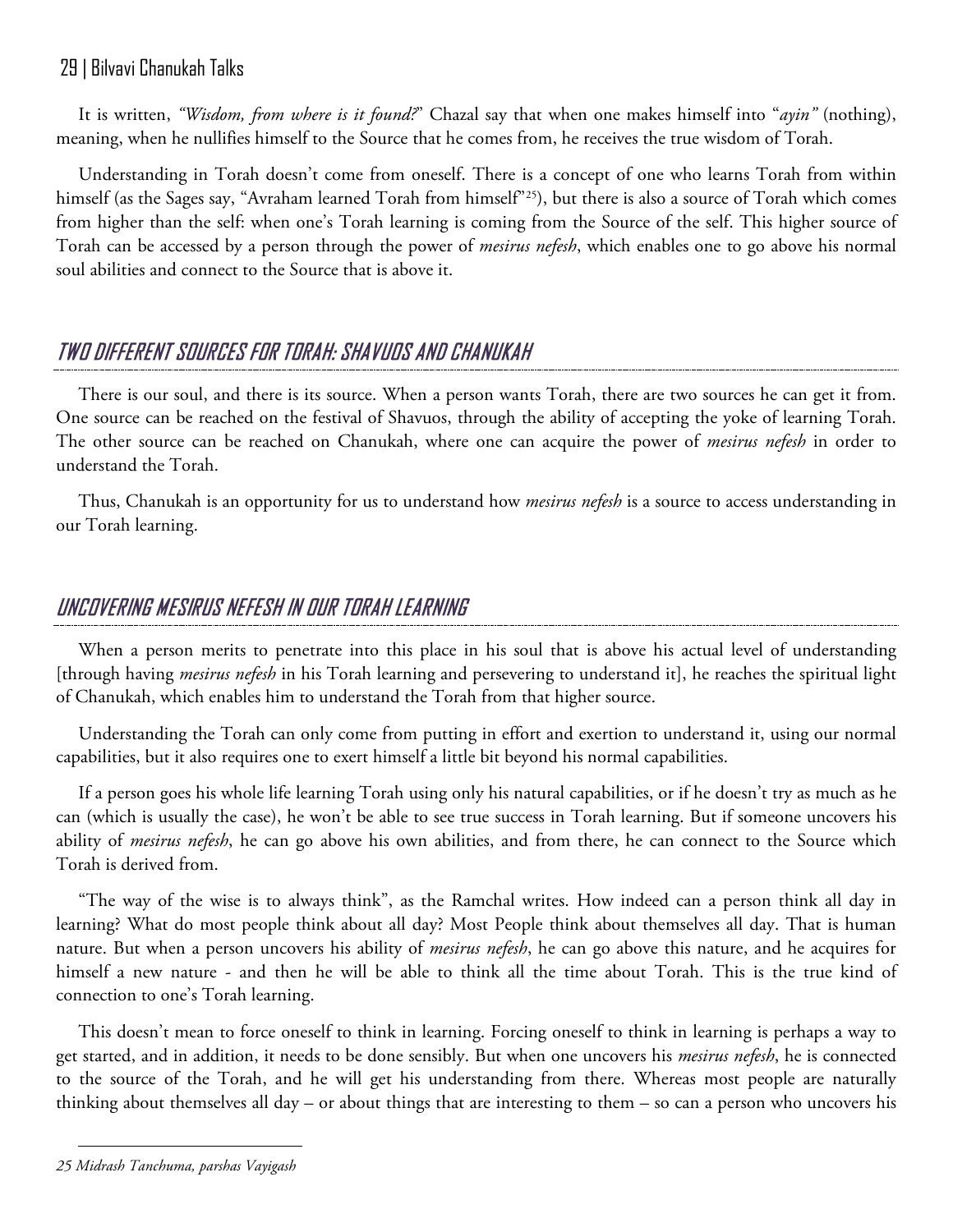power of *mesirus nefesh* have a natural ability to think all day about the Torah he's learning. On a deeper level, he can think all the time about *HaKadosh Baruch Hu*.

As long as one has not reached the point where he is *naturally* thinking about what he is learning throughout the day, he hasn't reached his soul's point of *mesirus nefesh* [for Torah]. Our Rabbis wrote that those who reached true understanding in Torah merited that their initial thoughts came from *Ruach HaKodesh*. How? It was because their thoughts naturally thought about the Torah they were learning. Just as the average person naturally thinks about himself all the time, so does a person who reaches *mesirus nefesh* naturally think about Torah all the time (and on a more subtle note, Hashem).

This is the deep place in the soul which one needs to connect to in order to get the light of the Torah. This is what the Rambam describes, that exertion in Torah learning requires one to "kill himself in the tents of Torah" – one has to 'kill' his own essence, his own abilities, by going above them.

## MESIRUS NEFESH: REACHING THE ENDLESS LEVEL OF TORAH

If one never learns how to go above his "I", then all of his Torah learning is being experienced through his simple "I" [the ego], and then all of his understanding in Torah will be limited to his human comprehension. And since most people are sullied from sin, some more and some less, as well as bad *middos* that inhabit the soul – the understanding in one's Torah learning are negatively affected by these factors. But when one penetrates deep into himself and he uncovers his power of *mesirus nefesh*, he goes above his own soul, and his understanding in Torah will come from a higher source; it will be the kind of Torah that is endless.

## THE LIGHT THAT BURNED FOR EIGHT DAYS: THE ABILITY TO GO ABOVE NATURE (IN TORAH)

The oil of Chanukah which lasted for eight days represented the spiritual light that is above the limits of human wisdom; that is why the oil was not bound to nature. The oil was not bound to the limits of nature. The fact that the oil stopped burning after eight days was actually a novelty, because the fact that the oil lasted for eight days was no novelty! (After eight days, the endlessness of the spiritual light was taken away and clothed by this current limited reality.)

#### DEDICATING OUR ENTIRE LIFE TO TORAH LEARNING

If a person connects to Torah only from within his limited abilities, his understanding in Torah will be limited to what he can comprehend, and human comprehension is very limited. Woe to the person whose entire understanding in Torah is limited to his human mind. But when a person is in touch with his power of *mesirus nefesh* and uses it to learn Torah – when he goes above his normal abilities in order to learn Torah – it's not an issue of how much time one learns. It is rather about how one dedicates his entire being to the Torah.

Just as Avraham tied Yitzchok to the altar, so do all of us have the power of *mesirus nefesh* in our own souls; we can all give up our whole being to the Torah.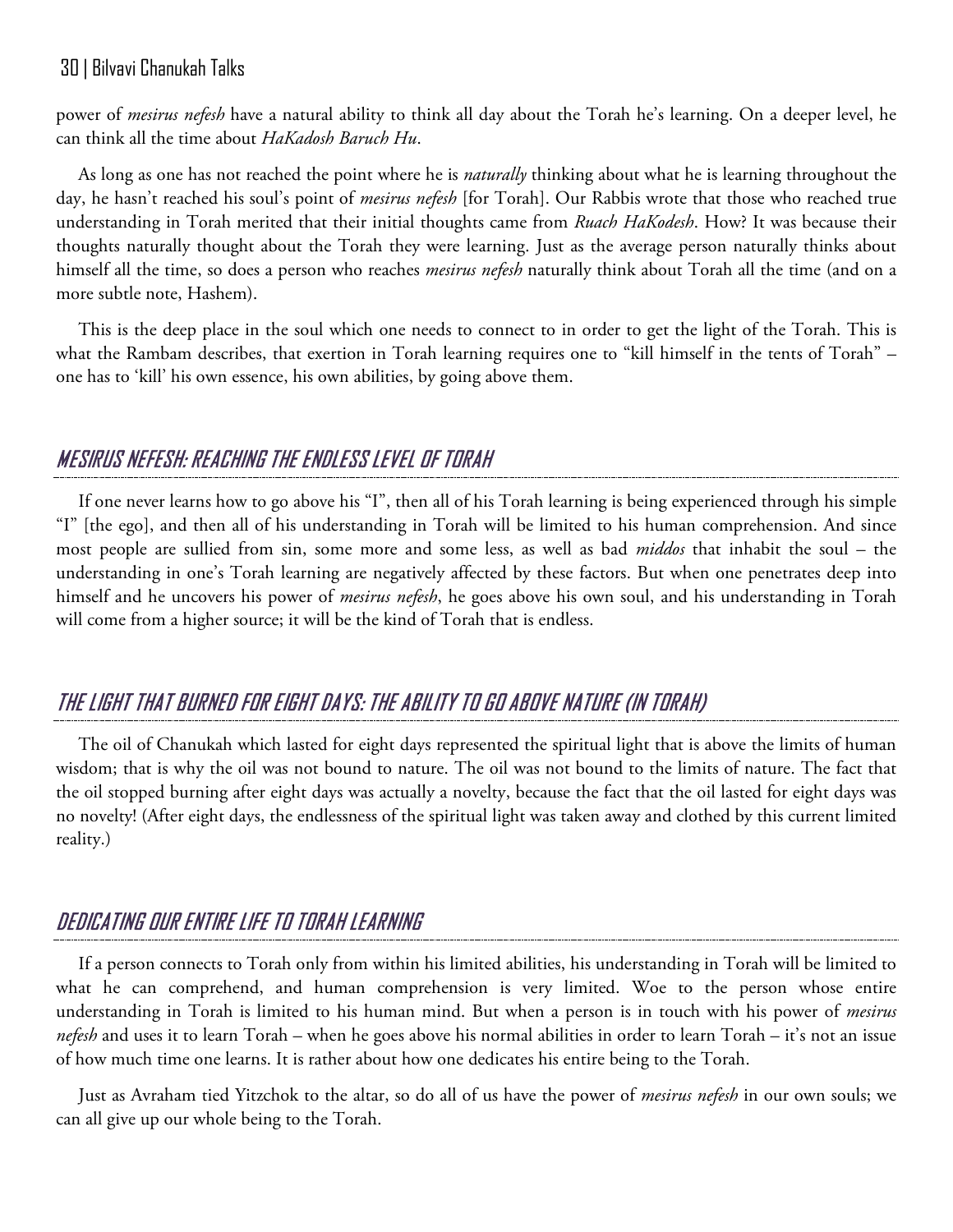Imagine if you were given a choice if you would die, or if the Torah will cease instead of you. What would you choose…?

This is not a question a person can answer in one second. But a person can reach the point where he is prepared to completely give himself up for Hashem.

There is a concept of *mesirus nefesh* in which one gives up his body for the Torah; but this is not the *mesirus nefesh* that was revealed on Chanukah. It is rather the light of *Olam HaBa* (the Next World), in which we are divested of our body. The *mesirus nefesh* revealed on Chanukah is: to give up our very being, in order to understand Torah.

If a person decides that he is ready each day to completely give himself up for the Torah, and that is how he approaches his learning, he will be guided to understand the Torah through the light of *mesirus nefesh*, and his connection to his learning will be endless, because he won't be able to ever part from the Torah; he has become nullified to the Torah and integrated with it, because he is ready to have *mesirus nefesh* for it.

## IN CONCLUSION

The words here were about something subtle, and deep. The concepts here are far from anyone who doesn't think about these things, and they are closer to someone who seeks the light of truth.

If one reflects about this and he really wants it, and he decides that he is ready all the time to have *mesirus nefesh* – meaning, that each day before he goes to learn, he decides that he is willing to have complete *mesirus nefesh* for the Torah – he is one who will truly merit the "light" of the Torah.

May we merit from the Creator that our bond with the Torah should come from the deepest place in our soul: to be able to go above our own soul and become connected to the Source of all the Torah we learn, where Torah comes from. And though this, may all of us together with the entire Jewish people merit the complete revelation of "Hashem, Torah, and Yisrael are one."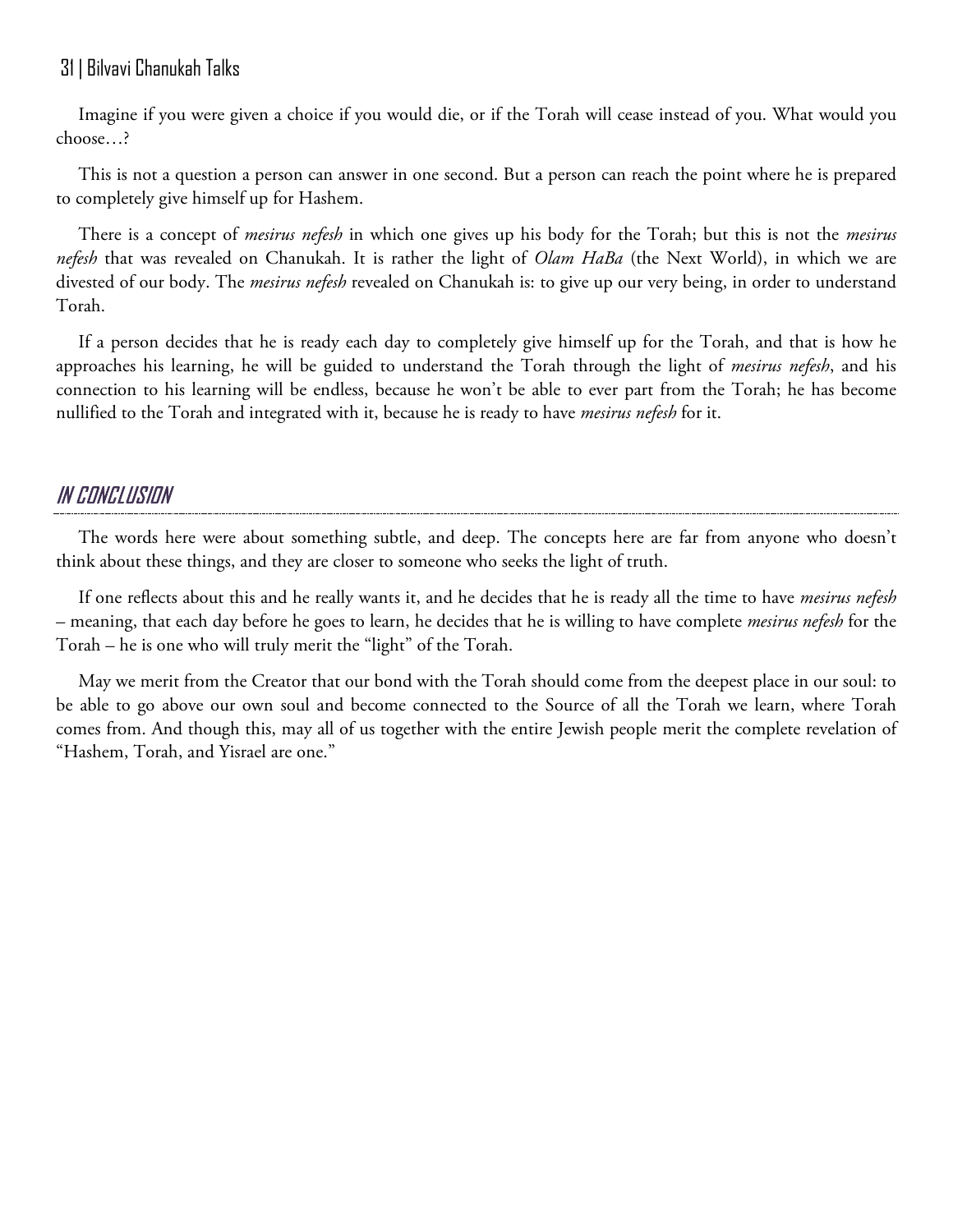# 8 | CHANUKAH: GREEK INFLUENCE TODAY[26](#page-32-1)

# <span id="page-32-0"></span>THE CURRENT EXILE OF "EREV RAV"

In *Al HaNissim,* the Greeks are described as "*zeidim*", rebellious ones, who came to uproot the Torah.

Our Rabbis teach that we will go through seven exiles: Egypt, Bavel, Persia, Greece, Edom, Yishmael, and the *Erev Rav*. [27](#page-32-2) Each of the exiles had a specific time that they lasted for. But the last exile, the exile of the *Erev Rav* (these are reincarnations of the "*Erev Rav*" [Mixed Multitude] souls who left Egypt together with the Jewish people, and influenced them to do evil) has no specific time, because it includes all of the exiles together.

Therefore, the current and final exile – the exile of the *Erev Rav* – is not just "the exile of the *Erev Rav"* alone. It includes all of the influences of the nations, together, at once. The exiles of Egypt, Bavel, Persia, Greece, Edom and Yishmael each have their specific natures. But the exile of the *Erev Rav* includes ingredients of all of them at once. This is the depth of our final exile, and this is why it is so hard.

Now we can understand why the final exile is the most difficult. No one knows when the current and final exile will end; it hasn't been revealed to anyone. But we are definitely in it, as our Rabbis wrote about.

The more subtle definition of explaining it is that we are in the exile of Edom, and within that, the exile of Yishmael, and within that – the exile of the *Erev Rav*. The main part of the exile is the "*Erev Rav"* aspect. It is an exile which includes all exiles; clearly, then, it is the most difficult of all the exiles. It pits us against the nations as never before. From all sides, we are surrounded with the evil influences that seek to ensnare us.

That describes the place and time we are in.

# THE UNIQUE NATURE OF THE GREEK EXILE

 $\overline{a}$ 

In a certain sense, the Greek exile was also different than the other exiles. The Egyptian, Babylonian and Persian exiles all took place outside of *Eretz Yisrael*, but the Greek exile took place in *Eretz Yisrael*, and not only that, but with the *Beis HaMikdash* still standing.

The Greeks came to defile the *Beis HaMikdash*. It added a new dimension to exile: that even when we have *Eretz Yisrael* and a *Beis HaMikdash*, we are still susceptible to danger.

Normally, exile is defined by the fact that we are exiled from *Eretz Yisrael* and forced to live outside the land. But the Greek exile was a new kind of exile: that even when we are in *Eretz Yisrael*, and even when we have a *Beis HaMikdash*, we can still be in exile. It wasn't just a side thing. It defined the whole Greek exile.

<span id="page-32-1"></span>*<sup>26</sup>* <http://www.bilvavi.net/english/chanukah-048-greek-infleunce-today-erev-rav>

<span id="page-32-2"></span>*<sup>27</sup> Although we refer generally to the "four" exiles (Bavel\Babylonia, Yavan\Greece, Persia, and Edom\Rome) the four really subdivide for a total of seven, when we add on Egypt, the root of all exiles; and the last exile, Edom, which breaks up into two additional exiles: the exile of Yishmael\Arabs and the innermost layer of the exile, the exile of the "Erev Rav." For the source on "exile of the Erev Rav", refer to Gra (the Vilna Gaon) in sefer Even Shelaimah available at the bilvavi website.*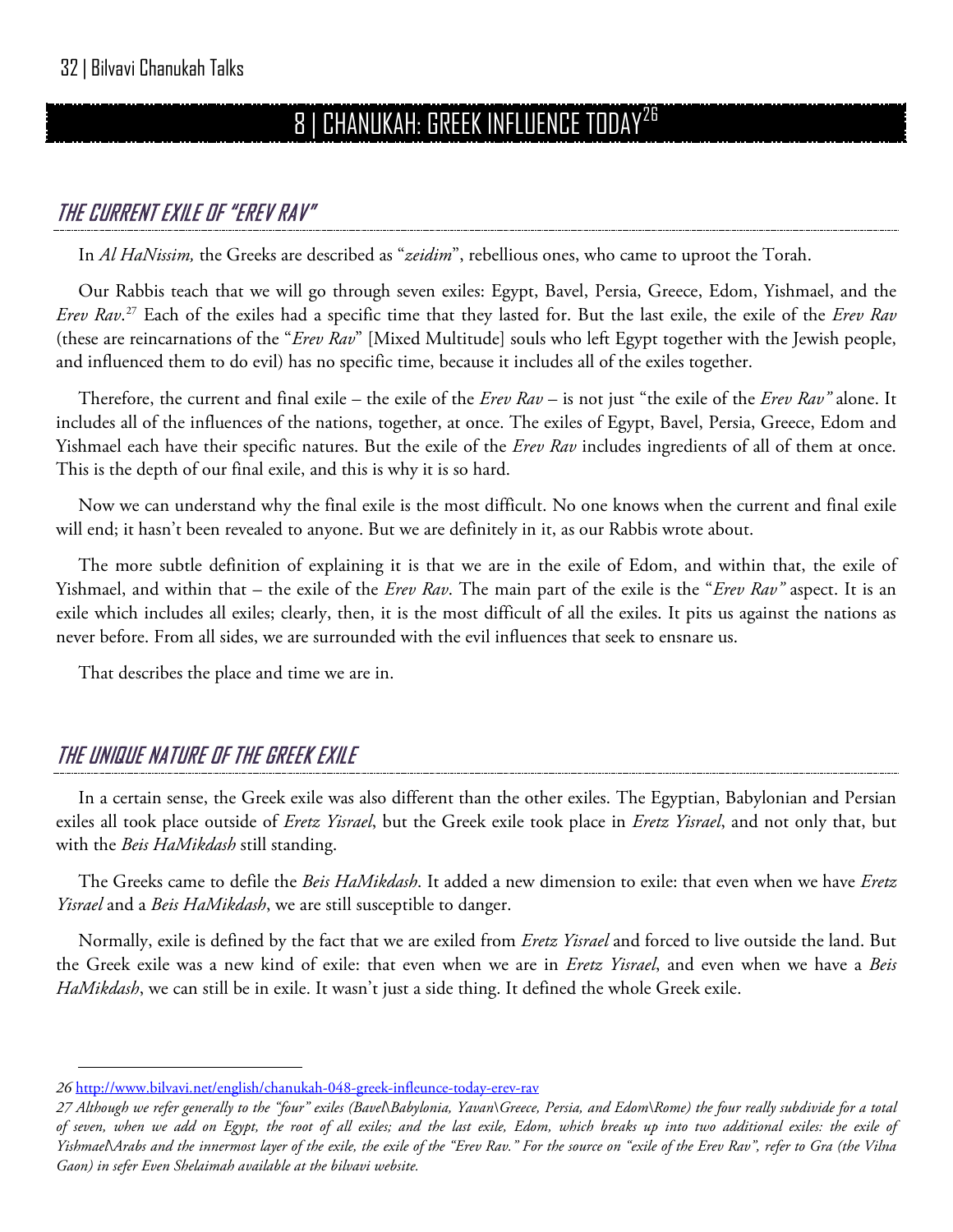What was the concept of the Greek exile? It is defined by the fact that they came and defiled the *Beis HaMikdash,* contaminating all the oils for the *Menorah*. Their entire purpose was to come and contaminate our holiness. They went straight to the *Heichal* in the *Beis HaMikdash*, so that they could contaminate the oil for the *Menorah*. They came to the holiest site, with specific intentions to ruin the holiness.

It didn't begin with that. It really began with the decrees against certain *mitzvos* such as Shabbos, *Bris Milah*, and Rosh *Chodesh*, as our *Chazal* tell us. But it still didn't look so bad, because everyone thought that they weren't really in exile, because after all, the *Beis HaMikdash* was still around. So although decrees were being made against us, decree after decree, still, people thought it wasn't so bad – because we still had the *Beis HaMikdash*.

What indeed is the difference between the Greek exile with the other exiles? The difference was astounding. During the other exiles, when we were exiled from *Eretz Yisrael* and we had no *Beis HaMikdash*, we knew we were in exile. But during the Greek exile, it did not seem to us that we were in exile, because we were in *Eretz Yisrael*, and we had a *Beis HaMikdash*.

The Greeks came to contaminate the oil – this did not just mean that we had a technical problem in that the Greeks had all the oil. It was all a result of what came before that. Olive oil (*shemen*) is seen by our Sages as a symbol of wisdom (*chochmah*); the Greeks had control over all the oil, both on a physical level as well as on a spiritual level. They succeeded in confusing the wisdom and minds of our nation, with all their secular thinking. When the Greeks affected how we thought - that was how they were able to physically control our oil as well.

The *Beis HaMikdash* was the holiest site, but it was also the place that can contaminate everything [when it becomes contaminated]. If a person thinks that this was just another random detail in the Chanukah story, he is missing the whole point. When the Greeks came to contaminate the oil, their real intentions were that they wanted to destroy the holy power of thought which the Jewish people possess.

The Jewish people were first conceived in Hashem's thoughts, and the Greeks wanted to destroy that too. When the Greeks affected our holy power of thought, they were really damaging the entire holiness of Jewish souls. That was the depth of the matter of how they contaminated all the oils.

# THE GREEK EXILE REAPPEARING IN THE CURRENT EXILE

If we reflect a little, the "exile of the *Erev Rav"* that we are in includes all of the other exiles with it, and that is the depth of the current exile.

When a person reads about the words of our Rabbis concerning the exile, he can know at least on an intellectual level about what kind of problem we find ourselves in, how our minds are being threatened. But even more so, the depth of the exile is that evil can enter even into the holiest places. That was the uniqueness of the Greek exile, and since our current exile includes the Greek exile, our current exile also contains that disturbing kind of evil: our very holiness is being threatened. The evil influences of the nations can spread into even the holy places and contaminate holiness.

In our times as well, it can be said, *rachmana litzlan*, that the nations are coming and contaminating our holy places. Only one jug of oil was found, and it was hidden in the ground. So too, in our times, the Greek exile is here with it. The real evil is that Jewish minds are being contaminated by the secular influences.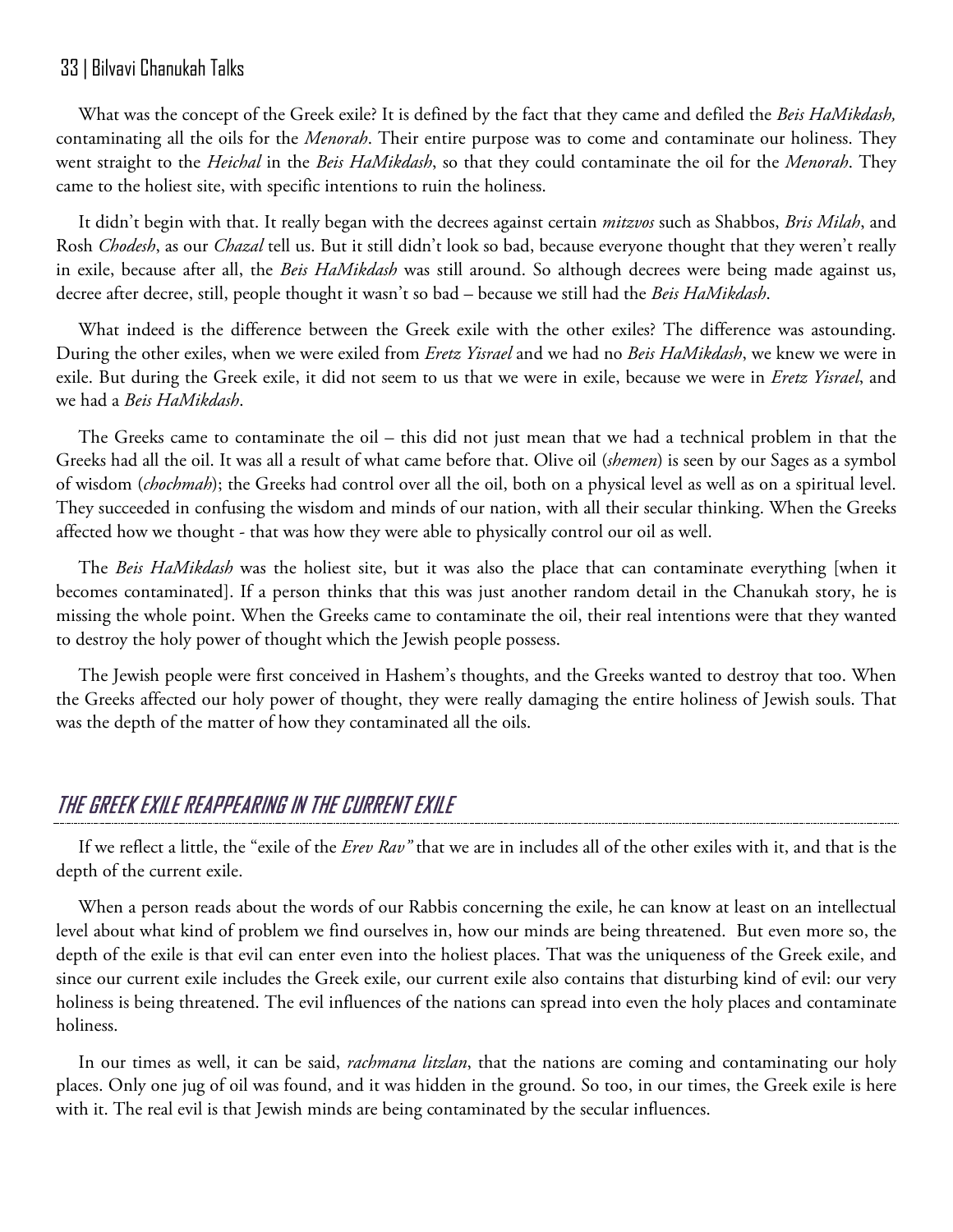# DEPTH OF THE CURRENT EXILE

When these words are absorbed, we can begin to realize what kind of situation we are in. First of all, we are in an all-inclusive kind of exile, which includes aspects of all the exiles, with all of the secular influences. But even more specifically, we are in an exile that resembles the Greek exile, for we live in *Eretz Yisrael;* and the exile that we are in is not only taking places in the streets, and in the buildings of secular people who make decrees against the Torah. Our very holy places are being contaminated by the modern influences, which are disturbingly reminiscent of the nature of the Greek exile.

It is not only the "*Heichal*" of the *Beis HaMikdash* hundreds of years ago which is being contaminated. Every shul and beis midrash in this generation is being contaminated by the secular influences! When a Jew walks into a shul or *beis midrash* nowadays, his mind is becoming contaminated from all of the secular ideas he hears about!

In this exile, "*Erev Rav*", which includes in it the Greek exile, we find ourselves facing Greek influences all over again. But worse still is that the current exile includes all of the exiles – it includes all of the secular influences of every nation. Those influences are coming into every *beis midrash* and *shul*!

A person is learning Torah in a *beis midrash* or davening in *shul*, and thinks that he's being protected by the fact that *shuls* are called a "*mikdash me'at"* (abode of holiness) he is in, and that all the impurity is the street, while he's safe and sheltered from it. After all, he is in middle of learning or *davening*, immersed in spirituality…

But the Greeks were able to contaminate the *Heichal*! If they can contaminate the *Heichal*, surely they can come into every *shul* and *beis midrash*. What this causes is the following: the initial way of thinking of the average Jew who lives in our times is a contaminated kind of thinking. It is because the whole air around us is impure.

It's clear to all that there's impurity outside in the streets. But it's not clear that the impurity of the streets has entered the *shuls* and *batei midrashim.* The secular *de'os* (ways of thinking) have entered our circles and are ruining the mind of a Jew. The *daas* of the Torah has become exiled to the impure *daas* of the other nations.

We must know that all people, except for a few rare individuals - their minds have been contaminated by secular influences; even if they are found in the *shuls* and *batei midrashim*. One who doesn't try to find the "jug of oil" in our times – meaning, if he doesn't search for truth – he will not see the truth.

But the real difficulty is that people don't even realize that there's a problem. If we would know that there was an exile, everyone would cry to Hashem and beg Him that we attain a pure mind and have real daas. But people think that exile is only in the streets, not in the *shuls* and *batei midrashim*; a person is confident that his *de'os* are truthful. This is the depth of the exile; our *de'os* are being mixed up by the gentile nations, and we don't even realize.

If we would list all of the untruthful *de'os* that are affecting us nowadays, there would not be enough time. But we must know one thing: In the depth of exile we are in, in the last couple of years (it's hard to say when exactly it started), the secular nations have succeeded in uprooting the entire proper Torah perspective which *frum* people used to have. Not only are they making financial decrees against those who learn Torah; that is just the external part of the decree. They are uprooting all *de'os* of even those who learn Torah, and they are doing so to groups of people here and there; it all adds up.

They are taking away the proper *de'os* which we received as tradition from our forefathers. They have even succeeded in causing us to doubt the most basic fundamentals.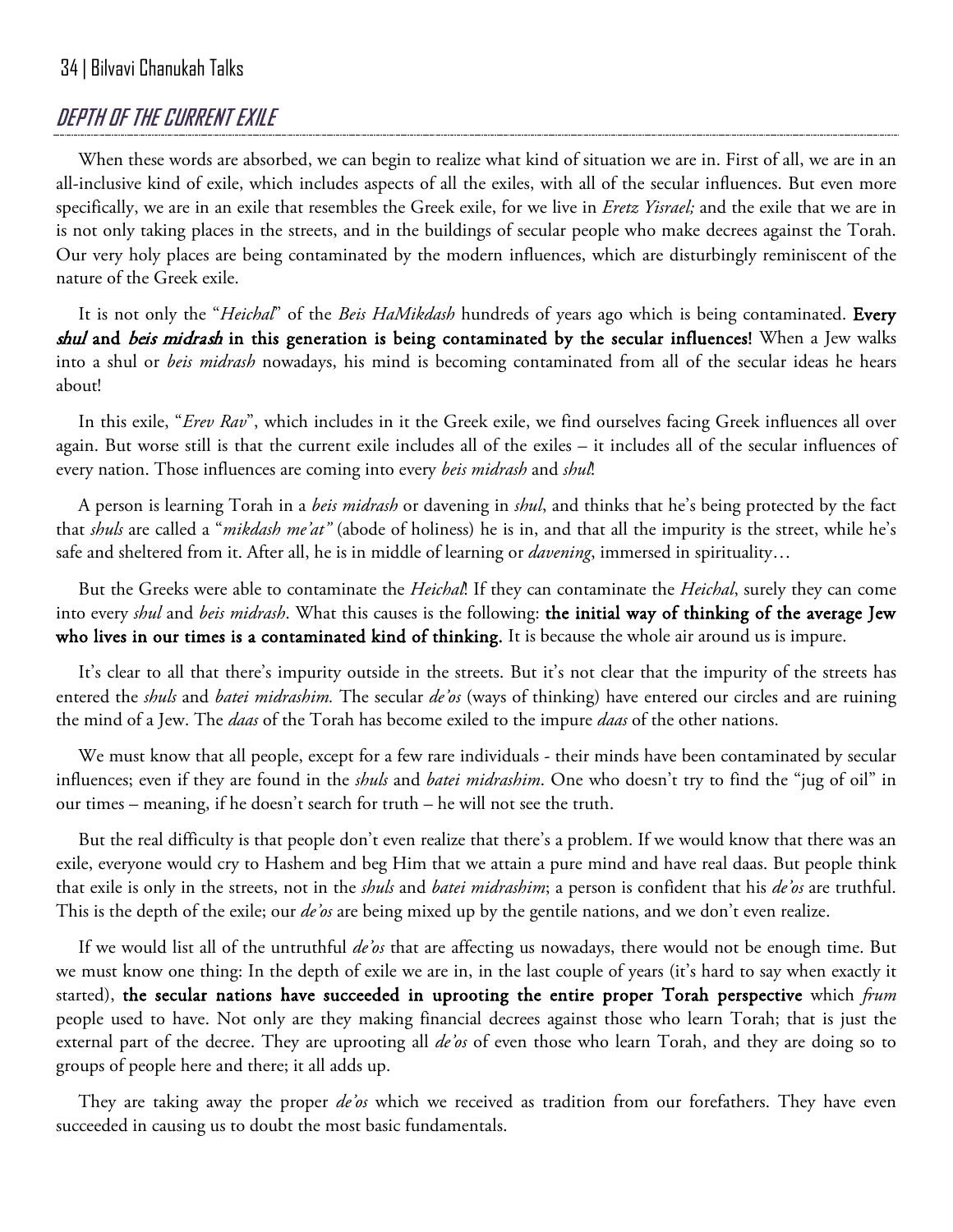Anyone born into this generation is a "*tinok shenishboh"* (captured child) among the nations, even if he is born into a Torah family, because there are very few *de'os* today which are truthful. In the Chanukah episode, only one jug of oil was found; the message of this is that nowadays, it is rare to find the truth, even in the Torah world.

The actual words of Torah, of course, are never contaminated, as the *Nefesh HaChaim* writes. But in our souls, the words of Torah can definitely become hidden from the person, when his real mind is ruined by secular thinking.

If one would research all his *de'os* in his mind, he would discover how much he has become influenced by secular thinking.

# A SPIRITUAL HOLOCAUST TAKING PLACE IN OUR MIDST

The words here are harsh - but it is the reality which we find ourselves in.

In previous generations, they were in a physical Holocaust. In this generation, we are in middle of a spiritual Holocaust. The spiritual Holocaust is not only affecting those who have gone off the *derech* and taken to the streets; it is affecting even us who are in the *beis hamidrash*! The true *de'os* are being uprooted, and the holiness of the Jew's soul is being extinguished.

It is all because of what the influence of the *Erev Rav* is doing; because people are connected with "the heads of the *Erev Rav*". And there is no end to how much damage they can cause when they enter our circles.

When the Torah world becomes connected with the outside world – via the influences of the *Erev Rav* – the "heads of the *Erev Rav*" can mix together *Chareidim* with those who aren't *Chareidim*. How do they have the power to do this?? The answer is: Because there is no more *Chareidi* society! The *Chareidi* society is already gone! There are only a few G-d fearing individuals left. It's all gone, it's all destroyed.

We must understand that their influence upon is a holocaust to us! Someone born into this generation is being born into a spiritual holocaust, no less than someone born into the generation of the Holocaust that was 50 years ago. The Jewish people are being burned; everything is burning! Maybe in our physical situation, there are some who are surviving. But in our spiritual situation, the souls of the Jewish people are being burned! Each individual must realize how much the ways of our fathers are being given up in favor of the secular influences.

The words here are just a brief description of the problems of today's exile. The depth of the exile is that each day, Jewish souls are being burned. There is no safe place anymore. Even the "*Heichal"* itself is being contaminated. It is not an external kind of impurity going on; it is the kind that enters the Jew's mind and ruins it.

# THE ONLY HOPE

Every opinion that enters our minds needs to be carefully researched to see if it's truthful or not.

The truth must burn in our hearts. We need to daven and cry out to Hashem, from the depths of our hearts: "Save me from this generation that I am in, from all the impurity that is everywhere! Help me get through this lifetime properly!"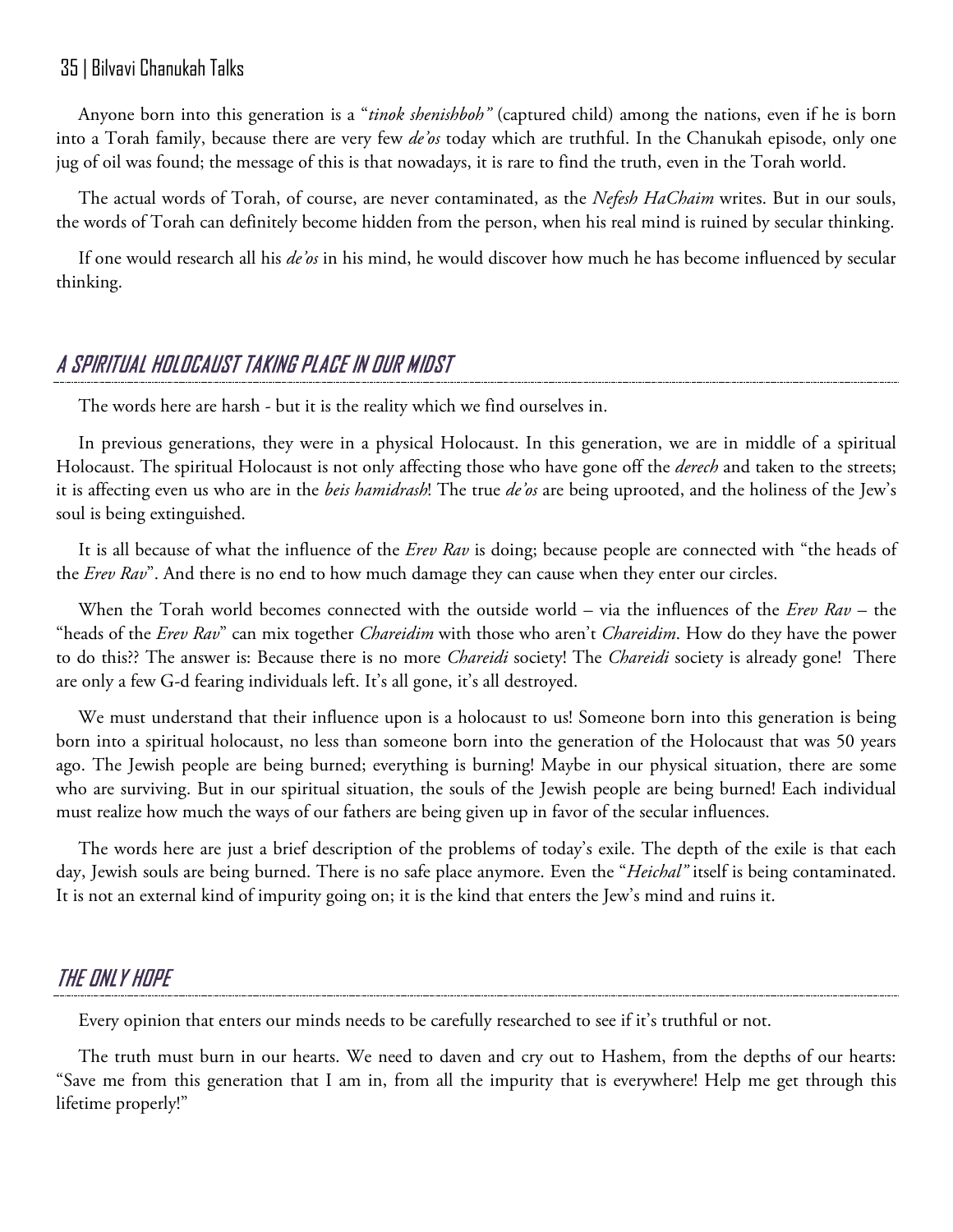$\overline{a}$ 

One must know the depth of the exile we are in – that there is no more *Chareidi* society anymore, except for a few rare individuals who fear Hashem. The only thing that we can do in this generation is to connect ourselves truthfully to Hashem, and one who is connected to Hashem, and he makes sure to have *mesirus nefesh,* he resembles the heroic *Chashmonaim* of history.

Although we each have our various ups and downs in our spiritual level, we can still remain all the time connected with Hashem and pray to Him all the time that we remain connected with Him. We must be very afraid of the situation that we are in right now, because of the spiritual danger that surrounds us; that fear is what can protect us.

May Hashem end this exile and bring *Moshiach*, speedily in our days, *Amen V'Amen*. [28](#page-36-0)

<span id="page-36-0"></span>*<sup>28</sup> Refer also to Tefillah #085- Erev Rav Today and Derashos #0103 – Surviving Spiritually. See also Tefillah #093- Media Influence and Tefillah #094- Seeking Advice . Refer also to the Rav's series of Getting To Know Your Hisboddedus Practice and the clip of Eretz Yisrael Today.*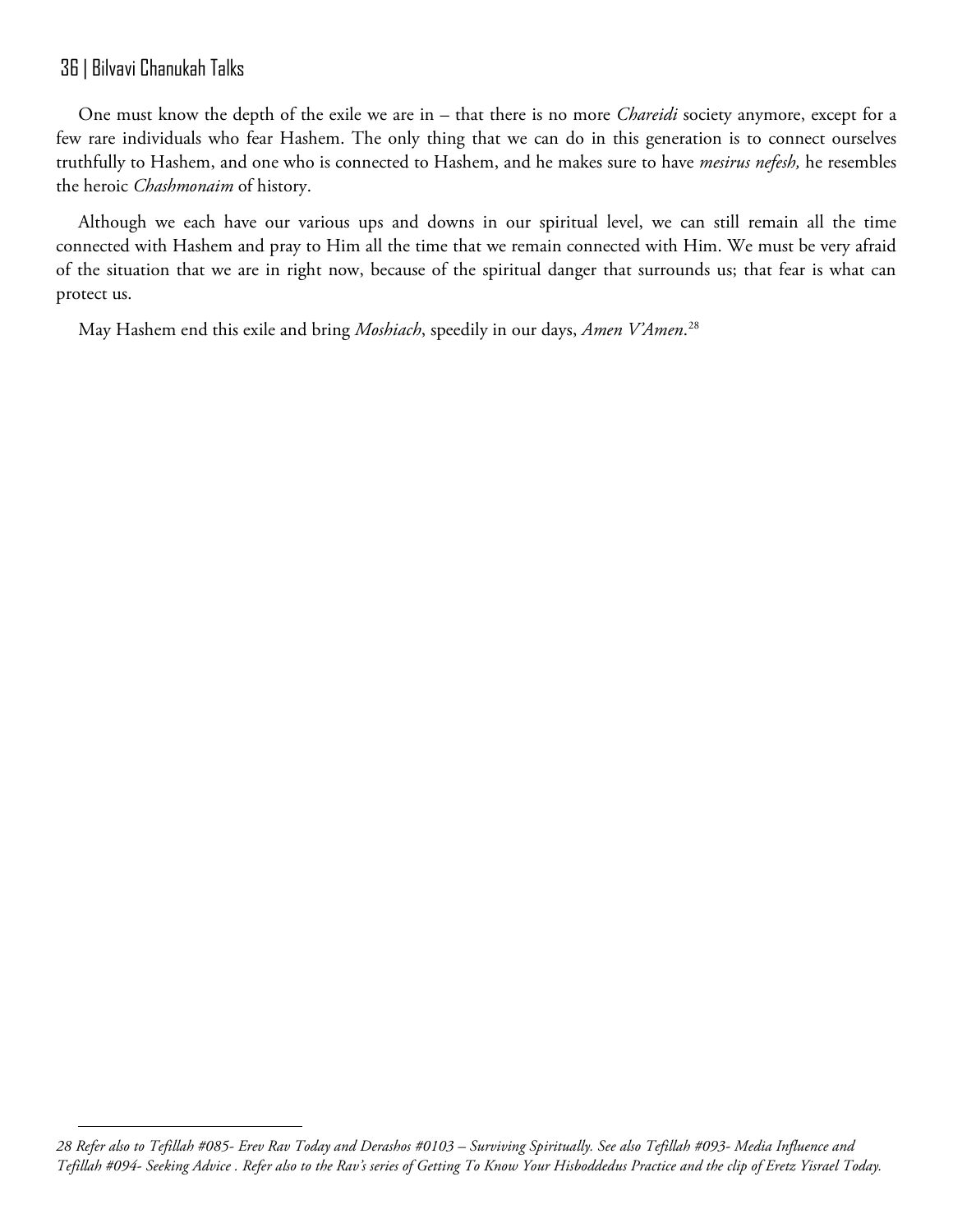# 9 | FIGHTS OF CHANUKAH<sup>[29](#page-37-0)</sup>

## FIGHTS ARE INEVITABLE

After we ask Hashem in the blessing of בעניניו ראה that Hashem should see our suffering, we ask Hashem, ריבה ריבנו to "fight our fights." On Chanukah and Purim as well, we ask Hashem to "fight our fights" for us.

There are generally three kinds of fights (*merivah*) that occur. Man and woman get into fights with each other, because woman is sometimes called *rivah*, strife; therefore, husband and wife encounter fights with each other. Another kind of fight takes place within oneself - our own desires fight and clash with each other [when we are not sure what we want]. Another kind of fight is when we fight our *yetzer hora* (evil inclination).

We all have fights. It is impossible for us to go through life without encountering fights, because our soul has a nature to fight with opposition. The only issue is what kind of fight we will have. When we don't express our need to fight in a healthy way, it will manifest itself in an unhealthy and evil way.

In the future, there will be peace upon the world, and our soul will be at peace as well. But for the time being, there is no revelation of true peace on the world, and therefore, we need to undergo certain fights. That is our current situation; fights are part of our life.

We have the power of *bechira* (free will) to decide if our fights will mainly be with our *yetzer hora* - or if they will be with people. If a person fights his *yetzer hora* a lot, he will fight a lot less with others. If he doesn't fight his own *yetzer hora*, he will end up fighting a lot with other people and with his own family, because his soul demands some kind of fight.

The words of the *Chovos HaLevovos* are well-known – the main fight we have on this world is with our *yetzer hora.* 

What does it mean, though, that we are asking Hashem to fight our fights for us, ריבנו ריבה ?

## WHEN DOES HASHEM FIGHT FOR US?

l

The world is full of wars, some bigger and some less. But every day, there are wars. Since the beginning of Creation, there has been war and strife. The first strife in Creation was between Kayin and Hevel – on the first day of Creation, there was already fighting. How many people have died since the beginning of this world due to strife!

If we would have Hashem fight our fights for us, everything would be different. However, in order to merit Hashem's help in our fights, we need to fight in the proper way. If we don't have the proper perspective on fights, we have no right to ask Hashem to fight our wars for us.

The power to fight, *merivah*, is mostly being used in the world for evil. Fights usually stem from bad *middos* – mainly from the traits of jealousy, desire, and seeking honor, which are the three negative traits that "take a person out of the world".

<span id="page-37-0"></span>*<sup>29</sup>* <http://www.bilvavi.net/english/tefillah-067-fights-chanukah>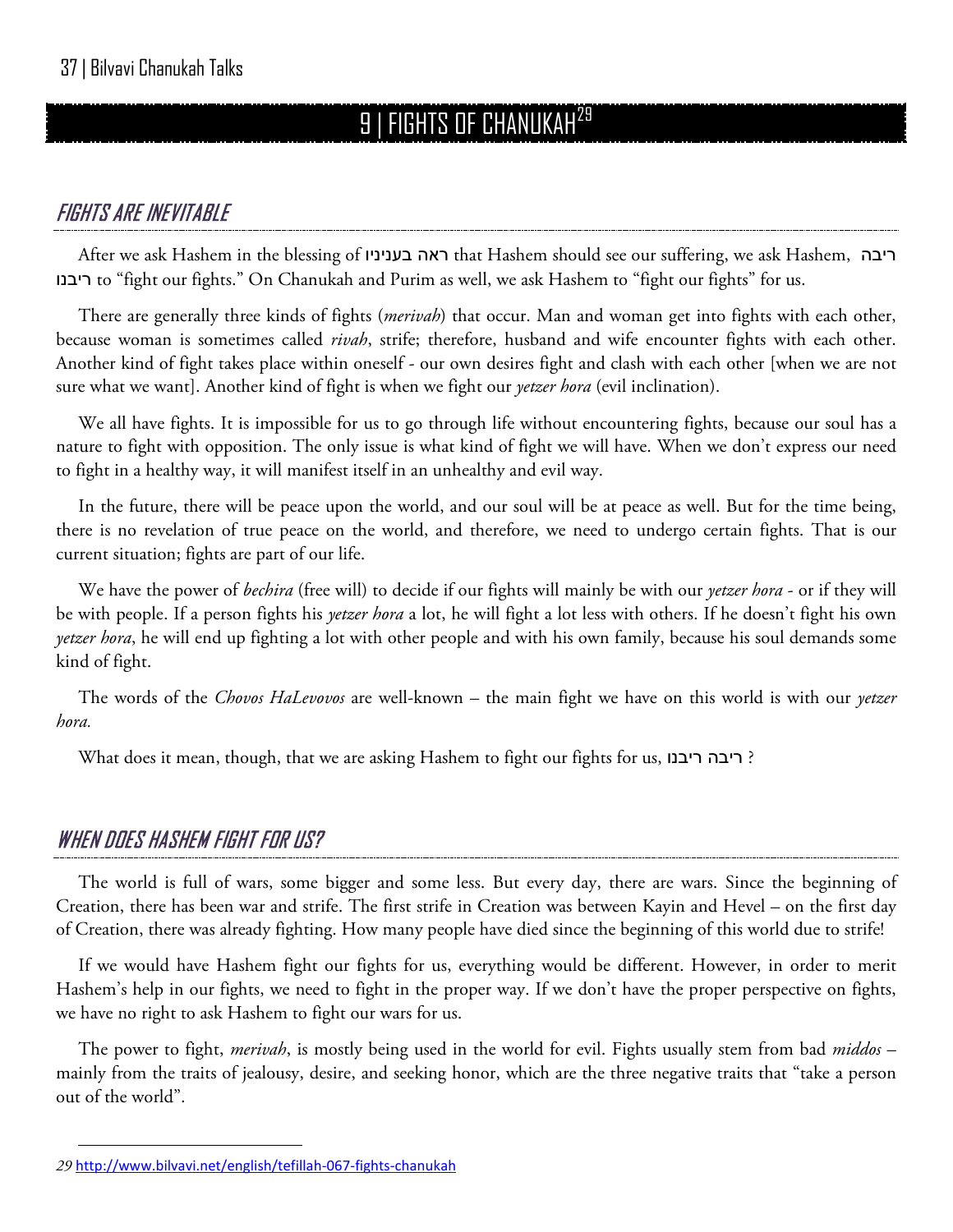In the war against the Greeks, they discovered a flask of pure olive oil. This hints that their fight emanated from an inner purity; if not for their pure motivations in why they fought, they wouldn't have merited to find the flask of pure oil. They were willing to have *mesirus nefesh*, and from that inner recognition, they fought the Greeks. They fought with purified *middos*. In the times of Mordechai and Esther as well, they fought with pure intentions. The wars fought on Chanukah and Purim represent the true kind of fight: that when we have to fight, we need to do so with pure intentions, and not out of a superficial desire to fight those who challenge us.

But the fights in today's times are mostly stemming from all kinds of selfish interests – either out of jealousy, desire, or to seek honor. When this is the motivation of people when we fight, we don't have the right to ask Hashem to fight our fights for us.

## FIGHTING ALONG WITH A HOPE FOR PEACE

If a war is all about winning, this is not a true kind of war, and we can't ask Hashem to assist us in such wars. If a person doesn't have a wish that there should be peace in the world, he does not have the correct perspective on wars and fights. He fights for the sake of fighting and winning, and not because he wants to arrive at peace with his challengers.

The inner essence of life is really peace; it is the inner point in the soul. The nature of the soul is to be peaceful. The soul also has the deep ability to pursue the truth – and to fight for the truth - but truth is meant as a vehicle to arrive at peace. When truth is not used as a vehicle to get to peace, then pursuing the truth is destructive to the world, because when peace isn't the goal, the goal is instead about victory over the enemy.

Although the true power of peace will be revealed in the future, that doesn't mean we cannot access the power of peace in our times. We can still access it and reveal it somewhat.

However, to *only* pursue peace is also detrimental. We are living in a world which is a mix of good and evil, and it is mostly evil; if a person only pursues peace, and he does not fight for truth, then he will wish to connect with the entire world, even with those who are totally evil. This is detrimental. A person must not use the deep power of peace to seek peace with the evil in our times. Instead, we must access our power of peace by desiring deep down that there should be peace in the world.

If we do not bear in mind this perspective as we fight for truth, our fights for the truth will be destructive. The world cannot survive on truth alone; we need both truth and peace together. "Truth and peace met." Moshe epitomized truth, and Aharon epitomized peace. We need to fuse both abilities together. In order to really use the power of pursuing truth and to fight for it, we need to have the goal of peace in the equation.<sup>[30](#page-38-0)</sup>

We must make the following internal clarification. We all fight; that is our nature. However, just because this is true does not mean that we should ignore the goal of peace. Most of the wars and fights in today's times are not being conducted with any peace, and they certainly don't bring peace. But if we can fight in a holy manner, like the wars we fought on Chanukah and Purim – and this can only be done when it is together with the understanding of peace.

<span id="page-38-0"></span>If a person doesn't have a yearning for peace in the world, his power to fight will be turned to evil uses. His fights will stem from bad *middos*, and he resembles Korach's fight, which was for evil motives.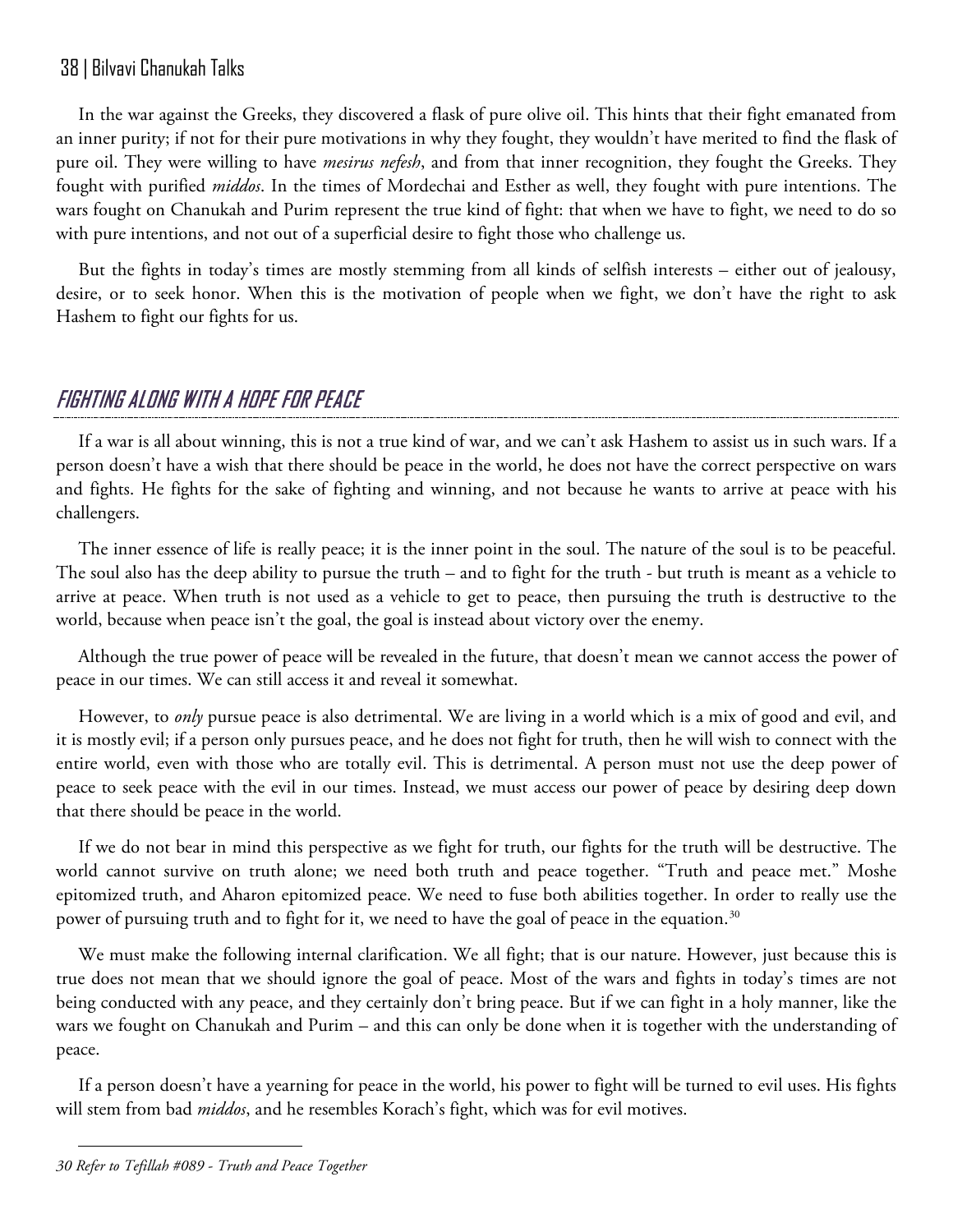## HOW TO DEAL WITH A FIGHT

<span id="page-39-1"></span><span id="page-39-0"></span> $\overline{a}$ 

We all have fights as we go through life. Sometimes we choose to fight, and sometimes we are dragged into a fight against our will – whether it comes to fights with our family members, or with our neighbors, etc. There is no way to go through life scot-free from any fights, because all of us will inevitably end up in some kind of fight.

In whatever fight we find ourselves in, though, we should always make sure that we have a desire that there should be eventual peace, even as we are in middle of going through the fight.

*Chazal* say that the *yetzer hora* gets stronger every day, and if not for Hashem's help it is impossible to defeat.<sup>[31](#page-39-0)</sup> The depth behind this is that Hashem's peace is the most powerful weapon against all our fights. The way to merit it is when we have a desire for peace, even as we are fighting the opposition.

We must try to avoid fights and strife as much as we can, but all of us inevitably will get into fights. Even Moshe *Rabbeinu* was placed into a fight, with Korach. Even Aharon, the paradigm of peace, did not always have peace; he gave the idea to make the Golden Calf because all of the fighting that was going on. And they were fighting with him too in the process. So inevitably, all of us encounter fights. However, although this is true, we need to make sure that we have a deep desire for peace. When we find ourselves in a fight, we must desire peace at the same time. This is the true way to fight, which the *tzaddikim* all fought with.

This is a matter that requires deep reflection. This was always a point that needed to be considered, but in our generation especially, where there is much war and strife going on, this matter needs tremendous attention. If a person doesn't make this reflection, he will lose both this world and the Next World, in his ignorance towards this concept.

The sensible way is to seek both truth and peace together. As we fight, we must wish there could be peace too.

Even when we had to fight the Greeks, who created the Greeks? Hashem created them. We were only to win over them because we realized that they were *Hashem's creations*….

May we merit that Hashem should fight our fights, and that He should reveal onto the world "the vessel which holds all blessing – the power of peace".<sup>[32](#page-39-1)</sup>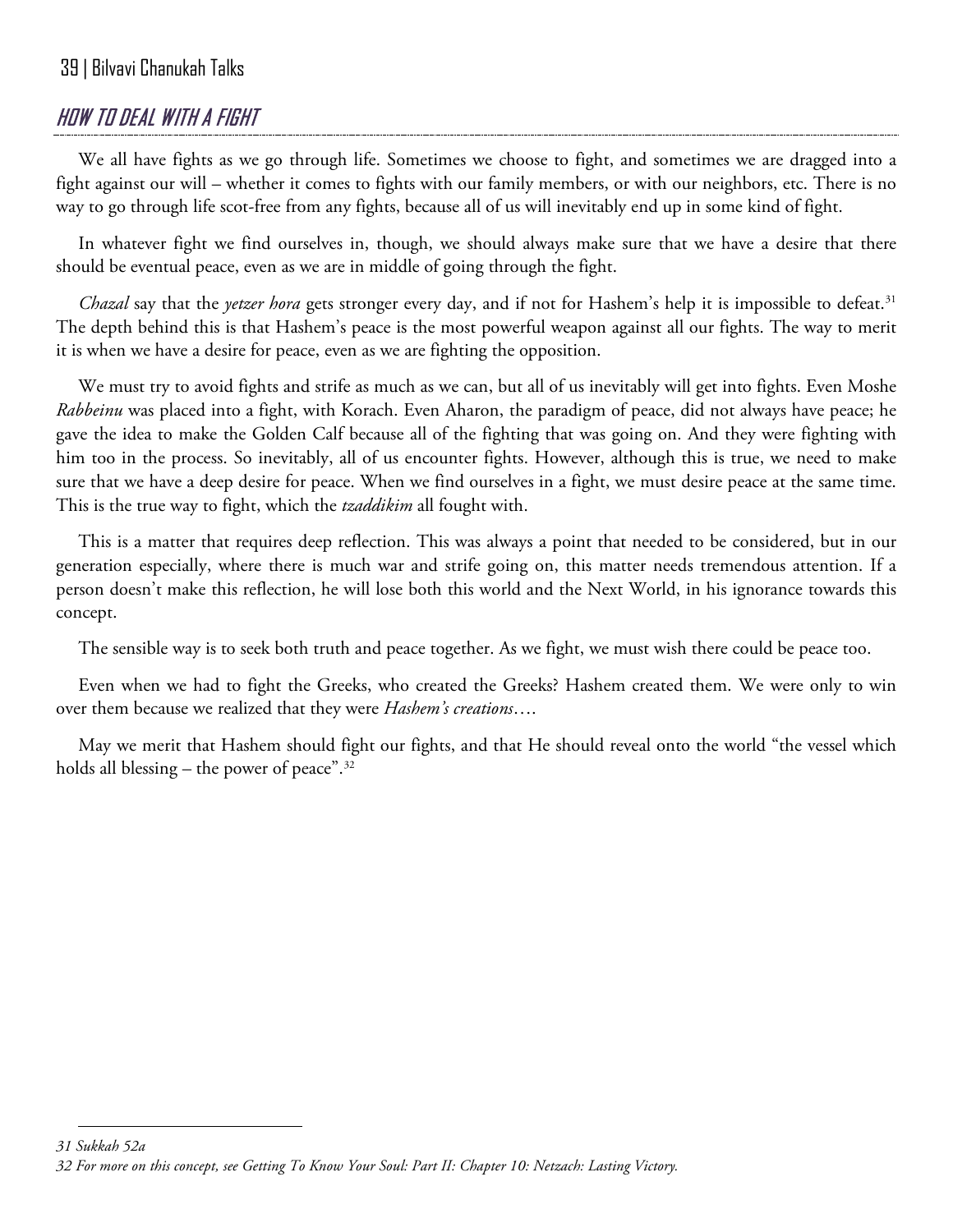# 10 | LIGHT AND DARKNESS TOGETHER [33](#page-40-0)

## WHEN THE DARKNESS IS TOTAL, THE LIGHT OF THE MENORAH BEGINS

The days of Chanukah are described as days of "light." The *halachah* is that we light the *menorah* only after it is confirmed dark, after sundown<sup>[34](#page-40-1)</sup>, precisely so that the light of the *menorah* can light up the darkness.

The lighting of the *menorah* reveals a new kind of illumination, which it is not simply to be understood in the same way that the light of the sun "lights up" the day. We light the lights of Chanukah when the light of the sun has gone, in order to reveal a new, unique light in its place.

## THE LIGHT OF THE MENORAH ON CHANUKAH COUNTERS THE GREEK DARKNESS

The Greek exile is referred to as "darkness." At the beginning of Creation, the *Torah* states that there was "nothing but darkness upon the waters of the earth". The Midrash<sup>[35](#page-40-2)</sup> says that this darkness represents the Greek exile, who "darkened" the eyes of the Jewish people with their decrees, for they said, "*Write on the horn of a bull that we have no portion in G-d of Israel*." In another place, the Sages refer to the Greeks as a "great darkness".[36](#page-40-3)

Through the *menorah* lights, a "great light" can come and conquer the great darkness of the Greeks. This is not just in the same way that light of the sun can penetrate darkness; rather, it is a light that is above the regular light.

## GREEK WISDOM: THE "BEAUTY OF YEFES IN THE TENTS OF SHEM"

The source of the Greeks' power stems from their ancestor *Yefes* [oldest son of *Noach*].

When *Yefes* and *Shem* covered their father's nakedness, *Yefes* was rewarded with beauty, and *Shem* was rewarded with the Torah that would come from his descendants. The Sages said, "*The beauty of Yefes shall dwell in the tents of Shem*."[37](#page-40-4) In other words, at some point, there is a connection of *Yefes* with *Shem,* which is why their influence is such a challenge to us today.

If *Yefes* would have been totally alienated from our life, we wouldn't have to fight their influences. But the fact is that Yafes is here with us today- right now. *Yefes* is allowed to dwell in the tents of *Shem*, and for this reason, we have an *avodah* to sift out the good from the bad in all of the influences that we receive. At the same time, it is forbidden for us to learn Greek wisdom, and in this aspect, we have to fight their influences totally. Thus, there is a part of *Yefes* that can be accepted by us, but there is another part of *Yefes* that is forbidden.[38](#page-40-5)

- <span id="page-40-2"></span>*35 Beraishis Rabbah 2:4*
- <span id="page-40-3"></span>*36 Shemos Rabbah 51:7*
- <span id="page-40-4"></span>*37 Megillah 9b*

<span id="page-40-0"></span>*<sup>33</sup>* <http://www.bilvavi.net/english/chanukah-007-light-darkness-together>

*This is a very deep drasha built on a multitude of deep concepts*

<span id="page-40-1"></span>*<sup>34</sup> Shabbos 21b*

<span id="page-40-5"></span>*<sup>38</sup> See Tefillah #090 – Purpose of Our Exile – Understanding Others*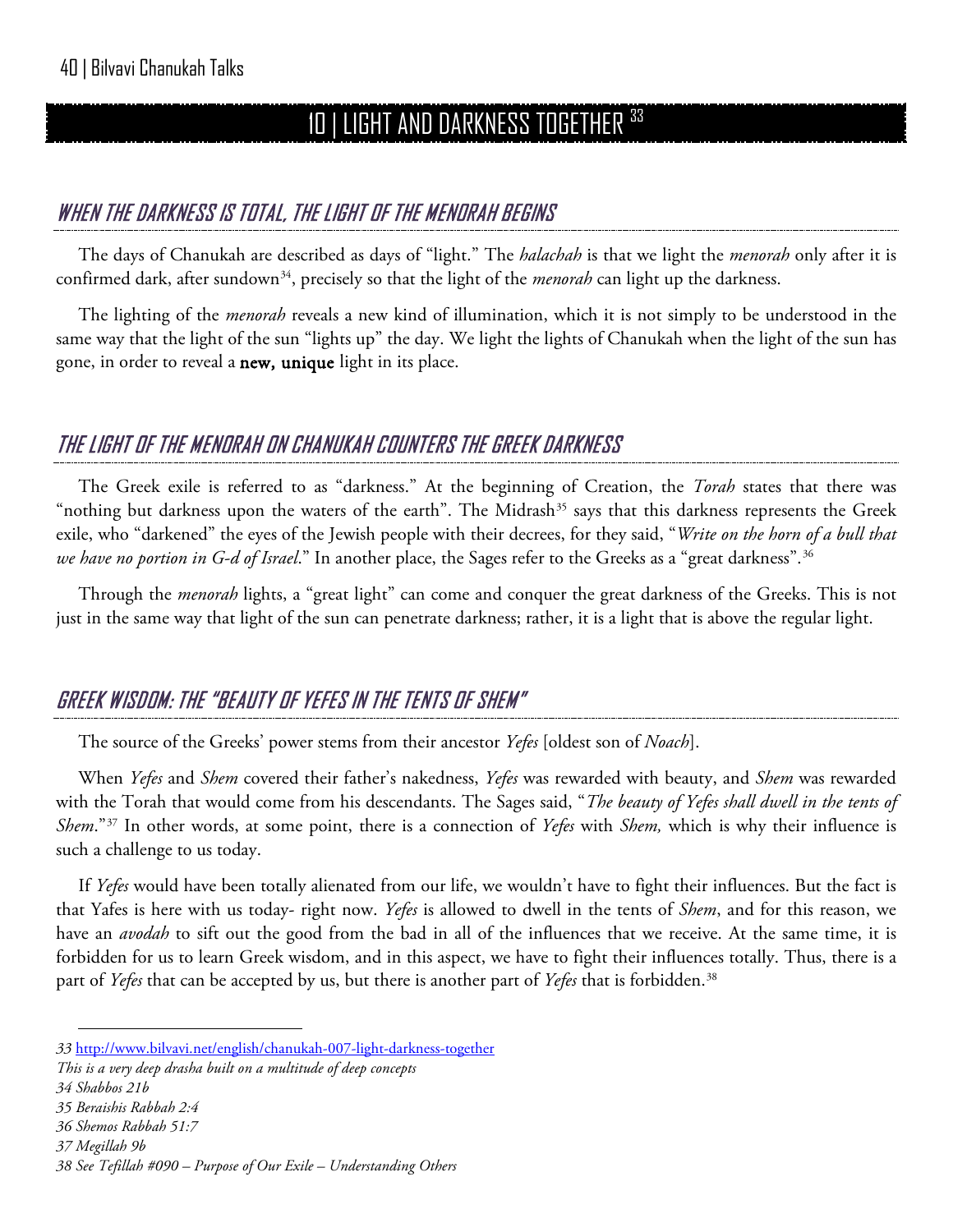## WHAT THE GREEKS INHERITED FROM THEIR ANCESTOR YEFES

The parts of *Yefes* which may be accepted into the Jewish people stem from the fact that *Yefes* did a noble act in covering his father *Noach*. The entire praise of *Yefes* was that he covered his father. On a deeper level, the Greek nation that descends from *Yefes* received this power to "cover." *Yefes* used this power for holiness, but his descendants, the Greeks, use this power for evil.

The Sages describe the Greeks as being a "darkness", and darkness is the power to cover and conceal. Clearly, the Greek darkness means that their power to "cover" is used for evil, for purposes of concealing holiness. On the other hand, *Yefes* is praised for covering his father. This was the same power to "cover", but *Yefes* used it for holiness, which his descendants took this power and used for evil.

*Yefes* covered his father's nakedness; the entire concept of nakedness only came after the sin, for only after the sin did Adam and Chavah become ashamed of their nakedness. Modesty was a concept that was introduced as a result of the sin, because before the sin, there was no concept of nakedness.

There are two concepts of coverings: before the sin, and after the sin. After the sin, Adam and Chavah covered themselves with fig leaves. When *Yefes* covered his father's nakedness, this was a kind of modesty that came after the sin of Adam; when a covering is used to cover nakedness.

At the giving of the Torah, we returned to the level of before the sin, but with the sin of the Golden Calf, we fell back to the level of after the sin, and the concept of being ashamed over nakedness returned. Thus, the Greek concept of covering nakedness came back with the sin of the Golden Calf; it enabled the Greek nation to nurture their power to "cover". When the *Chashmonaim* defeated them, they essentially defeated this "Greek darkness".

## MODESTY BEFORE AND AFTER THE SIN

There are a few ways how the "Greek darkness" can be vanquished.

The simple approach is: "*A little bit of light can push away a lot of darkness.*"[39](#page-41-0) This is one approach, and it is true. This is the simple idea of Chanukah: to illuminate darkness.

But the deeper understanding is as follows. There was a kind of darkness that existed before the sin<sup>[40](#page-41-1)</sup>, and there was a darkness that came after the sin [which we are currently in]. Darkness, in essence, is a power to conceal and hide something.

This entire concept of "covering" is really the concept of modesty, which only came into Creation after the sin. Modesty is needed when something is proper to be kept hidden. For example, "The Jewish nation are a holy people, and therefore they do not have marital relations during the daytime".<sup>[41](#page-41-2)</sup> The time when marital relations are proper is nighttime – a time in which there is darkness, covering, concealment, privacy, modesty. But the entire nature of concealment, which is the idea behind modesty, is an idea that only came into Creation as a result of the sin.

<span id="page-41-0"></span>*<sup>39</sup> Chovos HaLevovos: Shaar Yichud HaMaaseh: 5; and also in Rabbeinu Bachye: Beraishis 4:7*

<span id="page-41-2"></span><span id="page-41-1"></span>*<sup>40</sup> For more on the "original darkness" of Creation and how it pertains to the soul, see also Getting To Know Your Torah #06 – Difficulty In Learning.*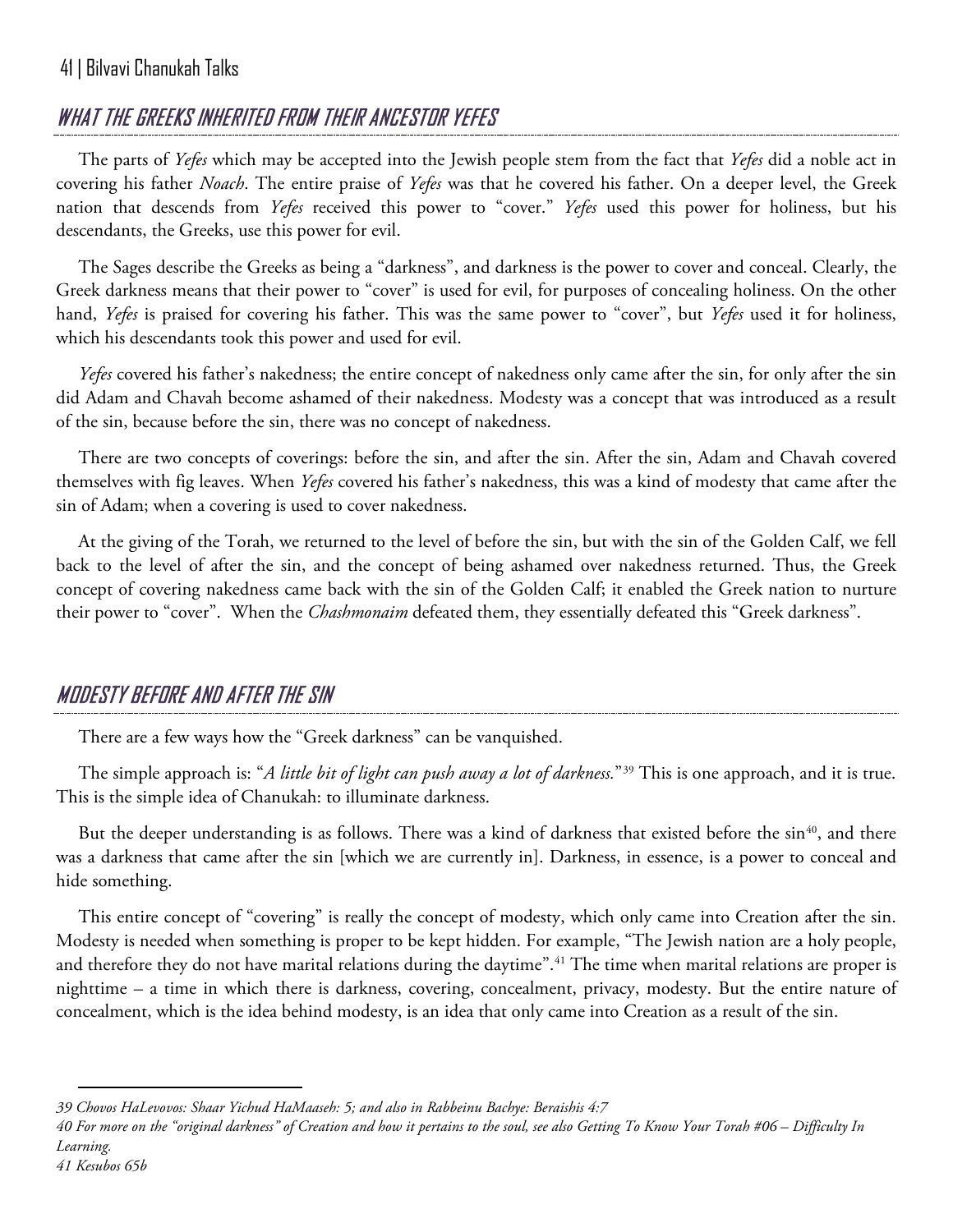But where do we find the holy roots of concealment*/*covering*/*darkness, which existed before the sin? Hashem made a separation between light and darkness. Rashi explains that Hashem saw that it won't be good if light and darkness are allowed to be mixed together, and therefore He separated them. But before the separation, light and darkness were mixed together. Darkness, in its original form, was mixed with light, and this is the original and pure kind of darkness. It was not a kind of darkness that existed for the purpose of covering; thus, it is not a kind of darkness which needs to be fought. *Gehinnom* and strife were only created on the second day, but on the first day of Creation, there was no strife yet, even though darkness existed on the first day. Therefore, we see that the original state of darkness, on the first day of Creation, was not a darkness of strife. It was a higher kind of darkness.

On the second day of Creation, strife was created when the Lower Waters sought to overpower the Upper Waters. When strife entered Creation, the idea of disparity entered, resulting in Hashem separating light and darkness from each other. It was then that the idea of opposition between the Jewish people and the Greek nation began conceptually. But before the second day of Creation, light and darkness were together, and there was no concept yet to disassociate yet from darkness. The first day of Creation thus contained a kind of darkness which did not have to be fought, in which darkness can be together with light and there is no opposition between them.

#### THE VICTORY OF THE CHASHMONAIM: RETURNING TO THE ORIGINAL DARKNESS

Now we can understand the depth behind the victory of the *Chashmonaim* over the Greeks. It wasn't simply because "a little bit of light can dispel a lot of darkness." In waging war with the Greeks, the *Chashmonaim* were able to reveal the original darkness of Creation, the root darkness, in which darkness and light were together. When the root of darkness is returned to its root, revealed is a point which is above war which is the ultimate victory.

The superficial viewpoint is that there was a war between light and darkness, a war between the Jewish people and the Greek nation, a war between the light of the Jewish people with the Greek darkness. But the inner perspective of the war was that it returned to darkness to its root, to its upper source, to the original way it looked on the first day of Creation. And since this original darkness became revealed – the kind that was originally mixed with light – it followed that there could be no more war. The power of the Greeks who tried to uproot our holiness was eliminated.

#### THE POWER OF MESIRUS NEFESH

The power of darkness*/*concealment which came after the sin is the kind of darkness of Yitzchok *Avinu*, who was blind. Because Yitzchok was blind, his vision was covered, so he was affected by the darkness that came after the sin. Yaakov *Avinu*, however, did not become blind in old age; rather, his vision became heavy upon him, but he was still able to see.

The depth behind this was because Yitzchok represents *gevurah/*strength, which implies war, thus, he was affected by the darkness which came after the sin, which is the kind of darkness that needs to be fought. But Yaakov *Avinu* represents the middle point between Avraham and Yitzchok, therefore, he did not suffer the blindness of Yitzchok that came from his blindness*/*darkness.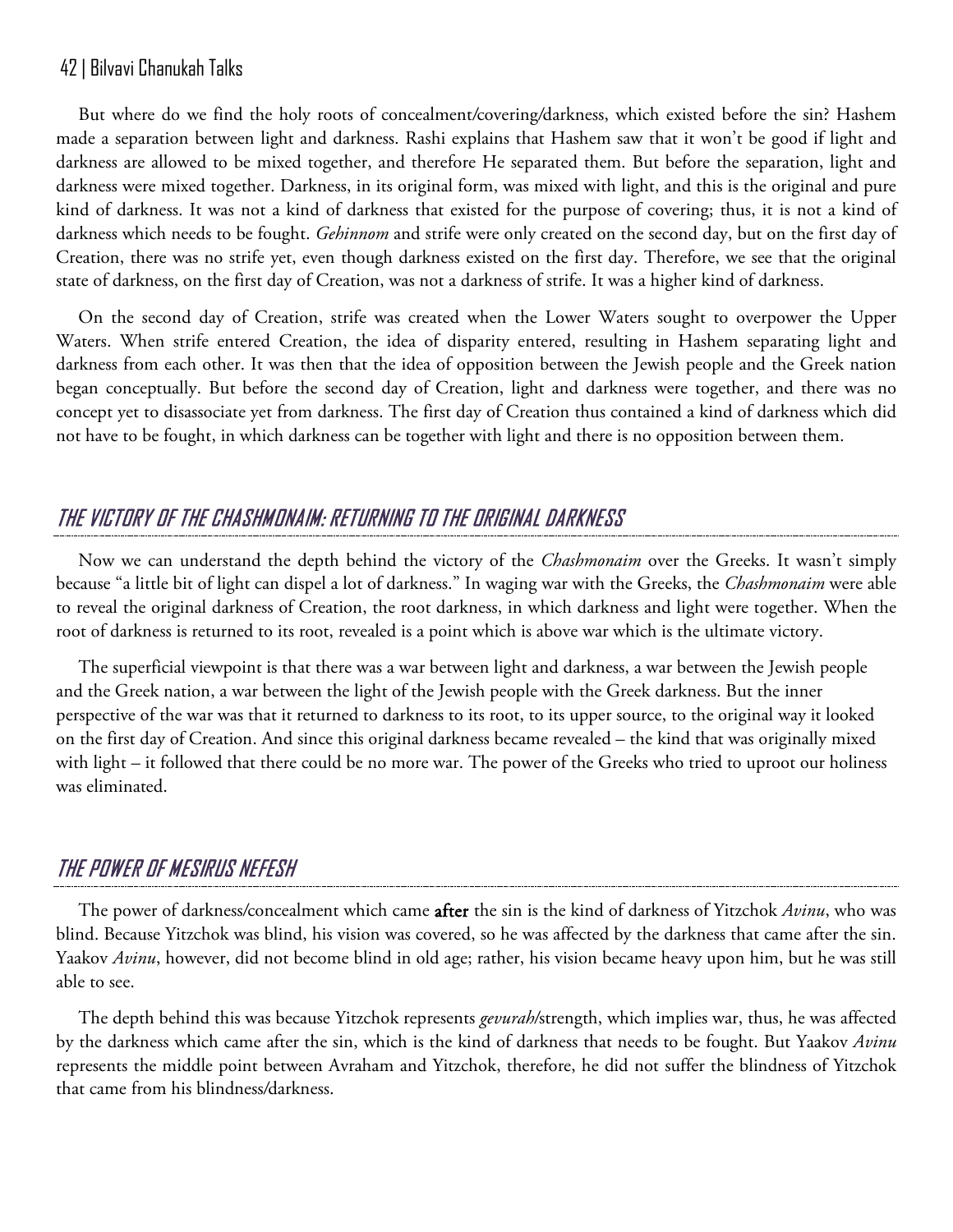The *Midrash* states that when Yitzchok was on the Altar, the angels were crying, and their tears went into his eyes, which blinded him. The *Midrash* also brings that because he gazed at the *Shechinah* when he was on the Altar he was punished with blindness.

This was really the deep rectification of the blindness. The test of the *Akeidah* was a revelation of *mesirus nefesh* of Yitzchok *Avinu* – he was ready to die for Hashem. The Sages state that a person merits to see Hashem in death.<sup>[42](#page-43-0)</sup> When Yitzchok was ready to die for Hashem, it was as if he saw the *Shechinah*. This was a kind of seeing, and it resulted in his blindness. This was a kind of "darkness" that was mixed with light.

#### HOLINESS IS TO BE SEPARATE

What exactly does it mean that light and darkness are mixed together? What does it mean that the *Chashmonaim*  returned the darkness of the Greeks to the original state of darkness, in which light and darkness were mixed together, and thus there was no more point of war? Before we bring the answer, we need the following introduction.

The *halachah* states that the lights of the *Menorah* have holiness and, therefore, we have no permission to benefit from them – we may only look at them<sup>[43](#page-43-1)</sup>. Even thought, there is an argument in the *Gemara* concerning this<sup>44</sup>, the *halachah* is that we are not allowed to benefit from them. We are only allowed to see them.

What is the concept of holiness? Rashi and Ramban (in *Parshas Kedoshim*) describe holiness as a concept of being "separate". The same can be said of the holiness of the *Menorah* lights – they are above our level of understanding, therefore, we have no permission to benefit from them.

There are two kinds of seeing: (1) One kind of seeing is when we use light to see with, like when we read next to the light. In this scenario, using the *Menorah's* light for his own personal benefit, is forbidden. (2) Another kind of seeing is when you see it as holy, when you see it as something that is above your comprehension, and you are aware that it is more exalted than you. We are allowed to see the Chanukah lights with the second kind of vision: to just see it, and no more.

This alludes to how the *Chashmonaim* rectified the Greeks whose wisdom is a kind of wisdom that we can comprehend with human understanding. The wisdom of the Torah, by contrast, is not able to be comprehended through human wisdom alone. It is like the original darkness of Creation, which was mixed together with light.

#### GREEK WISDOM IS TANGIBLE WISDOM, TORAH IS INNER WISDOM

How can it be that the original form of light and darkness were able to co-exist together? Why don't the light and darkness cancel each other out?

When a person sees something and he knows he can't reach it, he cannot use it, even though he is aware of it. This is like light and darkness together; the light is here, because he can see it, but the fact that he can't reach it is a degree of darkness. When one can see something but he can't understand it or reach it, that means he is really

<span id="page-43-0"></span>*<sup>42</sup> Toras Kohanim Vayikra 1; Kallah Rabbasi 3*

<span id="page-43-1"></span>*<sup>43</sup> Orach Chaim 673:1*

<span id="page-43-2"></span>*<sup>44</sup> Shabbos 21a*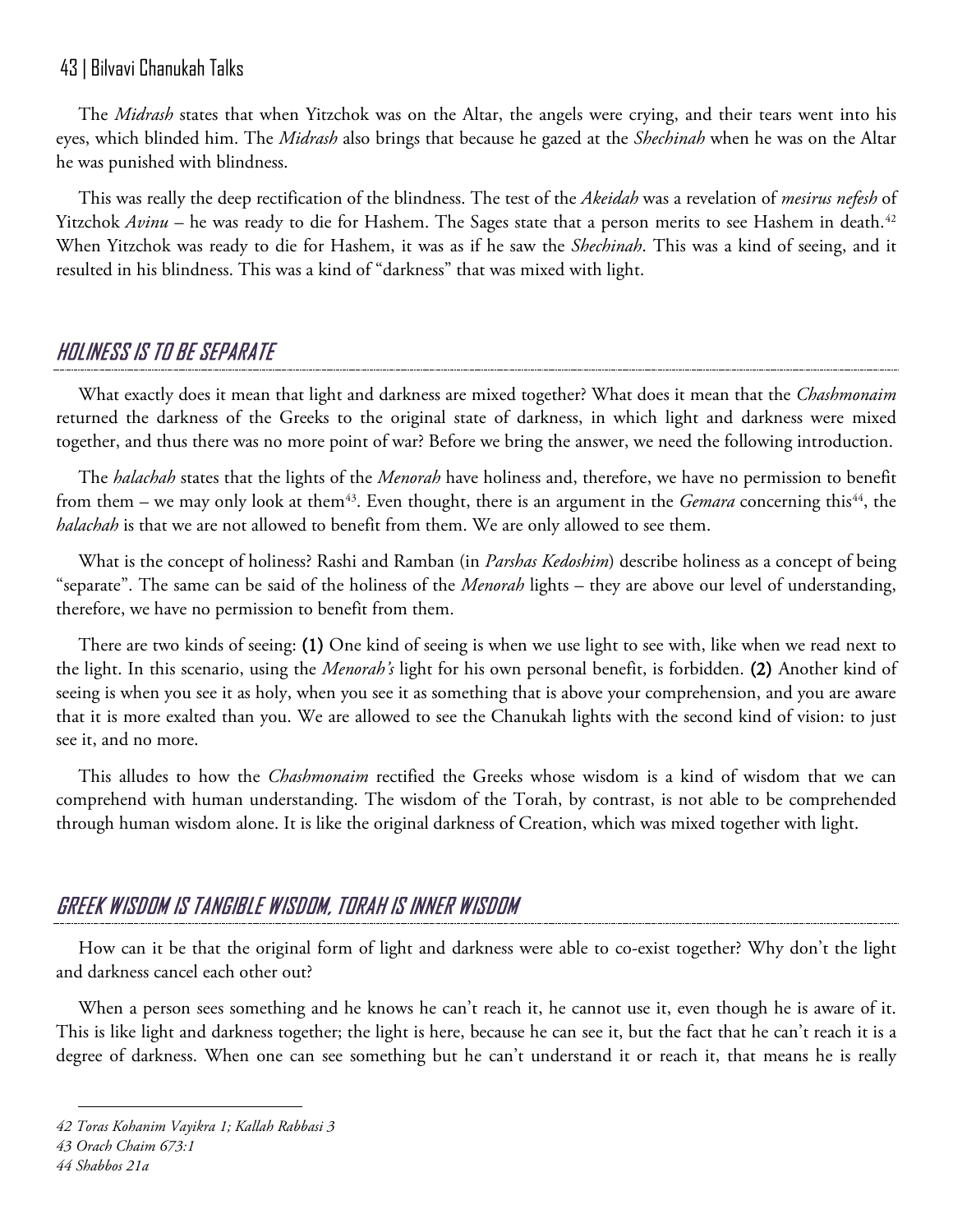missing the inner view of what he is seeing; he sees the external layer of what he's seeing, but he can't see the internal layer of what he's seeing.

When we see the lights of the *menorah*, all we can do is see them on a physical level. We can see them, but we cannot benefit from them – meaning, we can see them on a physical level, but we cannot see the inner essence of the light.

This describes the difference between the wisdom of the Greeks and the wisdom of the holy Torah. Greek wisdom is a kind of wisdom that is tangible. The Ramban<sup>[45](#page-44-0)</sup> wrote that the wisest of all the Greek philosophers (Aristotle) was skeptical about spirituality, because he didn't see it. By contrast, the wisdom of the Torah, when we learn it, we know that we are barely scratching the surface; all that one knows about the Torah is only about the external layer of the Torah, but the inner essence of the Torah's wisdom cannot actually be comprehended.

This is the deep meaning of "light and dark mixed together." Whatever we do know about the Torah's wisdom is what we see, but we know that there is always more depth to it, for it is written, "It is vastly deep, who will find it?"<sup>[46](#page-44-1)</sup>

This is darkness at its holy root.

#### DARKNESS "AFTER" THE SIN

When a person falls to a sin, *chas v'shalom,* it is upon him to understand that he is in a darkness which conceals him. The *Gemara* says that if one cannot overpower his evil inclination to sin, he should go to a place where no one recognizes him, don sackcloth and cover himself with black garments.<sup>[47](#page-44-2)</sup> In other words, sin must be covered.

The sin of Adam is what produced the need for modesty, which is the power to conceal; when a person sins, it is a revelation of the covering and concealment that the first sin produced.

But concealment at its root is good and holy. The holy kind of concealment, which was around before the sin, has nothing to do with sin.

Holy concealment is the mere fact that a person cannot comprehend the essence of Hashem – a person cannot get to the depths of the Torah, for "Hashem and His wisdom are one." Shlomo *HaMelech* declared, *"I said I would try to understand it, [but] it is far from me."[48](#page-44-3)* When a person tries to learn the Torah's wisdom, he is viewing its light, but he sees that he cannot understand the depths of the Torah's wisdom, and this is darkness to him. This is the "light and darkness mixed together."

This does not mean to imply that one should give up on trying to understand the Torah, *chas v'shalom.* The Torah is not only a darkness – it is light together with darkness. Thus, we have a *mitzvah* to delve in it all day and try to understand it, but at the same time, we must know that its depths are far from us. It is both light and darkness together.

<span id="page-44-0"></span>*<sup>45</sup> Kisvei HaRamban: "Derashas Toras Hashem Temimah"* 

<span id="page-44-1"></span>*<sup>46</sup> Koheles 7:24*

<span id="page-44-2"></span>*<sup>47</sup> Kiddushin 40a*

<span id="page-44-3"></span>*<sup>48</sup> Koheles 7:23*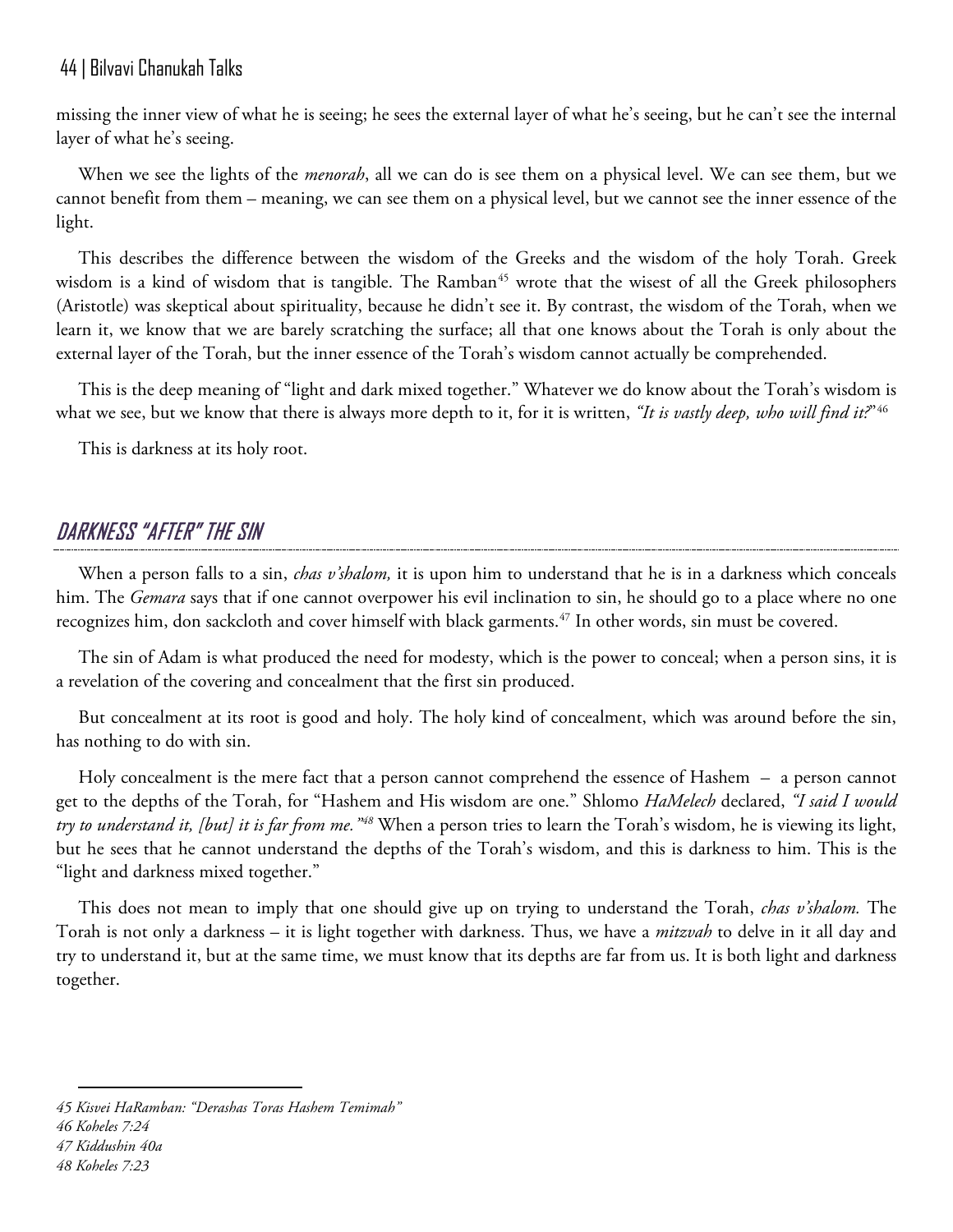## THE SAGE WHO WANTED TO LEARN GREEK WISDOM

The *Gemara*<sup>[49](#page-45-0)</sup> brings that one of the Sages knew the entire Torah, and he asked his teacher if he can learn Greek wisdom. His teacher showed him the *possuk*, *"And you shall immerse yourself in it [the Torah], day and night.*" He said to him, "Find a time which is not day and not night, and then you can learn Greek wisdom." Rashi explains that since there is no time which is not day and not night, therefore, there is no permission granted to learn Greek wisdom.

We can ask: Why didn't his teacher just tell him that it's forbidden? The response of the teacher implies that there is such a time in which it is not day and not night; what is the meaning of this?

The deep understanding is as follows. The *mitzvah* to light *Menorah* is after sundown, and the time of lighting lasts preferably [*l'chatchilah*] until passerby's are no longer walking in the marketplace. It is really the time in which darkness and light are mixed together, because it is the time of twilight *(bein hashemashos)* – the time in between day and night. It is complicated to discuss the status of the time of *bein hashemashos[50,](#page-45-1)* but with regards to our discussion here, it is a time in which the sun has already gone down, yet it is not totally night time. The time in between day and night is the time to light the *menorah*.

Thus, when the teacher said to go find a time which is not day and not night, he was really referring to the time of lighting the *menorah*. That is the time in which one can draw forth the strength to defeat the influence of Greek wisdom, through "darkness and light mixed together", which is darkness at its root – which can rectify the nature of Greek wisdom. When the holy root of darkness is revealed, the darkness of the Greeks has returned to its root, and that will enable a person to learn Greek wisdom; meaning, Greek wisdom is like a branch cut off from its root – it is darkness without any light in it.

## THE ELEMENTS WHICH CONCEAL: EARTH AND FIRE

From the words of our Rabbis we can see that there are two elements which bring darkness. There are four elements – fire, wind, water, and earth. Water is naturally clear, so it does not conceal. Unless you make water dirty, the water itself remains clear, and it does not conceal things. Wind does not either conceal, because we can see clearly through the air.

The elements of fire and earth, however, are both elements which conceal. The earth covers the dead in burial, and fire turns things into coal, which is dark. So each earth and fire can cause concealment. But there is a difference between them. When earth covers something, it covers it totally blotting out any light from entering. But when fire causes concealment, at least the light of the fire doesn't allow for a total darkness. So fire resembles light and darkness mixed together.

When you think about it, the study of the nature of the world, which is Greek wisdom, is really the study of the earth. Thus, studying nature is a kind of darkness which is total, because studying nature is really involving oneself in "earth", and this prevents a person from knowing about inner and spiritual wisdom.

<span id="page-45-1"></span><span id="page-45-0"></span>*<sup>50</sup> See Tur and Shulchan Aruch Orach Chaim: 672*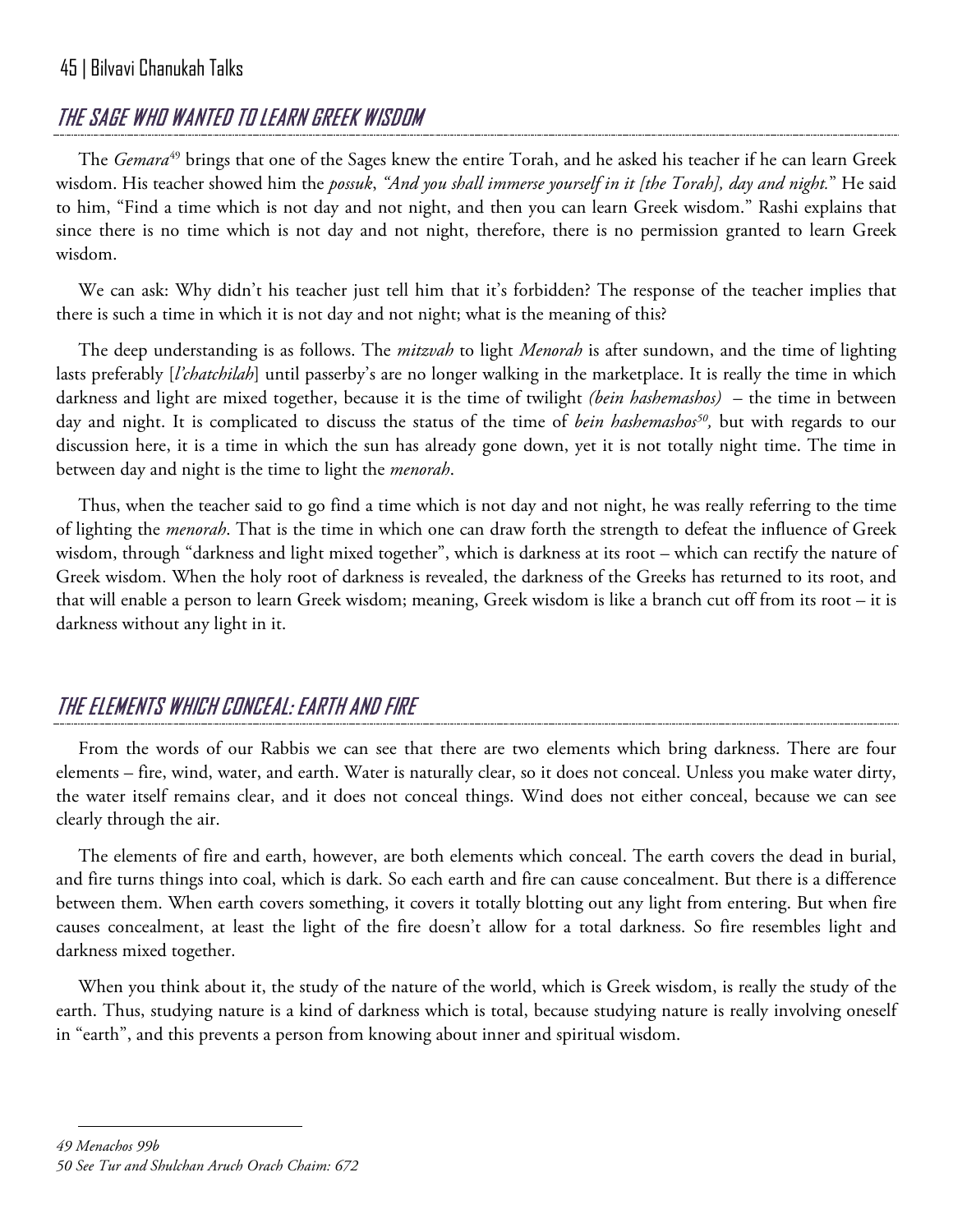On the other hand, the element of earth reveals the potential of the other elements<sup>[51](#page-46-0)</sup>, so earth can both conceal as well as reveal. The Greek darkness resembles the element of earth, for it is a total darkness that causes total concealment. It is rectified through the higher kind of darkness, which comes from the element of fire, in which light and darkness are mixed together. The Torah is likened to a fire<sup>52</sup>, and it is also called "black fire on white fire"<sup>53</sup>, because the light and darkness mixed together that is the Torah is what can rectify the darkness of the Greeks.

## THE EIGHTH LIGHT OF CHANUKAH

The miracle of Chanukah was that the oil of the *menorah* lasted for eight nights. In the *Menorah* of the *Beis HaMikdash*, there were seven lights, while on Chanukah we light eight lights, in the *menorah*. What is the source for lighting the eighth light?

How can it be that we light eight lights, when the *Menorah* in the *Beis HaMikdash* had only seven? The *Menorah*'s light represents the source of all light in Creation – so if all light is modeled after the *Menorah*, how can it be that we light more than what the actual *Menorah* in the *Beis HaMikdash* was?

Rashi<sup>[54](#page-46-3)</sup> states that in the evening, the wicks from the Western Light were removed, placed in the Kohen's hand or in a vessel, and the wick would continue to burn from the oil that was absorbed in it; as this was going on, a new wick and oil replaced the old one, and then they would relight the new wick from the old wick, and from the new wick they would proceed to light all of the other lights of the *Menorah*. [55](#page-46-4)

From these words of Rashi we can find a hint to the concept of the eighth light. The Western Light was split into two different lights as it was being replaced – there was a new one and an old one burning at the same time. The old wick, as it continued to burn after being taken out of the *Menorah*, is really the root of the concept of the eighth light in the *Menorah*.

The Maharal<sup>[56](#page-46-5)</sup> though finds a different source for the eighth light in the *Menorah*: there was a light coming from the Aron in the Holy of Holies (*Kodesh Kodashim*), and there was a light coming from the *Menorah* in the Sanctuary (*Heichal*). The *Aron* is from the word *ohr* (light), because the *Aron* contained its own light.

This was like an eighth light – it was a level of light above the seven lights of the *Menorah*.

## INNER MODESTY – THE ROOT OF UNDERSTANDING TORAH

<span id="page-46-6"></span>The source of *ohr/*light is called "*Torah Ohr*", and Torah is light and darkness mixed together. Hashem is concealed yet revealed, and so is His Torah concealed yet revealed.<sup>[57](#page-46-6)</sup> There is an aspect of revelation in the Torah, as well as an aspect of concealment in it [as it was explained here].

<span id="page-46-0"></span>*<sup>51</sup> as the Maharitz writes in the glosses of sefer Nefesh HaChaim*

<span id="page-46-1"></span>*<sup>52</sup> Yirmiyahu 23:29*

<span id="page-46-2"></span>*<sup>53</sup> Rashi Devarim 33:2, Midrash Tanchuma: Beraishis: 1*

<span id="page-46-3"></span>*<sup>54</sup> Shabbos 22b*

<span id="page-46-4"></span>*<sup>55</sup> This follows the view of Rashi, but Tosafos concludes differently.*

<span id="page-46-5"></span>*<sup>56</sup> Ner Mitzvah p.23*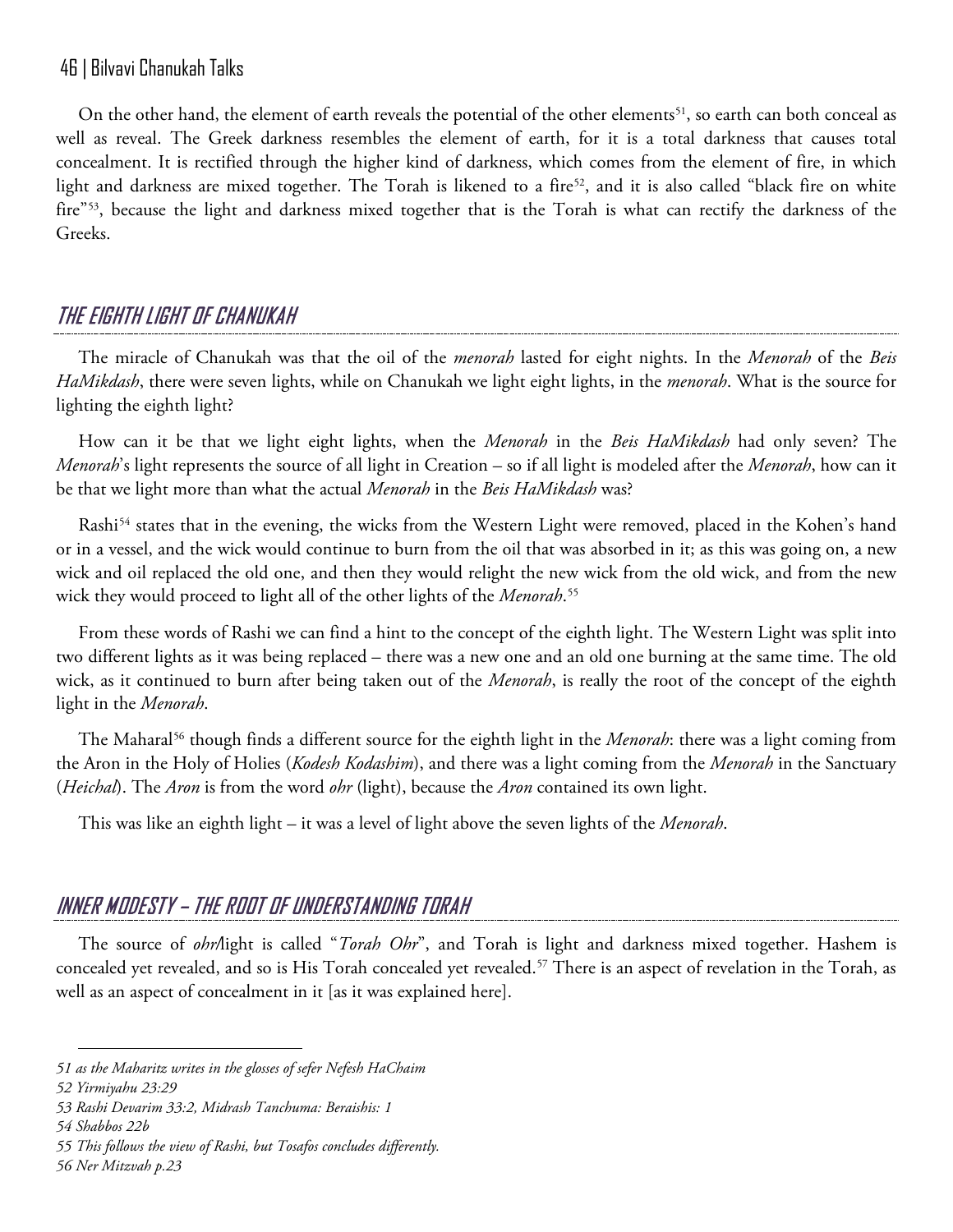The days of Chanukah, the war between the *Chashmonaim* and the Greeks, is a war of how to define darkness. {Do we want] to have the darkness that came after the sin (Greek darkness), or the darkness which came before the sin (light and dark mixed together). When the *Chashmonaim* won, they revealed that concealment is not only used for modesty, which comes to conceal that which should be covered. They revealed that there is more to darkness than just covering.

The root of modesty is contained in these words of *Chazal*: "The holy names [of Hashem] are not revealed except to one who is modest and humble."<sup>58</sup> Modesty is the tool to understand the hidden<sup>59</sup>. Modesty, which is really the power of darkness*/*concealment, at its root, is to reveal the hidden. In order for the hidden to become revealed, it needs a container that is hidden; thus, modesty is the hidden container that can contain revelation.

*Chazal* say that nighttime was created for sleep, (and this refers to the kind of darkness which came after the sin), and *Chazal* also say that daytime was only created for learning Torah.<sup>[60](#page-47-2)</sup> Now that we are after the sin, darkness is used for sleep, but at its root, the nighttime*/*the darkness is the time in which a person can reach into his innermost depths, and this is the holy kind of darkness.

#### MODESTY AND WOMEN

The *mitzvah* to light *Menorah* is on "a man and his household".[61](#page-47-3) A person without a home is exempt from the *mitzvah*[62.](#page-47-4) Thus, lighting *Menorah* includes the whole family, not just the person himself.

Women do not light, unless the husband is not home<sup>63</sup>; the reason why women are exempt is because "a wife is like his body<sup>[64"](#page-47-6)</sup>, therefore, a married woman is included with her husband when he lights.<sup>[65](#page-47-7)</sup> Another reason brought<sup>[66](#page-47-8)</sup> is because "*the entire honor of a daughter of the king is on her inside*", [so it is not modest if she lights]. The Vilna *Gaon*<sup>[67](#page-47-9)</sup> says that the nature of a woman is to be modest; the level of a woman's spirituality is determined by how modest she is, because the inner depth of something is what defines it.

#### THE LIGHT OF CHANUKAH: THE DEPTH OF INCREASING SHALOM BAYIS

The *mitzvah* of lighting *menorah* is on "man and his household", and the wife is called the "home" of her husband<sup>68</sup>. The depth of this is because the light of the *menorah* is light and darkness mixed together; it is not simply a light that comes to dispel the darkness, because if that would be the purpose, then the obligation would be separately upon man and woman. But lighting *menorah* is the light of "light and darkness mixed together", which

- <span id="page-47-3"></span>*61 Shabbos 21b*
- <span id="page-47-4"></span>*62 Shabbos 23a*

- <span id="page-47-6"></span>*64 ibid*
- <span id="page-47-7"></span>*65 ibid*

 $\overline{a}$ *57 Zohar Achrei Mos 71b*

<span id="page-47-0"></span>*<sup>58</sup> Kiddushin 71a*

<span id="page-47-1"></span>*<sup>59</sup> For more on modesty, see Understanding Your Middos #013 – Modesty In-Depth*

<span id="page-47-2"></span>*<sup>60</sup> Eruvin 65a*

<span id="page-47-5"></span>*<sup>63</sup> Mishna Berurah 671:9*

<span id="page-47-8"></span>*<sup>66</sup> Chasam Sofer to Shabbos 21b*

<span id="page-47-9"></span>*<sup>67</sup> Igeres HaGra*

<span id="page-47-10"></span>*<sup>68</sup> Yoma 2a*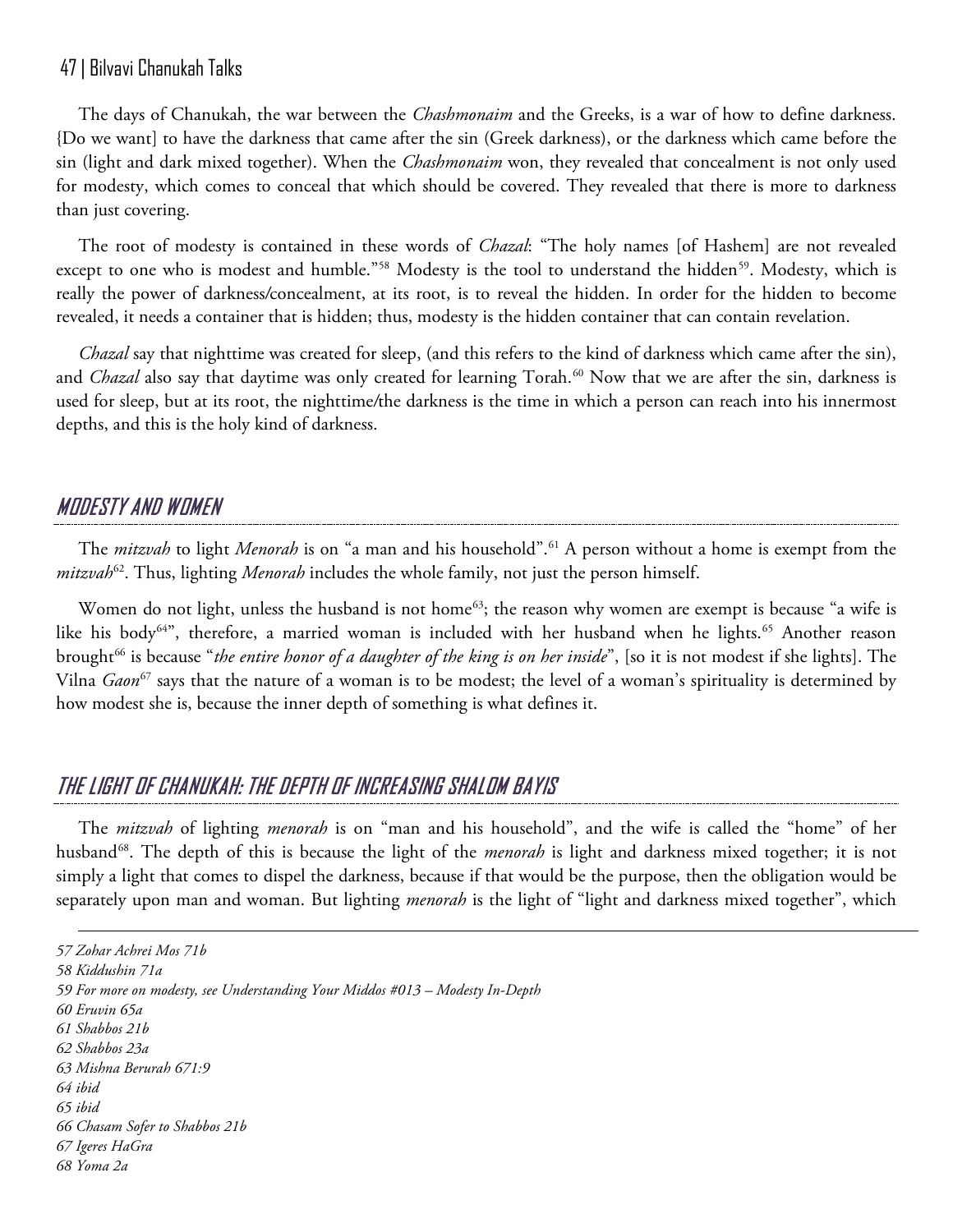was the light of the first day of Creation, and on the first day of Creation it was "one day"; husband and wife are commanded to become "one flesh", which reflects the oneness of the first day of Creation, in which light and darkness were together as one.

In other words, the concept of lighting the *menorah* symbolizes the connection between "man and his household". The *Gemara*<sup>[69](#page-48-0)</sup> discusses, which takes precedence - Shabbos lights, or Chanukah lights (if one only has enough money to purchase one of them)? The *Gemara* answers that Shabbos lights take precedence, because Shabbos lights were established by *Chazal* to bring *shalom bayis* (marital peace) to the home, and *shalom bayis* is more important than Chanukah.

This needs understanding: Does *shalom bayis* push away all other *mitzvos* as well? It cannot push away a Biblical *mitzvah*, but there are times when it can push away a Rabbinical *mitzvah*. But the deeper reason why *shalom bayis* is more important than Chanukah is because the entire purpose of lighting *menorah* on Chanukah is "man and his household", that there should be marital peace; lighting the *menorah* is all about *shalom bayis*.

## THE TWO PURPOSES OF LIGHTING THE MENORAH

There are really two aspects to lighting the *menorah*. It is lit to spread the miracle of Chanukah (*pirsumei nisa*), and in this sense, it can be understood as "a little bit of light that pushes away a lot of darkness". The light of the *menorah* spreads outward into the night and illuminates it.

But in a deeper sense, the *menorah* is lit inside the home, which implies that it is also meant to light up the home from within. This is the exact idea behind lighting the *menorah* of Chanukah, which is an obligation of "man and his household" – a *mitzvah* about *shalom bayis* – in which light and darkness can be mixed together yet be harmonized.

<span id="page-48-0"></span>May we merit from Hashem to return to the source of darkness, the holy and original kind of darkness, in which light and darkness were mixed together – to the "one day" of Creation which come [once again] with help from Heaven, and reveal the only One of the universe.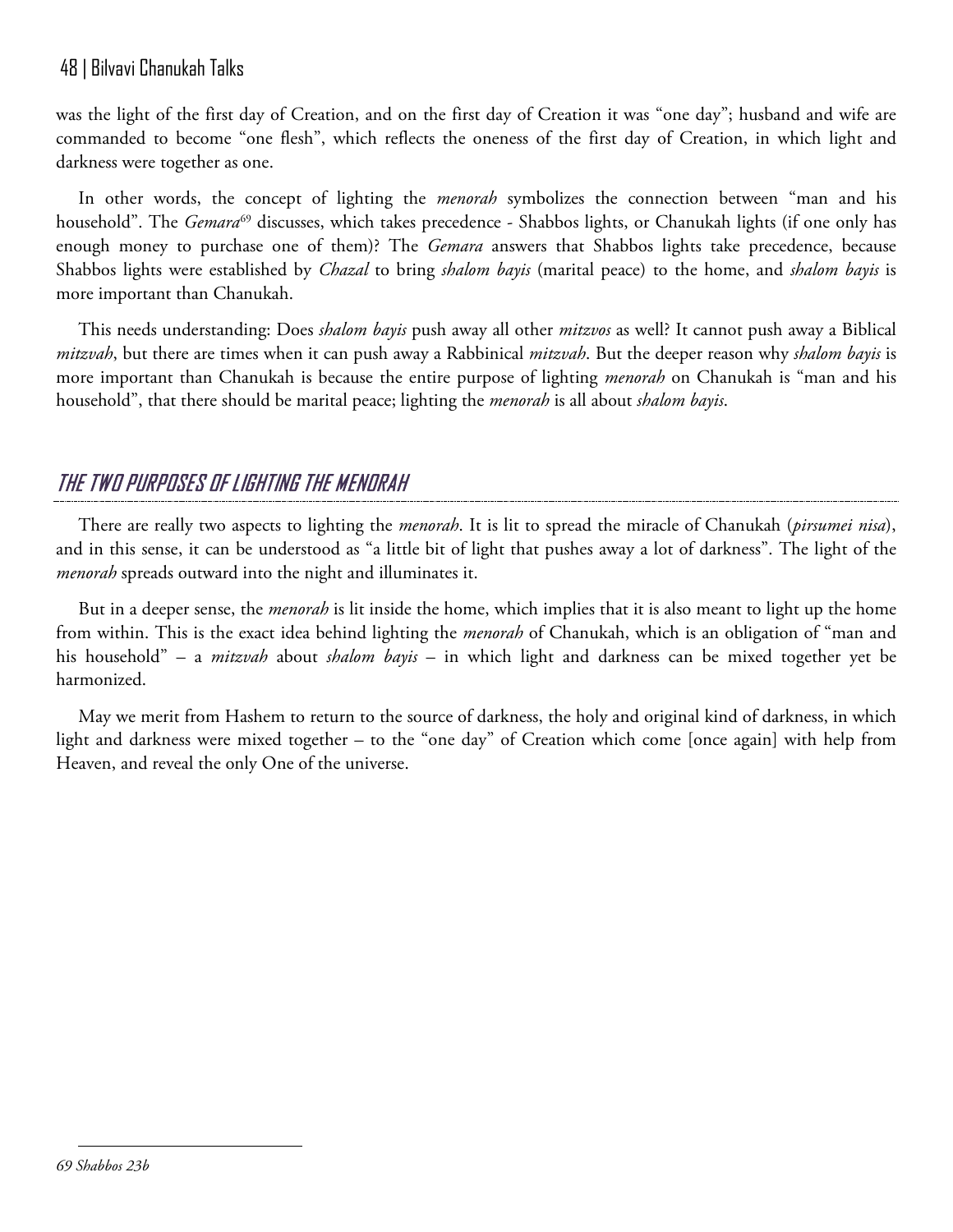# 11 | MIRACLES WITHIN[70](#page-49-0)

## MIRACLES – WHEN NATURE IS OVERCOME

On Chanukah, we make a blessing of לאבותינו ניסים שעשה, expressing our thanks to Hashem for this time where He performed miracles for us. Although we also experienced miracles on Pesach, only the Rabbinical festivals of Chanukah and Purim contain a blessing where we thank Hashem for the miracles performed, which we express in the prayer of *Al HaNissim* in *Shemoneh Esrei*.

Hashem runs the world through a system of laws He created which we know as "nature" (*teva*), and He also built into this a system that works above the normal laws of "nature": miracles (*nisim*). Hashem has allowed the laws of "nature" that He created to be the system of the normal "laws" (*chukim*) which He runs the world with.

When we analyze Creation deeper, there are actually different kinds of "nature" in creation. There are four classifications in Creation: the non-living objects (*doimem*), plants (*tzomeiach*), animals (*chai*), and people *(medaber*). Each of these has their own specific natures. Human beings, animals, plants, and inanimate objects each have their own specific kind of "nature".

Each of the creations has their limitations. If Hashem enables a rock to grow and have life to it, it would be a miracle for the rock, because the nature of a rock is that it cannot grow. If Hashem were to allow a plant to move from place to place like an animal can, this would be a miracle for the plant, because a plant's nature is that it does not grow. If an animal is allowed by Hashem to talk, such as the donkey of Bilaam who was allowed to talk, this is a miracle for the animal, because an animal's nature is that it cannot talk.

Thus, what is the depth of a miracle (*nes*)? It is when a different "nature" is revealed in something. A miracle is not simply that Hashem changes the rules. Rather, as the Ramban and others explained, the definition of a "miracle" is when a lower level creation is allowed to function on a level that is normally above its natural level. When a rock can grow, when a plant can walk, when an animal can talk, these are all miracles, because they would be functioning on a higher level than they are normally on. Thus, in the days of Chanukah, we experienced "miracles" in the sense that a higher level of creation was revealed within this lower realm that we dwell on.

## BECOMING UPLIFTED TO A HIGHER LEVEL

When one has a difficulty (*nisayon*\ $\alpha$ ), either his *avodah* is to find a way to run away from it (וינס), such as what happened with Yosef when he had to run away from the wife of Potiphar; and sometimes the *avodah* of going through a *nisayon* is to bear through it and thereby become uplifted from it (להתנוסס).

When the family of the *Chashmonaim* had to go to war with the Greeks, it was a *nisayon* for them, and they passed the test, becoming uplifted from it and rising to a higher level than before. That was the miracle. The *Chashmonaim* faced some difficulty in their *avodah* in their own individual souls, and because they passed the difficulty, they were elevated to a higher level, where miracles were performed for them.

<span id="page-49-0"></span>*<sup>70</sup>* <http://bilvavi.net/english/chanukah-055-miracles-within>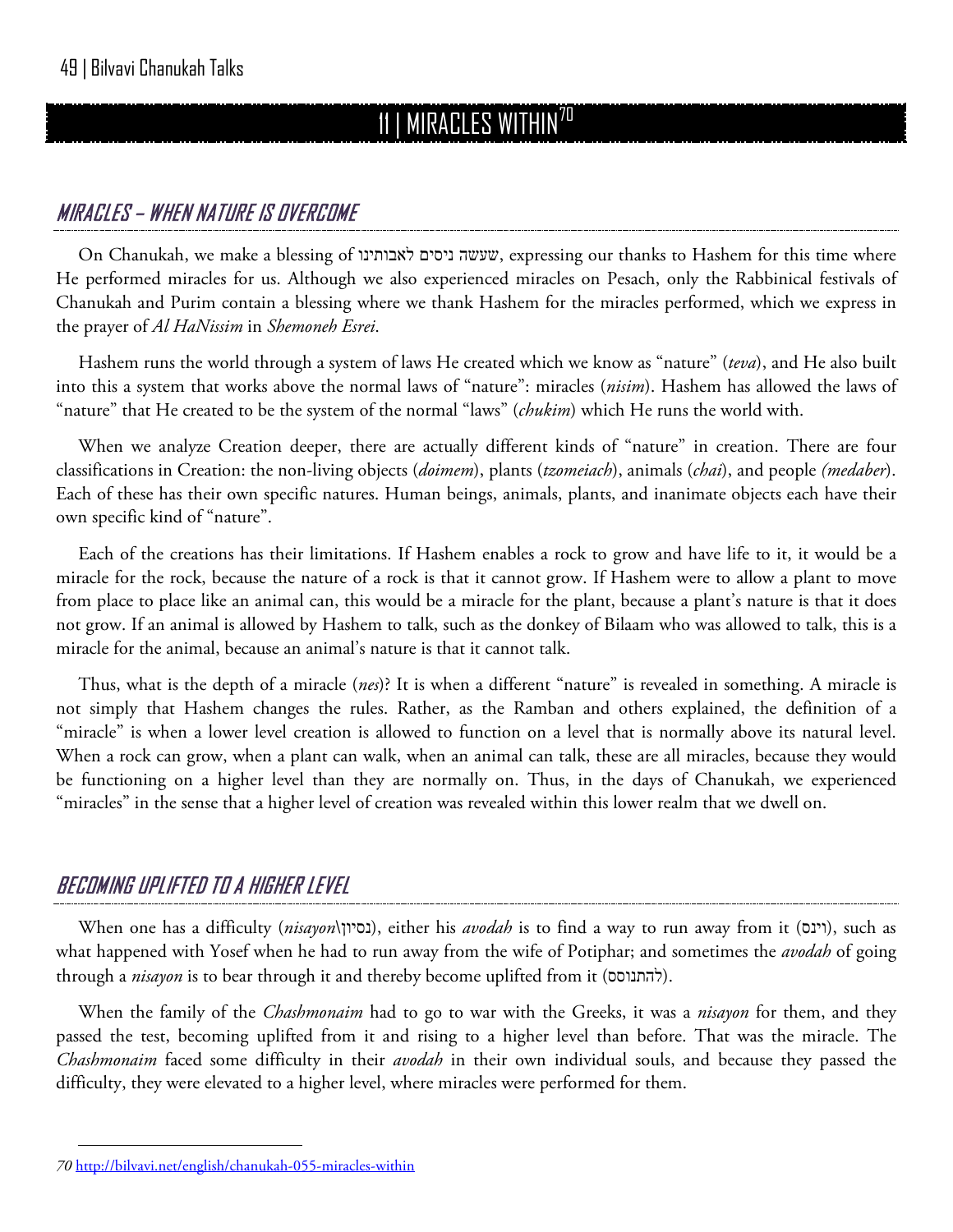In clearer terms, as mentioned earlier, a miracle is when a lower level creation is allowed by Hashem to function on a higher level. This can apply within human beings as well: what is considered nature for one person might be considered a miracle for another person, and vice versa. If Shimon is on a lower spiritual level than Reuven, and Shimon rises to the level of Reuven (which is a natural level for Reuven to be on), this is a miracle for Shimon.

Thus, every year when Chanukah returns, where the spiritual light of "miracles" is revealed, this does not simply mean that the miracles of Chanukah are revealed to us in the very same way it was revealed to us last year. Rather, the definition is that if we have risen to higher levels since a year ago, last year's miracle isn't considered a miracle anymore for us, because it has now become our natural level.

The spiritual light of the miracles are shined upon us during this time of the year, as our Sages explain, but the depth of this concept is that it depends on the level we have reached since last year. If one has passed more *nisyonos*  (difficulties) since last year, he merits a greater level of "miracle" this year, because now that he has become more elevated since last year's level, the miracle of last year is now his natural level, and he is now ready to receive greater miracles than the year before.

## OVERCOMING OUR OWN PERSONAL NATURES

Applying this to us on a personal level, every person has his own "natures" which Hashem has implanted into his soul. There are four elements contained in our various "natures": fire, wind, water, and earth. These are the roots of our negative *middos* (character traits). Fire is the root of conceit and anger, wind is the root of idle speech, water is the root of seeking hedonistic pleasure, and earth is the root of sadness and laziness, with their branching traits.<sup>[71](#page-50-0)</sup> These are the natures of our *middos*. When one works to improve his *middos*, he is really working to uproot the various natures that Hashem has implanted in him.

The *nisayon,* the difficulty of man, is to rise above his nature contained in the animalistic layer of the soul (the *nefesh habehaimis*)[72](#page-50-1) - which will not improve on its own; just as an animal dies with the natures that it is born with.

The Vilna Gaon says that if a person does not break his negative *middos,* there is no point of living. In other words, a person must work on himself to uproot the nature of his negative *middos*. In other writings of our sages, working on one's *middos* means to acquire a "second nature". But the depth of it is for one to break his very nature and to subflaskate it, so that it slowly changes, and eventually the "second nature" that one acquires becomes his "first" nature.

Thus, it can be said that the *avodah* of a person is to rise above his own nature that he was born with and to elevate himself to a more "miraculous" level than before. When one changes his natural level, this is a *nes*\miracle, just as Hashem performed a *nes* when He redeemed us from Egypt, where He changed nature for us. Just as Hashem runs the world through nature and also through miracles, so does our soul contain nature and miracles. Everything that exists in the world and in time exists as well in our own souls<sup>73</sup>, so if there can be miracles in the world, there can be miracles in our own soul as well.

<span id="page-50-0"></span> $\overline{a}$ *71 Shaarei Kedushah (Rav Chaim Vital), 1:1*

<span id="page-50-2"></span><span id="page-50-1"></span>*<sup>72</sup> as explained extensively in Tanya, Nefesh HaChaim, Derech Hashem, and Maharal 73 Sefer Yetzirah 3:1*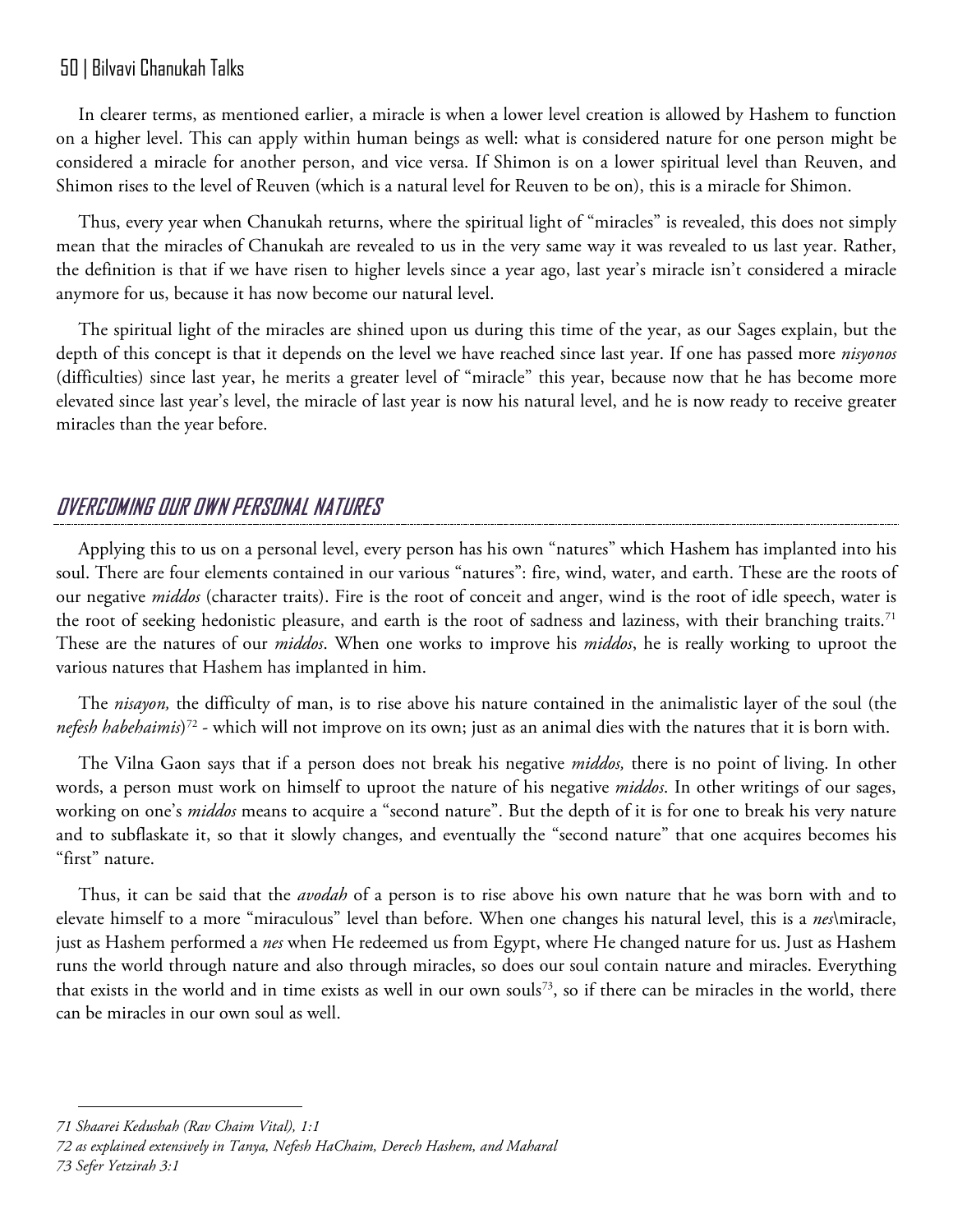This is referring specifically to our *avodah* of working on our *middos*. We have certain natures we are born with, which manifest in our negative *middos*, and when we deal with our *middos* and we deal with this *nisayon* – instead of running away from it, we deal with it and face it, by changing our nature – this elevates us from nature to miracles.

After that, what used to be considered a "miracle" for one's personal level will now become "second nature" to him.

## CHANGING A PERSONAL NATURE

To give a clear example of this concept, the nature of a person is that he is concerned for his own gain, and he feels competition with others who are getting in his way. "A craftsman hates those who are in his craft." A person in the business will naturally feel competition with his competitor and he won't love him. A person loves himself more than others and he will naturally put himself before others. His attitude will always be, "*Chayecha Kodmin*" – "Your own life comes first." But when one works on his *middos*, on changing his nature, he will become more at peace with others who compete with him, and his love for others will grow, replacing the hatred he once had for them.

What used to be his "nature" has now changed for him, if he has worked on changing his natural *middos*; he has now risen to a "miraculous" level.

And vice versa: what used to be considered a "miraculous" level for him to access (in this case, to be able to love even his competitor) has now become "second nature" to him. As his love slowly grows for his competitor, he rises to a more "miraculous" level than before; it is a miracle for him, for a miracle is anything that goes above one's natural level.

## HARMONIZING THE OPPOSITE FORCES WITHIN THE SOUL

When one reaches a more elevated, "miraculous" kind of existence, he is able to harmonize together contradictory forces within himself.

To give a simple example of this, the earth and the heavens are opposite realms of each other. On this earth we live in, fire and water cannot exist together. When fire and water meet, there is a clash of the elements, and one of them will overpower the other. But in the upper realms that extend beyond this earth, fire and water are united. The Gemara says that the word "*shomayim*" (heaven) is a combination of the words *aish* (fire) and *mayim*[74](#page-51-0) (water), which hints to how fire and water can co-exist in the heavens. It would be a miracle on this earth if water and fire can co-exist together. By the story of Eliyahu HaNavi at Mount Carmel, fire and water came down together from heaven, and that was a miracle on this earth. In the heavens, though, it is natural for fire and water to be together.

Thus, what is a "miracle" on one level can be "nature" on another level, and what is "nature" for one level can be a "miracle" for another level.

A person, within himself, also has the ability to harmonize together his opposing, contradictory forces. That is a revelation of a "miracle" for the soul, and then this miracle can become second nature to him, where it is no longer miraculous. In the example we brought of one who was used to hating his competitors, he is able to develop a love

<span id="page-51-0"></span>*שמים* = *אש ומים 74*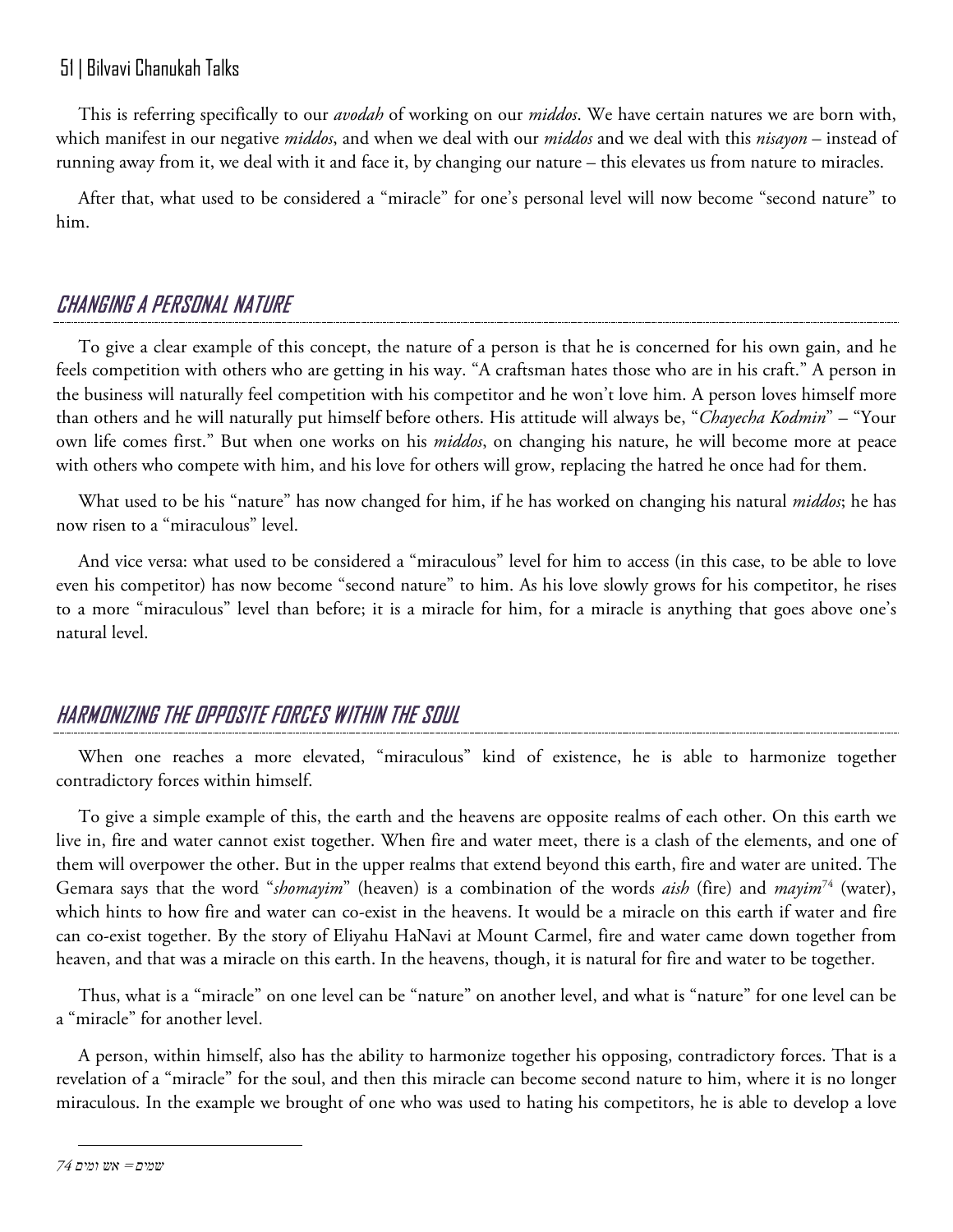for them, and he is able to transform his character traits of hatred, jealousy, and competition into their opposite: love. This is but one example of a miracle that can take place in the soul, and there are many more examples as well, of this concept.

## THE DEPTH OF THE VICTORY OF THE CHASHMONAIM

By the miracle with the family of the *Chashmonaim,* where the "few overcome the majority, the impure were defeated by the pure, the wicked were defeated by the righteous" – the depth of the Chanukah miracle was because the *Chashmonaim* must have overcome their own nature, and that was precisely how they merited miracles.

How do we see that the *Chashmonaim* overcame their nature? They were "few against many". When a person sees that he is outnumbered, his nature is to feel incapable of winning. When going out to war against our enemies, the Torah commands those who are afraid to return home, because they will not be able to fight in the war when they are afraid. Human nature is to be afraid when we were outnumbered by enemies. But the *Chashmonaim* went to war with the Greek army even though the odds were against them; they went against the human nature to be afraid.

Simply speaking, they received *siyata d'shmaya* (assistance from Heaven), and that was how they succeeded. But there is really a deeper reason. They realized their natural limitations, and indeed they were afraid, but they were able to penetrate into a deeper part of their souls, which felt *emunah* in Hashem, and they felt the belief that Hashem is in charge and that He can fight our wars for us and defeat our enemies.

They knew that they could not naturally win. But the light of *emunah* was shining in their souls, and it penetrated into even the physical, animalistic layers of their soul. When a person's *emunah* is strong enough, it can uplift even the *nefesh habehaimis* and elevate it to a higher level, filling it with confidence that it can defy one's natural limitations.

When there is such a "miracle" within one's own soul, it is only "natural" that there will be miraculous results. The miracle that happens afterwards in the physical realm is a result of the *inward* miracle which has just taken place in one's *soul*.

That was what happened with the *Chashmonaim* – because they reached a miracle within themselves, by elevating their *nefesh habehaimis* to have firm *emunah* that Hashem can save them, they merited miracles in the physical realm, because they had now become elevated to the level of miracles.

## THE DEPTH OF THE MIRACLE WITH FINDING THE ONE PURE FLASK OF OIL

Now we can understand the following deep point.

The *Chashmonaim* found the flask of pure olive oil sealed by the *Kohen Gadol*, amongst all the many oils that were contaminated by the Greeks. Besides for the simple understanding of why this was a miracle – the fact that they found one flask of oil that was still pure – there is also a deeper meaning to this miracle.

There are many layers to a person's soul. When a person works on his character and he uproots his own natures, he uncovers deeper parts of his soul, which shed light onto the external layers of the soul and raises them to higher levels. The external layers of the soul can be improved by the inner layers of the soul that a person reveals. The inner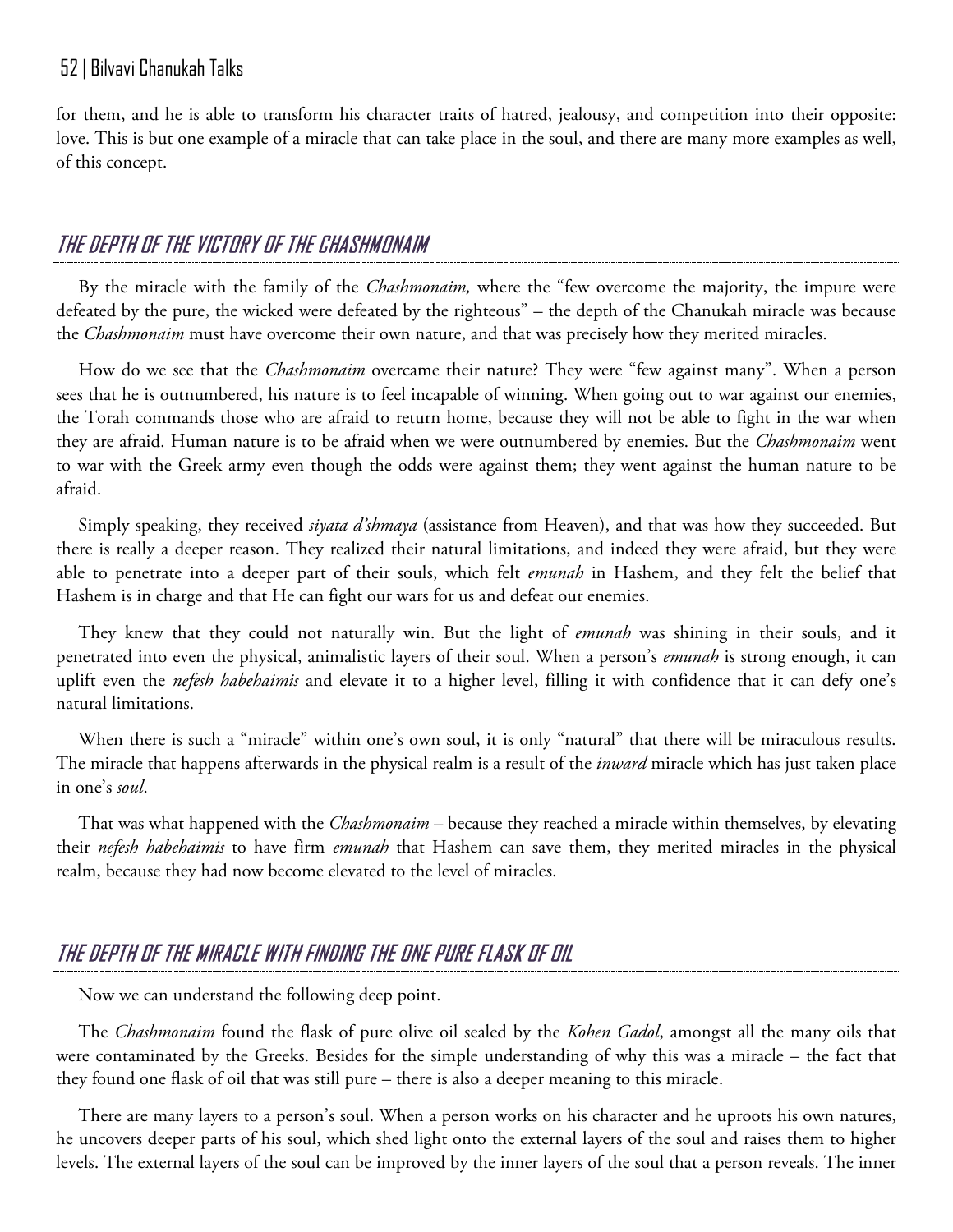layers of the soul are really a person's inner nature, which has been concealed all along until he improves himself and he uncovers it. In the inner layers of the soul, there is a more inner nature of a person, which contains vast strength. This is also referred to as the "*Aisan*" (giant) of the soul, the true inner strength of the soul, which has no fears and is fully reliant on Hashem's help.

The *Nefesh HaChaim* explains that when a person firmly establishes in his mind the knowledge that there is nothing besides for Hashem and that only He is running the world (*Ain Od Milvado*), he receives Hashem's protection. When one truly reaches this deep place in the soul, the external layers of his soul are removed, and are replaced with the inner layers of the soul.

This was the depth behind the one flask of oil that was found by the *Chashmonaim*. The "one flask of oil" they found represents the inner essence of the soul, which was revealed to the *Chashmonaim* then, where they overcame the external reality and they revealed the inner reality, within themselves. What was at first concealed from them now became revealed to them. They found their own inner essence, which is above nature, above the power of the Greeks who were operating within nature.

On a more inner level, the war of the Jews against the Greeks represented the war of Greek *chochmah*, their wisdoms and ideologies, versus the holy *chochmah* of the Torah. The Greeks were on an agenda to make the Jews forget the Torah, and when the *Chashmonaim* found the inner essence of their own souls, they merited an elevated existence, of miracles, and this is what is represented by the flask of oil that they found.

#### THE INNER "FLASK OF OIL" IN THE SOUL

Such a flask of oil could never be "found" by the Greeks – and that is the depth of why they weren't able to find it and contaminate it. It wasn't simply because the Greeks overlooked that flask and that the Divine Providence of Hashem arranged for this to happen. It is true that it was all Divine Providence, but the Divine Providence was only activated because the *Chashmonaim* revealed a deep *emunah* in their own souls.

The *Chashmonaim* removed their own nature contained in their *nefesh habehaimis,* and they revealed the purity of the *neshamah*, which can never be touched by impurity. This deep place in the soul of the *neshamah* is the "oil" which the Greeks can never "find". The Greeks would never be able to "see" it in the first place. Even if this one "flask of oil" would be sitting in front of the Greeks when they pass by it, it would be invisible from them. This is because the inner essence of the Jew's soul cannot be "seen" by any forces of impurity.

The same would be true for a Jew who hasn't yet uncovered his own inner essence, and he is still living life on the level of the Greeks. He would also not be able to find this one "flask of oil" in the *Beis HaMikdash,* even if it would be right in front of him….

The only one who can find this one "flask of oil" is one who has uncovered his own inner essence. He has already found it within him, so he wouldn't have to go looking for it anywhere.

This "flask of oil" within a person is the true "oil" of these days of Chanukah. But it is only revealed to one who connects himself to the level of the *Chashmonaim* throughout the rest of the year, when he works to overcome his own nature. When one overcomes his nature and he rises to the next level in character improvement, he finds a true "flask of oil" there. It is not the oil you see in the physical world; it is an inner purity found in the depths of the soul. It is hidden and concealed deep in the soul of a Jew. The more one has uncovered his own inner essence during the rest of the year, the more it is revealed to him the inner "flask of oil".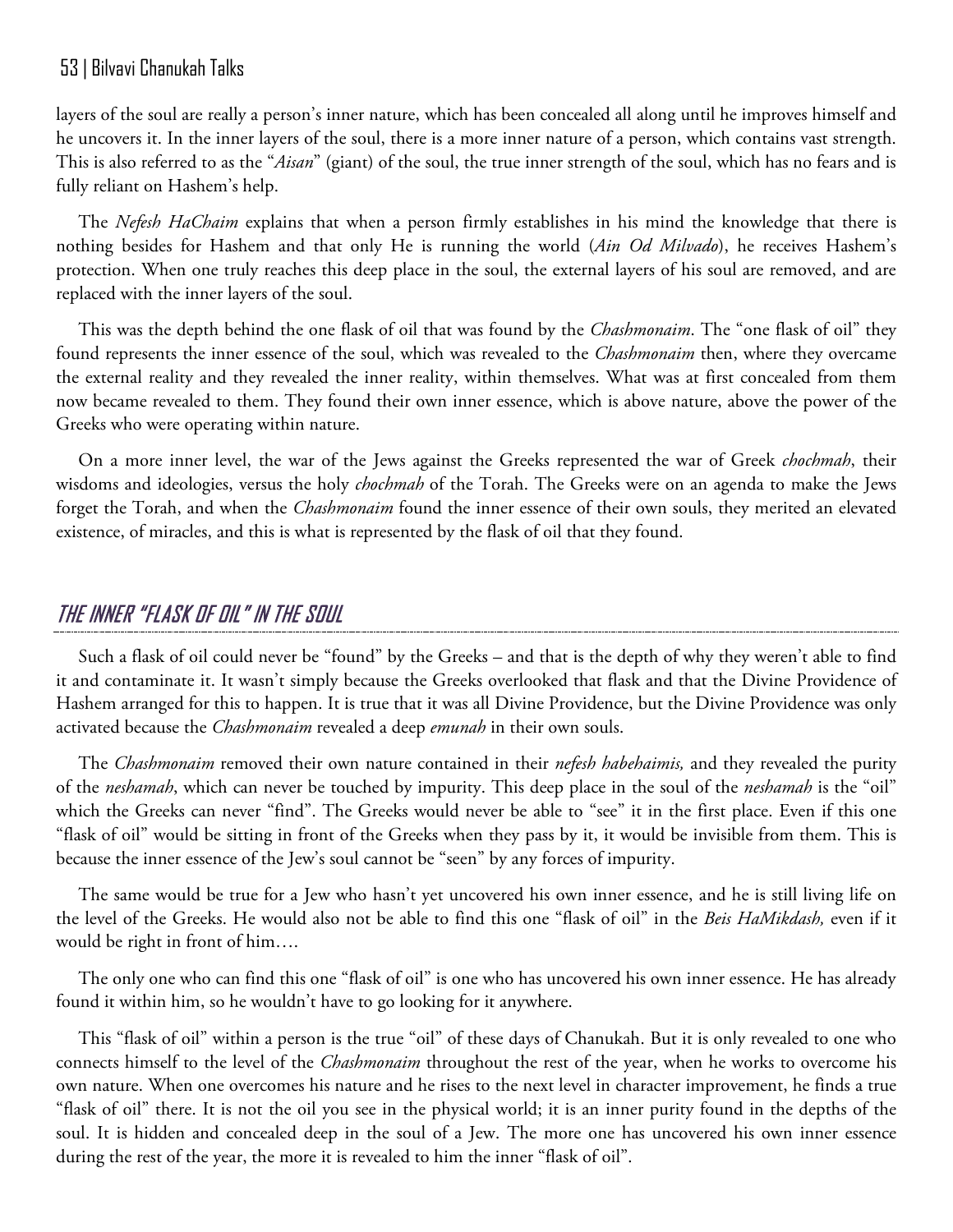This "oil" is essentially the fact that the Jewish people were "the first thoughts of Hashem" before Creation, as the Sages state. A gentile therefore can never know of this pure, untouched "oil" in the Jew's soul. The wisdom of the Greeks was at war with the wisdom of the Torah, but this war only exists on an external plane, where wisdom is pitted against wisdom; the Torah's wisdom is but its external layer. The inner layer of the Torah, the actual essence of the Torah, cannot be attacked by any outer forces. The inner layer of the Torah is the intrinsic essence of the Jewish people, who were the first thoughts of Hashem before creation. Nothing can attack that point.

In the external dimension of Creation, in the external layers of the soul, there is a war between good and evil. There is a rule of "The shell comes before the fruit" (*kelipah kodemes l'pri*), and similarly, "there is no light unless it is preceded by darkness", but this is true only in the external dimension. When one reaches the inner essence of his soul, there is no longer a battle between the forces of light and darkness in the soul; of that point it is said, *"Even as I sit in darkness, Hashem is a light to me."* The "beginning point" of Creation, the fact that the Jewish people are Hashem's first thoughts that preceded creation, is above all the concealment and darkness.

#### TWO FACETS TO CHANUKAH

This is a deeper understanding of Chanukah than what we explained earlier.

One facet of Chanukah, as we explained until now, is that if one has worked during the rest of the year to uproot his own natures and to reveal his inner essence, he merits more revelation of miracles during these days of Chanukah. He finds the "one flask of oil" within.

But even more so, it brings a Jew into his "beginning point" of the soul, the fact that he was part of Hashem's first thoughts before creation, and then he reveals a new beginning for himself. His own first thoughts, and his own will, will then become aligned with Hashem's thoughts and Hashem's will.

## REACHING THE DEPTH OF THE SOUL

When one reaches that place of his soul, there are no outer, impure forces that can attack him there. Evil cannot take hold there.

To reach that place in oneself, we explained that one needs to work on uprooting his own natures, and to reveal more and more inner layers of his soul. How far, indeed, will one have to go into his soul, in order to get there?

The first step, trying to uproot one's nature, is a concept that anyone can work on, as long as he desires true life. It can be worked on by anyone who wishes to change, on any level he is on. At any level that a person is on, he can work on uprooting his nature and to reveal more depth of his soul.

But what is the end point that one should strive for? That is a higher level, which not everyone can reach. It is a lofty place in the soul for one to reach, where one truly realizes the "beginning point" of his soul, realizing that he is the first thoughts of Hashem and that his own first thoughts are aligned with Hashem's will, where he is not even struggling with the evil influences. That is a very high level to reach, a place of *peshitus* (simplicity) in the soul, where one's entire *ratzon* (will) in life is to do Hashem's will, and he does not even entertain any thought otherwise.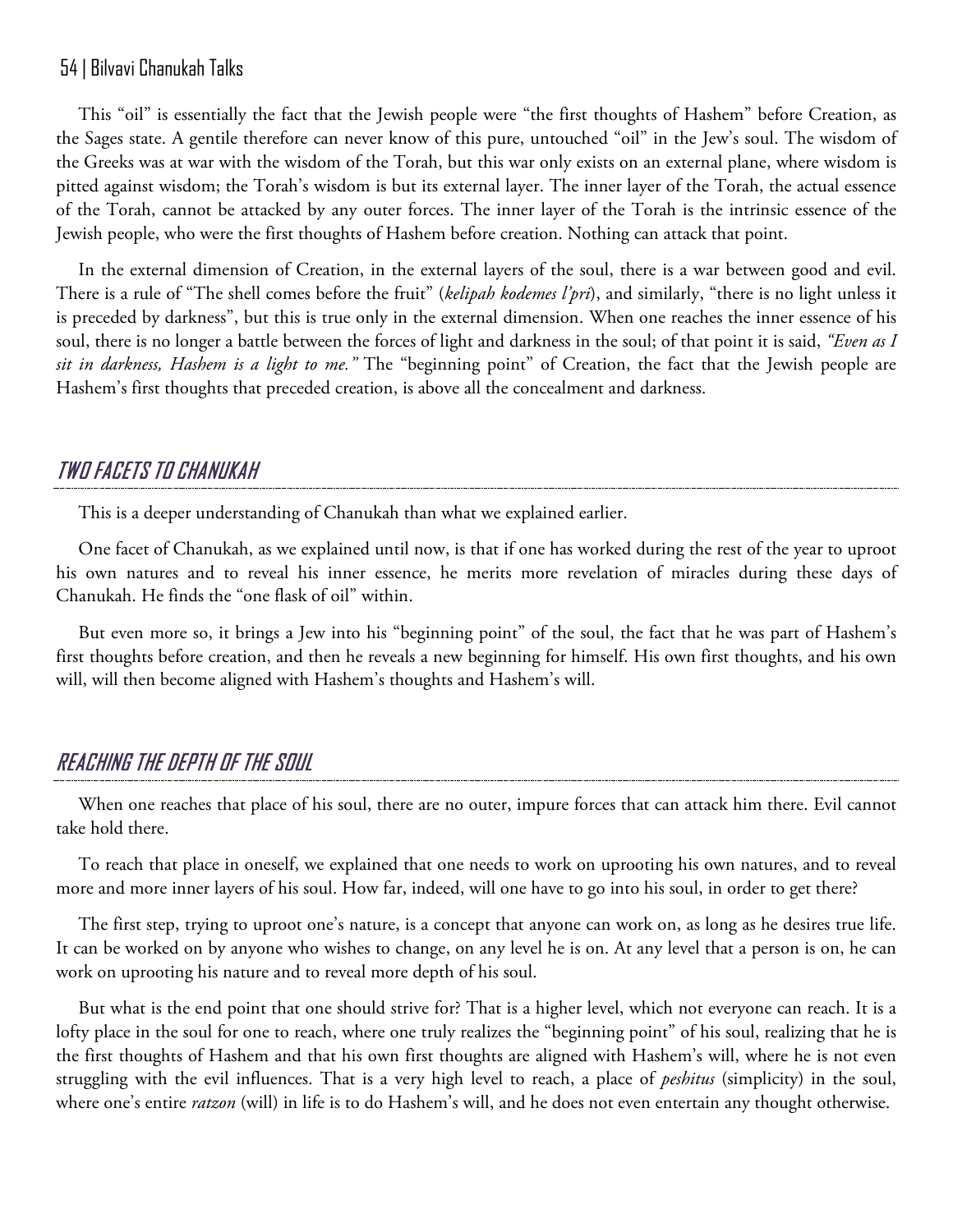## THE INNER POINT IS AROVE OPPOSITIONS

On the outer layers of our existence, we are at war with the evil in Creation, and it is there that it is said, "There is no light that is not preceded by darkness." There we have to contend with the forces that seek to bring us down spiritually. This is also the depth behind why we begin to light the Menorah specifically at sundown, until the time where passerby are no longer walking in the streets; to fight the darkness with light.

But when we reach the deeper dimension of the Menorah and the oil, there our thoughts and desires are aligned with Hashem's thoughts and will; our "first thoughts" that enter our mind will then be aligned with Torah (this is also called *Ruach HaKodesh*).

That is the depth of the spiritual illumination that is contained in the days of Chanukah. But as we have explained, this is a very lofty level, and it is the end goal of all our *avodah*. Yet, in spite of this, we must try to realize it somewhat even in the beginning of our *avodah* – for we need to have the aspiration of "*sof maaseh, b'machshavah techilah*" ("the end of action is first in the thoughts").

#### *Practically Speaking*

Applying this concept on a practical level: What should be the order of steps a person should take when it comes to this? The order is as we explained until now. The first step is that a person must work on himself to uproot his nature, and then what used to be a "miraculous" level for him becomes nature.

As an example, at first when a person begins to exert his mind in Torah, he has a hard time grasping it, and his comprehension in Torah is weaker. But as he perseveres, the "gates of wisdom" become opened to him[75](#page-55-0) and he begins to understand his learning better. The miraculous levels then become more natural to him, and they are no longer miracles. It becomes easier for him to learn Torah with understanding, and it is not as difficult for him anymore. This is just an example of the concept, but it has more general applications in one's *avodah*.

As a person works on himself and he merits uproot his natural *middos*, he uncovers more of his inner essence, on a more continual basis. His growth is more permanent and it is not just temporary where it feels like a miracle; it has rather become more natural and permanent in his life.

This is the depth of הזה בזמן ההם בימים לאבותינו ניסים שעשה, where the "miracles" have more permanence in his life. When one changes his nature and he reveals his inner essence, what used to be a "miraculous" level for him now becomes "natural" to him.

## WHEN MIRACLES BECOME NATURE

<span id="page-55-0"></span> $\overline{a}$ 

The more a person merits, with help from Heaven, to overcome his nature, to change the natural bad habits he was born with, the more it becomes natural for him to live a more miraculous kind of existence, where the miracles within his inner character are no longer miracles, but nature.

It then becomes a natural part of his life, and he reaches deeper and deeper kinds of miracles within his inner character – until he eventually reaches the deepest place of the soul, where one truly believes that it is only Hashem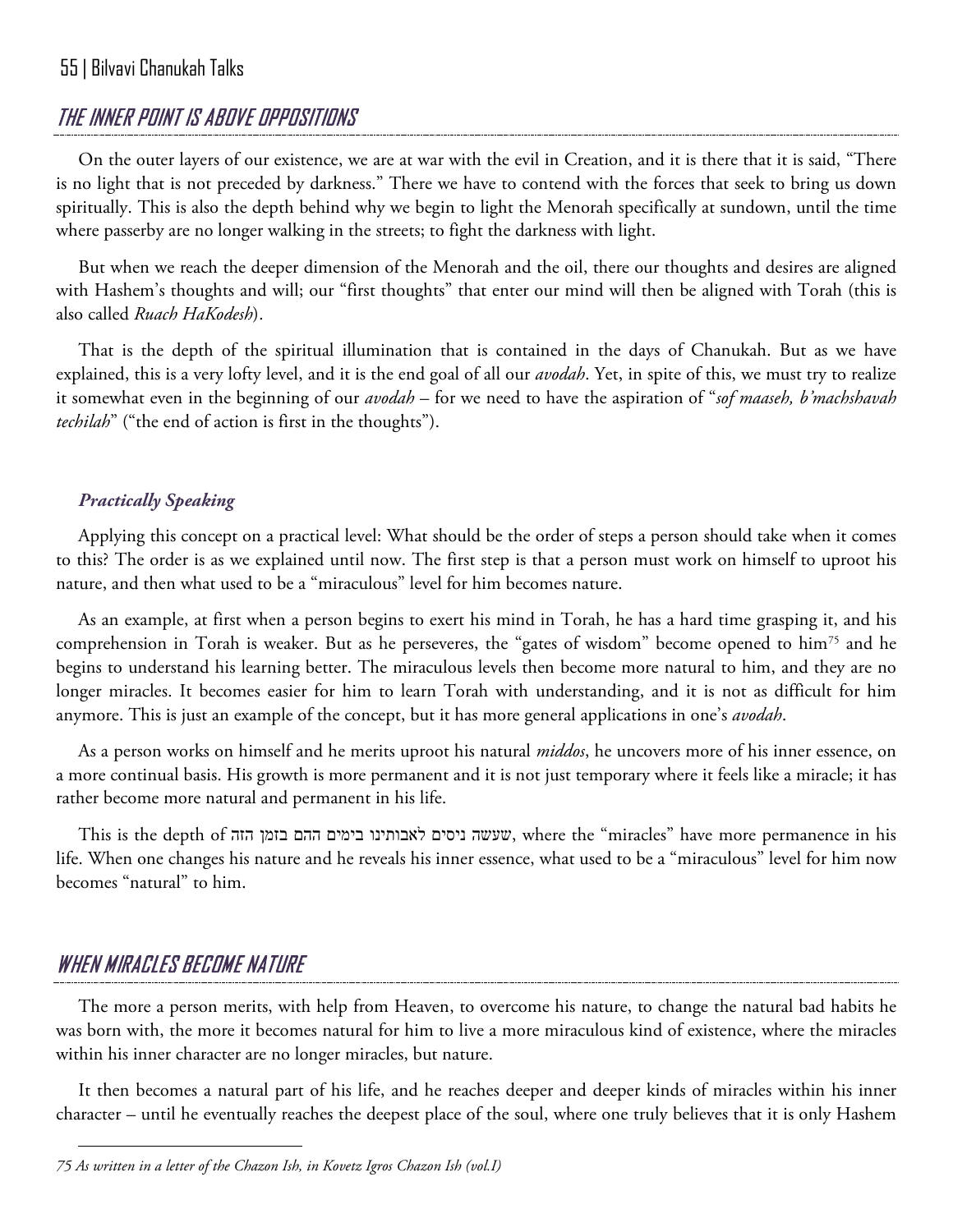Who runs everything, where His light fills all of existence. That is the goal of all our *avodah*, and it will be fully realized in the times of Mashiach, when Hashem's light will fill all of existence and bring equilibrium to all of Creation.

This is the depth of the statement of the Sages, "All the festivals will cease in the future, except for Purim", and some of the opinions in the Sages included Chanukah as well in this statement. In other words, the fact that miracles can become nature to us is a revelation of the light of the future, which will never cease. That is the depth of why Chanukah will never cease (according to these opinions of the Sages).

The parts of Chanukah that will cease in the future are the parts of our inner journey which we must traverse for the time being, which is but the external dimension of Chanukah. The deeper dimension of Chanukah, where it is realized how miracles can become nature, is the part of Chanukah that will never cease.

## IN CONCLUSION

May it be the will of Hashem that it be fulfilled in our times the time where miracles fill all of the world, where it will be revealed the deep, simple nature of the Jew's soul, which desires to do Hashem's will.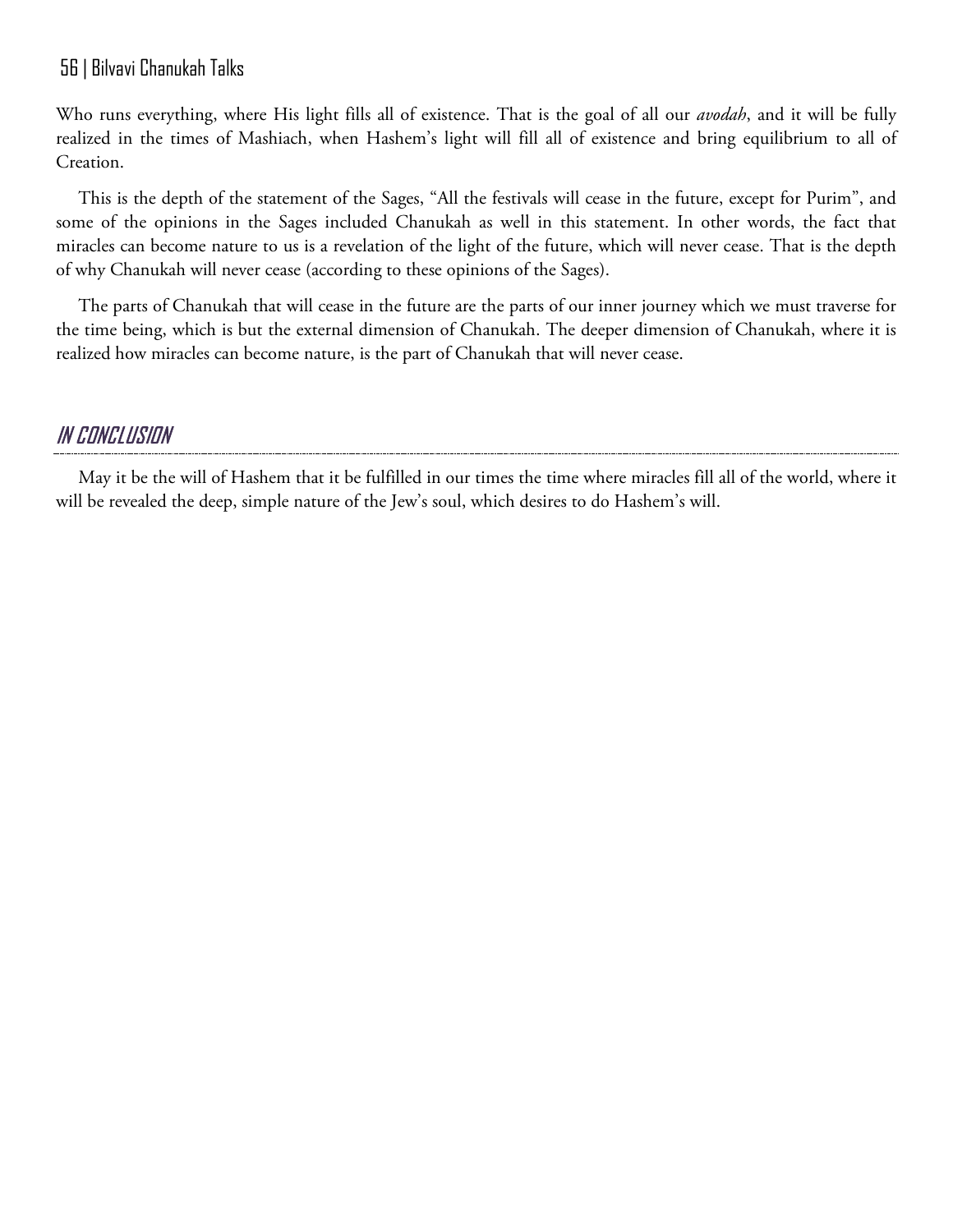# 12 | THE FIRE OF CHANUKAH<sup>[76](#page-57-0)</sup>

## THREE KINDS OF INAUGURATION – THE ALTAR, THE TEMPLE, AND THE WALL OF JERUSALEM

"Chanukah" gets its name from the term הוו כ"ה, "*Chanu koi*", which means "they rested on the 25<sup>th"</sup> [of the month], but there are many facets of understanding as to what the root of Chanukah is.

The word "*chanukah*" means to "inaugurate". There are different kinds of *chanukah\*inauguration that we find. There was the *chanukas mizbeiach*, a new inauguration of the *mizbeiach* (the Altar), which took place both in the times of Moshe, by the *Mishkan*, and in the time of Shlomo HaMelech, in the *Beis HaMikdash*. There was also a *chanukas habayis*, a rededication of the *Beis HaMikdash*, which took place in the second *Beis HaMikdash*. There is also a bigger kind of "*chanukah"*, which was the dedication of the *chomah* (the wall) that surrounded Jerusalem. In the book of Nehemiah, it is recorded the event where there was a dedication of the wall of Jerusalem.

Those are three kinds of *chanukah* (inauguration) which we find when it came to something holy: the *chanukas hamizbeiach* (the dedication of the Altar), the *chanukas habayis* (the dedication of the Temple), and the *chanukah hachomah* (the dedication of the wall of Jerusalem). We also find this concept in the side of evil. In the book of Daniel, it is described that when Nevuchadnezzar made an engraved image, he made a *chanukah*\inauguration to celebrate it. But the root of all inaugurations began with the inaugurations of the altar, the Temple, and the wall of Jerusalem.

The Greeks damaged the Altar when they invaded the *Beis HaMikdash*, and this was one of the main damages that they caused. They made holes in the *Heichal,* and they also vandalized the Altar by damaging it. Even later when there was a *chanukas habayis* of the second *Beis HaMikdash* on Chanukah, the *chanukas habayis* was damaged from the start, due to the damage that the Greeks had done to the Altar. And the *chanukas hachomah* also received damage, for the wall of Jerusalem was broken later by our enemies.

The broken *chomah* (wall of Jerusalem) is in need of rectification, no less than how the *Heichal* needed to be fixed after it was vandalized by the Greeks.

## REMEMBERING THE WALL OF JERUSALEM – THROUGH LIGHTING MENORAH

When we light Menorah, clearly, it is not the same as the lighting of the Menorah that was in the *Beis HaMikdash*. The Sages did not enact that we should light menorah in Jerusalem by the entranceway to the *Beis HaMikdash*; they enacted that we light it on the entranceway, outside of the house.<sup>[77](#page-57-1)</sup> What is the reason for this? The simple reason is "to make known the miracle" (*pirsumei nisa*). But the deeper reason is so that we can create a *chomah,* a spiritual "wall", to surround our house.

Similarly, the depth behind why we light the Menorah at the entrance to the doorway is, as the Gemara says, so that there should be a *"mezuzah* on the right and the *menorah* on the left, so that we should be surrounded by

<span id="page-57-0"></span>*<sup>76</sup>* <http://www.bilvavi.net/english/chanukah-053-fire-chanukah>

<span id="page-57-1"></span>*<sup>77</sup> Editor's Note: There are differing customs today in halachah as to where we light the menorah; on the outside of the entranceway, on the inside of the house by the entrance, or by the window.*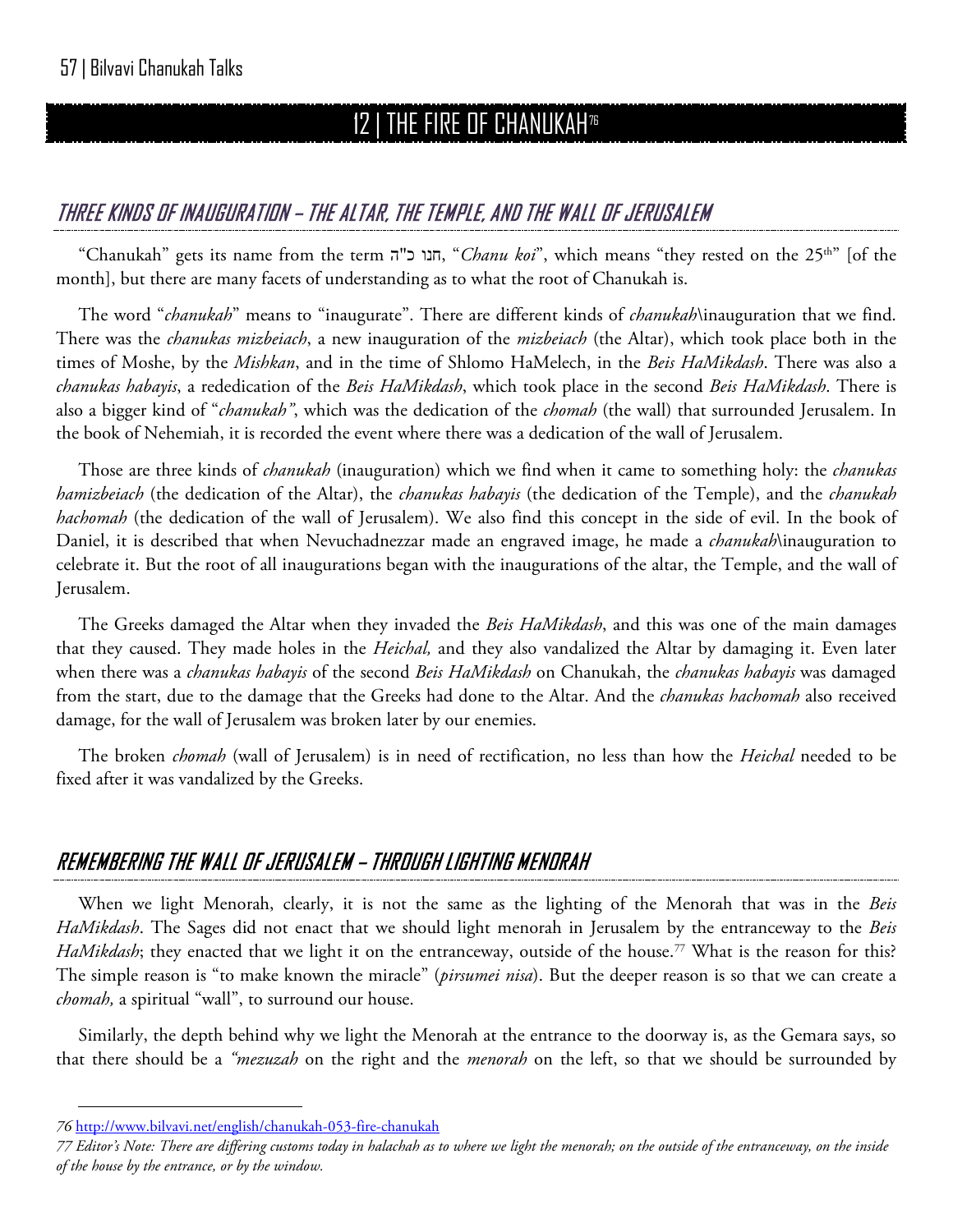*mitzvos"*. In other words, lighting the *menorah* is about creating a spiritual light that will surround the home [like a wall].

Being "surrounded by *mitzvos*" doesn't just mean to be engaged in *mitzvos*; it means that the home be enveloped in a spiritual light formed by the *mitzvos*. The obligation of *mezuzah* is on the home, whereas the obligation of lighting *menorah* is upon "man and his household". The light of the menorah doesn't just "surround" the person who lights it; it surrounds the home, by lighting it at the entranceway. It forms a "wall" to surround the home.

The opening of the home requires protection, because that is where things can enter. One way to protect the home is through *mezuzah*, and another way of how the home is protected is through the wall that would guard the city. Nowadays we do not have that wall, but we have a remembrance of it, through the *menorah*, which celebrates the *chanukas hachomah* (inauguration of the wall of Jerusalem), as we explained.

## THE WALL OF FIRE IN THE FUTURE, MANIFESTED IN OUR OWN TIMES

It is written, *"With fire I destroyed it and with fire I will build it in the future, and I will be a wall of fire surrounding it"*. The light of the *menorah* on Chanukah will not cease - according to the opinion in the Sages that "All of the festivals will cease, except for Purim; and some say Chanukah as well". The fact that Hashem will be a "wall of fire" in the future refers to the light of the menorah of Chanukah, which will not cease in the future.

Thus, lighting the menorah creates a "wall" of light, of fire. Just as *mezuzah* protects the home from harm, so does the light of the menorah protect the home, acting as a wall of fire that cannot be penetrated.

Our holy *sefarim* explain that the "light" of Chanukah is a light that comes from the future which is allowed to shine within our own current dimension. The three Biblical festivals that we have (Pesach, Shavuos, and Sukkos) are about commemorating the past; to remember the exodus from Egypt. But Chanukah and Purim are celebrating the future. The light of the future revealed on Chanukah is the light of the future protection we will merit from Hashem, where Hashem will be a "wall of fire" for us.

The miracle of the *Chashmonaim* was that they were "few against many", and in addition, "the impure were given over to the pure". It is understandable that it is a miracle where the few overcame the majority, but the fact that the impure were given over to the pure was an altogether different kind of miracle, which was of an entirely otherworldly nature. In the World To Come, all impurity will be removed, as the prophet says of the future, *"And I will remove the spirit of impurity from the earth."* Thus in the victory of the *Chashmonaim*, where the impure were given over to the pure, it was a miracle that reflected the light of the future, where there is no impurity. That light of the future was shining in the present, during that miracle.

Chanukah is a light of the future which reveals to us Heavenly protection from Hashem. This is also the depth of how the one flask of pure oil was found. The Greeks didn't defile it, because they couldn't. It was protected, as if there was a wall of fire protecting it. The light of the future protects our purity even in the present. It wasn't simply that one flask of oil wasn't touched - rather, that one flask of oil was protecting us. The "wall of fire" of the future is not like fire that we see today. It will be like the burning bush which Moshe saw, where the fire did not singe the bush. That was the same fire and light of the one flask of oil that lasted for eight days, when it should have only lasted for one day. There are many ways to understand how it lit for eight days, as is well-known; but the depth of the matter is that it wasn't a normal fire which burns whatever it touches. It is a "fire that does not eat fire" as the *Gemara* in Tractate *Yoma* describes. This is the fire which burned on Chanukah for eight days, and it was from the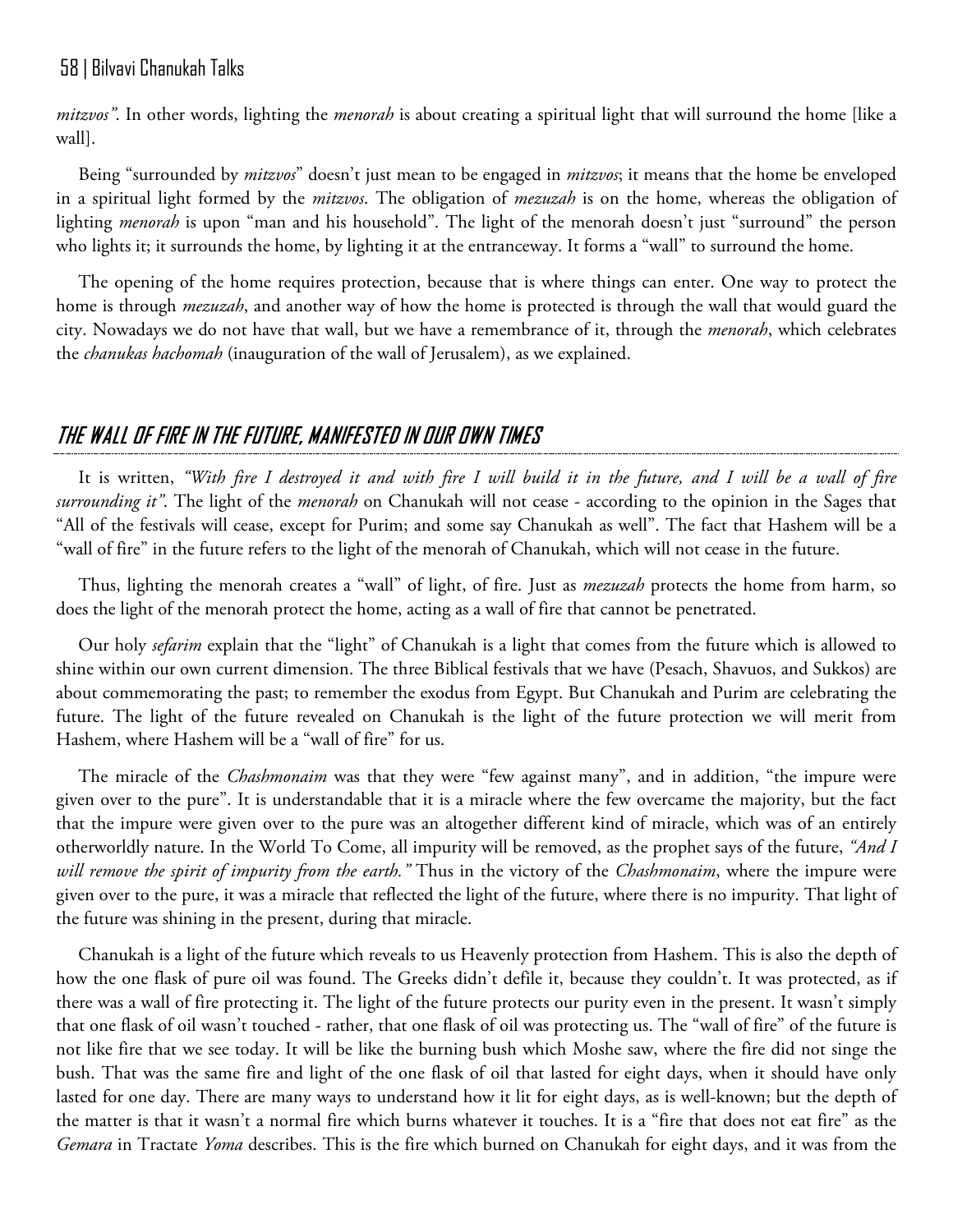$\overline{a}$ 

fire of the future, the "wall of fire" of Hashem that will protect us, which does not destroy, but serves only to protect.

Thus, the question is not how the oil could last for eight days - rather, the question should be how it didn't burn for more than that (since it was eternal). It lasted for eight days because that is the natural characteristic of the fire of the future.

If so, why indeed did it stop after eight days? It is because the light of the future can only be allowed to shine in our current era on a temporary basis. The light of the future was allowed to be clothed under the guise of our current times. But the fire itself which shone was not bound to any time; it came from a different dimension, which is not bound to the normal rules of time from our own dimension. It was above time. That was the light of the Chanukah which was allowed temporarily to shine in our own times. The fire of the future belongs to the future, that is where its light is, but it can be shined into our own times, where we can enjoy some of its illumination.

## THE FIRE IN OUR SOUL – THE LIGHT OF TORAH LEARNING

When it comes to our own personal soul, we also have our own, inner "fire" – the element of fire that is in the soul.[78](#page-59-0)

The nature of fire is that it rises. A Torah scholar is compared to fire, and the Torah itself is compared to fire. *"Are My words not like fire, so says Hashem*." The Greeks tried to make us forget the Torah, and when the *Chashmonaim* won the war, the Torah was restored to its glory, where it is known as the "fire" of Hashem. That was the light\fire that was revealed on Chanukah.

The Torah itself was shining during that time, and that was the light of Chanukah which was shining then, which helped them destroy the Greek evil and be returned to the Torah. From that victory, the true light of the *menorah* was allowed to shine, where we could then receive its light.

The *Aron* (the Ark) which held the tablets of the Torah, is called so from the word *ohr* (light). The *ohr* that was in the *Aron* was what allowed the light of the Menorah to be lit. The Menorah cannot survive by itself; it gets its light only if there is an *Aron.* When there was a miracle where the oil in the Menorah lasted for eight days, it was really the light of the future that was being allowed to shine, the fire of the future, and it was really coming from the Torah of the future, which was allowed to being allowed to shine then (and it will soon be revealed in our times as well). *"A new Torah shall come forth from me*" – that is the light of Chanukah. It is the Torah which protects. In the future when there will be true and complete Torah in the world, that is what will serve as a "wall of fire" for us to protect us.

Thus, the light of the menorah which we light in our times, which is getting its power from the future, is dependent on the level of Torah that we reach from the rest of the year. With the more a person has connected to his Torah learning on a deeper level, the more he will accordingly merit the light of the Torah of the future that is "Hashem's fire", and that in turn will empower his own light of the menorah to be a truer light.

<span id="page-59-0"></span>*<sup>78</sup> The soul contains four elements – earth (sadness and laziness), water (lusts and desires), wind (idle speech, falsity, mockery) and fire (conceit and anger). Here the Rav is explaining a more esoteric and spiritual use of the soul's inner fire. To learn more about the basic aspects of the element of fire, refer to the Rav's series Fixing Your Fire: Conceit and Fixing Your Fire: Anger.*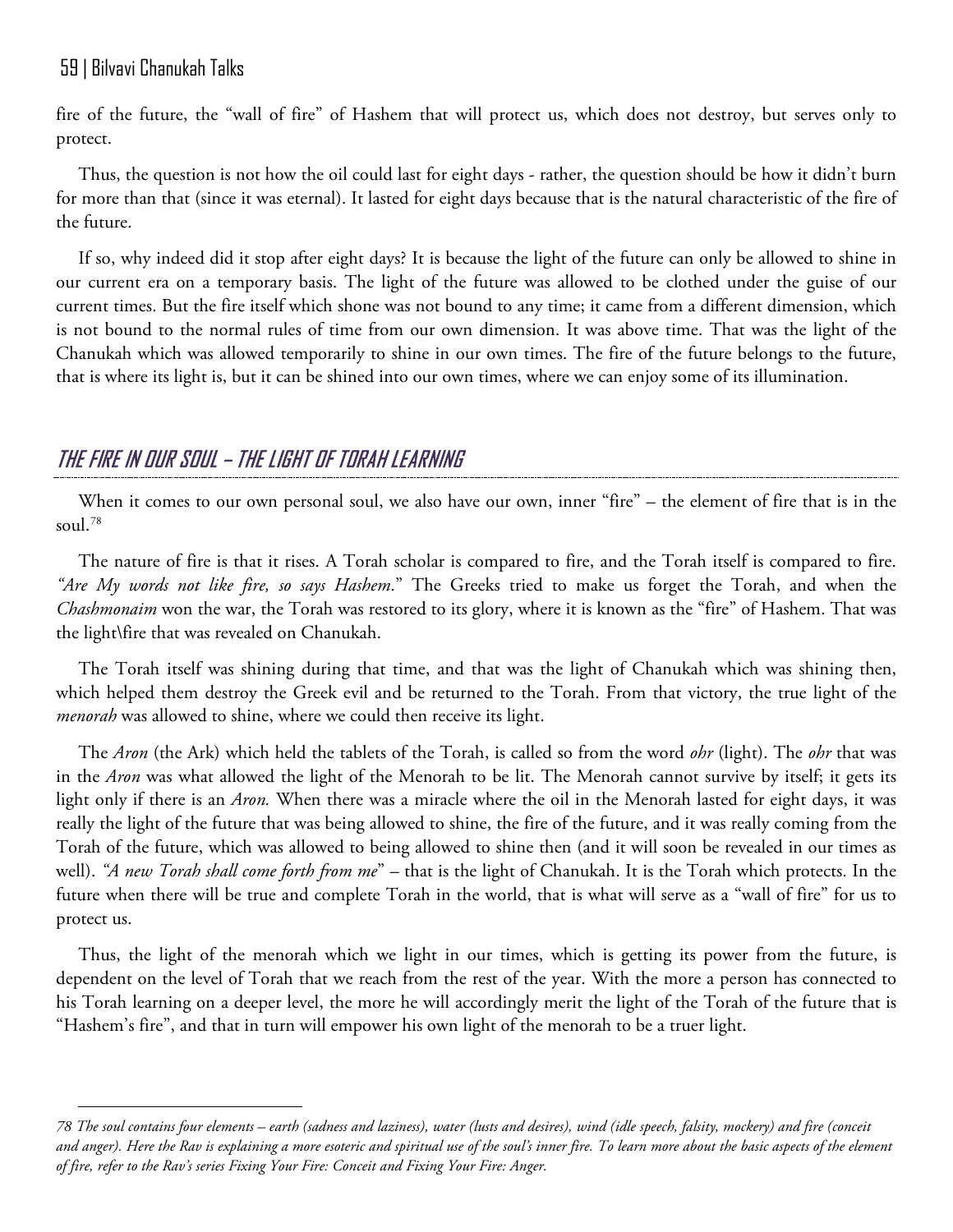Thus, the light of the menorah is being empowered by the light of Torah which is coming from the future, which is "shining" even now. The beginning of the menorah's light is the Torah's light. Although the light of the future is not yet here, at times it radiates into our own dimension, and we can receive its rays and enjoy some of the illumination.

It is this kind of Torah that can protect a person. This is a light from the future, it is not yet here, but it can be shined into our own dimension. It is that fire which is activated when we light the Menorah. The lighting of the menorah is but a result of this previous light; the menorah's light is not the beginning point of the light. The source of the menorah's light is empowered by the light of Torah that one has merited thus far.

We can see from the physical world that in order to light anything, you need to light it from something else. Every light or fire has an earlier source. When rocks are rubbed together, there can be a spark of fire. The Ramban says that Hashem created fire before the world, and the world was created from that fire; this original fire is unlike the fire that is created from rubbing together two rocks. It is that original fire which is contained in the words of Torah itself.

Applying this concept to ourselves practically, every person has an endpoint and a beginning point. The action that we do on Chanukah is to light the menorah, but that is just the endpoint; it is not the beginning of the light. It is a result of something that came before it. We need to get in touch with the root of the light - the light of the Torah.

It will be received differently with each person, depending on the particular quality of Torah learning that he has reached; for as we have explained, it is essentially the light of Torah which is the source of the menorah's light.

#### PEACEFUL FIRE – RETURNING TO OUR ROOT BY LEAVING OUR PRIVATE SELF

We explained that the lighting of the Menorah is not a light that comes from this world, but from the light of the future. Now we can understand as follows.

Fire was discovered by Adam *HaRishon*, on *Motzei Shabbos*, when he needed a fire to illuminate the dark, so he rubbed together two rocks. Such fire represents the fire of dissension, where forces collide with each other. It is like the fire of Gehinnom that was created on the second day of Creation, a fire of *machlokes*, strife. But the fire of the future is not a fire of dissension; it is a peaceful kind of fire. When the *Chashmonaim* won, it wasn't from using a fire of strife, but a fire of peace (*shalom*). When a person has attained more peace, he merits the true fire contained in Chanukah.

The fire we recognize in our times is a fire of dissension, strife, and disparity – the fire of Gehinnom, the fire which Adam discovered on *Motzei Shabbos*, when it was after the sin with the *Eitz HaDaas* and the holiness of Shabbos had left him. The true fire of Chanukah is attained on a personal level when one attains the true fire, which is the power of *shalom* (peace).

In clearer language, fire in the soul is the nature to ascend. There is both holy and evil ascension. Evil ascension is when a person wants to rise to higher levels for his own self-serving purposes. This is a fire of dissension. A holy kind of ascension is when a person wants to leave all elements of disparity and to return to his root. This is holy fire, the fire of the future, which the soul yearns for.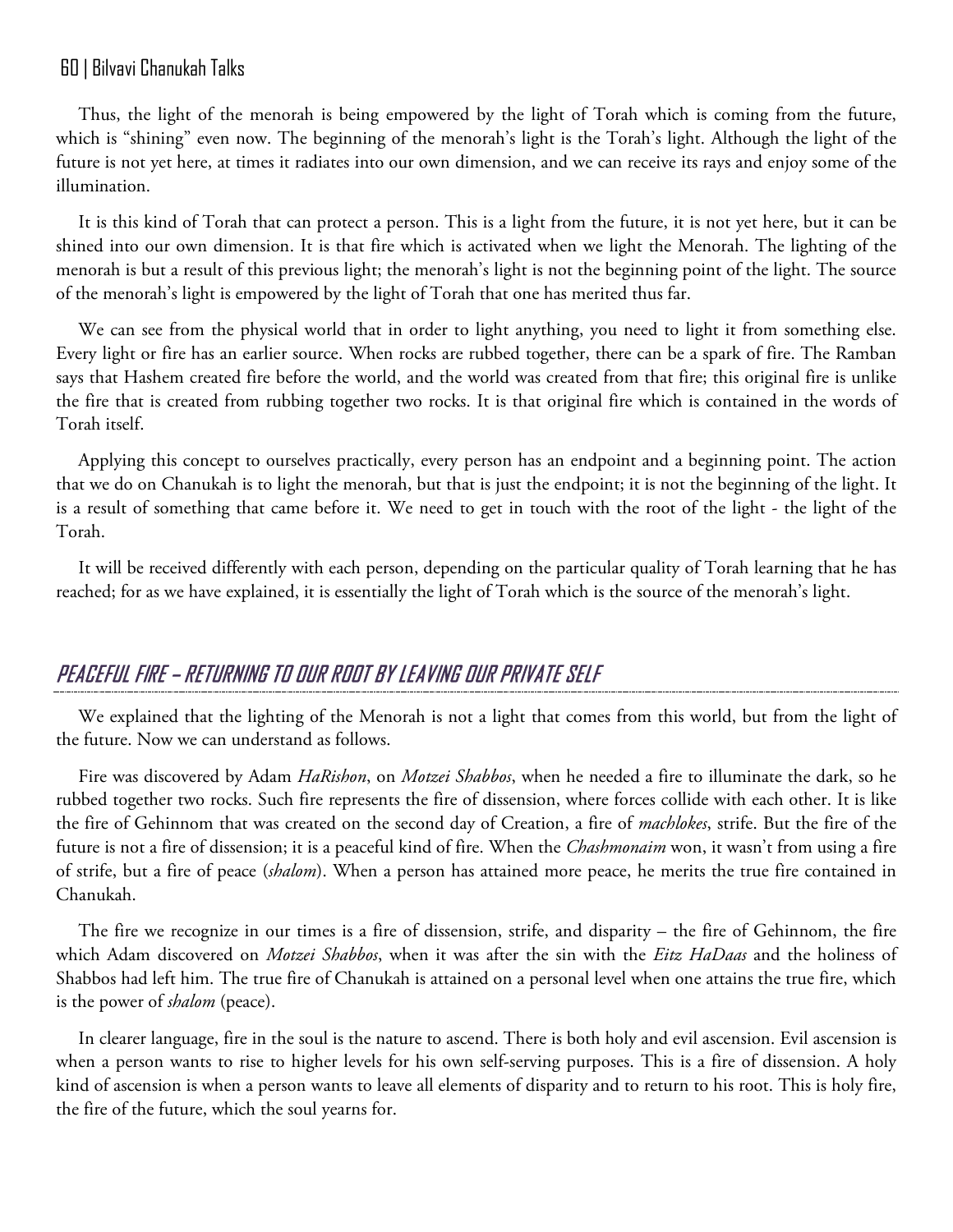There are seven days of Creation which are parallel to seven branches that branch out from one root. The root of the seven, which is the "eighth", is essentially the oneness (*echad*) that binds together all seven days of Creation. The days of Chanukah are eight, which represent the oneness that binds together all seven days of Creation. That is the fire that is revealed on Chanukah. In terms of our personal soul, it is the yearning in the soul to ascend spiritually, to return to its root, where everything is united.

The fire of our current times, the kind of spiritual ascension that we often recognize, is a self-focused kind of fire\ascension. It is growth that is focused on one's own "I": when "I" want to grow spiritually, for "my" own purposes, etc. But the fire on Chanukah, which is the fire of the future, is a deeper wish for ascension. It is about ascending higher in order to connect to our root. And it is hidden, like the one flask of oil that was found, which was hidden.

It is the inner point in the soul where the *yetzer hora* (evil inclination) cannot reach, where there is no war between good and evil inclinations, where there is no room for any disparity or dissension in any way; thus evil cannot take hold there. There is only *shalom* (peace) there; there is only *achdus* (unity) there, and it is entirely the soul's yearning to connect to its upper root, where every Jew's soul wants to unite to.

When one reveals this inner fire in the soul, he receives a light on Chanukah which is the light of the future. But, if the fire in one's soul is being used for his own "I", and surely if it is being used for purposes of dissension with others, his fire on Chanukah is not the future fire, and it is rather a fire that is immersed in the past, and it is not of the future.

## LEAVING THE DISPARITY AND ENTERING INTO ONENESS

Thus, Chanukah is really about living on a level of the future.

In clearer terms, in terms of time, we refer to "future" as something that did not happen yet in time. In the soul, the "future" is something that is above our current level. If we can rise to it, that is called the "future" in the soul. That is the "fire" of Chanukah.

The nature of fire is that it rises. In the soul, fire elevates a person to a higher level that he is not currently at. He is not on that level, but through the fire in the soul one can be raised to higher levels. It is to leave the "*alma d'piruda"* (the "world of disparity") and rise to the place of *achdus* (unity) in the soul. Chanukah shows a person that he can temporarily access the light of the future, where he can temporarily be above all the disparity and be instead in the higher dimension, where all is unified - *achdus*. [79](#page-61-0)

Thus, the *menorah* is lit in the entranceway to be as a "wall of fire" that surrounds the home. The depth of this is that it unites all of the Jews in the city under one unit. That was the point of a city's wall which we used to have – it unifies everyone into one unit. It is outside the home, it is outside of one's current level, but it can surround him and connect him with all others, under one unit - under one "wall of fire".

Thus, Chanukah is a time where a person can temporarily leave all the disparity of this world and enter into *achdus* (unity), ascending to his higher root where all is unified, riding the inner fire that is in his own soul.

<span id="page-61-0"></span>*<sup>79</sup> See also Tefillah\_0166 \_Leaving The Disparate View*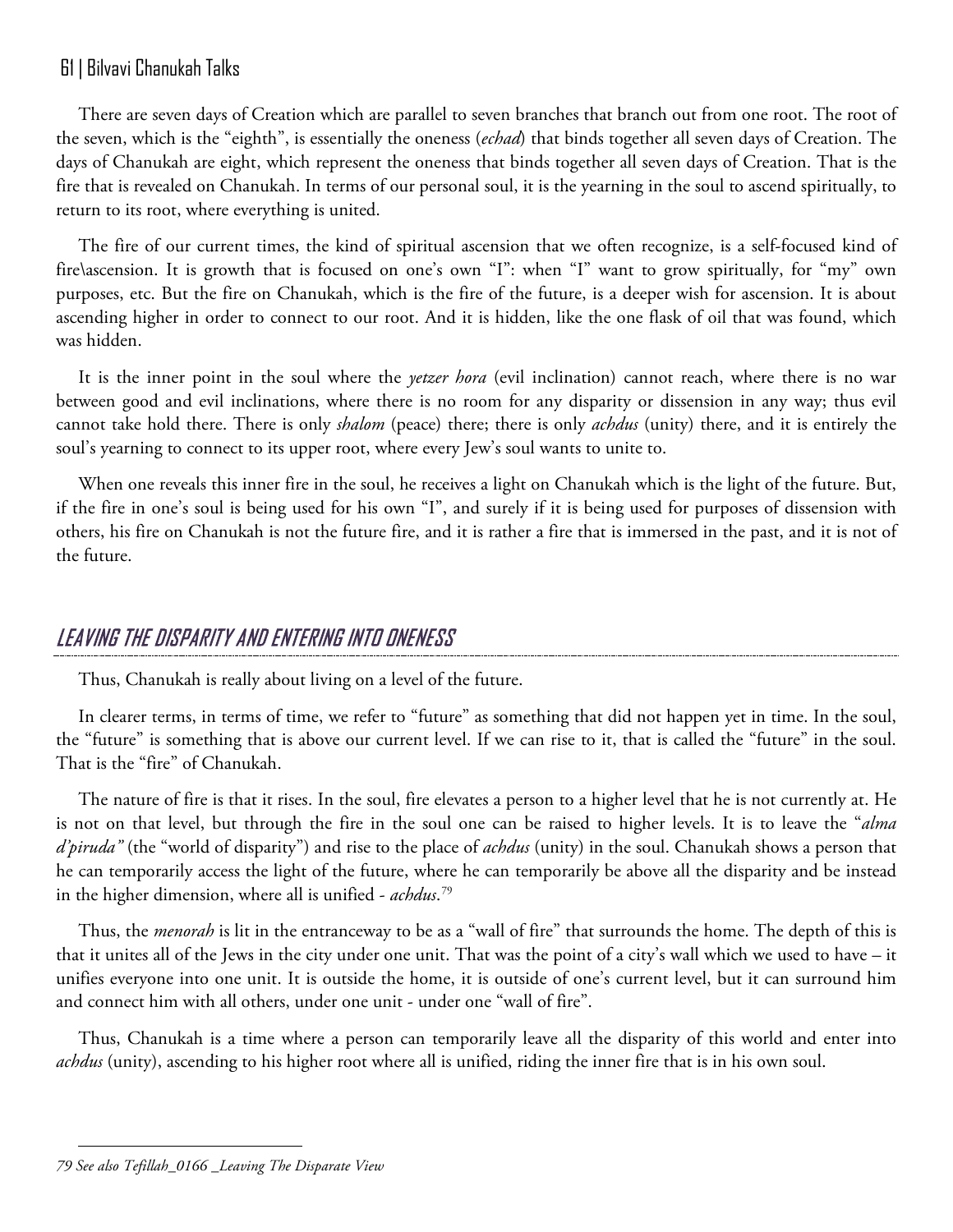## THE FLASK OF OIL THAT LASTED FOR EIGHT DAYS – THE LIGHT OF ONENESS

This is the deep understanding of how the "one" flask of oil could last for eight days. It is one light, but it can light for eight days – in other words, all eight days were lit from this oneness. Thus, lighting the menorah on Chanukah is about remembering and revealing this light of oneness.

When only one flask of pure oil was found, it was due to the protection of the fire of the future which was protecting that flask, as we explained. And what was that protection? *Klal Yisrael* as a whole has a guarantee of protection from Hashem. In the days of Chanukah, we received that protection. A person by himself cannot be guaranteed protection, but when he joins with the collective unit of the Jewish people, he receives the protection that is granted to the whole of *Klal Yisrael*.

Thus the victory of the *Chashmonaim*, on a deep level, was because they received this protection upon *Klal Yisrael*; they connected themselves to the unit of *Klal Yisrael* and that was how they were saved.

During Chanukah, there is a custom to give more *tzedakah* and giving to others. This is in connection with the deep unity that was revealed during Chanukah, for we became connected on Chanukah to the unit of *Klal Yisrael*.

If someone can be on that level during the rest of the year, that is wonderful; but even if one isn't on that level during the rest of the year, he has the opportunity on Chanukah to use its spiritual light and leave his own private existence and enter his root - which is the collective unit of *Klal Yisrael* – and to go beyond his own private self.

On Chanukah a person lights menorah and people can see into his window. Normally we may not look into another else's window; it is a breach in another's privacy and it is forbidden. But on Chanukah, there is a *mitzvah* precisely to see the lights in another's window. This is because on Chanukah, there is a revealed level of *achdus* (unity) in *Klal Yisrael*. If a person can touch upon this level even for a few moments, he is accessing the fire of the future, which can protect us now in our own times and which unites us all together.

This is the depth behind the flask of oil that burned for eight days. It was a manifestation of oneness, of the future unity, and that was how it could keep going [until Hashem restricted this light after eight days, as mentioned earlier].

This is the depth behind the spiritual illumination that is available on Chanukah.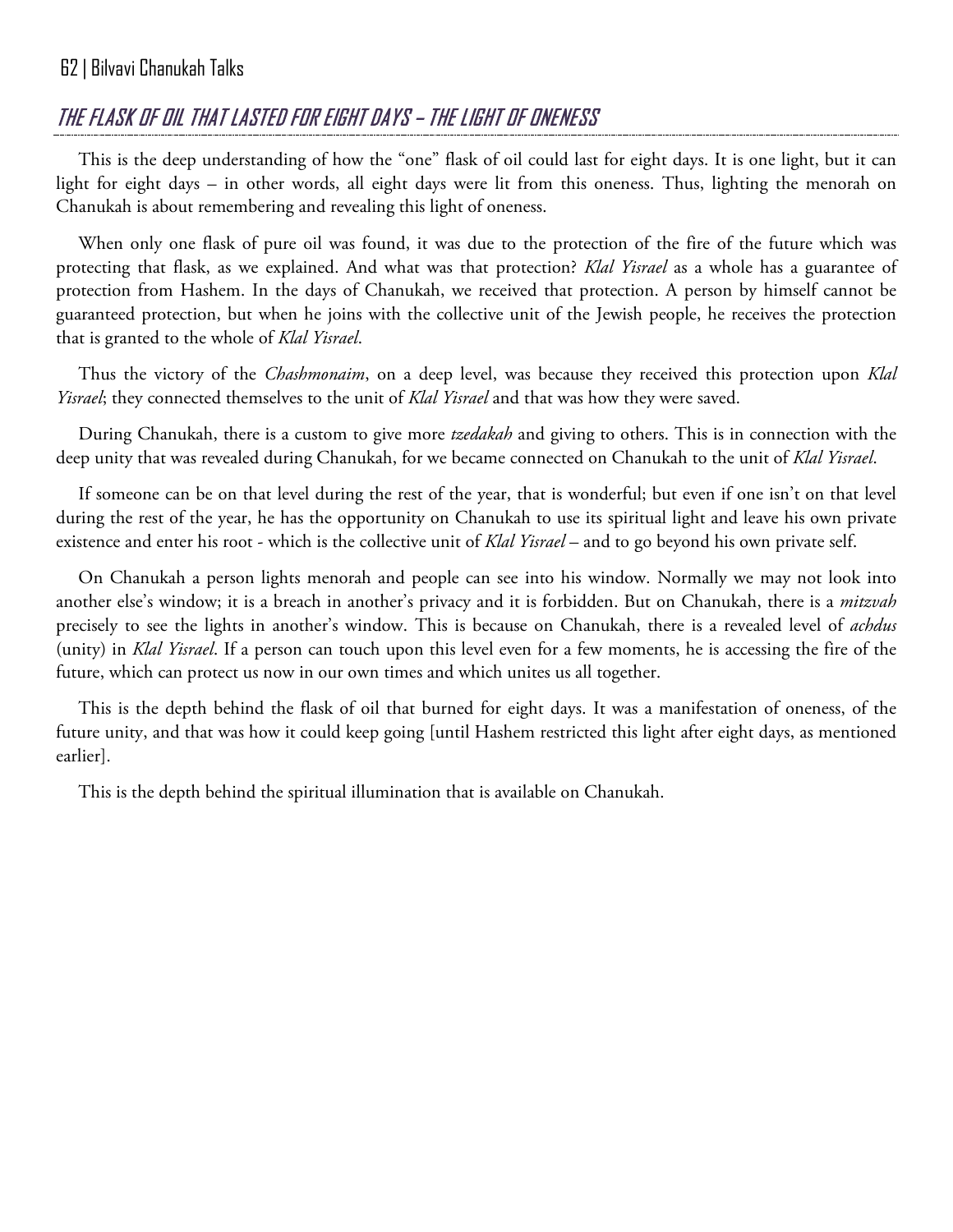# 13 | LEAVING THE GREEK EXILE OF IMAGINATION<sup>[80](#page-63-0)</sup>

## UNDERSTANDING DREAMS

In *Parshas Mikeitz*, there is much about dreams. There are several dreams of Pharoah, and in the previous *parshiyos*, the Torah describes the dreams of Yosef, the dreams of the *sar hamashkim* (the butler of Pharoah) and the *sar ha'ofeh* (the baker of Pharoah). What are dreams all about?

We have our intellect, which can see reality as it is, and we also have a power of imagination, which sees fantasies.

At night, when people go to sleep (as the *Gemara* says, that "The night was not created except for sleep"), the imagination becomes dominant, in their dreams. The Vilna Gaon says that during a dream, a person's intellect is weakened, and his imagination becomes dominant.

Imagination is not an absolute reality. It is merely an imagined reality. Therefore it has no substantial value on this world. However, the Sages state that "there is no dream which does not contain meaningless things." Where do such dreams come from?

We know that there are also dreams which do contain meaning, such as our own dreams, which can contain meaning to them. Dreams can reveal things to us, and on a deeper and spiritual level, dreams were the vehicle by which Hashem would communicate with the prophets.

There is intellect\thought, which is countered by imagination. Imagination has no substantial bearing on the reality on this world, but when a person goes to sleep, although his intellect is weakened and his imagination is dominant, some of his intellect still remains. This imprint of the intellect that is still left in him can fuse together with the imagination. The intellect then becomes subservient to the imagination.

Thus, there is no dream which does not contain meaningless things – but there are also truthful points contained in the dream. This is because the intellect fuses together with the imagination, and therefore in every dream there will be some truthful points that a person can see, via his intellect.

The more a person has purified his spiritual level, his intellect becomes even clearer when he sleeps, and the more truthful his dreams will be. The stronger a person's ability of thought is, although the imagination will overtake his intellect when he sleeps, he will still be able to see truthful things in his dreams, because his intellect will still play a very active role even as he sleeps, since it is strong from during the day.

## PURIFYING THE IMAGINATION – THROUGH STRENGTHENING THE INTELLECT

On a subtler level, when a person has a strongly developed intellect, his dreams will show him revelations from Heaven, through the imagination. Where the intellect ends and cannot perceive, that is where the imagination can jump past all the limitations of the intellect, and perceive higher things that the intellect cannot.

<span id="page-63-0"></span>*שיחת השבוע (תשע"ח) 047 – מקץ-חנוכה 80*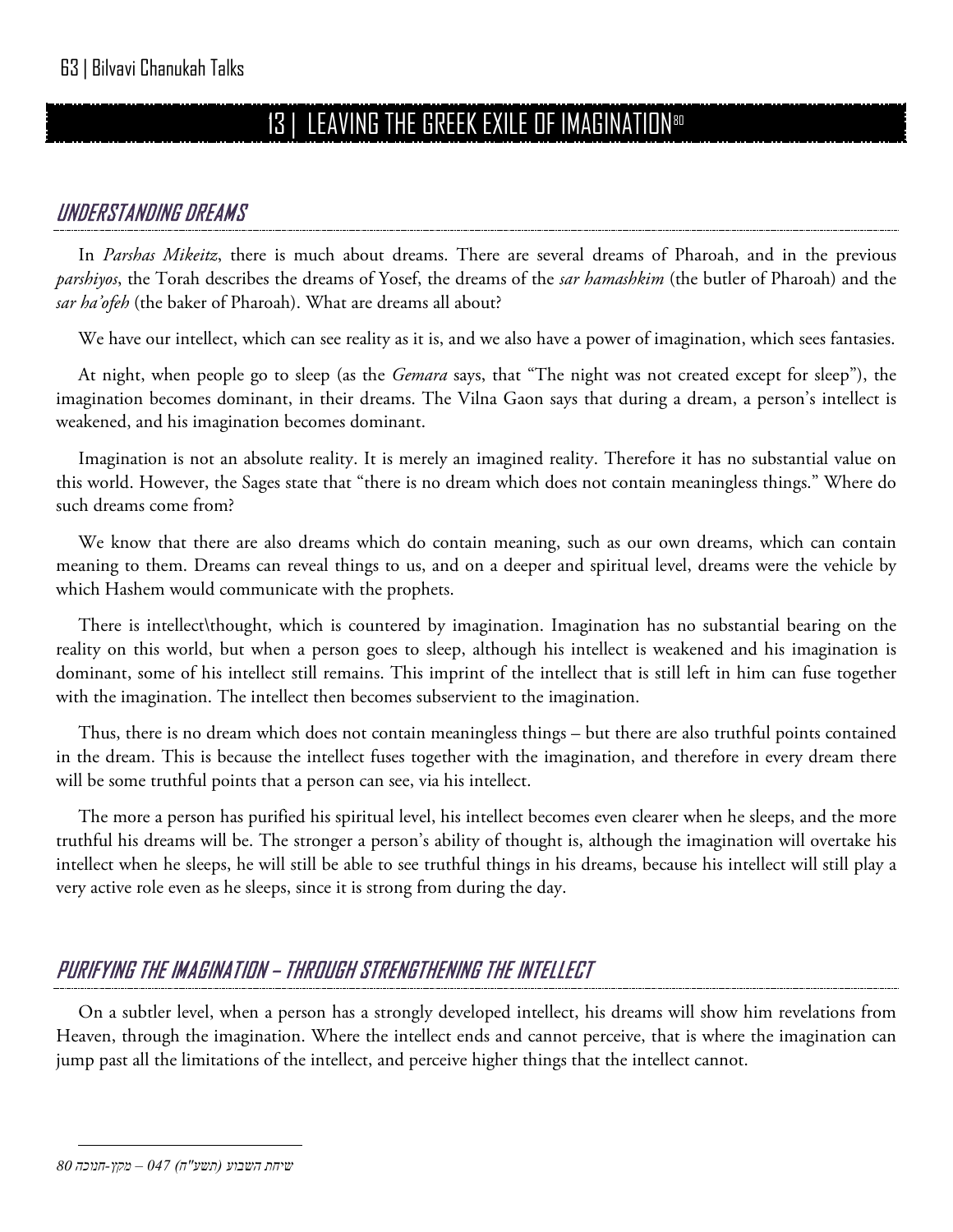This is only true when one has a strongly developed intellect, which purifies the imagination and turns it holy. But when one hasn't yet purified his intellect, his imagination will not either be holy, and it will fantasize about things which aren't connected to reality.

The more one purifies the imagination, although his dreams will still contain meaningless things due to the lower parts of the imagination which will always be unfixed, the higher parts of his imagination which are pure will be able to break past the limitations of the intellect and receive Heavenly revelation and understanding. This can only happen through a strongly developed intellect, which can see reality as it is. This is the depth of dreams.

Thus, in a dream, there is a combination of three factors: evil imagination, intellect, and purified imagination. When one hasn't yet merited it, he is only dominated by the lower parts of the imagination, which are unfixed, and he doesn't have a strongly developed intellect to aid him. His dreams will mainly be dominated by an unfixed kind of imagination. This is the level that most people experience, regarding the dreams that they consciously experience. These dreams have no substantial bearing on reality, because they are coming from unfixed imagination which is not connected with reality.

#### IMAGINATION\GREEK EXILE VS. INTELLECT\TORAH

The Sages compare the Greek exile to "darkness", because they "darkened" the eyes of the Jewish people. The simple understanding of this is that they "darkened" our power of intellect, our power of thought, by battling the holy power of intellect of the Jewish people.

Even more so, the Greek "darkness", which is simply understood as a war of secular wisdom versus the holy wisdom of the Torah, can also be understood as a war between the view of the imagination against the view of the holy Torah.

Let us explain what we mean.

## OUR CURRENT EXILE – A STATE OF IMAGINATION

Simply speaking, a person has a time where he is asleep and a time where he is awake. But going deeper, the initial state of man was sleep. Adam was put to sleep, so that Chavah could be created from his body, and a great slumber descended upon him. The Torah does not say that Hashem woke up Adam from this slumber. The state of slumber remained upon Adam. If he would have gone straight into Shabbos, he would have awoken from this state of slumber. But with the sin with the *Eitz HaDaas*, he remained with this state of slumber, which was the imagination.

The *Eitz HaDaas*, according to the *Sforno* and the *Vilna Gaon*, is identified as a tree that produced *medameh*\imagination. As soon as Adam and Chavah ate from the *Eitz HaDaas*, they remained with their imagination.

Within imagination itself, there is a state of being awake and a state of sleep. Compare this to the difference between a person having a dream that he is having a dream, and a person having a dream that he is awake. They are both dreaming and within their imagination, but the person dreaming he is awake is "awake" within his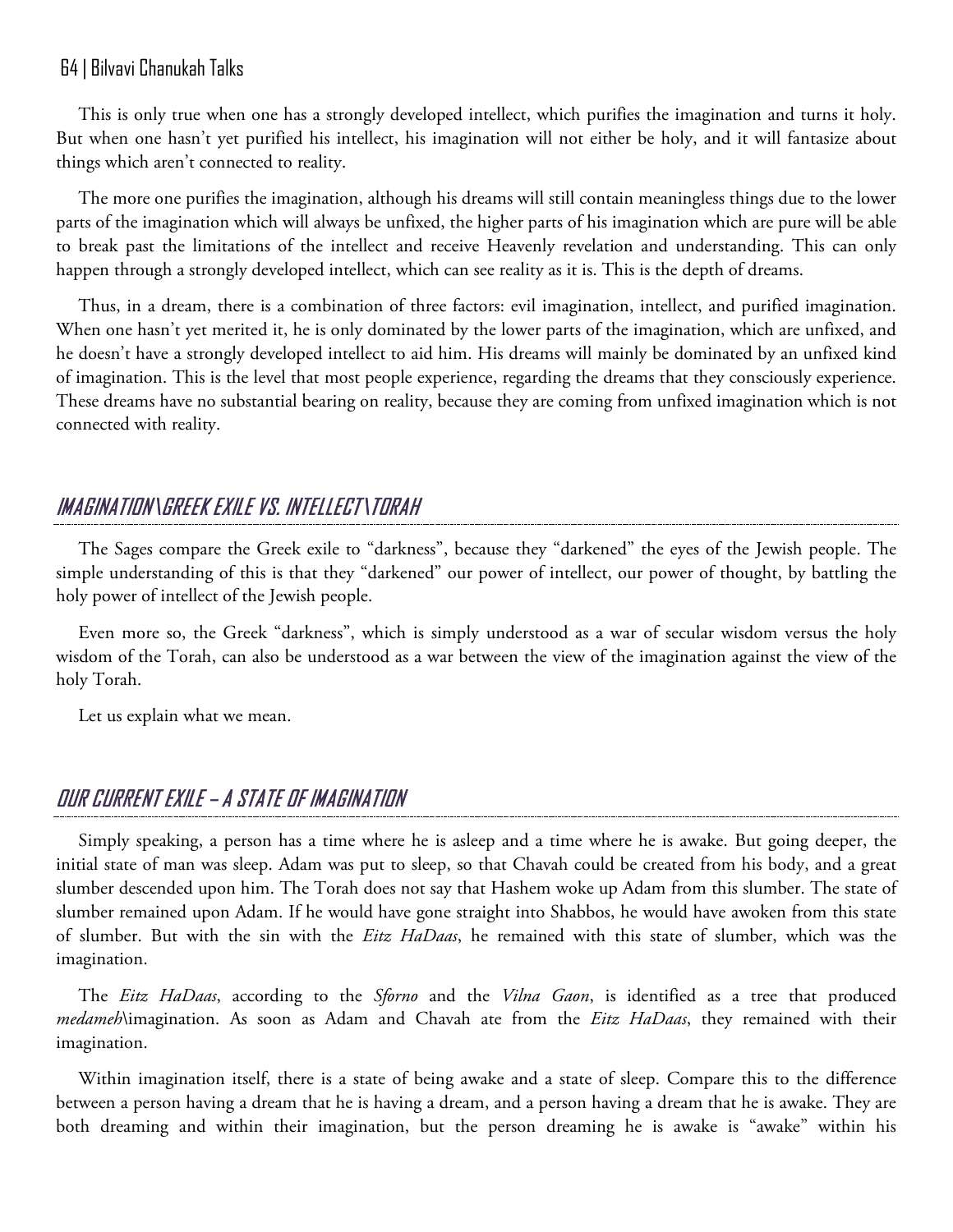imagination, while the person dreaming that he is sleeping is "sleeping" within his imagination. But they are both found within their imagination. That is the level we are found in, on this world.

Of the future, we will say, "*Then, we were like dreamers*."[81](#page-65-0) In the imminent redemption, may it come speedily, we will see that our current era of 6,000 years is like one big dream. We will return to our root, through teshuvah, and then we will see that we were living in a dream all along.

Whether we dream of being "awake" or "asleep", either way, we are in a dream. That is the depth of exile, and especially the Greek exile, which is compared to darkness. We are in exile within exile within an exile. Exile means that our entire experience and perception is through a state of being "asleep", through a dreamlike state.

We can see that babies sleep a lot, and children also sleep more. As we get older, we need less sleep, and we are able to be more awake. The depth of this is because our beginning state is mainly sleep. A baby sleeps for most hours of the day, because our very perspective which we view the world with, when we come into the world, is through sleep\imagination. Even when we get older and we mature, it is like being "awake" in a dream – it is still a dream, and it is not as dreamy as being "asleep" in a dream.

## IMAGINATION ONLY UNDERSTANDS THE SPIRITUAL REALM THROUGH "MOSHOL" (PARABLES)

Going further with this, if there is anything we cannot perceive, because it is on a higher level than our understanding, we are "asleep" towards it. We can "imagine" it – but we cannot actually grasp it and understand it. This is the imagination – when one cannot understand something, the imagination will get to work and imagine it through an example of something on this world.

This is the concept of *moshol* (parable) and *nimshal* (lesson). The *moshol* is within my understanding, while the *nimshal* is above my understanding. When one cannot understand the *nimshal*, he uses a *moshol* to understand it, which is a use of the imagination. His understanding of the *nimshal* will be through the imagination. That is the depth of exile.

Shlomo HaMelech, the wisest of all people, wrote *Mishlei*, which reveals the wisdom of the Torah, by means of *moshol*, parables. The Greek exile counters the wisdom of the Torah, and as is well-known, the Greek exile is called "wisdom of the body" (*chochmas haguf*). What is the depth of this?

Let us examine how people connect to the spiritual. How do people connect to the spiritual, when they have never seen it and they cannot sense it physically? By means of a *moshol* (parable), which speaks to the body. That is Greek wisdom. It is a wisdom which uses the means of *moshol,* parables, which is a use of the imagination.

The Torah also speaks to the language of people, and the Torah also uses *moshol*. If there would be no exile, a person would hear the *moshol* and immediately understand the *nimshal*. But in exile, we keep hearing the *moshol*, and we do not absorb the *nimshal*. Even worse, there are many people who love to hear a *moshol* but without understanding the *nimshal* – they would rather remain with the *moshol*. That is the Greek exile! The redemption will be that people will understand the *nimshal* of every *moshol*.

<span id="page-65-0"></span>*<sup>81</sup> Tehillim 126:1*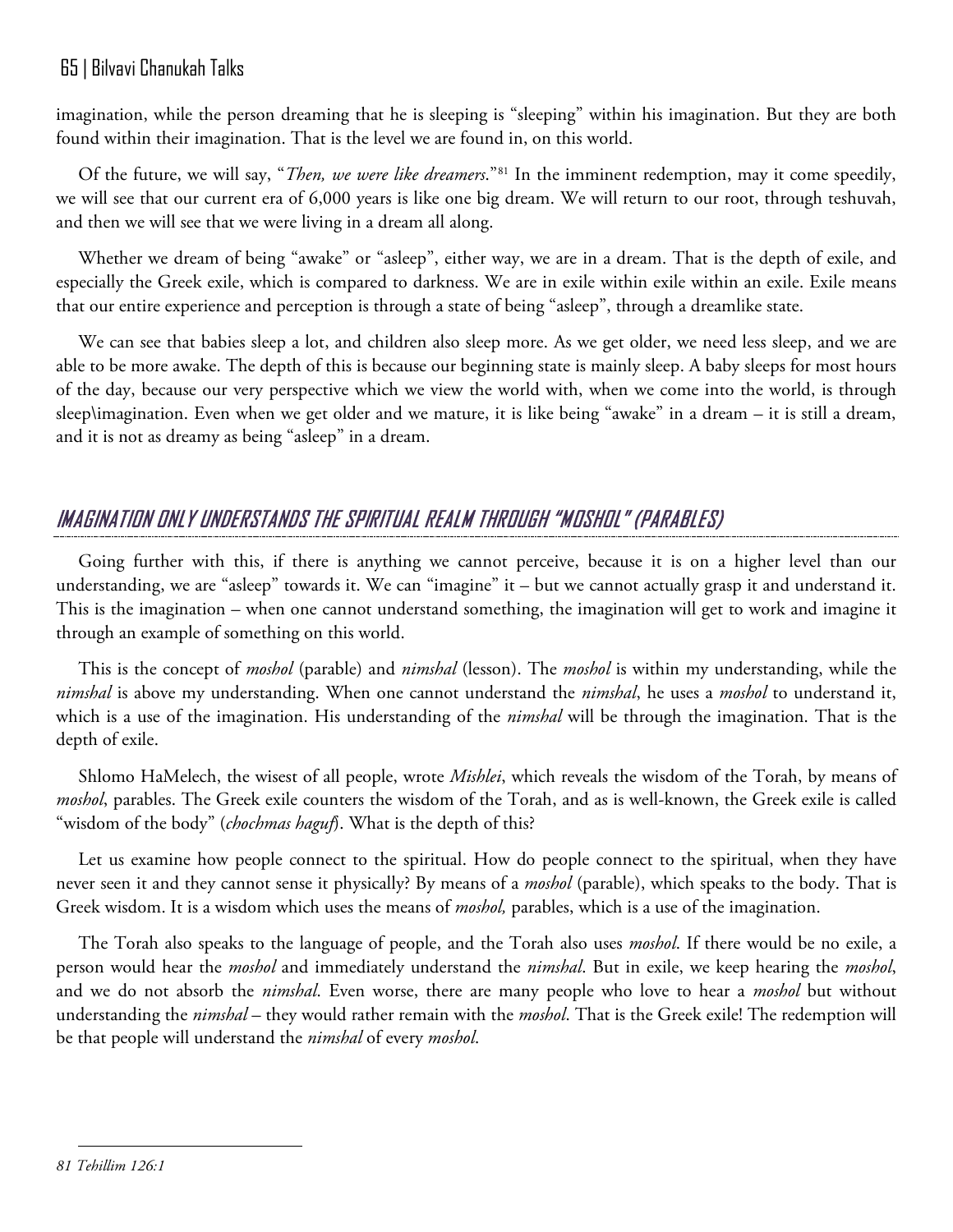In the exile we are in, we have a perspective in which we see only the *moshol* in things. If we remain only with the *moshol*, that is an even more total state exile. Many times people remember the *moshol* and they don't remember the *nimshal*. When people live only in the *moshol*, this is "exile".

An even subtler form of exile is when a person absorbs the *nimshal*, but he only perceives it on a level of *moshol*. That is the "exile of the imagination".

When we begin to understand something, we need a *moshol,* in order to understand. But when we try to live by the *moshol*, we need to understand reality not through *moshol*, but from seeing reality as it is. That is how we can leave behind the "exile of the imagination", and this is an *avodah* for all of one's life. One must first understand things through *moshol*, absorbing the *nimshal* through the *moshol*, and then he must purify himself further, so that he can see reality as it is and he doesn't need *moshol* to understand things. He can live by the *nimshal* even without using the *moshol*.

The Greek exile, which was the "wisdom of the body", is essentially a state of being exiled by the "body". It is when one can only understand inner and spiritual matters by way of *moshol*, which speaks to the body. When a person cannot identify directly with spirituality, and he needs parables from this world in order to identify with the spiritual, this is the meaning of Greek exile! If a person merely goes through this stage as part of his spiritual development, this is indeed the ideal way to go from immaturity to maturity; but if a person remains at that level, it is the depths of the exile.

The Ramban says that whatever the Greeks could not comprehend, they denied. This was said of Aristotle, the greatest Greek philosopher. This meant that their imagination could not comprehend spiritual or Heavenly matters. Whatever they understood, they understood, and whatever they didn't understand, they could not relate to, so they denied it.

This is the depth of all of the exiles, in general - and the Greek exile especially.

## RELATING TO THE SPIRITUAL AS A TANGIBLE REALITY

The way to come out of the perspective of Greek exile, then, is that we need to see the spiritual world as no less real and tangible than the physical world in front of us.

Even if a person learns Torah and does *mitzvos* and makes sure to do the will of Hashem, he may still be in one big state of "slumber", because he doesn't know what the "real" world is. Surely Hashem will reward every person for all of his actions in any case, but the person will still remain in a perspective of exile, until he changes his perception. The Redemption will essentially be a change of perspective. It will be a realization that there is a reality which we never knew existed.

#### IMAGINED RECOGNITION OF THE CREATOR

With most people, recognition about the spiritual world, and recognition of the Creator (the root of everything) is only being experienced through the imagination.

How does a person recognize the Creator? With one person, it is because his father and grandfathers told him. Another person has recognition of the Creator because he is an intellectual, and knows that it's logical that there has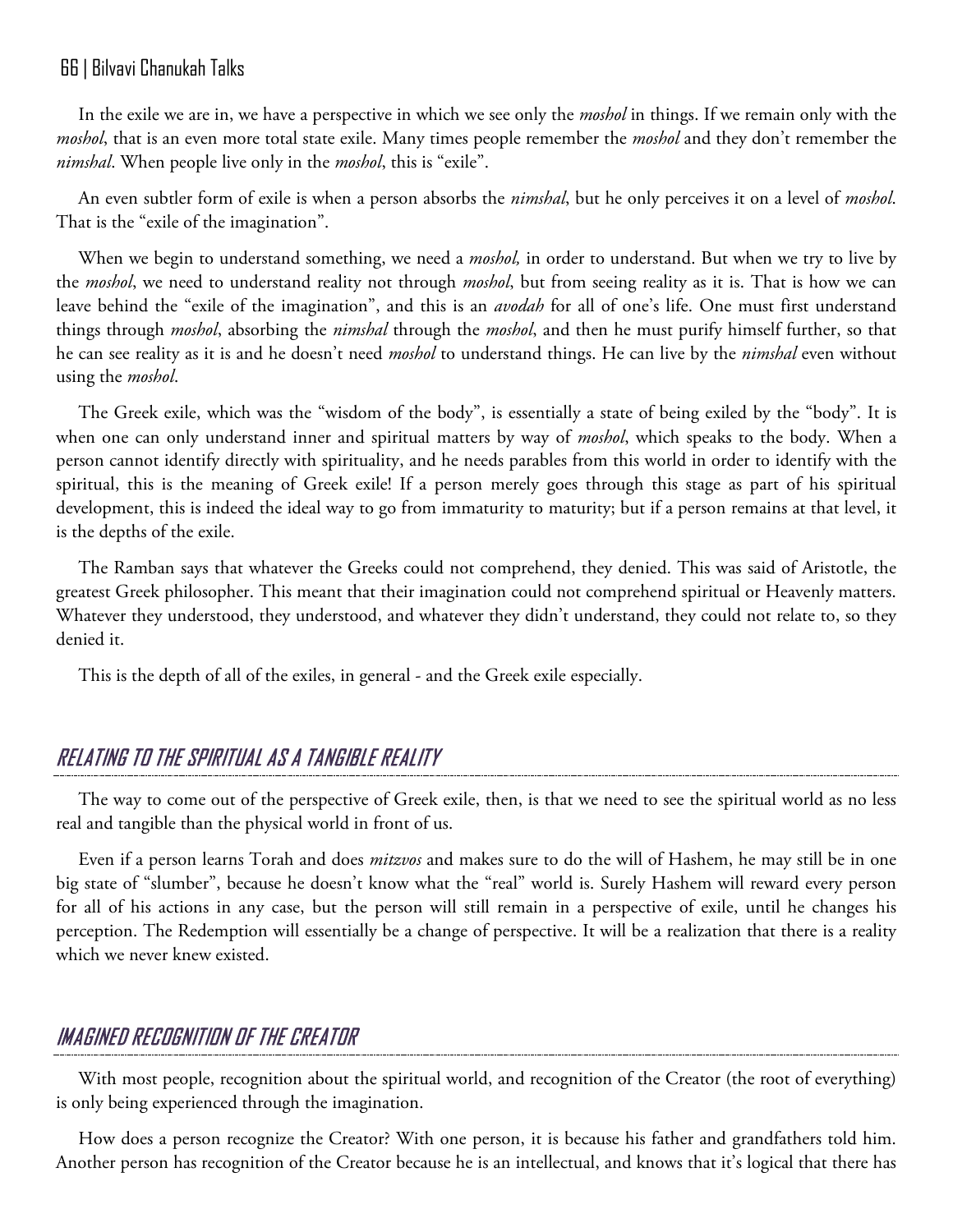to be a Creator, because the Creation itself testifies to a Creator. That is a true reflection to make. But one can recognize the Creator through simply sensing the reality. One can simply sense reality when he realizes that just as he can sense the physical reality, so can he sense the reality of the Creator.

Our own existence is entirely a power of imagination which can recognize the Creator. That is why man is called *adam*, from the word *medameh* (imagination). The existence of the Creator is the only absolute Reality that exists. There is no reality other than Him. Our own existence is only a form of imagination, and our entire existence serves to recognize the reality of the Creator. But if we view ourselves as our own reality and we trying to recognize the Creator within it, this is an imagined perception, and it will not be a true recognition of the Creator.

If only most people would even be on this level, to recognize the Creator from within their own existence. We are not speaking here of those who are in the category of "*tinok shenishbah"* (lit. "captive children"; i.e. Jews who are born and raised irreligious), and the like. Rather, even most believing Jews, who know about the Creator because that's how they were raised and educated to believe, do not have a kind of *emunah* (faith) that is alive and palpable. It is just knowledge to them, in the same way that a person knows (*l'havdil*) that there's a country called Australia and Africa.

And if a person believes in the Creator because he has arrived at this understanding intellectually, because he sees that the Creation testifies that there is a Creator, this can just be *emunah* on an intellectual level, and not necessarily a reality that a person is in touch with.

Only through palpable *emunah* does a person have true "recognition" of the Creator. What is the way to reach it? Even with those who are exerting themselves to attain recognition of the Creator, this is an issue. Again, we are not speaking here of those who simply live their lives superficially and who are simply taking life as it comes. We are speaking about the few people in the world, the "few in the hands of the majority", who have devoted their lives to recognizing the reality of the Creator. How can even these few reach it?

Recognition of the Creator can be reached through receiving our *mesorah* (tradition), and through *hisbonenus* (reflection), and from all other ways which our Sages revealed to us. Most people have reached it on an "intellectual" level alone. They see that if there is a functioning world, there must be Creator behind it. But this is actually a perception of imagination – why? Because the person looks at this world, the lower dimension, and deduces that there must be a higher world. This is imagination, because imagination seeks to understand the higher world through the means of this lower world. If one uses this only as a stage in his spiritual growth, that is wonderful, but if he remains at this level, he is still in "exile".

In the redemption, it will be revealed that one's recognition of the Creator is not through intellectual perception or through imagination, but by recognizing the reality of the Creator because He exists, because He is the only reality! The Creator *is* reality! This is what the *Chovos HaLevovos* describes. True, complete recognition of the Creator *is* the redemption.

## THE TRUE MEANING OF EXILE AND REDEMPTION

What is the exile, and what is the redemption?

The main aspect of exile is not that most Jews are found outside of Eretz Yisrael. The Greek exile took place even in Eretz Yisrael, so there is something deeper about exile that isn't dependent on being in Eretz Yisrael or not. The main aspect of exile is not either our subservience to the nations of the world, and the great suffering that our people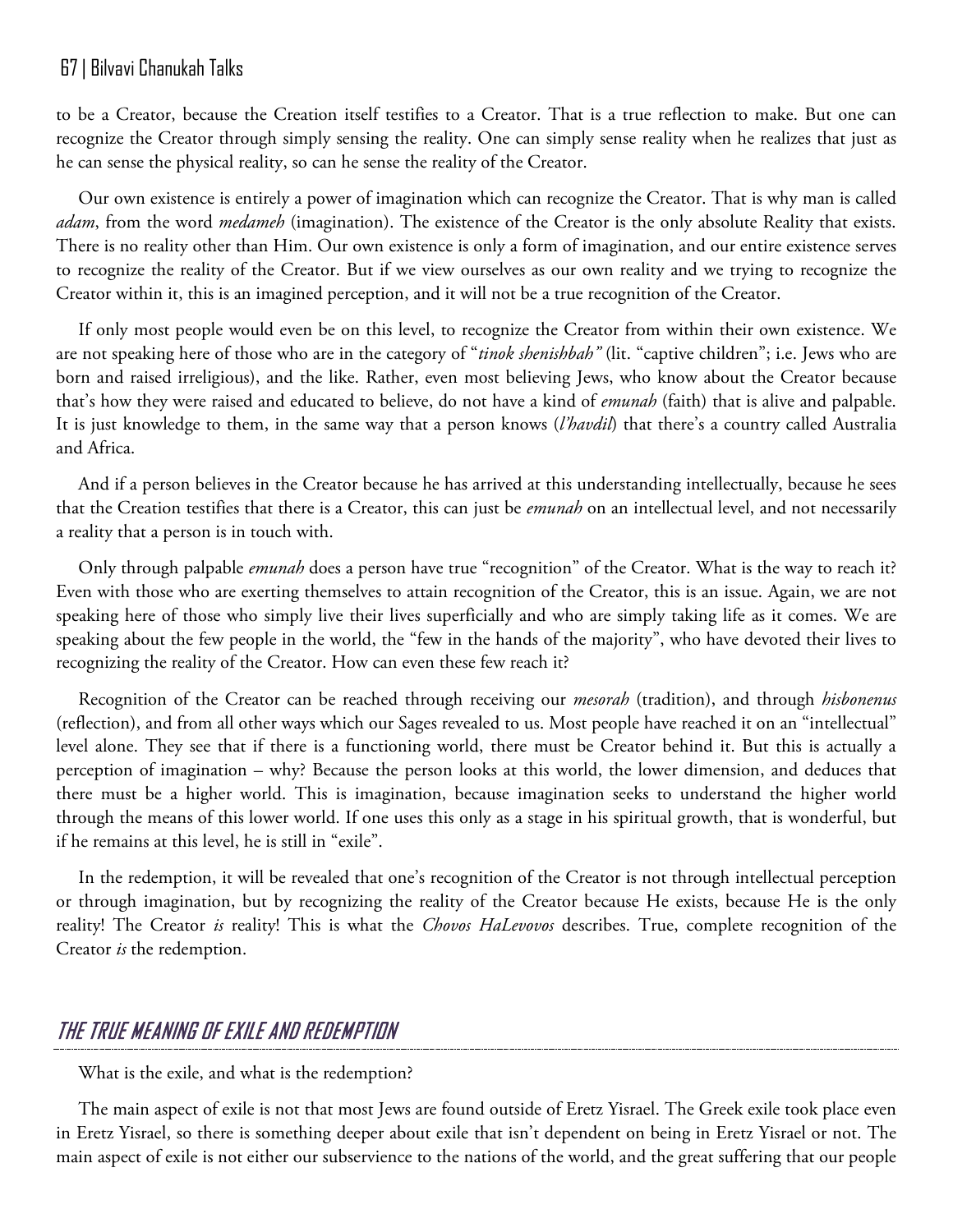have gone through. It is not even defined by the troubles which pursue us each day, or from the Anti-Semitism towards our people, from the nations of the world and from the "*Erev Rav*".

Rather, the main aspect of our exile is the absence of true, clear, and absolute recognition of the Creator. The exile obscures us from clearly sensing the reality of the Creator, and the redemption will reveal His Presence clearly to us.

In the redemption, when we will become clear of Hashem's Presence, that itself will bring all *shefa* (Heavenly sustenance and blessing) to the world completely, and all of the suffering and troubles will then vanish. Awaiting the redemption is thus not about awaiting anything else that will come to the world other than the absolute recognition of the Creator which will be revealed to the world. That is the redemption we are waiting for.

As long as we are in exile, whether in the collective exile or whether we are in a personal exile (the Ramchal and others say that one can leave his own personal exile even during his lifetime), we have a perspective of imagination, which can only understand the spiritual in terms of *moshol*, parables. Even more so, it means that we are only having a sense of recognition of the Creator by way of *moshol –* the imagination.

## LEAVING THE GREEK EXILE – THROUGH RECOGNIZING REALITY AS IT IS

But the more a person elevates his spiritual level, the more his imagination becomes purified, and his sense of recognition becomes purified with this as well. At the time of the complete redemption which will come to the Jewish people, which can be experienced in one's soul when he has is "personal" redemption – one will begin to recognize the reality of the Creator in the sense that this is reality itself! It means to recognize the reality as it is!

We have no comprehension in the Creator, of course. All we can do is recognize His existence, which is to recognize the reality as it is: Hashem exists! To recognize that *He exists,* is the level of complete *emunah.* Thus, the main part of exile is the absence of the light of *emunah,* and redemption is mainly about the light of *emunah*.

When this becomes a person's main perception, his entire life changes, and this is the personal redemption of one's soul.

When one can only get a sense for the spiritual and for the Creator through hearing *meshalim*\parables, he is trying to understand a higher realm by the means of this lower realm, and this is the use of the imagination, which seeks to understand the higher realms through the lower realms. With this level of perception, one will sometimes forget about His reality, and sometimes remember it. But when one has recognition of the Creator because he is aware that is the reality as it is, he never forgets it. This is the meaning of *"I place Hashem opposite me, always."* 

It does not mean that one always "reminds" himself of the Creator. When you "remind" yourself of the Creator, you are using a feeble ability, which may not last. If one keeps reminding himself of the Creator and he persists with it, perhaps he will receive it as a permanent level as a gift from Heaven (which is the simple meaning of the words of the *Mesillas Yesharim*, that all holiness is first with work, and eventually a gift).

## IN SUMMARY AND IN CONCLUSION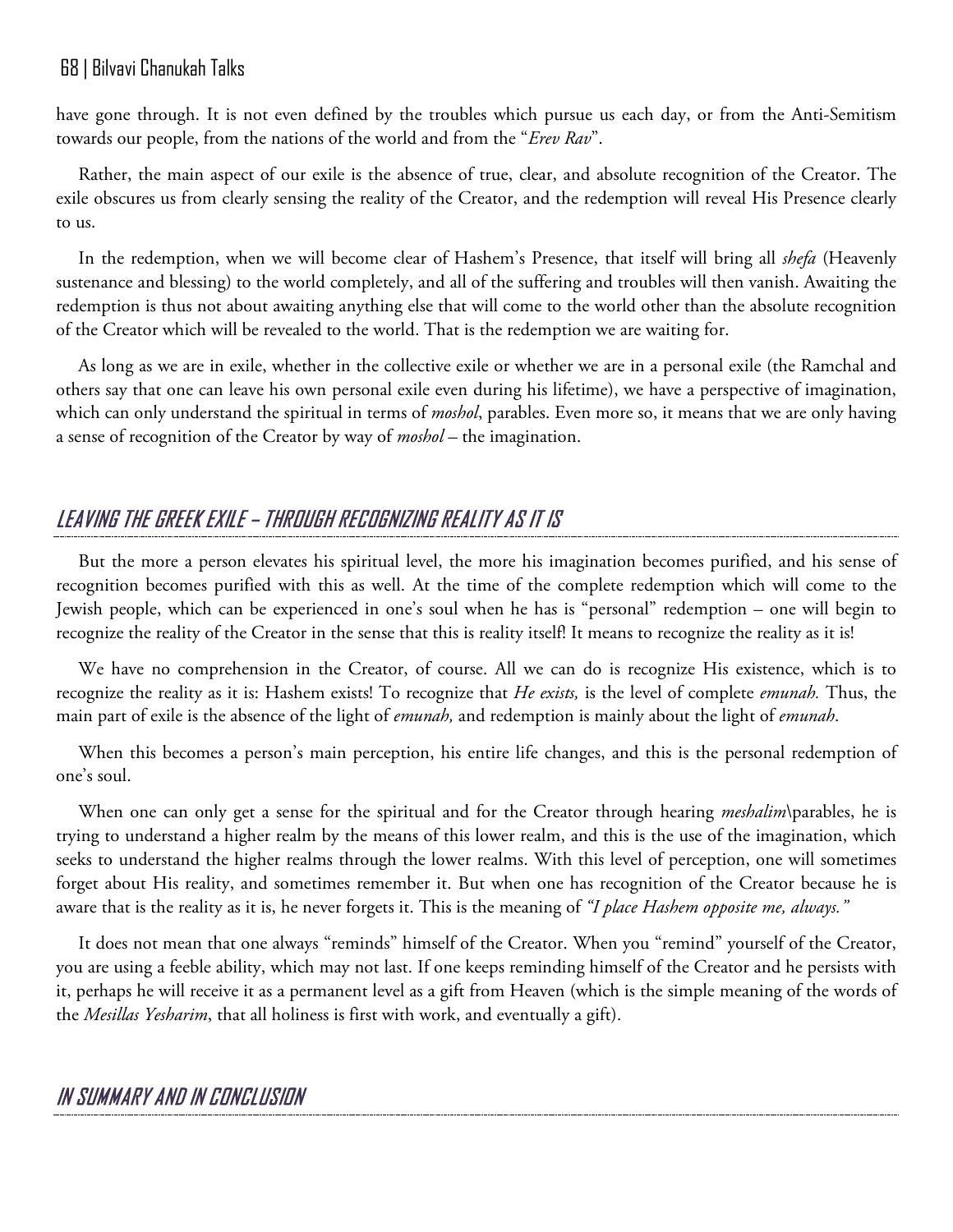True recognition of the Creator does not come through "reminding" yourself of the Creator, or any other means, which may be helpful, or which may do the opposite. It is simply a recognition of reality as it is. Then all of the "darkness" of the Greek exile will not feel "dark" at all, and in this level, the Greeks cannot have any effect at all.

Redemption from the Greek exile is to recognize reality as it is, which is always revealed, all the time. When we leave the collective exile and merit the collective redemption, and when we merit specifically to leave our personal exile and merit personal redemption, to leave the "darkness" of the Greek exile during these days [of Chanukah], it is an actual recognition of the reality of the Creator, without the use of any imagination.

The more one penetrates into this place of the soul and he is seeing reality as it is, he receives this level of recognition on a permanent level, as a gift from Hashem, where he can recognize the true recognition that there is a Creator who made this world, and even more so, to recognize His very reality, with nothing else besides Him.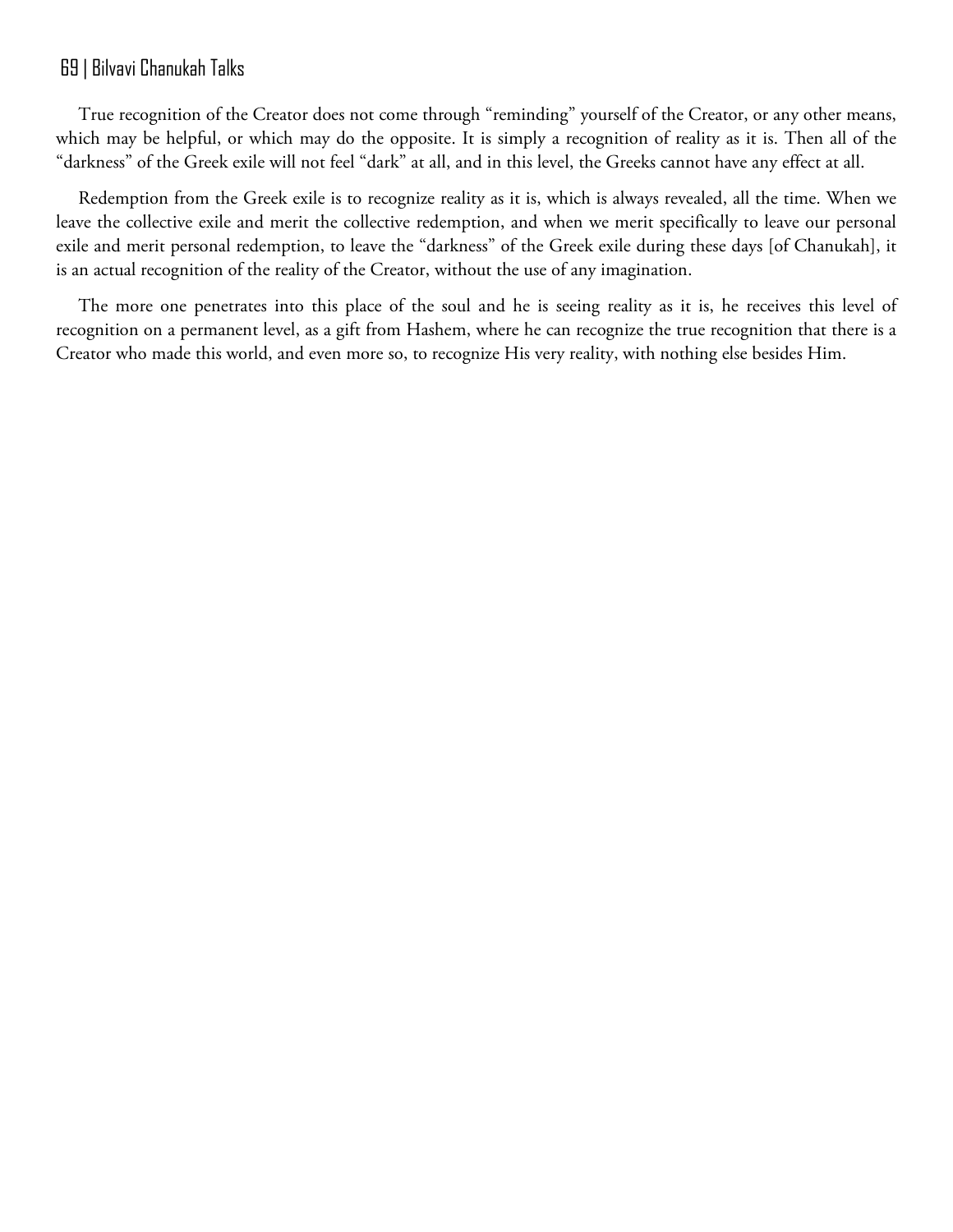# 14 | KISLEV – SLEEP & DREAMS<sup>[82](#page-70-0)</sup>

## THE MONTH OF KISLEV: POWER OF SLEEP"

We are currently in the month of *Kislev*. Our Sages described the wintertime as a time of "sleep", and the month of Kislev is especially identified with the soul's "power of sleep".[83](#page-70-1) Our Sages reveal to us that it is not only human beings and animals that sleep. Even the plants and even the non-living objects sleep. Therefore, there is a lot more to sleep than we think. But let us try to understand at least what our own soul's power of "sleep" is, and how we can channel it towards its proper direction. When a person sleeps, there are both negative and positive aspects of this human function.

## WOMEN & SIFFP

Let's look at the first time the Torah talks about sleep. When Hashem created Chavah's body from Adam *HaRishon*'s body, Adam *HaRishon* was put to sleep. Chavah's entire creation came about through sleep – thus, the entire creation of woman stems from sleep. Therefore, understanding what sleep is an important part of understanding a woman's *avodah*.

## SLEEP – WHERE HEART DOMINATES INTELLECT

As is well-known, the strong point of a man is *seichel* (intellect), and the strong point of a woman is *lev*, the heart. What is the root of this difference? Man was created with Hashem's wisdom, which is called *chochmah*. The *chochmah* refers to the intellect. That is why a man's initial perception is based on his intellect and not from his emotions. Woman, however, was created when man was asleep.

When a person sleeps, the heart dominates the intellect, as it is written, *"I am asleep, but my heart is awake."* When Adam *HaRishon* was put to sleep, the only thing that stayed awake was his heart. Woman was created from this state, and that is why woman act more from their heart, from their feelings and emotions, and less from their intellect.

## THE TWO PARTS TO THE HEART

<span id="page-70-1"></span><span id="page-70-0"></span>We need to understand how we use the power of "sleep", as a way to reach and reveal our spiritual heart. As a general description, the heart is comprised of two parts: our feelings that inspire us, and our deepest desires. The second part, our deeply rooted desired, is also linked with our *middos* (character traits). The *middos* we exhibit are actually an offshoot of our deeply rooted desires (*retzonos*) that are present in our heart.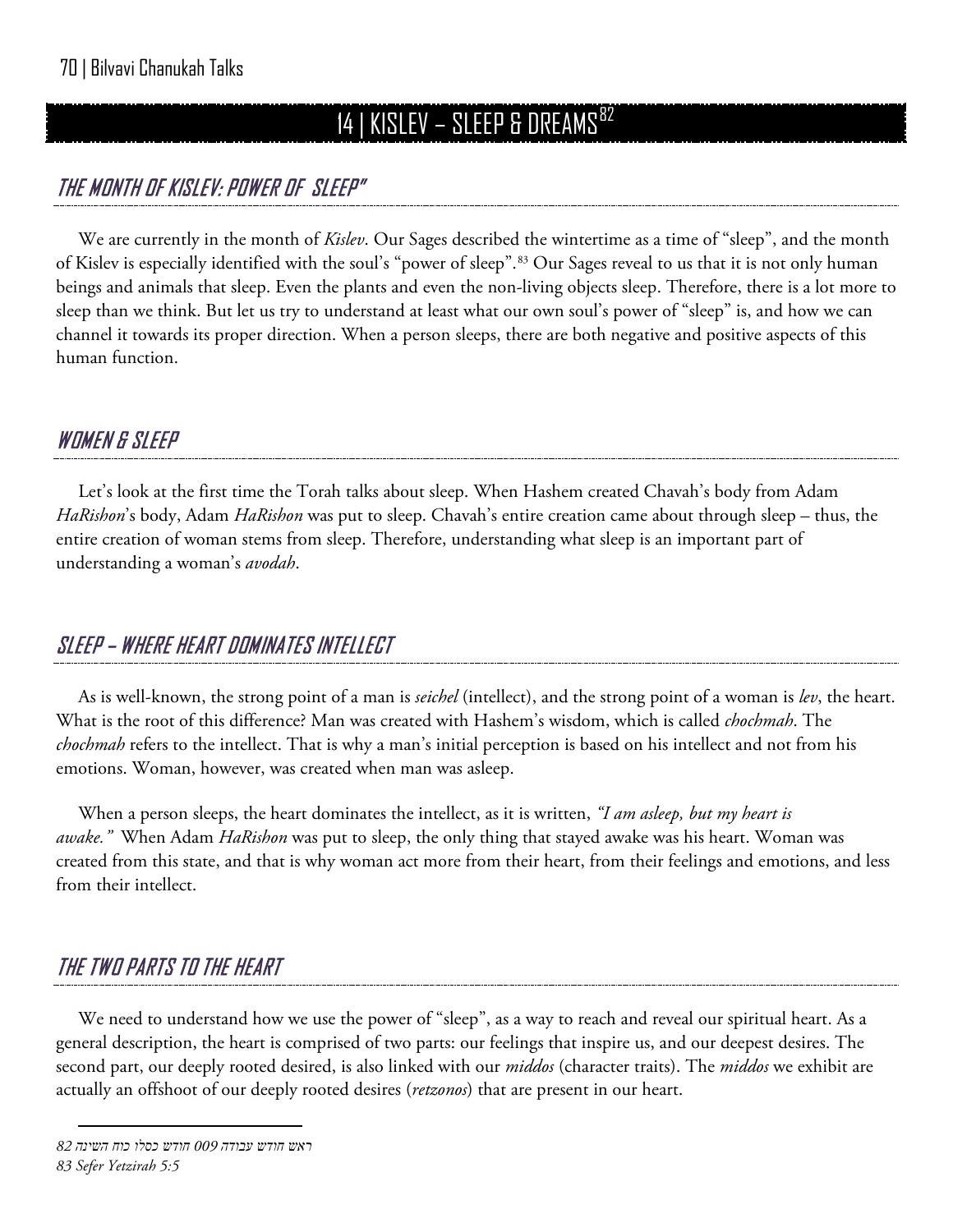When a person sleeps, the main part of the heart that stays awake when he*/*she sleeps is not the "inspirational" part of the heart, but rather the deeply rooted desires of the heart, which produce our *middos*. It is this part of the heart which becomes revealed to the person during the state of sleep.

#### **DREAMS**

We are referring to dreams. When a person sleeps, he dreams. What is the source of our dreams? There are three different possible sources of a dream. The foods we ate during the day can affect what we dream about, and the body's liver is involved with this process. The nature of the food affects our dreams, and even the thoughts of the person who made the food can affect our dreams.

There is also a second factor which can influence our dreams: Our Sages state that a person dreams about what he thought about during the day.

There is also a third cause for our dreams: we dream about our deep, subconscious desires that we may not even be aware of. It is written, *"On my bed at nights, I sought that which my heart loved.*" In the *sefarim hakedoshim,* it is explained that our dreams can show us what our deepest desires are; our dreams can help us figure out what our heart really wants deep down.

Each of our dreams contains a key to reaching a deeper understanding of ourselves. We can simply dismiss our dreams and just ignore them - or we can use them to uncover a great wealth. We will try here to explain, with Hashem's help, of how we can use our dreams.

#### OUR DREAMS SHOW US OUR PNIMIYUS

Every person consists of two layers: his *chitzoniyus* (external layer) and his *pnimiyus* (inner layer). We are all aware of the most external part of our *chitzoniyus*, which is our physical makeup. We see ourselves in the mirror so we recognize our *chitzoniyus*. A slightly deeper part of our *chitzoniyus* than this is our actions that we do. When it comes to this area, we can also identify this part of ourselves, more or less. We are all aware, somewhat, to the actions that we do, each of us to a different degree.

The more inner parts to ourselves, our *pnimiyus*, refers to our *retzonos* (what we want), our thoughts, and our *middos/*character traits. This is the main part of who we are, and this is what more closely defines our identity.

Obviously, our *pnimiyus* does not negate the need for our *chitzoniyus*. Our *pnimiyus* cannot be contained anywhere if we have no *chitzoniyus*. So just because our *pnimiyus* defines our self does not mean that our *chitzoniyus* is worthless. But what we need to know is that if we only acknowledge our *chitzoniyus* and we have no recognition of our *pnimiyus*, we are missing the main part of ourselves.

How do we recognize our *pnimiyus*? Some of it we already recognize, and some of it is harder to recognize. We generally know if we are drawn towards laziness or towards being energetic, if we are drawn towards positivity or negativity, or if we are drawn towards joy or sadness. Anyone can have this general awareness of his character, when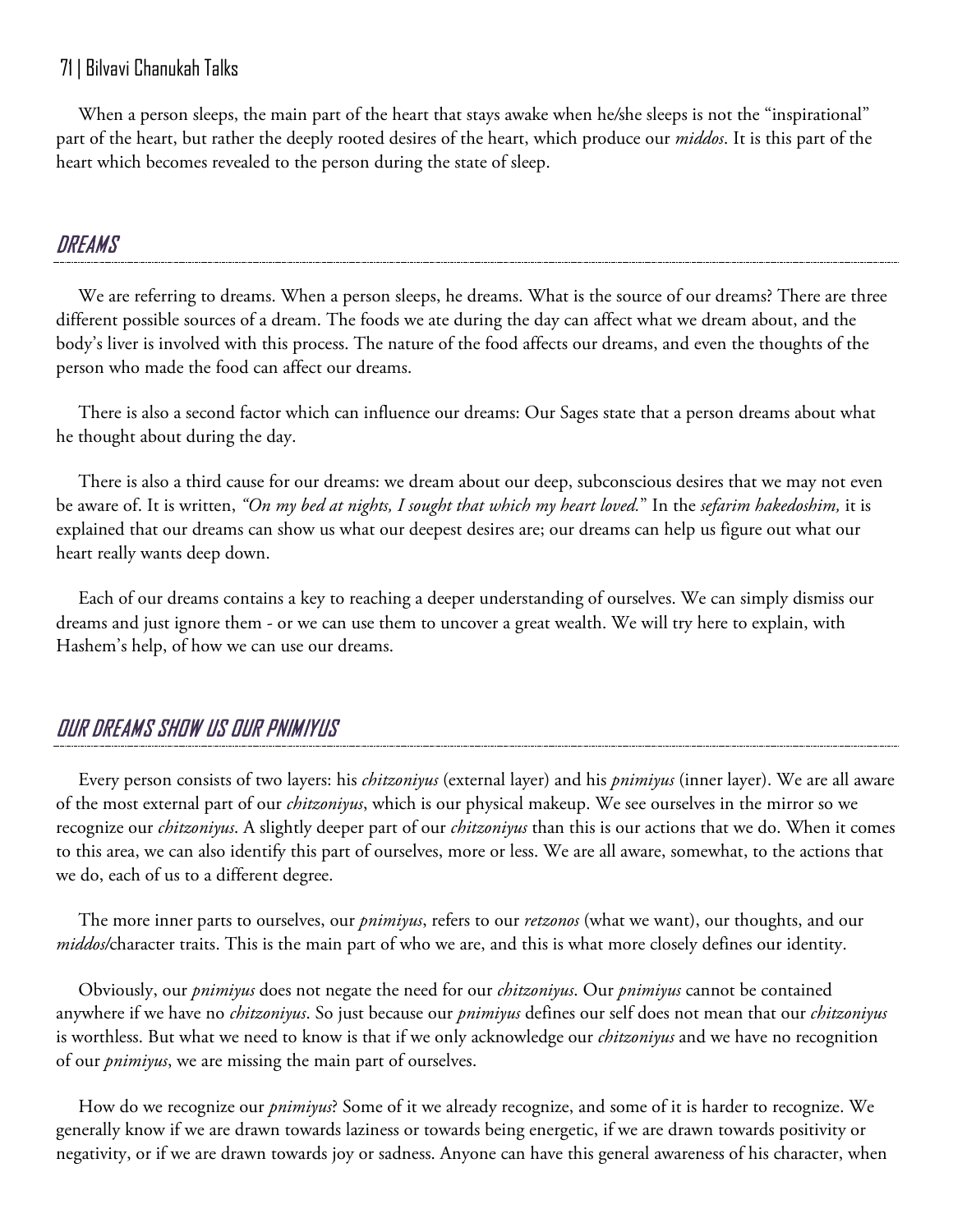he makes a simple reflection about himself; unless he is a person who stubbornly refuses to acknowledge these tendencies in himself and he'd rather live in denial and fool himself. So we have recognition of our *chitzoniyus* and we also have some recognition of our *pnimiyus*, to a certain extent. But we know that the soul is complicated consisting of many deep layers, layer after layer. How do we get in touch with the more inner parts of ourselves? How do we get to know what is going on deep down in our *pnimiyus*?Our soul is like a roll of string; the beginning of the string is thick, and we can see it. But as the string goes on and on, it gets thinner and thinner, and it becomes harder to see it. This is like the inner parts to our *pnimiyus*, which are so refined that it is very hard to discern.

Almost nobody reaches the depth of their souls, because the more inner parts to the soul are extremely subtle to discern. If someone thinks that he recognizes his soul well, it means that he is still found on the more external layers of his soul, which are thicker and easier to see. But the more a person is recognizing himself, he begins to understand that there is layer within layer, subtlety within subtlety, in the soul. He realizes that anything he does understand about himself is a drop in the ocean. *"It is very deep, who shall find it?*" When a person remains ignorant of self-knowledge and he has never worked hard to understand himself, it is definite that has life will lead him in a proper direction. Living on this world for 70 or 80 years without knowing oneself is like a shoemaker who never learned how to make shoes and he tries to make shoes. A person will not be able to life properly if he does not recognize what is in his soul. Indeed, it takes a lifetime of inner work in order to recognize the soul. The Raavad and the Maharal and others, based upon the verse "*From my flesh I can see G-d*", have explained that it is not possible to recognize Hashem unless we have a recognition for our own souls. That is why we need to work hard at understanding ourselves, more and more, discovering more and more subtleties about our souls.

## PREFACE TO SELF-RECOGNITION

Today there are all kinds of self-help books and different methods which teach people of how to understand themselves [psychology]. However, we need to learn about our souls using the information of the Torah and the Sages. In addition, even after a person has gone through appropriate *sefarim* that explain this knowledge, one must understand that is but a step in the process. It does not mean yet that you know yourself. Instead, all of what we learn about is like a stepping stool that helps us get more and more inward into ourselves.

## STEP 1 – WRITE DOWN ALL YOUR FEELINGS & CHARACTER TRAITS YOU'RE AWARE OF.

The first step of getting to recognize our soul is, to take a pen and paper, and write down all of the positive qualities you are aware of about yourself, and on a separate column of the paper, write down all of the negative qualities in yourself that you are aware of. However, make sure to emphasize the good parts about yourself.<sup>[84](#page-72-0)</sup>

Simply write down all of the good *middos* and bad *middos* that you recognize in yourself, with emphasis on the good, and this gives you a general look at your soul, and it is the first step in self-recognition. You need to sit with yourself and write this list.

<span id="page-72-0"></span> $\overline{a}$ *<sup>84</sup> Editor's Note: This is based upon the approach of Reb Yeruchem Levovitz zt"l, that the first step in self-awareness is to become aware of one's qualities, for "woe is to the person who does not know his weaknesses, but even worse is a person who does not know his qualities." (See Daas Torah, parshas Bamidbar). This point is further explained by the Rav in Fixing Your Fire\_012\_Individuality*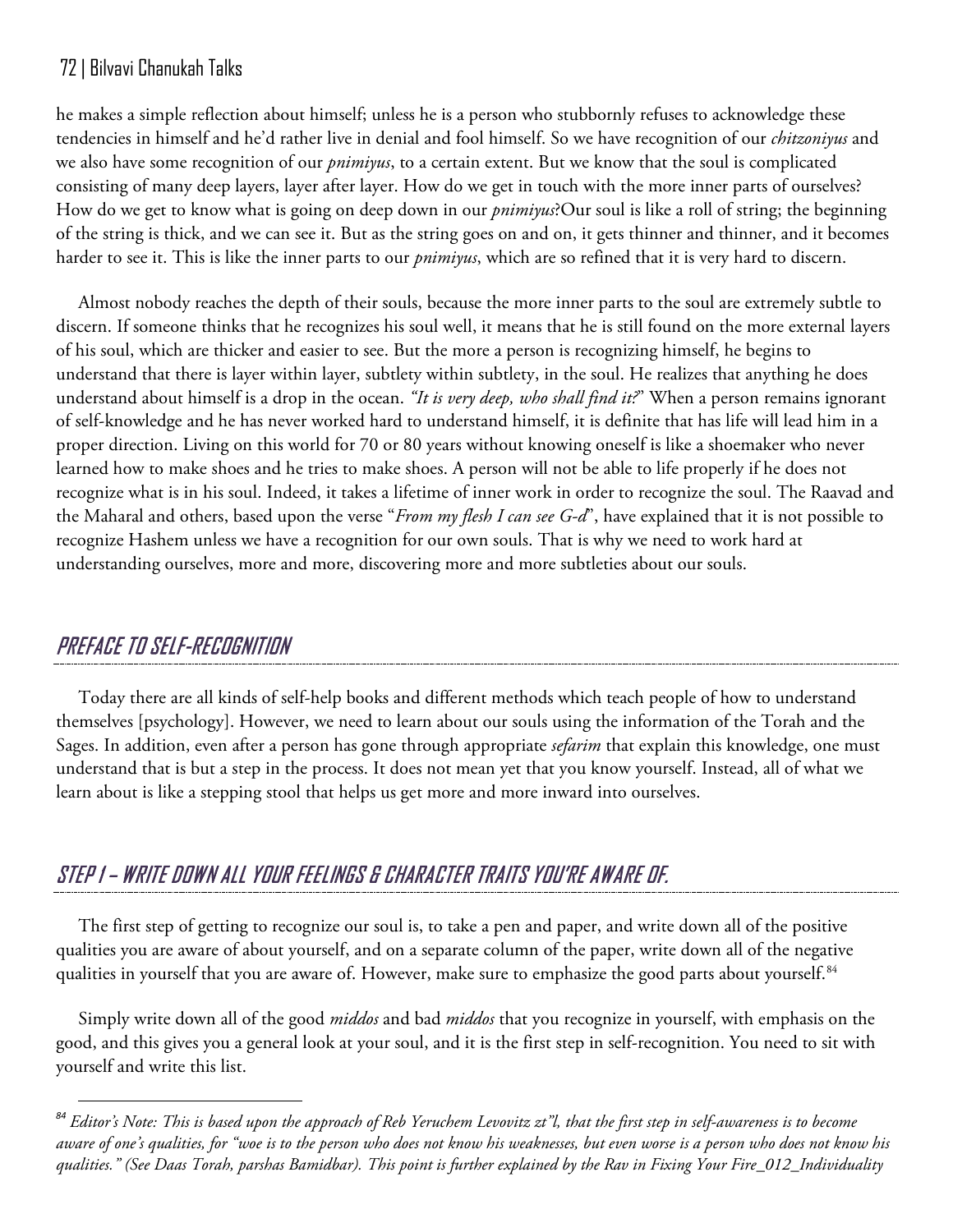## STEP 2 – WRITE DOWN THE NEGATIVE FEELINGS YOU SOMETIMES FEEL

After making this general list (which should include all the good*/*bad *middos*, all of the good*/*bad aspects of your personality, and all of the good*/*bad desires that you are aware of in yourself), now comes a more inner and fundamental part of this *avodah*: to understand that each aspect of our personality also contains an opposite feeling that we sometimes feel. If we have a good *middah*, there are also times where we experience the opposite of that good *middah*.This is due to the complex nature of our soul. We are never one-dimensional, and that is why if we experience a good *middah*, we also sometimes experience its opposite. The deep reason for this is because every aspect of the soul consists of itself and its opposite; this is called *'dovor v'hipucho*'.

For example, if we identify in ourselves an emotion of love for others, that means we also have hatred for others sometimes. We are already familiar with what it means to love and hate, but what we may not be aware of is that we sometimes experience hatred towards the very people we love!

For example, if a mother feels certain that she loves her child, there are also times where she feels hatred towards her own child. It might not be absolute hatred, but there is certainly a slight feeling of hatred that she may feel sometimes at her child (and sometimes, unfortunately, it is even more than just a slight feeling). The same is true for all close relationships – husband and wife, and parents with children. There is always love, but there will also hatred sometimes!

There is a well-known story that once a student of Rav Dessler dreamt that he had taken a knife to kill his son. He woke up terrified from the dream and he went running to Rav Dessler, to ask him how it was possible that he could dream such a thing. Rav Dessler said to him, "You love your son, but sometimes you experience negativity towards him, such as when he wakes you up at night and your sleep is disturbed. This little feeling of resentment that you have towards him made it possible for you to have a dream of killing him."

Obviously, the father loves his child, and that is what he mainly experiences towards the child. But does he love him one hundred percent? No, because there is always an 'opposite point' for each point in the soul, which makes its appearance sometimes; there is some small percentage of hatred contained at the other end of the love, and it came up in his dream.

## DREAMS – THE REVELATION OF OUR SUBCONSCIOUS FEELINGS

When a person is not trying to understand the subtleties of his soul, he doesn't take his dreams that seriously. He knows that sometimes he has pleasant dreams and sometimes he has nightmares. But when one understands that he is here on this world in order to serve Hashem and that self-recognition is a very large part of this ("*From my flesh I see G-d"*), he is aware that there is subtlety within subtlety of recognizing his inner layers, and such a person will view dreams as a great tool to help him greater self-awareness of himself and to improve his service towards Hashem.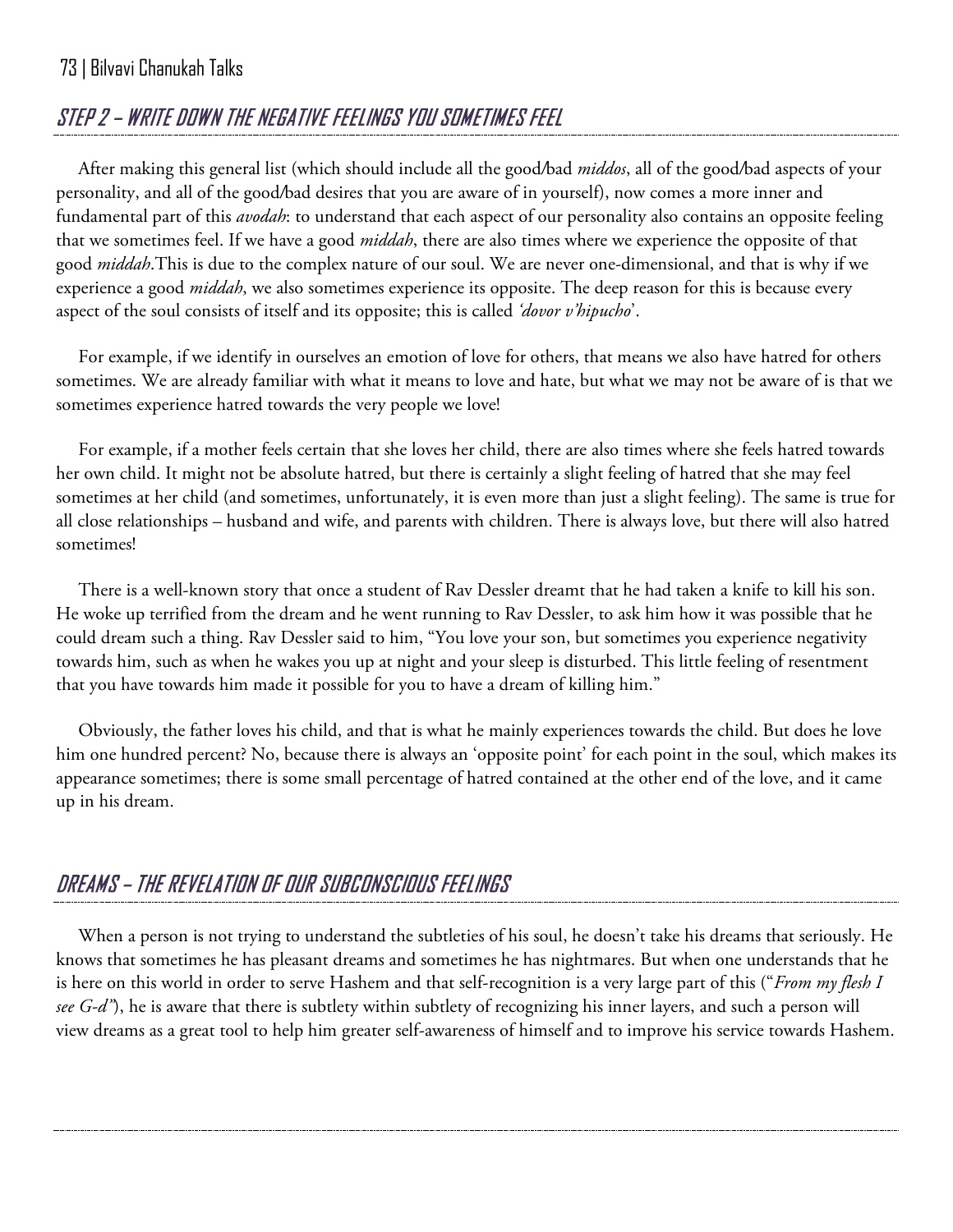### ANAI YZING DIIR DREAMS

Above, we mentioned three sources of our dreams. Our dreams can be influenced by the foods we eat that day, or by something we thought about by day, or by our innermost desires present in our subconscious. Therefore, after you wake up from a dream, try to see which of these three reasons caused the dream.

When we have dreams, we must figure out where they come from. We mentioned in the beginning three causes for dreams – what we ate that day, what we thought about that day and what we really want. If it did not come from foods or from our daydreams, it must be coming from something in our subconscious. It is hard for us to know exactly which kinds of foods we ate that day that may have caused the dream, therefore, we should mainly suspect that the dream came from our subconscious thoughts and desires.

[Here is an example of how our subconscious desires can show up in a dream.] Once the Chofetz Chaim dreamt that he has become wealthy. The next day, he fasted over the dream. He thought to himself, "Either way, this is not a good dream. If it happens and I become rich, my service to Hashem will be interrupted. And if it doesn't happen, it is bad that I had such a dream, because it shows me that I want to be rich."

Our dreams can show us about what our deepest desires are. Sometimes they are about desires we are already consciously familiar with, and sometimes our dreams show us our deep desires which we were out of our conscious radar, and through our dreams, we discover them.

### LISTENING TO THE SUBTLETIES OF OUR SOUL

If one wants to listen to the subtleties contained in the soul, one of the ways is through using our dreams. With the help of Heaven, will briefly list here some ways of how a person can listen to the subtleties in the soul.

Now that we have explained the need to recognize the subtleties of our inner world, our souls, the question is: How indeed do we recognize those subtle parts of ourselves? Here we will present briefly a general picture of how we can know.

## 1- LEARN SEFER 'MICHTAV M'ELIYAHU' OF RAV DESSSLER

 $\overline{a}$ 

The *mussar sefarim*, which span the earlier centuries down to the later centuries, were written by our Sages and *Gedolim*, and they exerted themselves to explain to us the most subtle and refined points. In the more recent generations, we have merited a particular sefer which does this job quite well: the sefer *Michtav M'Eliyahu[85](#page-74-0)*, written by HaRav Eliyahu Dessler *zt"l*. In this sefer, we can see how the author toiled to explain to us how to understand the human soul, based entirely on the words of the Sages. He shows us there the most subtle points about the soul.

<span id="page-74-0"></span>*<sup>85</sup> Available in English from Feldheim Publishers as "Strive For Truth"*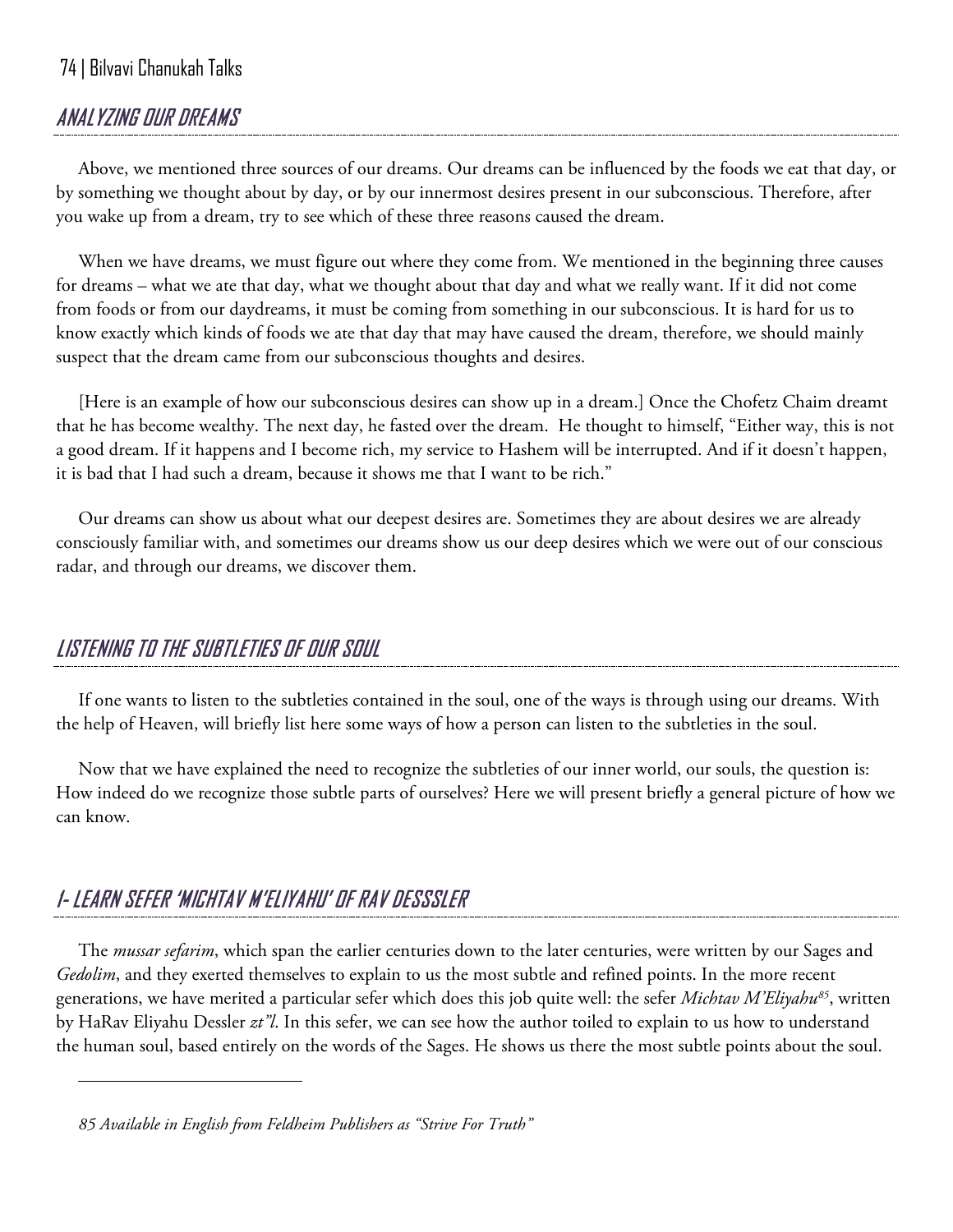The very first step we need to take in order to know our soul is to learn sefarim like this which provide us with an in-depth understanding of matters about the soul, which explain to us how our middos work, in their many details.

### 2 – TIME EVERY DAY TO DEVELOP SELF-AWARENESS

Just as some people were born with a sense for music or a feel for cooking, so are there people who are born with a subtle sense of discerning their inner worlds. If someone was born with this inner sense for soul matters, he needs to identify it, and he should have designated times each day where he concentrates on this sense for soul matters. He needs to bring out this power from its potential state and activate it, by having time every day for this.

However, not everyone is blessed with this ability. The first method presented above is applicable on all levels: everyone can learn *sefarim*, each on their own level, and gain some understanding into the subtleties of the soul. But the second way we are mentioning – setting side time each day to sense soul matters – will not come so easily to every person, because not every person is born with a sensitivity to soul matters.

In spite of this, each person to some degree can sense matters about the soul and reach a certain degree of subtle understanding towards himself. It is just that the understanding will differ with each person, depending upon how much sensitivity to these matters that a person has been born with.

### 3- FIND A FRIEND WHO YOU CAN TALK TO

A third way of how we can understand soul matters is, if possible, to find a friend whom we can talk to about these things. A man should choose a man, and a woman should choose a woman, and they should discuss matters of the soul together. Often the combined understanding of a close friend who understands you can be a great help in understanding yourself.

### 4 - INNER SILENCE

Now we will say a fourth way of how one can understand the soul, but let us emphasize that it should only be attempted after one is already doing the first step: to learn the sefarim written by our *Gedolim* which explain to us about the soul. We should not be learning any secular psychology books for this, and we should only seek the words of our Sages about these matters.

The fourth method which we will mention begins with having designated times every day for "heart time", a concept which we have spoken about often in the past. When one has this quiet time each day, he can use the quiet as a way to reflect into his soul, until he eventually attains a certain inner calm. Once a person reaches this calmness, his sense of recognition towards soul matters will be heightened, and he will be able to sense subtler understandings of his soul amidst this quiet and calmness, things which he wouldn't have been able to sense amidst a noisy environment.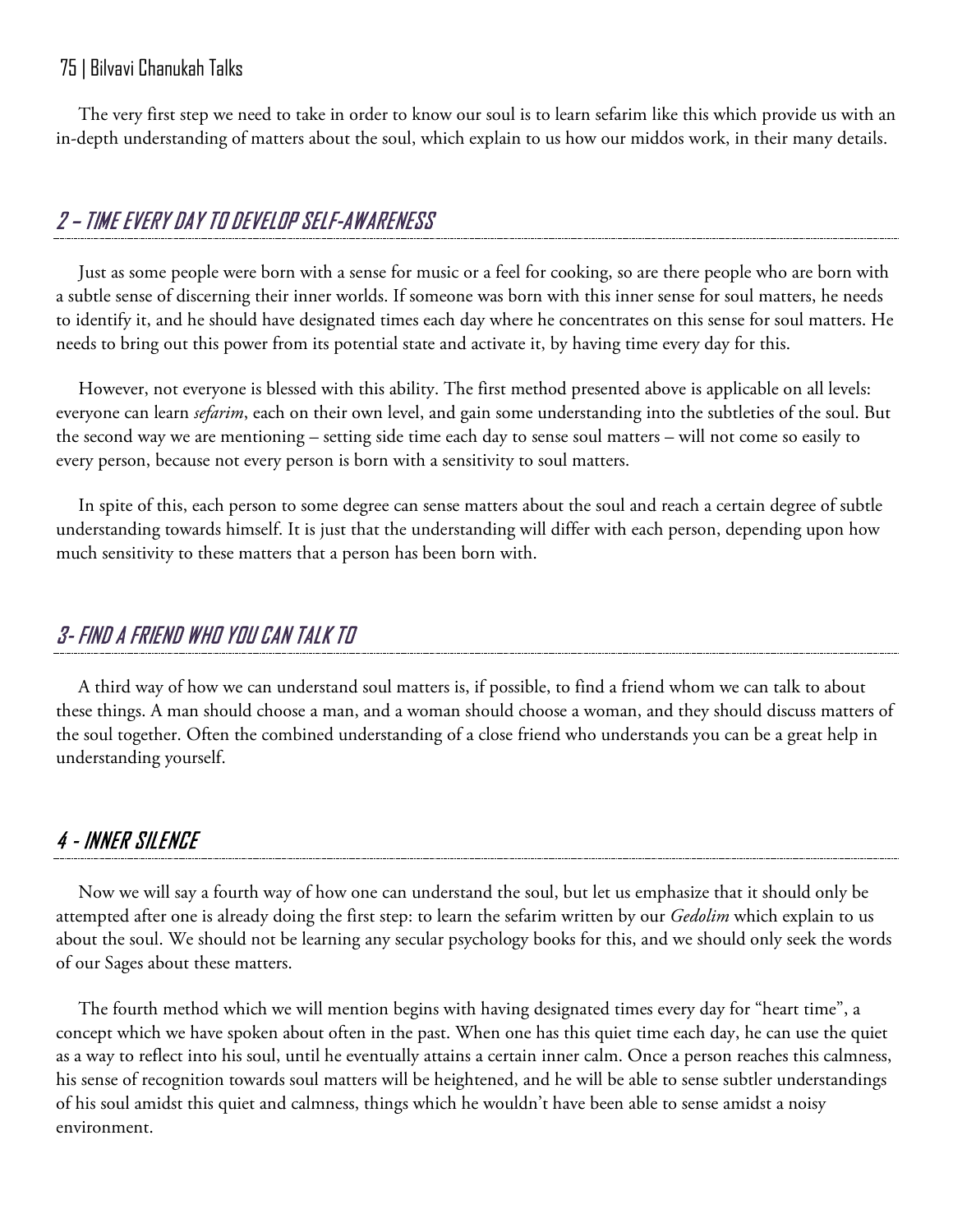The more a person has entered this quiet and calmness, the deeper he can enter into himself and come across subtle areas in his soul. This allows him to better recognize what's going on inside himself.

This method is one of the strongest ways to recognize the deep areas of the soul: through having quiet, deep reflection, and subsequent calmness; amidst the calmness, one can sense understandings about his soul. A person can first try reflecting and then steadily reach the calmness, or he can begin right away with calming himself and then reflecting; it depends upon personal preference. When one reaches deeper places in his soul, he experiences his soul more, in a clearer and sharper perception. From there he reaches greater self-recognition – each person on his own level.

## 5 – PAYING ATTENTION TO FLEETING EMOTIONS AND THOUGHTS

There is a fifth method of becoming aware of soul matters, which can be worked upon even as we are not amidst the quiet.

The more a person lives throughout the day with general self-awareness, the more he will notice and pay attention to any fleeting thoughts and emotions that quickly flit through his sensory process. There are some thoughts which we spend a lot of time thinking about, but sometimes we notice thoughts which pass by very quickly and they are gone in the blink of an eye. We also experience certain feelings and emotions which are gone as soon as we become aware of them. We can slowly begin to identify these quickly passing thoughts and feelings, and begin to recognize them and become more aware of them.

Throughout the course of the day, a person who is more self-aware will "listen" to the quickly passing thoughts and feelings which come and go very quickly. Don't take any thought or feeling lightly – each of them is saying something important. These quickly passing thoughts and emotions are portals that can open to us more awareness about what is going on inside our souls.

### 6 – DREAMS

The sixth and final method which we will mention, of how we can come to better recognize the depth of our souls, is the subject of this chapter: the *avodah* of the month of *Kislev*, which is "sleep". In our sleep, we have dreams, and our dreams show us our thoughts which we are not consciously aware of during the day.

When has already worked upon the previous five methods mentioned, he will access even greater depth to himself when he sleeps. As he sleeps and he is experiencing his dreams, he will be able to identify parts of himself which are hard to recognize during the daytime when he is awake. After he wakes up from the dream, he can analyze what caused the dream: if it was caused by certain foods he ate, or from something he daydreamed about or if it's coming from something deeper than these things. Often, he will find that the dream is caused by a deep subconscious thought, feeling, or desire.

In this way, a person accesses the deep power that lies in "sleep", and instead of viewing sleep as a wasted part of his life, he will see sleep as a valuable tool that helps him enter more within.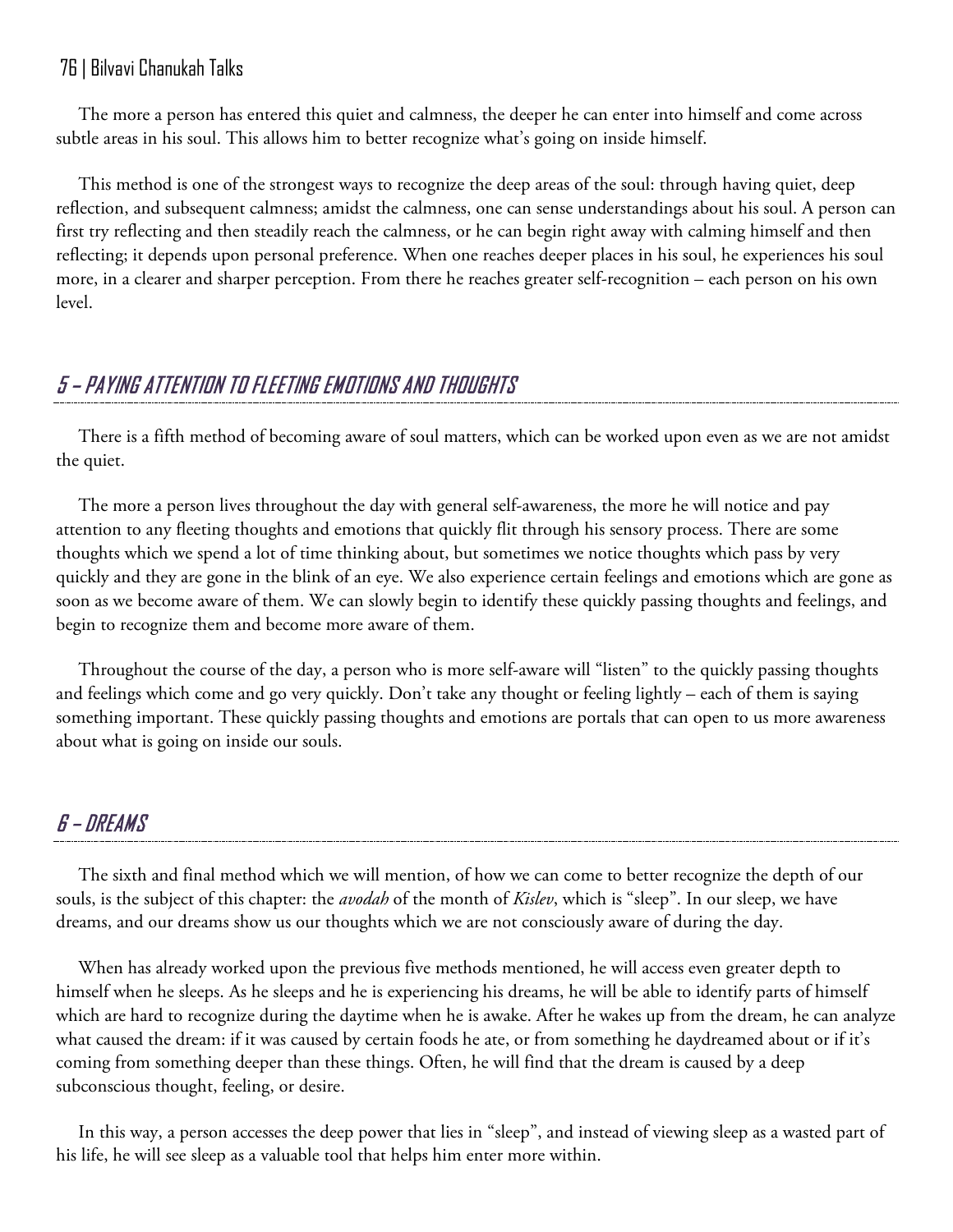## IN CONCLUSION

All that was said here is only applicable to one who wants to live a more internal kind of life. It is not merely for one who wishes to live an inner life, but for someone who wants to actually *enter* into the inner kind of life. Entering into an inner kind of life doesn't mean to begin tasting it and then to remain at the doorway. It means to keep entering further within.

These words described in this chapter are not a way to begin serving Hashem. Rather, they are a continuation for someone who has already begun to serve Hashem and he has already traveling his inner world. The six methods mentioned in this chapter of how we can recognize our inner worlds were but general descriptions, which are describing ways of how we can enter into more subtle areas of the soul, enabling us to go deeper and deeper into ourselves, until we get to our innermost point.

We must remember, as we begin to embark on this journey into our inner world, that there is a greater purpose here we should be trying to reach. Our goal must be to gain a keener sense of the Creator. We are merely passing through these inner roads being described as pathways that lead to our innermost point, where we reach the Creator.

I want to repeat and emphasize, however, that the first skep cannot be skipped: one must study the words of our Sages about the soul and its *middos*.

May we merit from Hashem to be of those who are seeking to know their inner worlds, of those who are trying to recognize their soul, as a way to reach true self and from there, to reach *HaKadosh Baruch Hu.* May all of us merit to climb the spiritual ladder that leads towards Hashem, to recognize our souls with greater and deeper clarity, and from this we can come to have clearer recognition of Hashem, and connect to Him in a more complete way.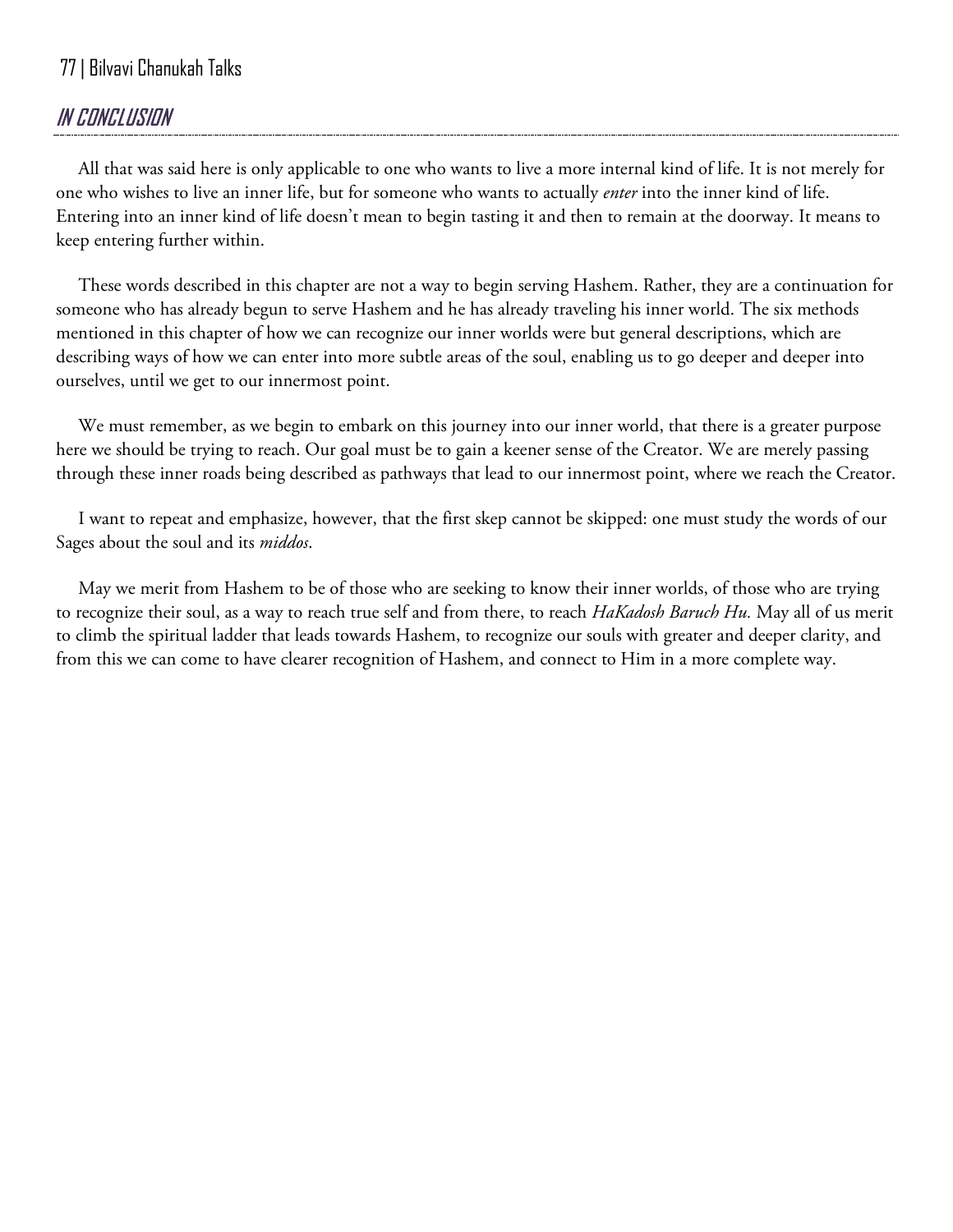## 14 | Q&A (from Bilvavi Q&A Archive)

### **Q1:** *Besides for sefer Michtav M'Eliyahu***,** *which other sefarim can the Rav recommend to learn?*

**ANSWER:** Besides for *Michtav M'Eliyahu*, any other *sefarim* learned will depend on how well one understands these things.

- One can try learning the *sefarim* of Rav Chaim Friedlander *zt"l*, the two volumes of *Sifsei Chaim. Middos* V'Avodas Hashem.
- If someone is deeper kind of person, he*/*she can try learning *sefer* Shiurei Daas of R' Bloch *zt"l* [from Telz].
- If one is even deeper than this, he*/*she can try learning the *sefarim* of Reb Yeruchem Levovitz *zt"l* (two volumes of Daas Chochmah U'Mussar, and five volumes of Daas Torah on the *parsha*).
- It is very recommended to learn Sefer HaMeoros HaGedolim, which contains stories of the *baalei mussar* since the times of Reb Yisrael Salanter.
- You can also try learning s*efer* Beis Kelm, which was also produced by Rav Dessler *zt"l*; it contains the *mussar* teachings taught in Kelm which he hails from.

### **Q2:** *When we make a list of our middos and we discover bad middos in ourselves, what do we do about this?*

**ANSWER:** Just write it down so that you are aware of it. At this point we will not yet be addressing how we actually uproot bad *middos*. Just write down everything you recognize about yourself, in general terms. Remember to focus on your positive points and to avoid focusing too much on your negative points. Don't ignore your negative points, of course. Write them down, but just don't focus on them too much. Make sure that you are keeping the focus on your good points.

#### **Q3:** *Is there a spiritual meaning why women have a hard time falling asleep when we are getting older?*

**ANSWER:** Yes. The simple reason for this is because when we sleep, our mind leaves us and our hearts dominate as we sleep. In women, the heart is more dominant to begin with, for their hearts are softer; throughout the day, their hearts are more active, so they are already drawn towards sleep from during the day, and that is why their need for sleep at night becomes lessened [which explains why there is a harder time for older women to fall asleep].

### **Q4:** *The Rav has said that it is more important to focus on our positive qualities when we write down a list of our middos. Does this include any desires I have that are in order to do the will of Hashem? Or can it also include things which are positive but they are not necessarily in order to do Hashem's will?*

**ANSWER:** Any desire that is aligned with Hashem's will is a positive desire. The lower part of our soul, our *nefesh habehaimis*, contains a mix of desires – some of them are desired by Hashem, and some of them are not. Some of our desires are simply coming from our faculty of ratzon (will), and these can be simply desires to want a certain thing, and some of these desires can be channeled towards doing the will of Hashem. Each desire needs to be examined to see if it can be channeled towards doing Hashem's will or not.

**Q5:** *What then does the Rav mean that we should focus on the positive? Is it referring only to our positive desires, or does it also include our positive middos and other positive aspects of our personality?*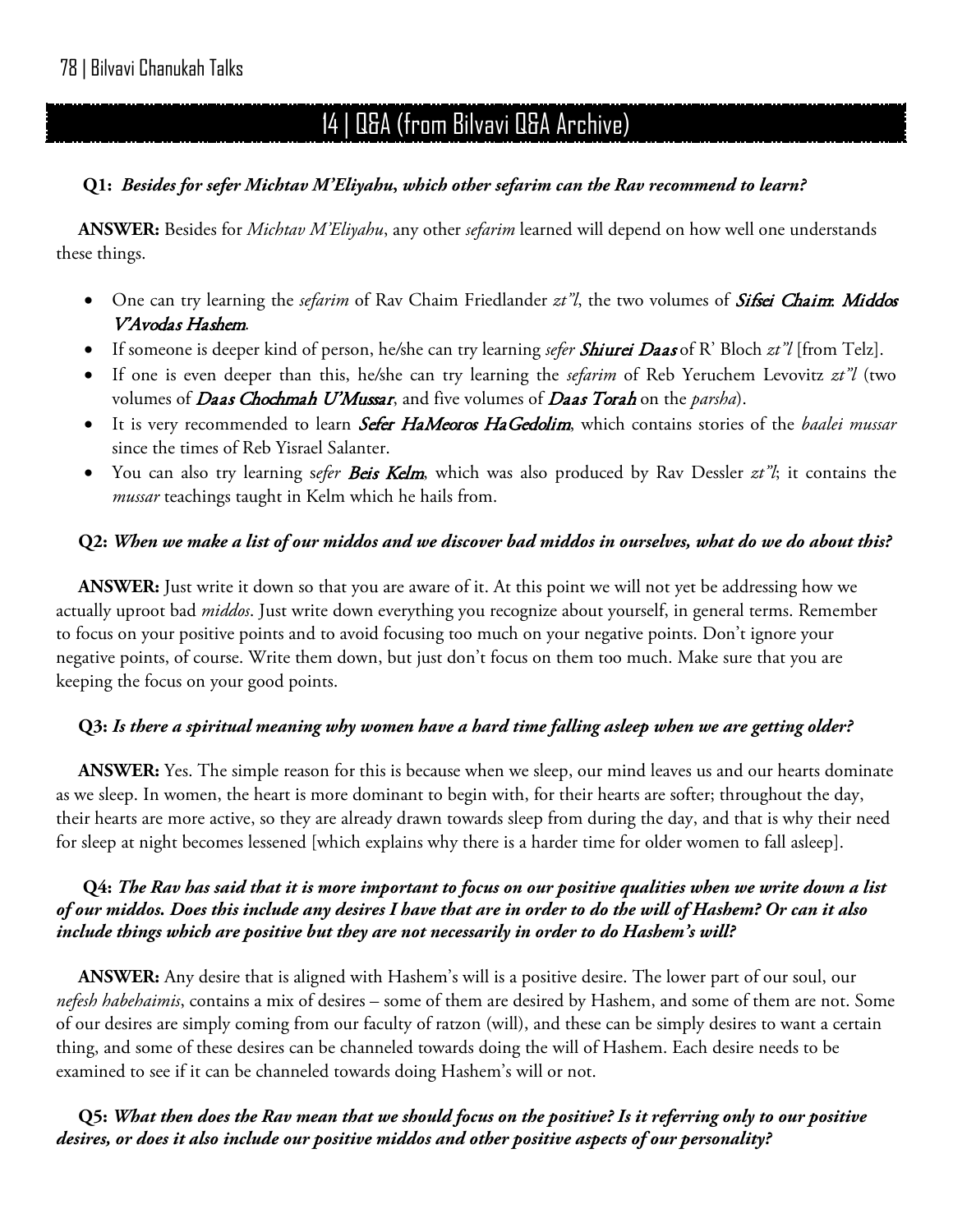**A:** If a person only writes down on the list the desires he has which are aligned with Hashem's will, he is probably fooling himself, because a person is usually not on the level where his main desires in life are to do Hashem's will. That is why we should write down on the list all of the natural desires we recognize in ourselves. We can also include in it our spiritual and holy desires which are Hashem's will, but we should not focus on this part alone, because then we would be avoiding a basic part of our self-awareness, by ignoring our natural desires. If someone is at the level where he only does the will of Hashem, that is wonderful, but most people are not living that way, so we need to be honest with ourselves as we make this list.

#### **Q6:** *Based on what the Rav said earlier that older women need less sleep, does that mean that a woman who has more "heart time" each day will also need less sleep?*

**A:** Often it can happen that the more spiritual a person becomes, the less sleep he needs. Some people need more sleep due to certain physical conditions in their body, but generally speaking, the more a person is living an internal kind of life, his need for sleep is greatly weakened and he will find that he doesn't need as much sleep. Of course, we are physical human beings, and we need to sleep. Chazal say that it is impossible for a person to go three days without sleeping. But the need for sleep can be greatly lessened, with the more a person is living an internal kind of life.

**Q7:** *We have a general question about how to serve Hashem. We are a group of women who learn Chovos HaLevovos (Shaar Avodas Elokim), and it is explained there that a person cannot reach his neshamah (soul) until he has purified his middos (character traits). But we are getting the impression that the Rav's general approach towards Avodas Hashem differs with this, for the Rav is saying that we must first reach the depth of our neshamah and after that to work on our middos. This implies that we don't have to first work on our middos in order to reach our neshamah. How do we reconcile the Rav's approach with the words of the Chovos HaLevovos?*

**ANSWER:** That is a very good question. The *Chovos HaLevovos* lived in the times of the Rishonim (the earlier sages, spanning the tenth and fifteenth centuries), but we live in the times of the Acharonim (the later sages, which began from the period of the fifteenth century), of which it is written about by our *sefarim hakedoshim* that we are closer to the time of Mashiach, in which the light of the *neshamah* is easier to access, for it will soon be revealed upon the world. This phenomenon contains both an advantage and a disadvantage, as follows.

The advantage is clear: the *neshamah* is made easier to access, in our times. But it also presents a certain danger. You can have a person who did not sufficiently work on his *middos* and he begins to enter inward into his soul, and he reaches the light of the *neshamah* which is more easily accessed nowadays – and then what happens? The light of his *neshamah* enters his unfixed *middos,* and then all of his *Avodas Hashem* is not genuine, because he is still full of unrefined character.

Can we say that one should first work on his middos and only after that he should enter into his *neshamah*? This is certainly a valid point. But in spite of this, the *sefarim hakedoshim* state that as the generations get closer to Mashiach, it is easier for us to access our *neshamah* and reach its innermost point.

Therefore, our *avodah* ends up being two-fold. We need to work on our *middos* at the very same time that we work to reach our *neshamah*. We have to be careful not to fall into the trap of neglecting to work on our *middos*, *chas v'shalom*.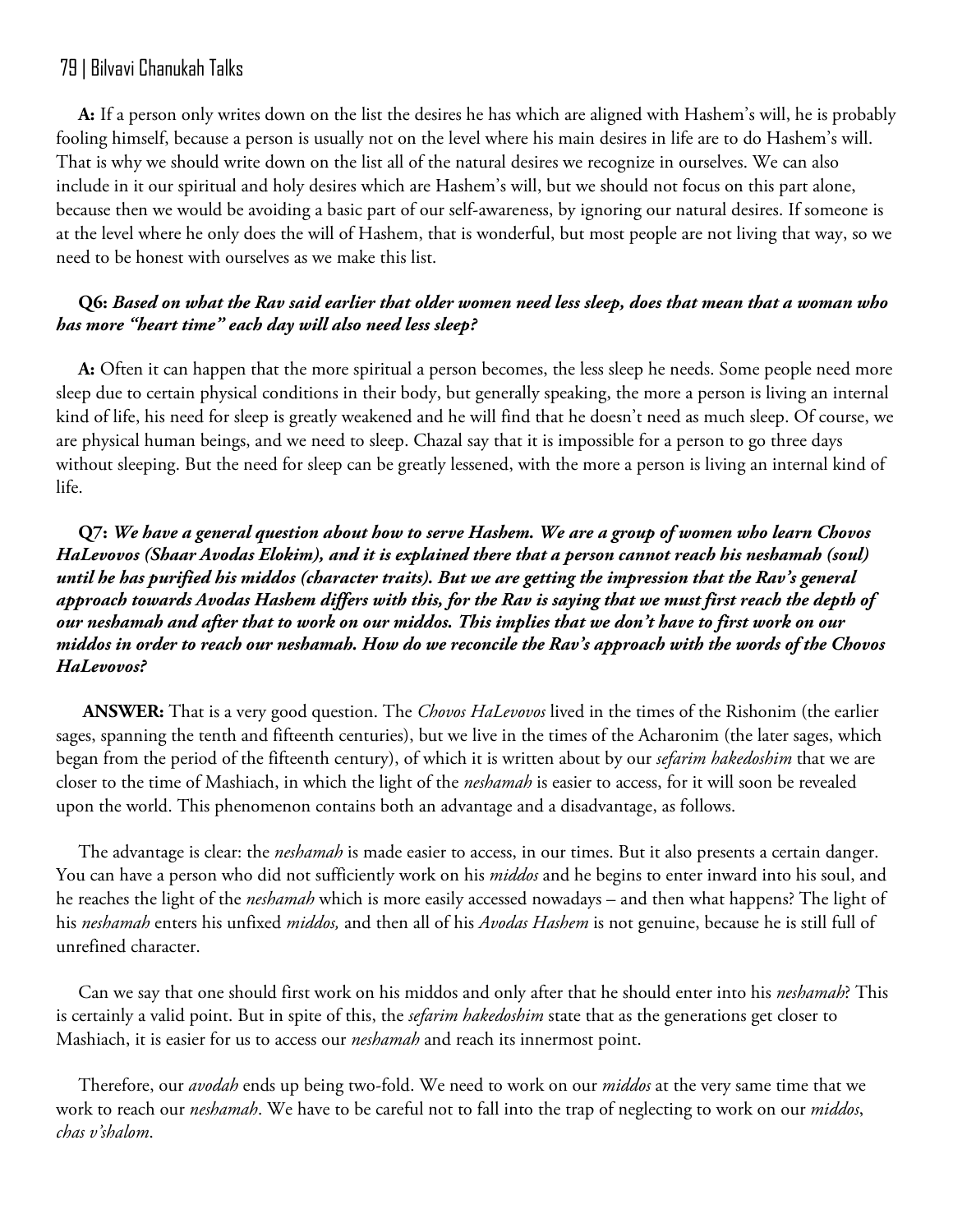**Q8:** *The Rav has said that men are more gifted with chochmah and seichel (the intellectual abilities) as opposed to "heart", whereas women are more gifted with "heart" and less with intellect; because Chavah was created from a state of sleep, where the intellect isn't working and only the heart is active. However, it seems that the sefer Chovos HaLevovos, which is explaining to us the duties of the "heart", is certainly teaching us how to approach the world with intellectual chochmah and seichel, and not with spiritual feelings of "heart". What is the proper path in a woman's Avodas Hashem? It is it the path of the Chovos HaLevovos (which seems to stress the use of seichel/chochmah), or the path of the Rav, who is explaining that womanly are meant to mainly use the heart and not the intellect….?*

**ANSWER:** You have made a clear and proper definition. But the truth is that if there is just "heart" and there is no use of the intellect, a person will not succeed in *Avodas Hashem*. Even more so, there is additional reason today why women need to use their intellect in *Avodas Hashem*. Women today are worldlier and are anyways using their intellect, to think about other things that are not spiritual. If women would not be using their intellect at all, they would easily connect to the "heart", but since women are using the intellect more these days, for materialistic concerns, the only way to counter this problem is to put their intellect to holy uses.

So in essence, the heart is the main function of the woman, as opposed to the intellect; but in more recent times, where there are women who have become more intellectual as they are involved more with the outside world, they are using the intellect for non-spiritual purposes, so they are less drawn towards using the heart; and the only way for them to counter this is to use their intellects for holy purposes. However, in most women, the heart is the stronger point than their intellect, and thus the main *avodah* of a woman in most cases is to use the heart, and less with intellect. The language of our Sages, such as the words of *sefer Chovos HaLevovos*, is certainly a more intellectual approach that is geared towards men and not towards women, but in our times where women are anyways using their intellect in all kinds of areas, they need to channel their intellect towards holy areas, to counter the use of their intellect that is being used towards mundane things.

### **Q9:** *If we learn a sefer such as Sifsei Chaim, and we come across parts that have to do with Gemara that are only for men, what should we do?*

**ANSWER:** If you come across any parts in the sefer which you cannot understand, skip those parts. The truth is that sefer *Sifsei Chaim* was written for yeshiva men, so you will definitely come across parts that are not meant for women to learn. Rav Dessler's sefer *Michtav M'Eliyhau* is preferable for women to learn because it is written in easier language. If you find *Michtav M'Eliyahu* too hard to understand, you can try learning sefer *Alei Shur*, which is easier to understand. (Volume II of *Alei Shur* is easier to understand than Volume I).

### **Q10:** *If we recognize our desires and middos, does that mean that we recognize our "neshamah"? Or is the "neshamah" deeper than this and it requires more layers to traverse?*

**ANSWER:** The second option you guessed is correct. We begin to understand ourselves by recognizing what is taking place in our *nefesh habehaimis,* There are many levels (the 'animalistic' part of our soul), after that we can recognize our *nefesh Elokis* (the G-dly part of our soul), after that is our *Ruach,* and after this is our *Neshamah*. It takes a long time in order to reach the *Neshamah*.

### **Q11:** *Since the Neshamah is very far from a person's reach, is it possible for a person to feel a closeness with Hashem after gaining the more basic levels of self-awareness? Or is this not possible until a person reaches the Neshamah?*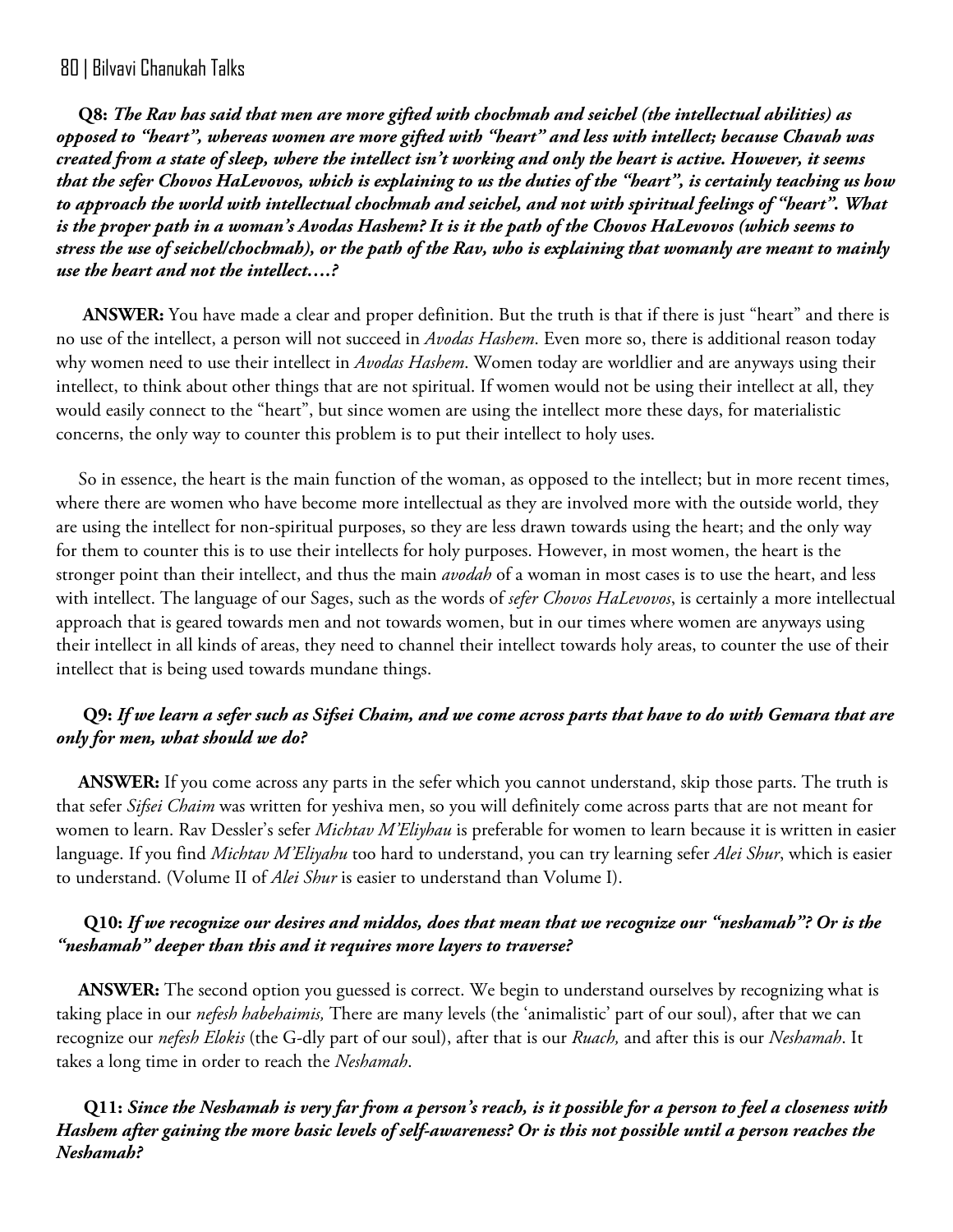**ANSWER:** It surely is possible. We have been describing a path here in which we build our way upwards, beginning from the bottom levels and working our way upwards. It is definitely possible for a person to feel sparks of higher levels even before he is there, because the light of the higher levels sometimes shines itself onto the lower levels. However, we will not be able to understand the sparks of the higher levels until we have actually entered more inward.

Every person contains a spark of the *neshamah*, which enables him to feel a deep closeness to Hashem at times, even before he has risen to the higher levels of his existence. There are several ways of how it is experienced. Sometimes it happens when a person has a deep feeling of simple faith in Hashem (*peshitus/temimus*), sometimes it is experienced through a deep experience of *davening*, sometimes it is felt through talking to Hashem, sometimes it can come from feeling a deep love for Hashem.

But it still does not mean that the person's actual soul level is there. There is a 'crack' in the soul which enables us to connect deeply to Hashem through those places, as we mentioned earlier, due to the light of the redemption which is closer to us now, which enables the light of the *neshamah* to be more easily accessed. That is why it is easier these days for a person to feel deep experiences in his soul, long before he has entered within.

However, as we said earlier, it doesn't mean that person is actually there at that level. It is just that sometimes, the light of the *neshamah* penetrates into the lower layers of the soul and enables a person to connect to it easily.

Thus, generally speaking, we must work our way upwards, starting from the lower levels of our soul. That is why when we work on our middos, we begin working with the lower levels and we work our way upwards, as opposed to beginning from a higher plane. We need to start from the bottom upwards. First we need to recognize the lowest parts of our soul and work our way upwards. We work to 'build' ourselves in this organized manner.

It is certainly possible for one to begin with the "*neshamah"* level, but it is a dangerous to do so. There are some people who begin with this path because they cannot deal with their weaknesses, and if they were to begin analyzing their weaknesses, they would do nothing to improve themselves, so they instead begin to enter the "*Neshamah"* level as an alternative. For such people, there is no realistic alternative, so they feel no other option other than to begin with the "*Neshamah"* level. Others are inclined to begin with *Neshamah* because there's a strong portal available in their souls that enables them to reach their *Neshamah*, and they would have a hard time descending to the lower levels of the soul and working from there. Others want to begin with *Neshamah* simply because they want to see success right away and they wouldn't want to deal with the failures of their weaknesses that are present in the lower layers of their soul.

So it is possible for a person to begin with the *Neshamah* level, but in all of these cases, it is always risky to do so.

The path which we must mainly use to traverse in our *Avodas Hashem* is to work in a step-by-step manner, beginning from the lower layers of our soul. This was the main path which our great leaders traversed throughout the generations. There were always exceptions to this who began to work on themselves from the higher plane [of *Neshamah*], but they were still taking a risk, and it is usually dangerous for us to take that unusual route.

**Q12:** *When I begin this avodah of calming myself to enter deeper within, I try various ways of trying to calm myself. I am doing so in order to connect to Hashem. I think of pesukim (verses) that mention Hashem, and I think about the "Ein Sof" (the Infinite) of Hashem, and this calms me, and I truly feel that I am more*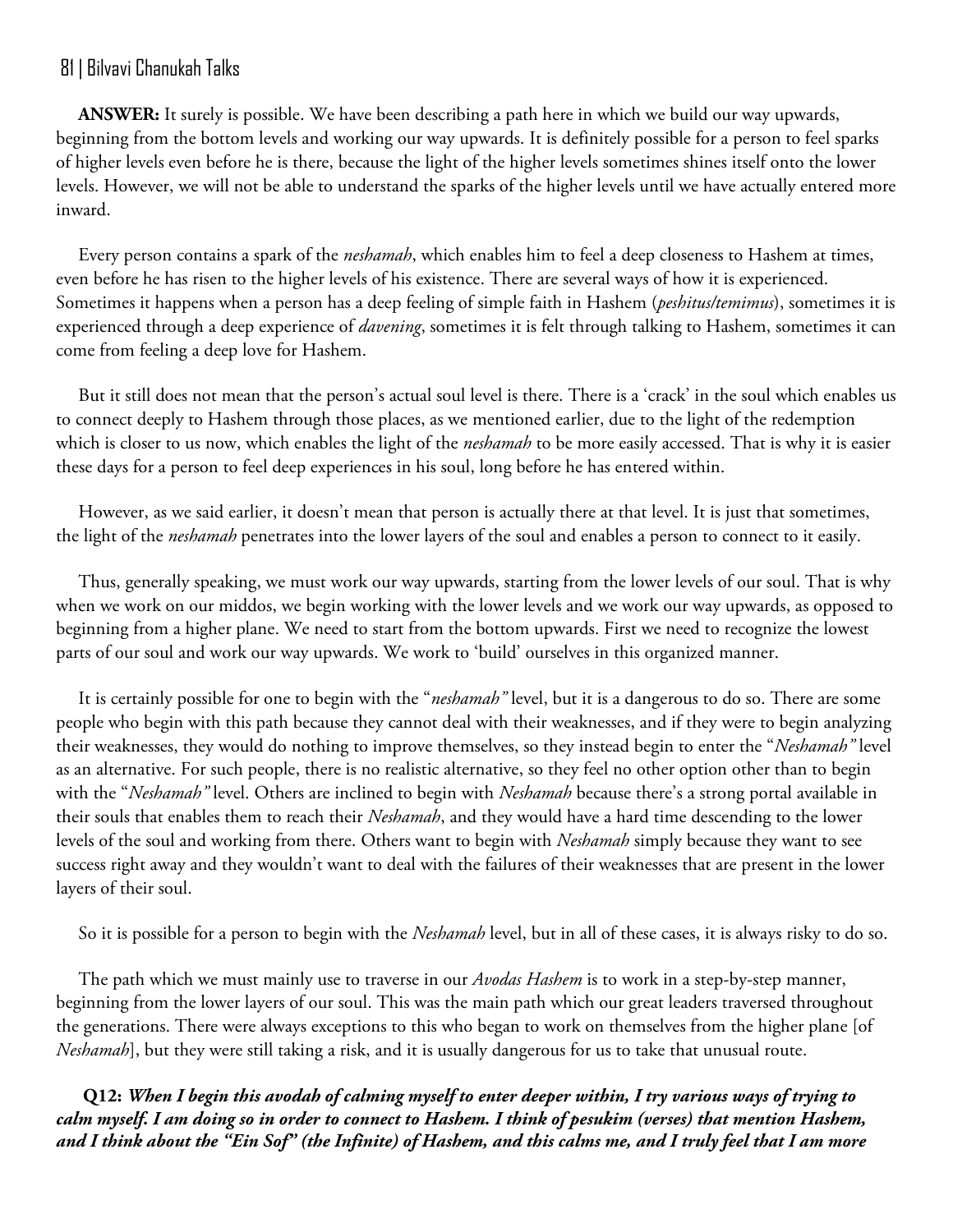### *connected to Hashem when I do this. Is this a true feeling that is coming from my neshamah, since I am feeling a deep feeling? Or is it just something that calms me and there is a lot more for me to feel….?*

**ANSWER:** I do not know personally who is asking this question, so I cannot give a complete answer to this question. But generally speaking, any feeling which feels deep to you contains some truth to it, for there is a 'crack' in the soul that enables you to experience the light of the *neshamah* somewhat. But it is only experienced temporarily and it doesn't mean that you are at that level. It is possible for a person to live in that higher state on more permanent basis, but if a person has not purified the lower layers of his soul, he is taking a very dangerous path by attempting to live in this higher state. It is fine to connect to this higher place in yourself from time to time, but then you must make sure to return to your lower levels and continue fixing yourself there.

When one is working his way upwards, beginning from the lower levels of the soul, and he is not yet feeling a deep connection with Hashem, it is very hard for most people to patiently work on themselves, when they are not getting a feeling of more connection to Hashem. This is especially the case with our generation. That is why every person needs to connect to Hashem from the place where he is currently found in, and along with this, he needs to work his way upwards. Each person can connect to his inner point of the soul, on his own level.

The truth is that sometimes a person is only imagining that he is becoming closer to Hashem, and sometimes it is a real feeling. However, even if it's being imagined, he is still being spurred on to become closer to Hashem and to enter deeper into himself; and if only all people could imagine in this way. But, we cannot build our path in *Avodas Hashem* based upon this point. It is fine to feel a deep closeness with Hashem if this will calm you and then you immediately return to reality and you work on yourself; as long as you understand that you have merely entered into a 'crack' in your soul which lets you experience a higher level. But you must immediately return afterwards to the actual level that your soul is found on, and to continue to work on yourself from there.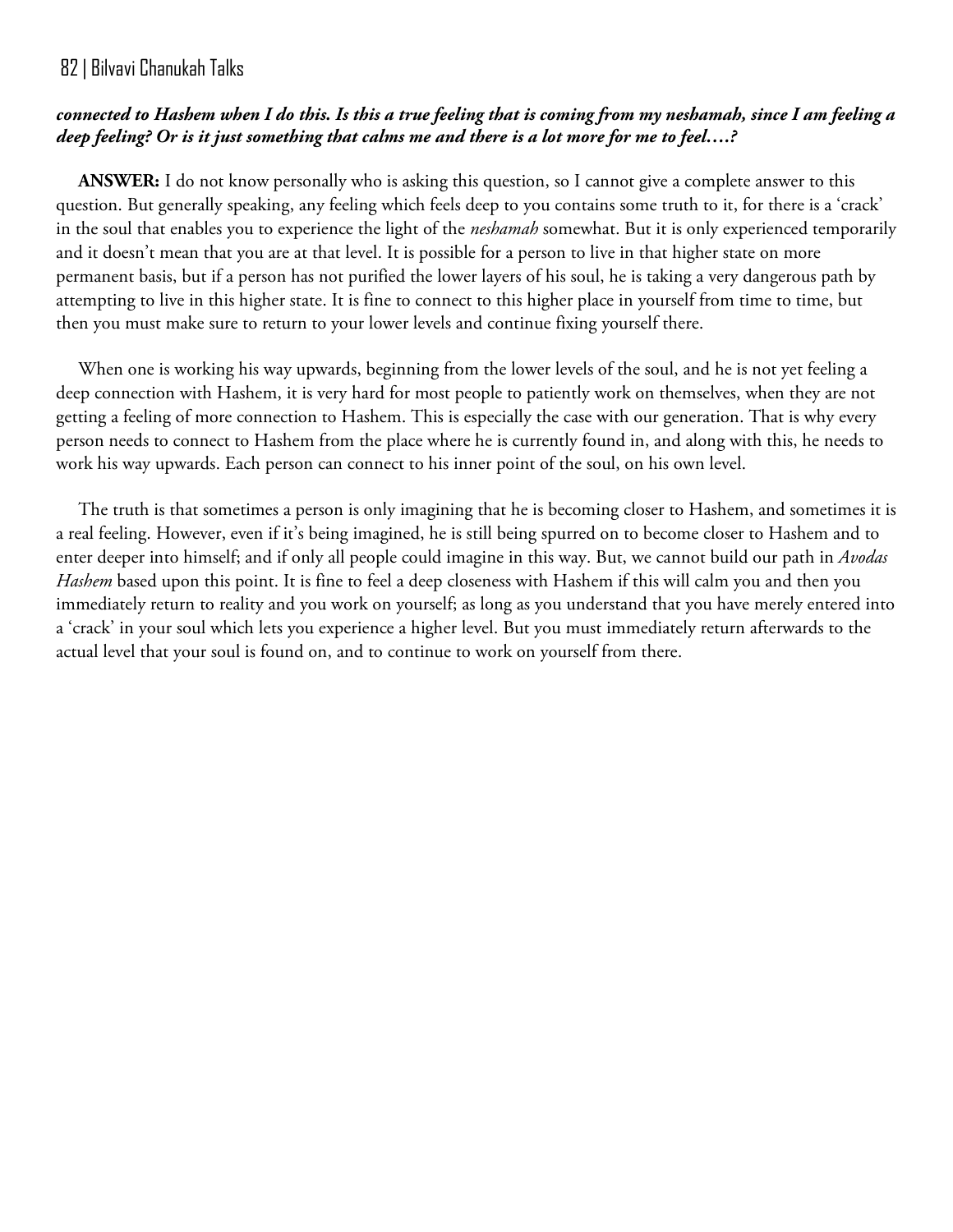*ראש חודש. מהות כסלו. 011 שינה*

## 15 | KISLEV – THE BOW[86](#page-83-0)

## THE MAZAL OF KISLEV – "KESHES" (THE BOW)

The *mazal* of the month of Kislev is called "*keshes*" (which can either mean "bow" as in bow-and- arrow; or it can mean the "rainbow"). [87](#page-83-1)

Yitzchok Avinu blessed Esav with the gift of "*keshes*" – his descendants would become successful archers in battle. The Sages explain that the "*keshes*" of Esav refers to the Greek nation<sup>88</sup>. Thus, the *mazal* of the month of Kislev, which is *keshes,* is directly related as well to the events of Chanukah, where we had to deal with the Greek exile.

Where is the first time in the Torah that a *keshes* is mentioned? The first "*keshes*" mentioned in the Torah was the "rainbow", which appeared in the sky after the *Mabul*. [89](#page-83-3)

However, the rainbow existed already before the *Mabul*. The *Midrash* states that there were ten things created on Friday at twilight, and one of them was the "*keshes"*, the rainbow. The Ramban explains that the original rainbow of Creation, which was created on the sixth day, is a rainbow that is formed when the sun's rays bounce upon the wind. But the rainbow that appeared after the *Mabul* was a sunlight amidst the "clouds".

Only after the *Mabul* did there appear a rainbow that appeared in the clouds. Hashem said that the rainbow after the *Mabul* is a sign that He will remember the *bris* (the covenant) that He made with mankind not to destroy the world. Before the *Mabul* there was also a rainbow, but the *Mabul* gave new meaning to the rainbow: now the rainbow would be called "*kashti*" ("My sign"), which He places in the clouds, as a sign that He remembers the *bris* that was made.

What was the *keshes* of before the *Mabul*, which was created on Friday at twilight? And what was the rainbow that came after the *Mabul*, which is associated with the clouds? What is the difference between these two kinds of *keshes*?

## "KESHES" IN THE SIDE OF HOLINESS VS. "KESHES" IN THE SIDE OF EVIL

The concept of "*keshes"* is found both in the sides of good and evil, just as everything else in Creation, which exists in both the sides of good\holiness and evil\impurity.

The Torah describes Yishmael as being a skilled archer, who was successful hunter with his *keshes*, his bow and arrow. This is describing the evil kind of *keshes*. [Later we will explain what this is]. In contrast, the holy kind of *keshes* is found with Yosef. One of the blessings given to Yosef is "*keshes"*. The *keshes* of Yosef has the power to fight Esav, and in the future, the *keshes* of Yosef will overcome the evil *keshes* of Esav.

<span id="page-83-0"></span>*ראש חודש מזל 012 – כסלו – קשת 86*

<span id="page-83-1"></span>*87 Sefer Yetzirah 5:4*

 $\overline{a}$ 

<span id="page-83-2"></span>*88 Beraishis Rabbah 65:8*

<span id="page-83-3"></span>*89 The Deluge (otherwise known as the Flood)*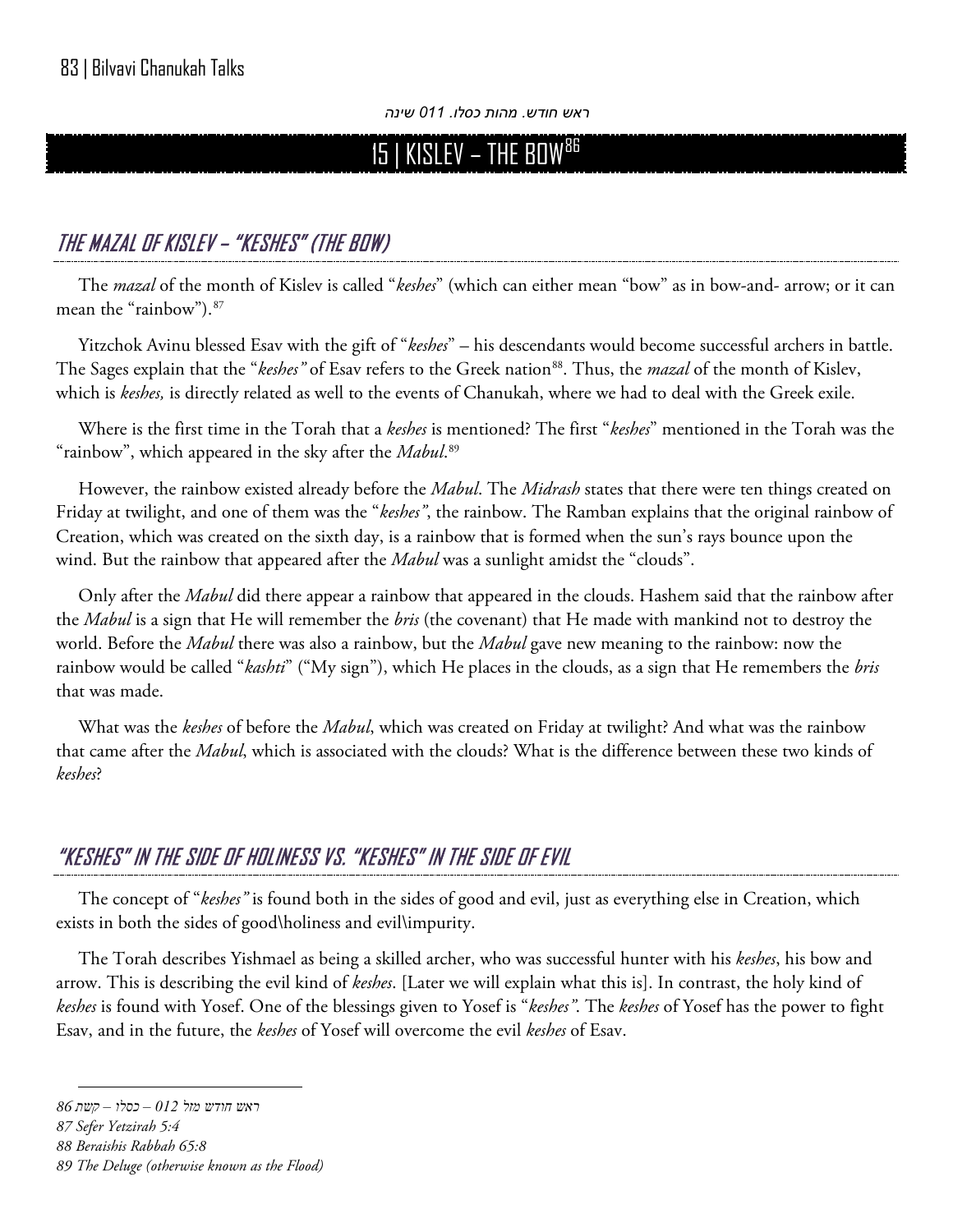What is the holy kind of *keshes*, and what is the evil kind of *keshes*? What is the *keshes* of the nation Yisrael, which is holy, and what is the *keshes* that the Greek nation possesses, which is evil?

## EVIL "KESHES" – A SENSE OF FALSE COMPLETION

*Keshes* is from the word *koshi* (difficulty), and it is also from the word *kishut* (adornment, or beautification). [The implication of "*koshi*" (difficulty) is the evil use of *keshes,* whereas the use of *kishut* (adornment\beautification) is the holy use of *keshes*, as follows.]

A *keshes* is always a half-circle, as the Talmud explains.<sup>[90](#page-84-0)</sup> In a *keshes* of bow and arrow, there is the arrow, and there is the half-circle of the bow, which the arrow is strung from. The *keshes* – it use as a bow that flings arrows - is a weapon of war. In this sense, *keshes* connotes *koshi*, "difficulty", for it means war.

How is the *keshes* used in war? The very fact that it is a half-circle makes it possible for the arrow to be flung from it.

The *keshes*\rainbow is also a half-circle. A rainbow results from when the sun meets the wind, resulting in an arch-sharped bow - a rainbow – which has the shape of a half-circle. However, the two ends of the half-circle do not meet with each other. Each end stands on its own and the two ends do not unify; they remain as two separate ends which do not meet at some point. This symbolizes how the *keshes* connotes difficulty and war.

Applying this concept in terms of the soul, the evil use of *keshes* is when one is incomplete yet he thinks of himself as perfect and complete. This is also known as the trait of *kashyus oref* (to be stiff-necked; a kind of evil brazenness), which is also related to the word *keshes*. The arrow in a bow is only able to be strung because of the half-circle of the bow; so too must one understand that he is only a half, and he is incomplete. When a person perceives himself as whole and complete, he has the negative trait of *kashyus oref,* and this is the evil side to "*keshes"*.

## "KESHES" IN HOLINESS: PRAYING TO FILL WHAT WE LACK

The holy kind of *keshes* is when a person utilizes the power of *bakashah* (request; prayer) – also rooted in the word *keshes*. The Sages said, "*Tefillah* (prayer) does half." When a person wants something, he is like a half-circle, like a bow - he knows he is not complete, he feels lacking somewhat, and he seeks completion. Thus, when he prays for what he lacks, his prayers accomplish the other "half" that he is missing.

*Bakashah* is when I realize that I only have half, and I am trying to get the other half. This is what lays behind the concept of *tefillah*. It is when I have the perspective that I am not remaining in the half that I have; I am hoping to have my other half filled. This is the holy kind of *keshes:* the power of *bakashah,* or *tefillah.*

This is how "*keshes"* results in "*kishut"* (adornment, or beautification), which is the good and holy use of *keshes*. Hashem designed all of Creation in a way that we are all lacking and insufficient, and we need to be completed by other "half" - the Creator. All created beings are incomplete and need to be completed by their other half, which is

<span id="page-84-0"></span>*90 Eruvin 65a*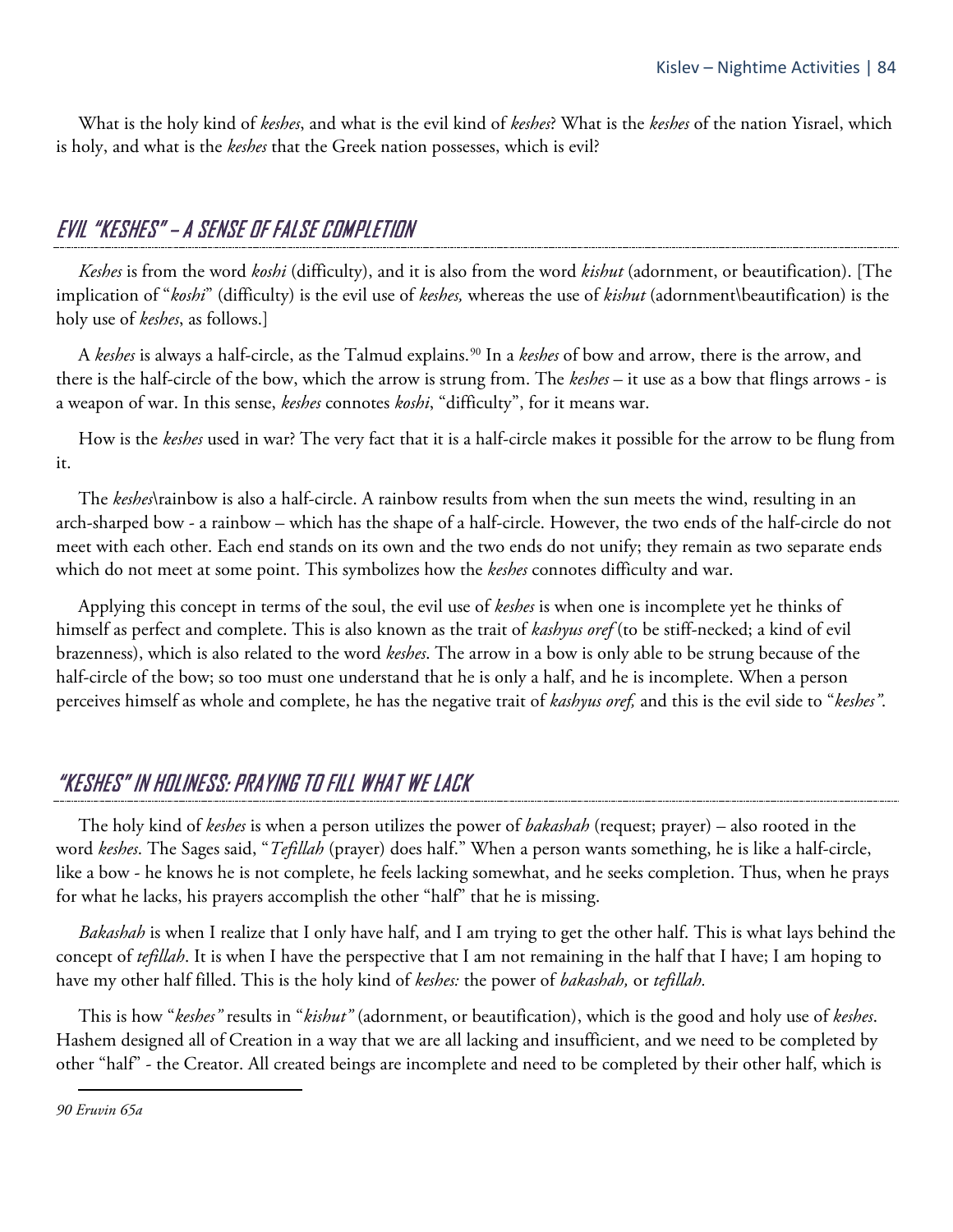the Creator. The beauty of Creation, its *kishut* (beauty), is precisely when the many "halves" of this creation are completed by their other "half".

As an example, Hashem did not bring any rain until Adam prayed for it. This taught us that man is essentially lacking, for he is a created being and thus insufficient, and through prayer, he accomplishes the other "half" that is missing. At the beginning of creation, Hashem created the *keshes* (the rainbow) on Friday, at twilight. But the Sages also said that at that very time, the *sheidim* (demons) and *mazikin* (harmful spirits) were also created. This alludes to the evil kind of *keshes*, which is *kashyus oref.* 

But after the *Mabul* came a *keshes* (rainbow) which symbolizes holiness. The rainbow which Hashem put into the sky after the *Mabul* was a sign that He would forever remember the *bris* (covenant) He made with the word to never destroy it again. This *keshes*\rainbow appeared in the clouds. Unlike the original *keshes*\rainbow of creation, which is a combination of sunlight and air, the rainbow that came after the *Mabul* was a combination of sunlight and cloud. The clouds enable the rain, which man had to pray for, in order for the rain to come. Thus, the *keshes* that appears in the clouds represents *bakashah*, prayer. This is a kind of "*keshes"* that requests its other half.

This is in line with the concept of *bris* that the *keshes*\rainbow represented. In a *bris*, there are two sides, and one of the sides is loyal to the other; the one who agrees to the *bris* is saying that he is incomplete by himself, and he needs the other to complete him.

But by the *keshes* of bow and arrow, the bow seems to be complete in and of itself, even though it is only a half. This is the evil kind of "*keshes"* – the *"keshes"* of Esav, of Yishmael, and of the Greek nation – a *keshes* that does not recognize its incompletion, thinking that it is complete in and of itself, failing to realize how it really needs another half to complete it.

## KESHES AND THE CONCEPT OF BRIS

 $\overline{a}$ 

Yosef *HaTzaddik* represents the concept of keeping the *bris* (the holy covenant between Hashem and the Jewish people, which we must guard in various ways), thus, Yosef contains the holy kind of *keshes* (for the holy kind of "*keshes*" is associated with the concept of *bris*), which can counter the evil *keshes* of Esav.

Chazal say that if one stares at the *bris* of himself[91](#page-85-0) (and surely if he stares at the *bris* of another), his own "*keshes"*  (his "bow"; the male organ) is withheld, and he will not be able to bear children. The *bris* implies that he is but a half, who is incomplete and needs to be completed by the one whom he made the *bris* with; meaning, he must guard the *bris* with the one whom he has made the *bris* with, which is his spouse [and on deeper level, the Creator].

This is the holy kind of "*keshes"*: when I realize that I am but a half, and I need another half to complete me. This perspective of "*keshes*" (in the side of holiness), is at the core of the concepts of *tefillah* and *bris*.

## DEEPER MEANING OF "KESHES": EQUALIZING WITH OTHERS & INTEGRATING WITH HASHEM

<span id="page-85-0"></span>*91 It is forbidden according to Halacha for one to gaze upon the male organ, either of himself or of another.*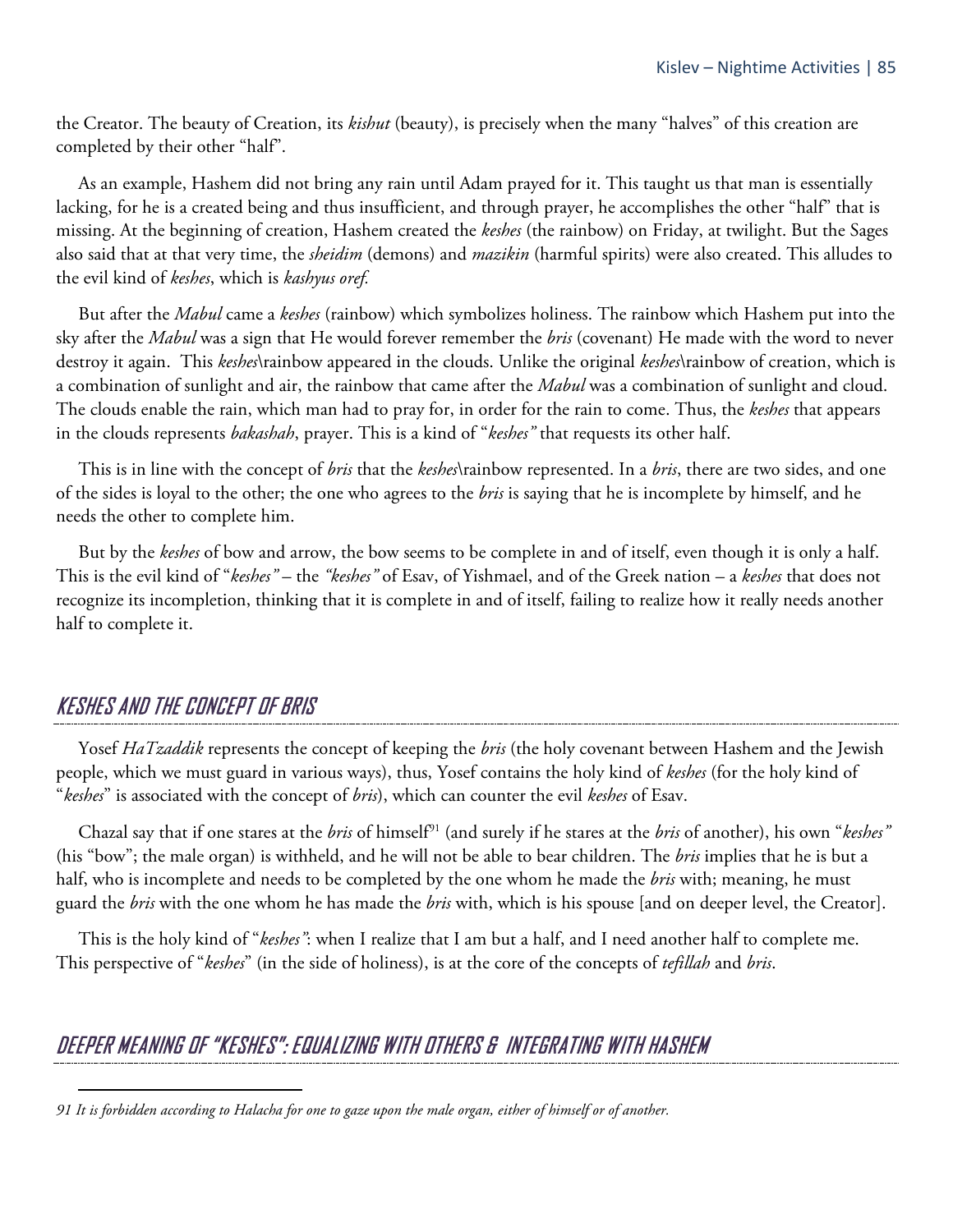There is also another meaning to *keshes* explained in Chazal: *keshes* is also from the word "*hekesh"*, which means "comparable."

The *keshes*\rainbow after the *Mabul,* which symbolized the concept of *bris*, was about the *bris* between Yisrael and Hashem (even though it took place before there was a *Klal Yisrael* yet, it was an allusion to the future *bris* that Hashem would make with *Klal Yisrael*, through the Torah). The rainbow after the *Mabul* showed that all creation are *"mukashim*" (to be compared, so to speak) to Hashem.

The *halachah* is that it is forbidden to stare at the "*keshes*" of oneself or of others<sup>[92](#page-86-0)</sup>, and the Sages say that this is like gazing at the *Shechinah,* which is forbidden. How is the *keshes* of the body compared to the *Shechinah*? It is because *keshes* alludes to how all created beings are *"mukash*" (compared) to Hashem.

Thus, to stare at the *keshes* (whether it is the *Bris Kodesh* on the body, or whether it is the rainbow, which symbolizes the *bris*) is like staring at the *Shechinah*, which is forbidden.

## "HEKESH" – WHAT I HAVE IS EQUAL TO WHAT OTHERS HAVE

There are two abilities in man that contradict each other: *tefillah* (prayer, which means that I am insufficient and I need something to complete me), and *someiach b'chelko*, "being happy with one's lot". These two abilities contradict each other because if I pray, I am not happy and sufficient with what I have, and if I am happy with what I have, I see no reason to pray, because there is nothing that I lack that I am trying to fill.

Simply speaking, "one who has a hundred wants two hundred", and a person cannot be *someich b'chelko* as long as he wants something that he doesn't have right now. But if a person gains the ability to be "*makish*" himself to others – in the sense that he feels that what he has is equal to what others have, and that what others have is equal to what he has – then he sees no reason to want anything that others have, for he realizes that he really does have what he sees in others. This is the deep attitude that is behind the power to be *someiach b'chelko*.

When one is using the concept of *keshes* for evil, he will want something and will fight and engage in war with others, in order to get what he wants (this is the "*koshi*" aspect of *keshes*, and it is evil). When one is using the concept of *keshes* in the side of holiness, when he wants something, he will pray to Hashem to get it (this is the "*bakashah"* aspect in *keshes*, and it is good and holy). But there is also a higher way of using *keshes:* if I want something, I can realize that whatever I have is really *equal* to what another has - and then I will no longer want what others have. I can only pray for something I want when I am unaware that I really have what another has; once I realize that I have what others have, I see no need to pray for it.

The desire in a person to have anything else that he doesn't yet have is a lack of *someiach b'chelko.* It is a lack of understanding that whatever I have is really *equal* to what another has.

When Hashem split the waters on the second day of Creation, the lower waters were jealous of the upper waters. The lower waters thought that the higher waters were more important, so the lower waters were jealous. They thought that the upper waters have something that they don't have. A person always wants the other half of what he

<span id="page-86-0"></span> $\overline{a}$ *92 see ibid*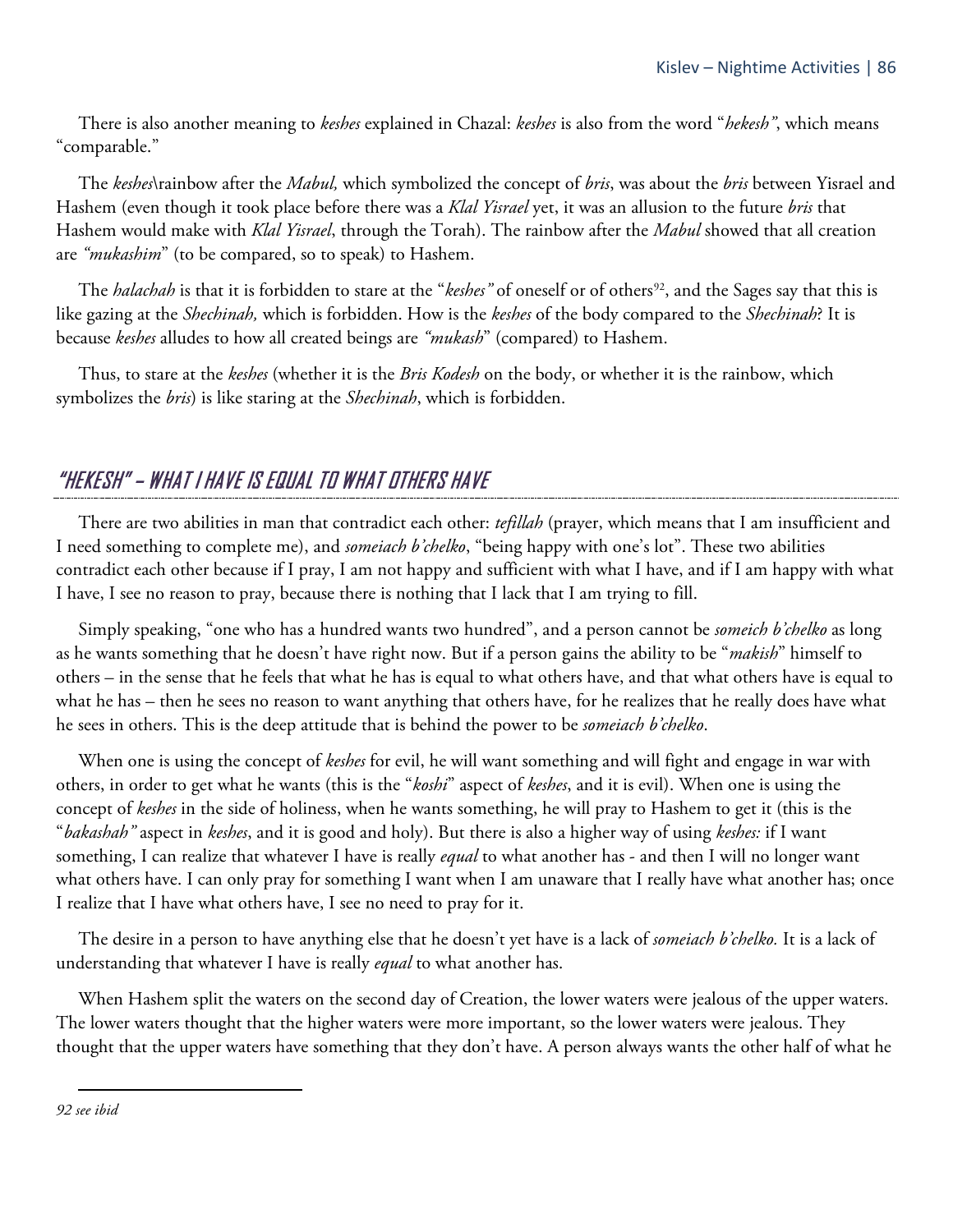is missing, which seems to not be in his possession. Either he will fight to attain it (which is evil) or he will pray for it (which is holy). But there is a deeper perspective he can have: if one is "*makish"* himself to others – if one realizes that all that he has is equal to what others have, and that the same is true vice versa - he realizes that the half which others possess is also a part of him. He is not lacking anything. This is the depth of *someiach b'chelko*.

## "KESHES" AND THE GREEK NATION

The Sages associate the concept of *keshes,* contained in the month of Kislev, with the Greek nation. What is this *keshes*? The ancestor of the Greek nation, Yefes, was given a blessing by Noach that he would "dwell in the tents of Shem". In other words, Yefes was blessed with the *chochmah* (wisdom) that would come to the Greeks, which would eventually challenge the *chochmah* of the Torah, which was inherited by the descendants of Shem. What, essentially, is the difference between the Torah's wisdom and the Greek wisdom?

The wisdom of the nation Yisrael, which is the wisdom contained in the Torah, is essentially the fact that Hashem learns with a person as he learns Torah; "One who sits and learns Torah, the *Shechinah* sits with him and learns with him." <sup>[93](#page-87-0)</sup> When one learns Torah, he is able to have the understanding that he is but a half, who is incomplete and who needs to be completed by another half, the Creator. By contrast, when one learns any wisdom other than the Torah (and any non-Torah wisdom is included in Greek wisdom), it is viewed as a wisdom that complete in and of itself, devoid of any other half; it is disconnected from Hashem. Only with learning Torah can a person realize that his wisdom is just a half, which needs Hashem in order for it to be completed.

Hashem is on one side, Yisrael is on the other side, and there is a *bris* (covenant) that connects us together. That *bris*, symbolized by the *keshes*, is the Torah. But what is this *bris* of the Torah? It is when one learns Torah with the understanding that his learning is just the "half" that he is accomplishing, and he still seeks the other half, Who is Hashem.

Before learning the Gemara, there is a *tefillah* to say, composed by the sage Rabbi Nechunia ben Hakanah. This is a *bakashah*, a request and a prayer from Hashem, that we should succeed in our learning. We need *bakashah* before we learn Torah so that we can understand that our Torah learning is our "half" that we can accomplish, and to understand that our other half that we need is Hashem.

This is the holy power of *keshes*, which Yosef personified. Yosef merited to be called one who is "tender in his years, yet a father of wisdom." Yosef became great in *chochmah* (wisdom) because he merited to have Hashem learn with him, through learning with Yaakov Avinu. Yosef recognized that he is the other "half", the lower half, whereas Yaakov is the upper half. Such Torah learning is the Torah of the nation of Yisrael.

By contrast, the evil kind of "*keshes"* is the perspective of the Greek nation, which is when one perceives his wisdom as complete and independent of Hashem, when in reality, any of the wisdom that he learns is but a half a larger whole, which he fails to recognize.

<span id="page-87-0"></span>*<sup>93</sup> Berachos 5a*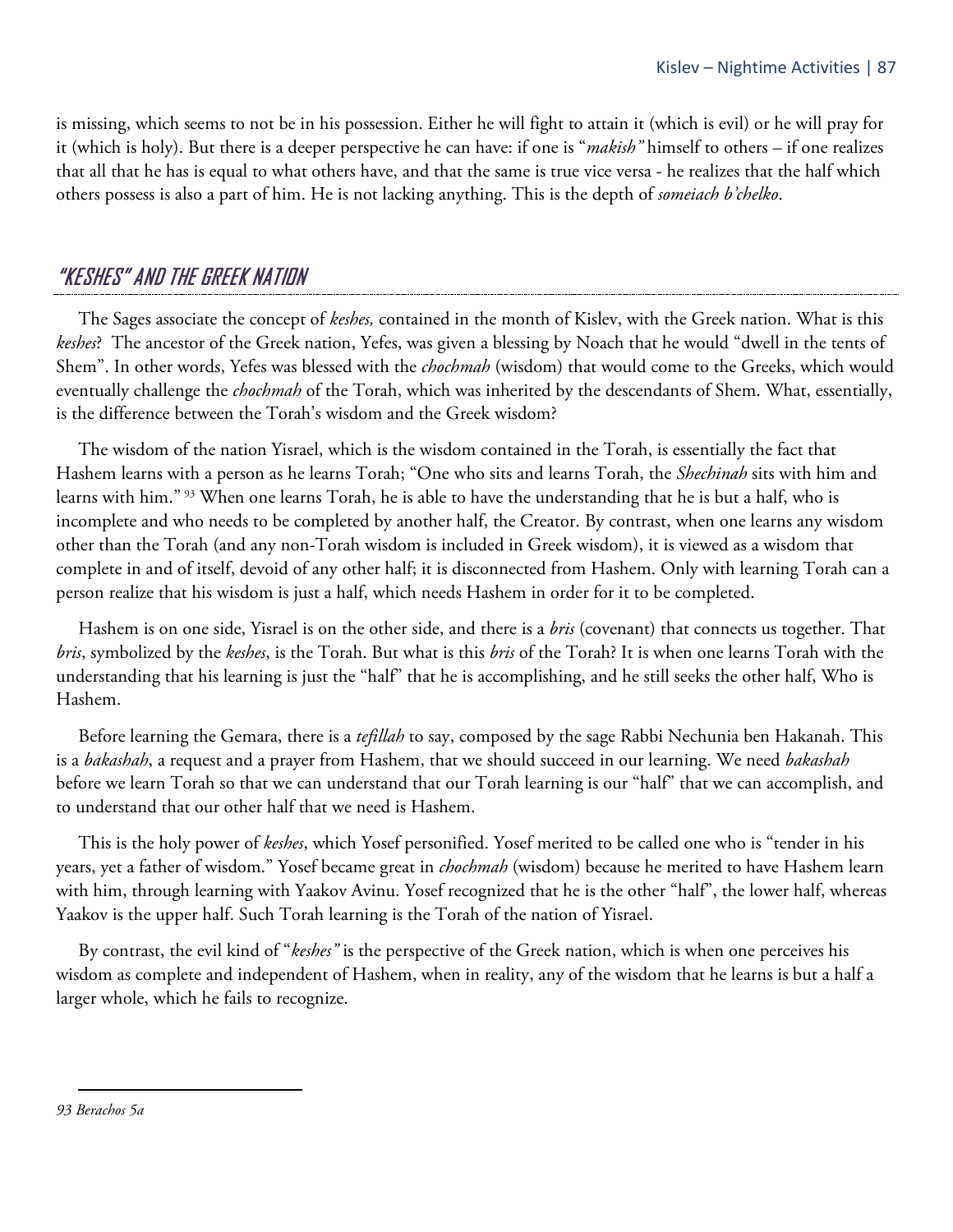## IN CONCLUSION

Thus, altogether, there are three levels to the concept of *keshes*. The evil kind of *keshes* is when I think that I am complete. The good kind of *keshes* is when I realize that I am a half that needs to be completed by another half. A higher level of *keshes*, which was the level reached completely by Moshe Rabbeinu, is when one understands that he is "*mukash*" - when one is at a state of equilibrium with all others, because he recognizes the other half as equal with his own half. Moshe Rabbeinu realized this fully, and that is the depth of why the *Shechinah* spoke from his throat.

The *avodah* in the month of Kislev, which is about the concept of *keshes*, is thus to realize that I am but a half, and that I must seek to be completed by my other half.

"There is no generation which does not have in it a righteous person like Moshe"<sup>[94](#page-88-0)</sup> – thus, every Jew can attain a spark of Moshe *Rabbeinu's* level, to be "*mukash*", to equalize ourselves and align ourselves with our other "half", Hashem – and in this way, we can merit some degree of Moshe's level: "the *Shechinah* speaks from his throat."

<span id="page-88-0"></span>*<sup>94</sup> Rambam in Moreh Nevuchim*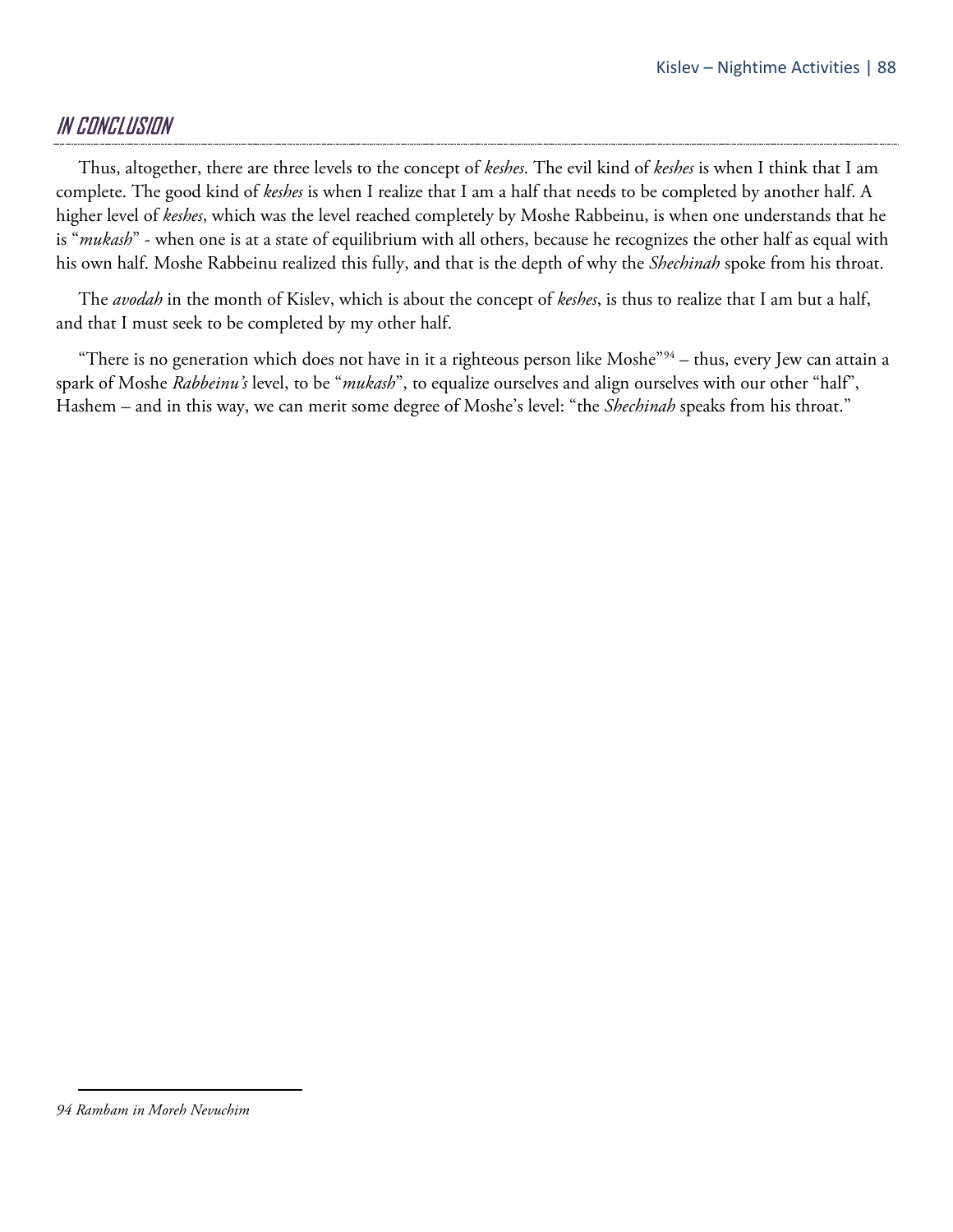## $16$  | TEVES – GOAT $^{95}$  $^{95}$  $^{95}$

## THE MAZAL OF TEVES – THE G'DI (GOAT)

The festival of Chanukah, in contrast to all other Biblical and Rabbinical festivals, is unique in that it overlaps two months – Kislev and Teves. The *mazal* of Kislev is *keshes* (the bow), and the *mazal* of Teves is  $g'di$  (goat)<sup>[96](#page-89-1)</sup> thus Chanukah, which connects together the months of Kislev and Teves, is a union of these two *mazalos* of *keshes*\bow and *g'di*\goat.

The simpler understanding [of the connection on Chanukah between *g'di*\goat and *keshes*\bow] is as follows. The Sages state that the Greeks sent a message to the Jews, "Write for your selves on the horns of a bull that you have no portion in the G-d of Israel."[97](#page-89-2) *Rashi* explains that the 'bull' was a hint to the sin with the Golden Calf; thus, in turn, Chanukah was a rectification of the sin with the Golden Calf. A hint to this is that the first letters of the words *g'di\* **גדי**and *keshes\***קשת**, which are the letters *gimmel*\ גand *kuf*\ק (are equal in numerical value to the word **עגל**/eigel\calf.<sup>98</sup> Thus, the concepts of *g'di*\goat and *keshes*\bow, are both associated with the rectification of the sin with the Golden Calf.

Here we will delve specifically into the role of the *g'di* (goat) in Chanukah of the spiritual power that it represents.

## THE GREEK NATION IS SYMBOLIZED BY THE LEOPARD

Concerning the future, it is written, *"The wolf will dwell with the lamb, and the goat with the leopard."[99](#page-89-3)* In a vision to the prophet Daniel, the Greek nation appeared to him in the form of a leopard. He saw four beasts, parallel to each of the four exiles, and the third beast he saw was a leopard, parallel to the third of the exiles, which is the Greek exile.

A leopard is full of many different spots, which are unique from each other. These many spots that are part of its physical appearance are called *tzuros* (formation), a hint to the many *tzaros* (difficulties) which the Greek exile would cause the Jewish people.

The redemption, where "the leopard will dwell the goat", symbolizes a point in time where the "leopard" (the Greek nation) will be connected with the "goat" (the *mazal* of the month of *Teves*) – in other words, where the leopard will be 'lowered' [humbled] to the goat. Chanukah, which connects together the 'leopard' with the 'goat', is thus a revelation of a concept of a 'leopard' in the side of holiness (and the leopard is part of the lion family, so it is really a reference to the lion).

<span id="page-89-0"></span>*ראש חודש מזל 013 טבת* – *גדי 95*

<span id="page-89-1"></span>*<sup>96</sup> Sefer Yetzirah 5:14*

<span id="page-89-2"></span>*<sup>97</sup> Beraishis Rabbah 2:4, Vayikra Rabbah 13:5*

*<sup>98</sup> עגלis equal to 103 ( עis equal to 70, גis 3, and לis 30; for a total of 103. The letters גand ק are 3+100, which is 103.*

<span id="page-89-3"></span>*<sup>99</sup> Yeshayahu 11:6*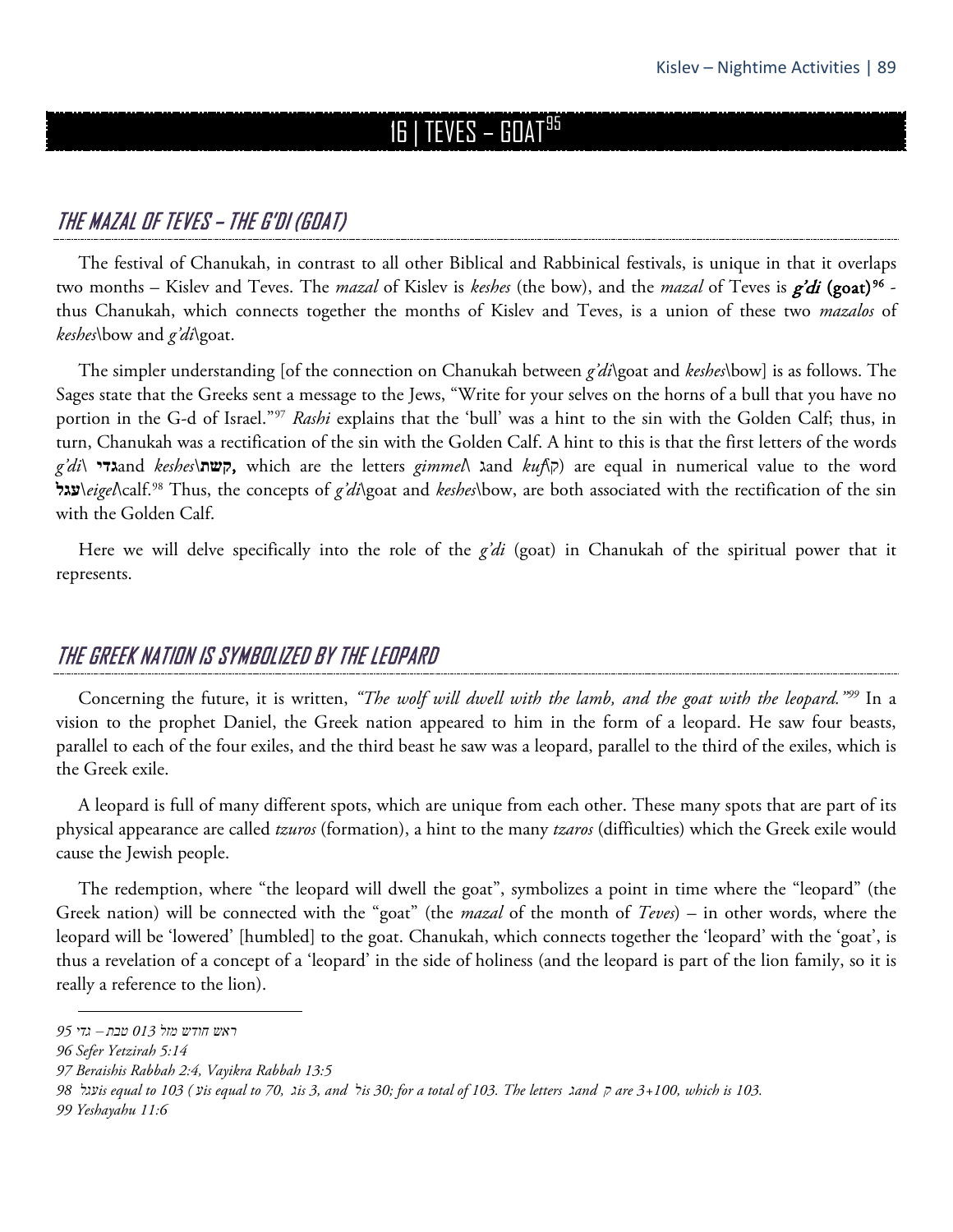Hence, the *mazal* of *g'di*\goat is really a spark of the light of the future, in which the leopard will dwell with the goat, and the wolf will dwell with the lamb. The evil "leopard" - the Greek nation - was defeated, and thereby lowered to the level of the goat, revealing instead a holy and rectified kind of "leopard", which can dwell with the goat (the leopard's root in holiness is the lion).

The Sages say that in the future, all the festivals will disappear except for Purim<sup>[100](#page-90-0)</sup>, and there are those who include Chanukah as well.<sup>[101](#page-90-1)</sup> The understanding of this opinion, that Chanukah will not cease in the future, is linked with the fact that the *mazal* of the month of Teves is *g'di*\goat, which on an inner level is referring to the complete level of *g'di* in the future, where there will be a union of leopard with goat. (The future will also be a revelation of the full level of the "light of Torah" - which is also what Chanukah revealed.)

Let us try to understand more about this *mazal* of *g'di*\goat.

### G'DI AND THE TRIBE OF GAD

The word *g'di* (goat) is rooted in the word "Gad", who was one of the twelve sons of Yaakov Avinu. Gad was named by Leah from the words, "*Ba gad"*, lit. "Gad has come".

*Rashi*[102](#page-90-2) cites three different meanings of Gad's name. One of the meanings of it is *"Ba gad, ba mazal*" (lit. "Gad has come, good *mazal* has come"). The word "*gad"* is thus synonymous with the very concept of *mazal*. Another reason for Gad's name is because his birth was like a "*begidah"*, a "betrayal" – in the sense that he was born from a maidservant, and not directly from her. A third reason for his name is because he was born circumcised, and the word *gad* means to "cut", hinting to the cut of the *bris milah* that he already was born with.

The word "*mazal"* is from the word "*noizel"*, to "flow"; the concept of *mazal* is about the continuous flow of all *shefa* (Heavenly sustenance) to the Jewish people. Throughout the 12 months of the year, there are 12 *mazalos*, and the *mazal* of Teves which is *g'di*\goat corresponds to the tribe Gad - who is the root of *mazal*, for Leah said upon the birth of Gad, "*Ba gad, ba mazal*". Thus, the *mazal* of Teves, which is *g'di*\goat, is the root viewpoint of all the other *mazalos* throughout the other months of the year. The *shefa* of all the *mazalos* of the year flows from the *mazal* of Teves, which is *g'di*\goat.

Since the term "Gad" implies different meanings - as explained above – the concept of Gad and the *mazal g'di*\goat therefore contains opposite concepts. This will either mean that the *shefa* of all the *mazalos* stem from Gad's aspect of "discontinuation" (*gid*\cut), or, from Gad's aspect of *begidah*\betrayal – also a form of discontinuation (either of these implies a bad *mazal*), or, the opposite – the *mazalos* may all stem from Gad's aspect of "*ba gad ba mazal*", the fact that Gad implies good *mazal*, a continuation of uninterrupted *shefa*. So Gad, or the *mazal g'di,* can either imply continuation of *shefa*, or it may imply the discontinuation of *shefa*.

<span id="page-90-0"></span>*<sup>100</sup> Midrash Shochar Tov: Mishlei: 9:1*

<span id="page-90-2"></span><span id="page-90-1"></span>*<sup>101</sup> Ateres Zekainim Orach Chaim 676, Sefer HaChaim 3:7, Magid Maisharim parshas Vayakhel, Manos HaLevi: hakdamah 102 Beraishis 30:11, and Rashi ibid*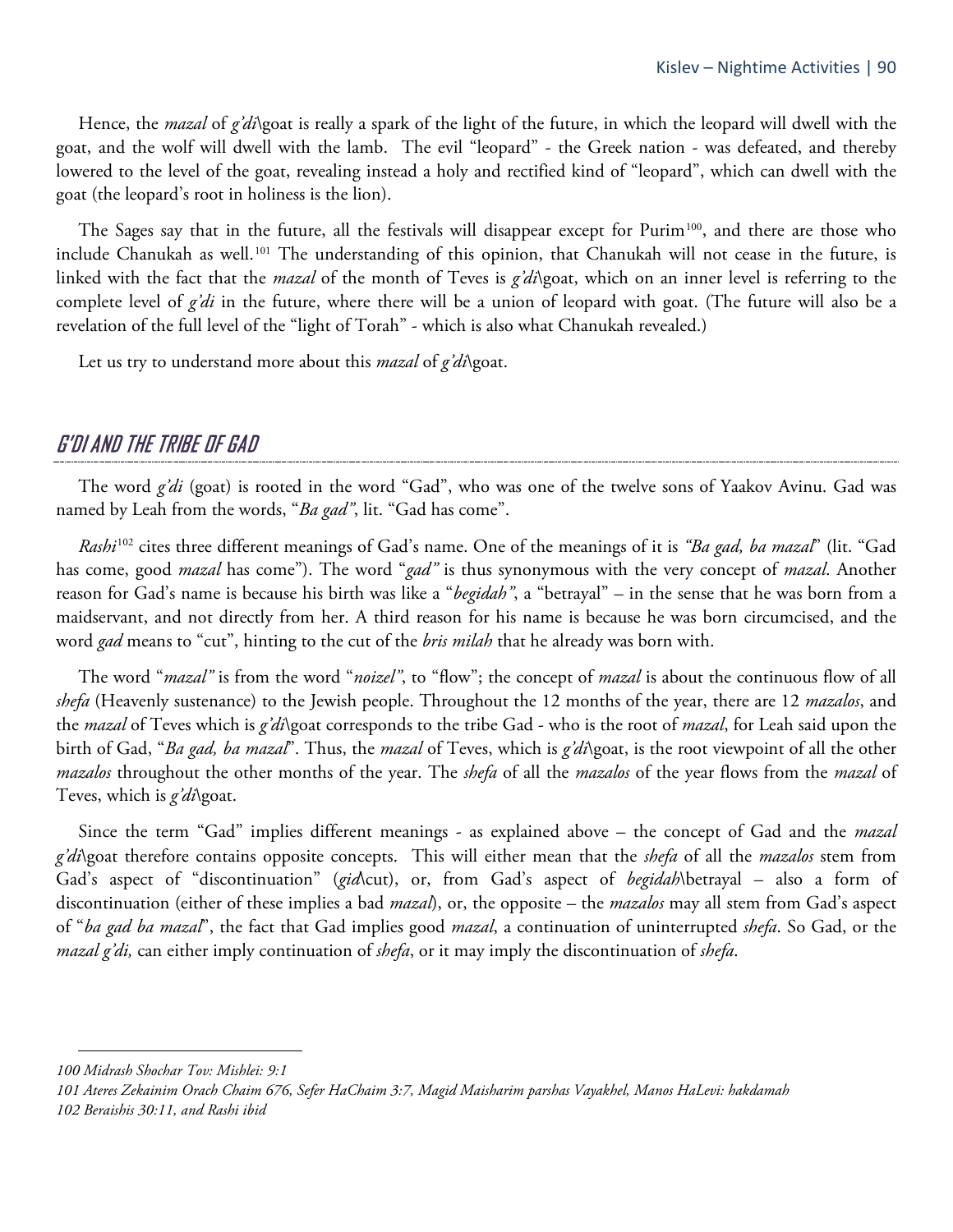Gad's aspect of *gid*\cutting\discontinuation implies limitations, as in the phrase, "Words as tough as '*gidin*' spears".[103](#page-91-0) There are 248 limbs and 365 *gidin* (sinews) in the body; the 248 limbs are parallel to the 248 sins which the Torah enumerates, and the 365 sinews are parallel to the 365 *mitzvos* of the Torah. The Ramban says that the 248 sins of the Torah represent *yirah*\fear of Hashem, which is the idea of staying contracted to boundaries, whereas the 365 *mitzvos* represent *ahavah*\love, which is expansion.

Let us now delve into the roots of these matters.

### THE POWER OF GOATSKINS WHICH SAVES YAAKOV (THE JEWISH PEOPLE) FROM ESAV (WESTERN SOCIETY)

When Yaakov had to take the blessings from Esav, he disguised himself with goatskins. Yitzchok felt the skin on his neck and hands, which was covered in goatskins, and therefore thought he was Esav, and that is what ultimately secured Yaakov with the blessings (and which also aided him in the spiritual war against his brother Esav). Thus, it was goatskins which saved Yaakov.

The war of Esav against Yaakov was first centered on who would get the blessings. He fought Yaakov to leave the womb first, so that he could become the firstborn and have blessings, and later, he tried getting the blessings for himself, and was subsequently at war with Yaakov for taking the blessings from him. Yaakov was able to defeat Esav and take the blessings, through wearing the goatskins.

But the battle with Esav wasn't yet over. Later, the angel of Esav fought Yaakov when Yaakov went back to retrieve the *pachim ketanim*, the small pots which he had left behind (and the Sages said that these *pachim ketanim* were actually the small jug of oil which would eventually became the same small jug of oil with the signature of a *Kohen Gadol* used in the miracle of the Chanukah story<sup>104</sup>). After Yaakov overcame Esav's angel, he received the commandment not to eat the sinew of *gid hanasheh* - also from the word *g'di*. The implication of this is that Esav's angel was trying to attack Yaakov Avinu's power of "*g'di*", by hitting him in the thigh, where the area of *gid hanasheh* is. Essentially, it was trying to turn Yaakov's power of *g'di* into its opposite implication, "*gid" –* which means "cut", or discontinuation.

The prophet says that in the future, Esav will be like straw, and Yosef will be like a fire, which will burn and destroy the 'straw' that is represented by Esav. Esav is also compared to a fire. Esav is the evil kind of fire, whereas Yosef is holy fire, and the holy fire of Yosef will destroy the evil fire of Esav in the future. There is a hint to this from a certain *halachah* pertaining to the laws of Shabbos. The Gemara says that if a fire starts on Shabbos, one should first surround the fire with goatskins, which can cause the fire to die down.<sup>105</sup> Thus, the power of the "goat" can overcome fire. This is a hint to the power of the "goat" which Yaakov Avinu was protected with, which has the power to overcome Esav.

This concept is also at the root of the miracle of Chanukah. The Sages compare the Greek exile to "darkness", and the exile of Edom (Esav) to the lowest abysses of the earth (the *tehom*), and that the exile of Edom gets its strength from its predecessor, Yavan (the Greek nation). Thus, the Greek exile continues with the exile of

<span id="page-91-0"></span>*<sup>103</sup> Rashi to Shemos 19:3*

<span id="page-91-1"></span>*<sup>104</sup> Megaleh Amukos parshas Vayishlach (Beraishis 32:24)*

<span id="page-91-2"></span>*<sup>105</sup> Shabbos 120a*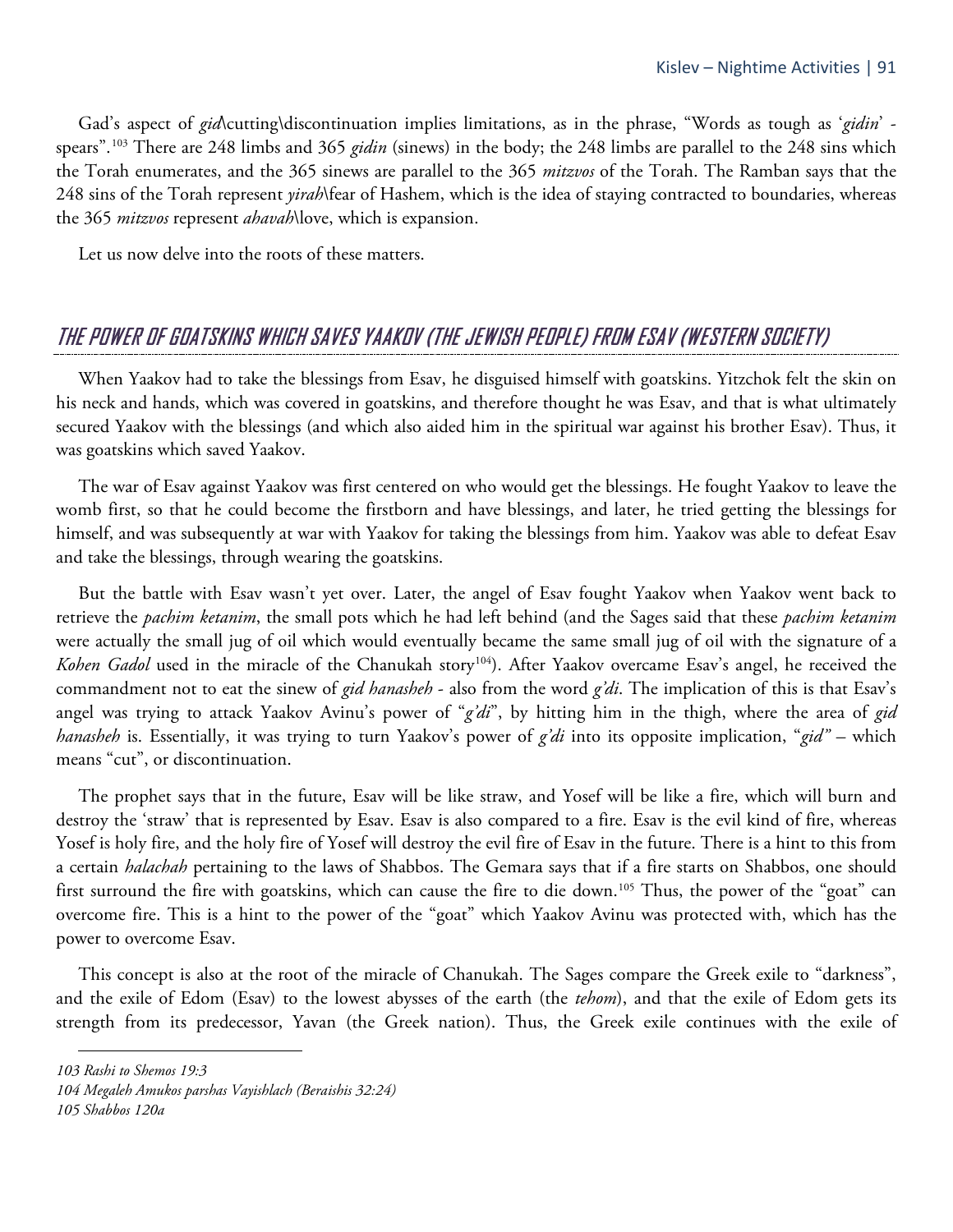Edom\Esav. We find that in the episode of Yehuda and Tamar, which formed the roots of the Messianic dynasty through their children Peretz and Zerach, that Yehudah gave goatskins to Tamar. Thus, the roots of the Mashiach involved goatskins.

The roots of the Messianic dynasty are these two sons of Yehuda and Tamar: Peretz and Zerach. The word "Peretz" is from the term *poiretz geder*, "to break through fences," the quality associated with royalty, for "a king can break through fences, and no one may protest." It is the power to break through limitations, corresponding to the "*gid*" aspect of Gad (cut\discontinuation\limitation) and, in its place, to reveal the *g'di* aspect of Gad, which is *mazal* - continuation.

Thus, there is an ongoing spiritual "war" between these forces of *g'di* (*mazal*, continuation) and *gid* (cut\discontinuation).

### THE G'DI\GOAT – THE CONNECTING POINT BETWEEN YEHUDAH AND YOSEF

Chazal state that after the sale of Yosef, when Yehudah "descended" to Goshen, it was as a punishment for causing Yosef's descent to Egypt. Furthermore, in the episode of Yehudah and Tamar, Yehudah was proven wrong when she showed him the goatskins, which proved that he had been with her. This was in full measure for having caused pain to Yaakov Avinu when he made him think that Yosef was dead, by showing him goatskins dipped in blood. On a deeper level, the goatskins symbolize all of the wars between Yaakov and Esav, with all the spiritual failures involved, which the Jewish people will go through in the ongoing war with Esav.

In the side of holiness\rectification, the "*gid*" (discontinuation) aspect becomes *g'di*\goat\continuation, the *mazal* of Gad, which is completely good *mazal*, in which the *shefa* is continuous – through the power of *g'di* and all that it represents. The power of *g'di* first came to the aid of the Jewish people in the life of Yaakov Avinu, when he was saved by goatskins; and it was continued through Yehudah, who fathered the Messianic dynasty which involved the use of goatskin.

In both of the blessings of Yaakov and Moshe which were given to Gad, the tribe Gad is compared to a young lion. This corresponds to the "leopard" in the side of holiness which Gad corresponds to [which has the power to defeat the Greek exile, the evil leopard].

## GAD\G'DI – THE POWER OF BRIS MILAH WHERE ALL MAZAL AND SHEFA COMES FROM

Thus, we find a connecting point between Yosef and Yehudah. At first, Yosef descended to Egypt through the means of Yehudah (who was mainly responsible for selling him), and afterwards, Yehudah descended to Goshen by means of Yosef (for the brothers shunned him after the sale of Yosef, causing him to descend from his previous royal status). The inner task of Gad (*g'di*) is to connect together Yosef and Yehudah and to continue this connection [as will be explained].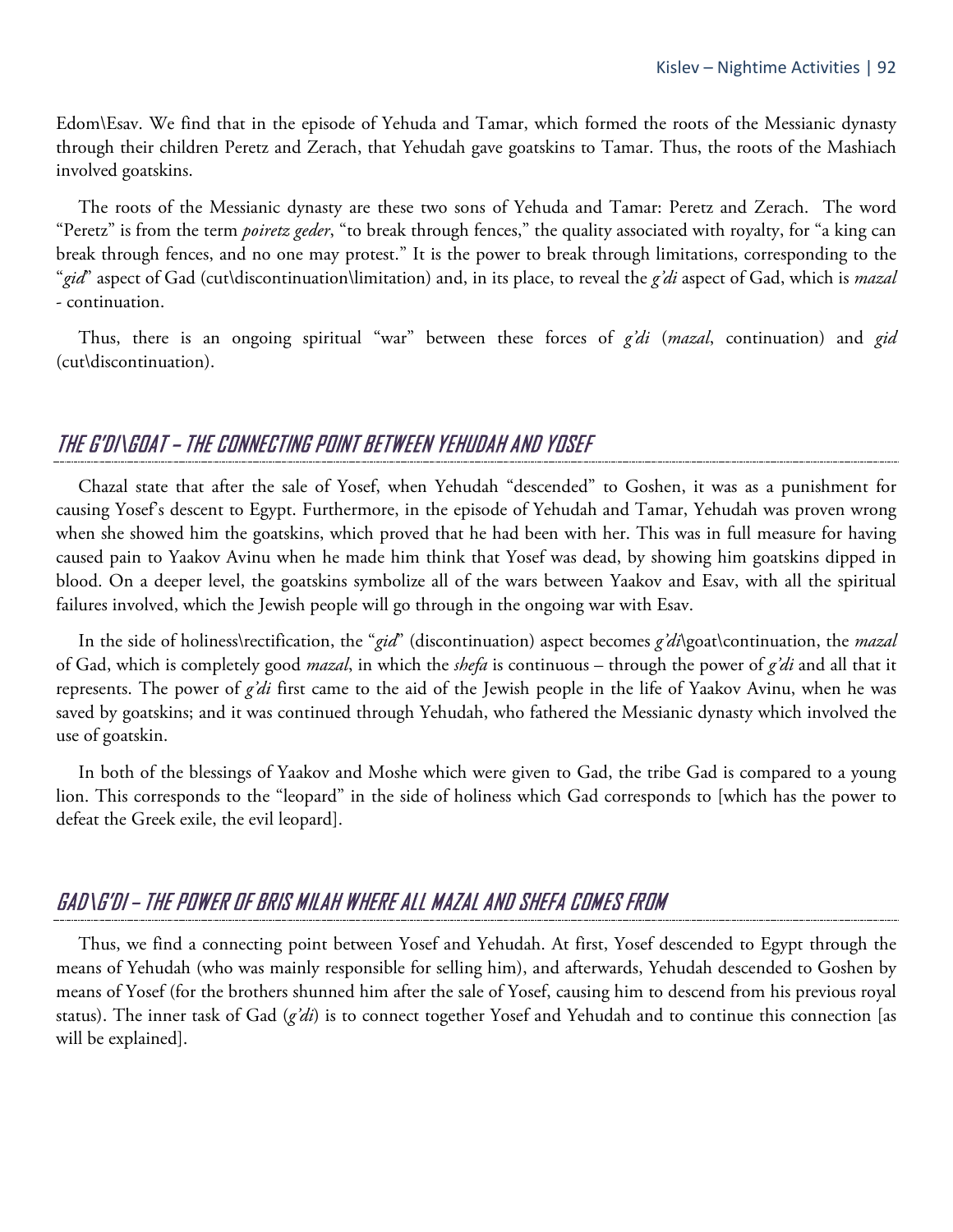In the beginning of *Parashas Vayigash*, when Yehudah approaches Yosef, this is symbolic of the future, when Yehudah will become connected to Yosef [via the two Messiahs, Moshiach ben Yosef and Moshiach ben Yehudah]. From the connection between Yosef and Yehudah, comes all *mazal* and *shefa* to the Jewish nation.

From where does all the *shefa* and *mazal* come from? It is all rooted in Gad, the power of the *g'di*, which symbolizes good *mazal* and continuous *shefa* (as explained above at length). We mentioned earlier that the opposite of the "*mazal*" aspect in Gad is his aspect of *gid*\cutting, which symbolizes 'disconnection'. On a simple level, this appears to mean that there is an aspect in Gad which contains bad *mazal*. However, we can now view this with a deeper meaning: through the cutting of the *gid* (circumcising the foreskin), a Jew gains the holiness of the sign of the *Bris Kodesh* (Holy Covenant) – of which all *shefa* comes from.

Thus, it is precisely the "*gid*" aspect which can bring all *mazal* and *shefa* – this is referring specifically to the "*gid*" aspect in the side of holiness, which is the concept of *Bris Milah*, circumcision of the foreskin. This is also the implication of Gad's power of being born circumcised. He was born already with the foreskin cut, and this is really a sign of his good *mazal*, for all good *mazal* comes to a Jew from the sign of the *Bris Kodesh*, which is symbolized by the cutting and removal of the foreskin; from *Bris Kodesh*, one receives good *mazal* for his children and for all his continued offspring who descend from him.

Thus, the depth behind Gad is that he causes connection through the act of cutting and separation, which appears to be nothing but separation, but which is in actuality a connecting force. The "cut" foreskin which Gad was born with is the source of his good *mazal*. This is the depth behind Gad's power of having been born circumcised. In this way, Gad's aspect of *gid* is not a negative *mazal* for him, but to the contrary, it is synonymous with his aspect of *ba gad, ba mazal* – his good *mazal* – which corresponds to the spiritual power of the "*g'di*". Through the "cutting" of the *Bris Milah*, which is the *gid*, there is a connecting point between Yosef and Yehudah, and from there, all *shefa* comes.

### THE MONTH OF TEVES – A DIFFICULT MONTH, WHICH CONTAINS THE LIGHT OF CHANUKAH

The month of Teves, on one hand, is a troublesome month for the Jewish people. It contains "words as tough as *gidin* (spears)" – it contains *Asarah B'Teves*, the 10<sup>th</sup> day of the month of Teves, where all of the events leading up the destruction of the Holy Temples began.

But there is also a higher, deeper aspect to the month of Teves. Its *mazal* is *g'di*\goat, from the word Gad, which symbolizes the very concept of *mazal*. We have explained here that the depth of this power of "*g'di"* is due to the power in the Jewish people of *Bris Milah*, circumcision, an act of cutting and separating which leads to connection and a combination of mighty spiritual power, which has the strength to defeat the evil forces of Esav. This is the root of how the month of Teves can contain Chanukah, which is the light of the future.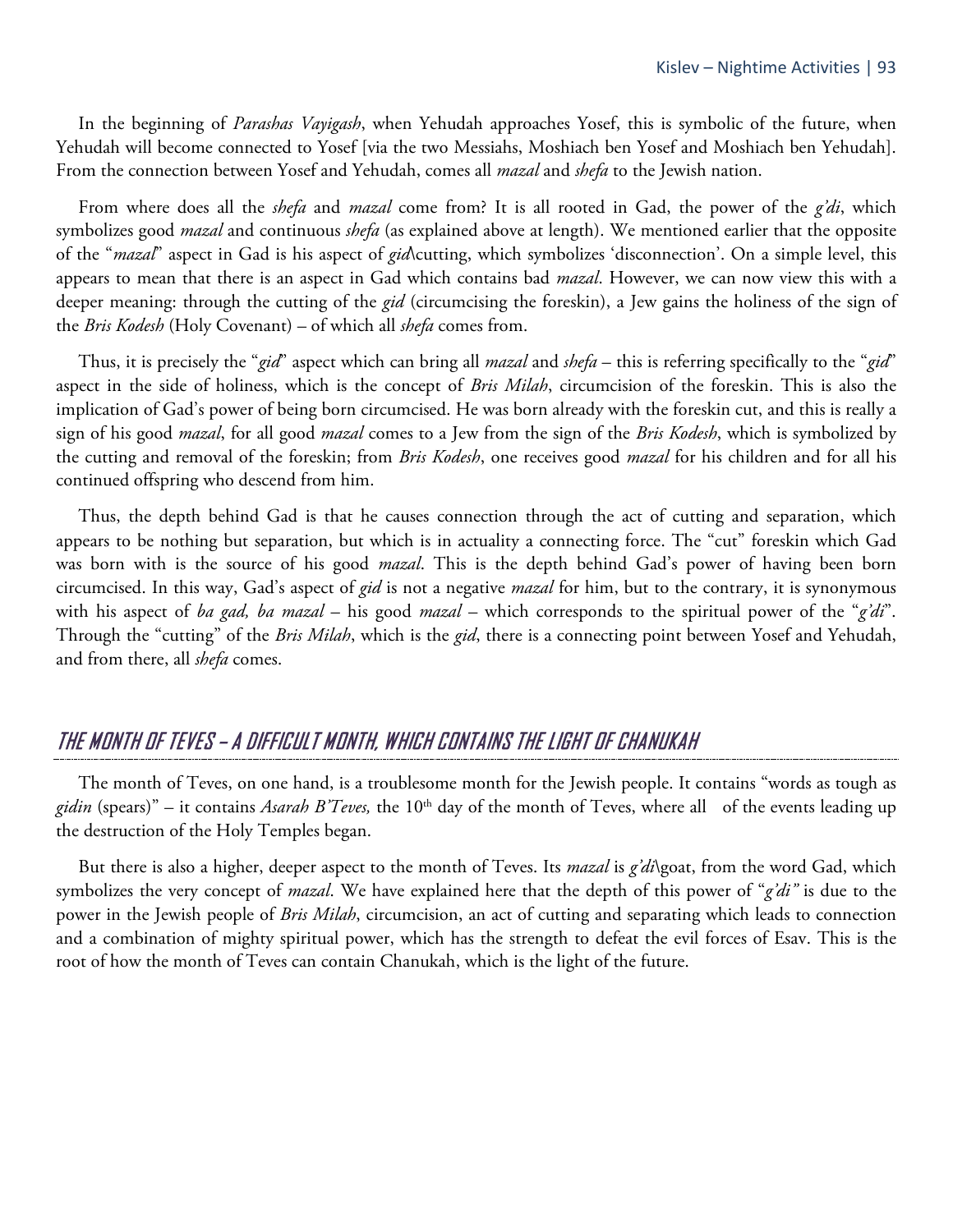## THE POWER OF GAD'S SUCCESS AT WAR: WHEN THE "HANDS" ARE CONNECTED TO THE "HEAD"

Part of Gad's blessing is that he is successful when his tribe goes to war with his enemies. In the blessing of Moshe, Gad is compared to a young lion which can tear apart its victims, removing the skull together with the arm in one blow.[106](#page-94-0) The depth behind this is because Gad can 'connect' together the arm with the head [and all that these two parts of the body symbolize].

In the Chanukah miracle, the "majority fell to the hands of the few". Simply speaking, this meant that although the *Chashmonaim* were outnumbered by the Greek army, the *Chashmonaim* were still able to defeat them. But the depth of this is that the *Chashmonaim* became the majority, through their own spiritual power, making the Greeks into "few", and this was how the Greeks fell into their hands. The Greeks were only more powerful them in their numbers, size and physical strength - in their "hands". But the *Chashmonaim* were more powerful than the Greeks because they were represented by the "head", which is above the hands.

Thus, the secret of winning against all negative forces is when the Jewish people connect their "hands" with their "head".

### "PERETZ": HOLY POWER OF BREAKING ALL LIMITATIONS WHICH CAN DEFEAT THE GREEKS

On a deeper level, Gad's success is not because of *mazal* or either because of his power of "cutting", but because he has the power to go to war against his enemies in order to reveal the continuation of all holiness.

The Greek nation fought the Jewish people by forbidding them from *Bris Milah*; the depth of this is that they were fighting the continuation of the Jewish people, for all good *mazal* for the Jewish people stems from *Bris Milah*. This was their intention as well in contaminating all the oils in the *Beis HaMikdash* and in breaking down all of its walls. They were using the power to "cut", *gid*, an evil power of *peritzas geder*, "breaking fences", which aims to break down the holiness of the Jewish people.

But the Jewish people contain a holy ability of *peritzas geder*, symbolized by Peretz, ancestor of the Messianic dynasty and all royalty, which uses this power for holiness. When the Greeks tried breaking through all of the 'fences' of the Jewish people, this was essentially the Greek "darkness" which the Sages attribute them to, but when the *Chashmonaim* prevailed, it was the power of *peritzas geder* which does not bring darkness, but light and illumination.

This is Gad's holy power of "*gid"*, which is his ability of *peritzas geder* when used for holiness, where *mazal* is continuous. The Greek nation wanted to weaken this power of the Jewish people and to darken all of their *mazal*. But through the power of *peritzas geder* (breaking fences) in the side of holiness, symbolized by Peretz, Zerach, and Gad, there was spiritual light and illumination which dispelled all of the "darkness" of the Greeks.

Chanukah contains this spiritual power of Peretz, of holy *peritzas geder* (breaking fences). It also contains another spiritual illumination: it must be lit at the entranceway, with the menorah on the right and the *mezuzah* on the left, and this implies that we use the spiritual power of the *mezuzah* to guard our entranceways, fences, and *gedarim*

<span id="page-94-0"></span>*106 Devarim 33:20*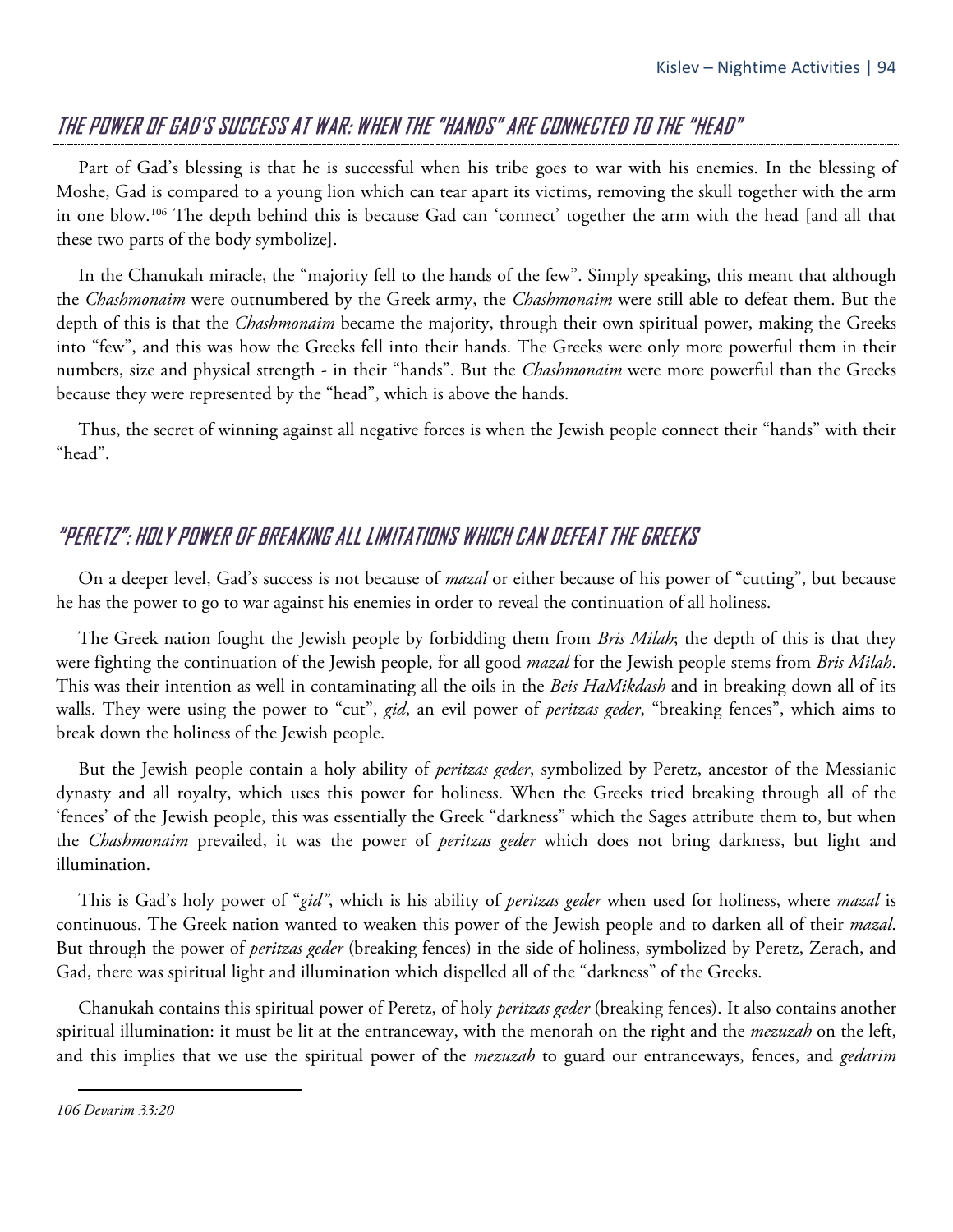(boundaries). With these two spiritual powers combined – holy *peritzas geder,* and *shemirah* (protecting) our own *gedarim* which guard our holiness - the complete level of *mazal* is revealed, and then we enable the power of the "king can break fences", the root of redemption.

### CHANUKAH – THE MITZVAH THAT IS THE LIGHT OF THE TORAH

The light revealed on Chanukah is the power of Gad, who tears apart his enemies like a lion, removing their 'skull' and 'arm' at once. We have Torah and *mitzvos*, and the Torah symbolizes the head, for it is the wisdom (which is contained in the cerebral faculties), whereas the *mitzvos* symbolize the hands, for they are physical actions. Throughout the rest of the year, there is this difference between Torah learning and *mitzvos*. But on Chanukah, we have a *mitzvah* of lighting the menorah, which is a *mitzvah* that contains "Torah" in it, for it is a *mitzvah* which shines the light of the Torah. On Chanukah, we have an act of a *mitzvah* which is entirely the light of Torah! Thus, Chanukah is the connection between the "hands" (*mitzvos*) with the "head" (Torah).

This is precisely the power of Yosef, which can defeat the power of Esav. Yosef's holy "fire", which can burn through Esav, is the concept of combining the "hands" with the "head" – a level where our acts of *mitzvos* contain the light of Torah.

Esav's power is fueled by *asiyah*\action, as alluded to from his name "Esav" which is from the word *maaseh*\action, and symbolized by his power of the "hands" which personifies him. What is the way to defeat Esav's power of action, his "hands"? Through *mitzvos* alone, we cannot defeat Esav, for it will only be action against action. But if our actions of *mitzvos* are fueled by the holy power of thought that is the Torah, our actions combined with the "Torah" in them can then overcome Esav's power.

The *mitzvah* of lighting the Chanukah *menorah* is a unique *mitzvah* act which reveals the spiritual illumination of Torah outward to the rest of the world, from the entranceway of the house where it is lit. It is this power which can overcome Esav. In order to overcome "action" – the power of Esav – we need to combine our own actions (*mitzvos*) with the mind, with the power of holy thought, the Torah. In this way, our "hands" (actions) become empowered with the "head" (mind\Torah).

Thus, the power of Gad is essentially the power to infuse our actions of *mitzvos* with inner, holy thought. This is the depth behind "*Mitzvos* require *kavanah* (concentration)"[107](#page-95-0) – on an inner level, it means to combine "Torah" within our actions, to combine the arm\hands\*mitzvos* with our head\skull\Torah. Then, our Torah and *mitzvos* become unified as one.

All of the festivals will cease in the future, except for Purim and Chanukah. Similarly, the *mitzvos* will cease in the future.<sup>[108](#page-95-1)</sup> These two statements are interconnected. It is because all of the festivals (besides for Chanukah and Purim), and all of the *mitzvos,* represent the "hands" without the head, thus they will cease; whereas Chanukah is the light of the future, in which our hands\actions\*mitzvos* will become connected with our head\thought\Torah.

This is the light of the future….

<span id="page-95-1"></span><span id="page-95-0"></span>*107 Pesachim 114b 108 Niddah 61b*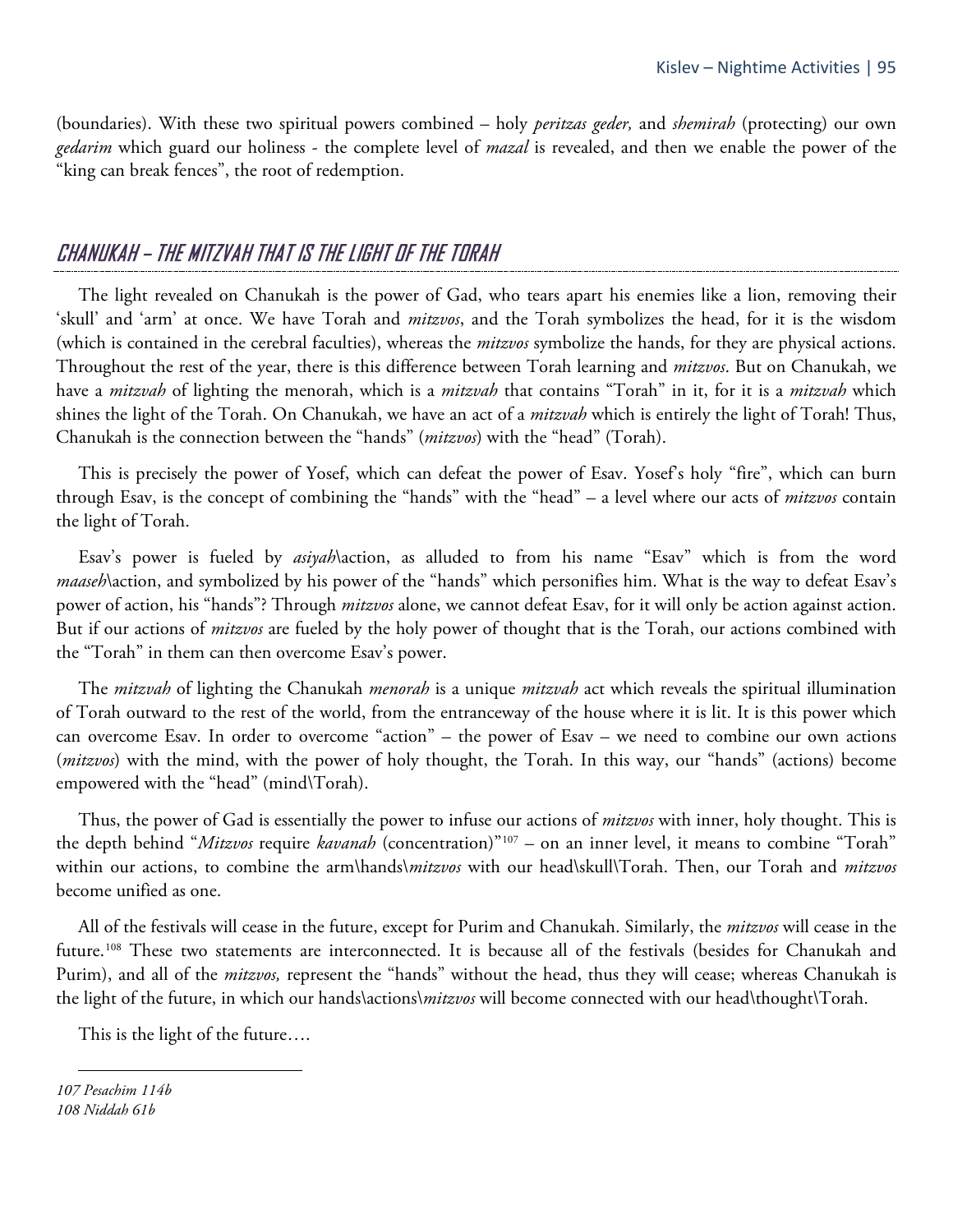# 17 | KISLEV – BINYAMIN[109](#page-96-0)

## THE MONTH OF KISLEV CORRESPONDS TO THE TRIBE OF BINYAMIN

The month of Kislev, according to the *Raavad* and the *Gra,* corresponds to the tribe of Binyamin, the youngest of the twelve brothers, who completed the twelve tribes.

### THE UNIQUE ASPECTS OF BINYAMIN

When Binyamin was born, his mother Rachel named him "*Ben Oni"*, "son of my suffering", for Binyamin was born amidst the fatal childbirth that took his mother's life. Later, his father Yaakov gave him the name Binyamin, from the words "*ben yamin"*, "son of my right".

Binyamin was different from the rest of the tribes in many different ways:

- 1. Binyamin caused all of the brothers to reunite with each other, when they all had to save him from imprisonment.
- 2. He was the only brother who did not take part in the sale of Yosef.
- 3. He was the only brother who did not bow to the wicked Esav [for he wasn't born yet], and in this merit, the *Gemara* says that Mordechai, who descended from Binyamin, also did not bow to Haman.<sup>[110](#page-96-1)</sup>
- 4. Binyamin was the only of the brothers who was born with two twin sisters.
- 5. He was one of the four people who died completely free from sin, and who died solely because of the "effect of the Serpent" on mankind.<sup>[111](#page-96-2)</sup>

### RACHEL IMEINU'S SOUL IN BINYAMIN

Every man is connected with two women who are in his life: his mother, and his wife. The Torah says, *"Therefore a man shall leave his father and his mother, and cleave to his wife, and they shall become one flesh"*).[112](#page-96-3) At first one is connected to his mother, and then he must reserve his primary connection for his wife. Every person starts out as a fetus in his mother, where he is only connected with his mother and to one else. He must listen to his mother's Torah when he is a child, as it is written, *"And the Torah of your mother, do not abandon."* [113](#page-96-4) But eventually, he must

<span id="page-96-3"></span>*112 Beraishis 2:24*

<span id="page-96-0"></span>*ראש חודש* – *מזל 009* – *כסלו*-*בנימין 109*

<span id="page-96-1"></span>*<sup>110</sup> Yalkut Shimeoni 1054*

<span id="page-96-2"></span>*<sup>111</sup> Shabbos 55b (The four who never sinned were: Binyamin, Amram (father of Moshe), Yishai (father of Dovid HaMelech), and Kilav (a son of Dovid HaMelech).*

<span id="page-96-4"></span>*<sup>113</sup> Mishlei 6:20*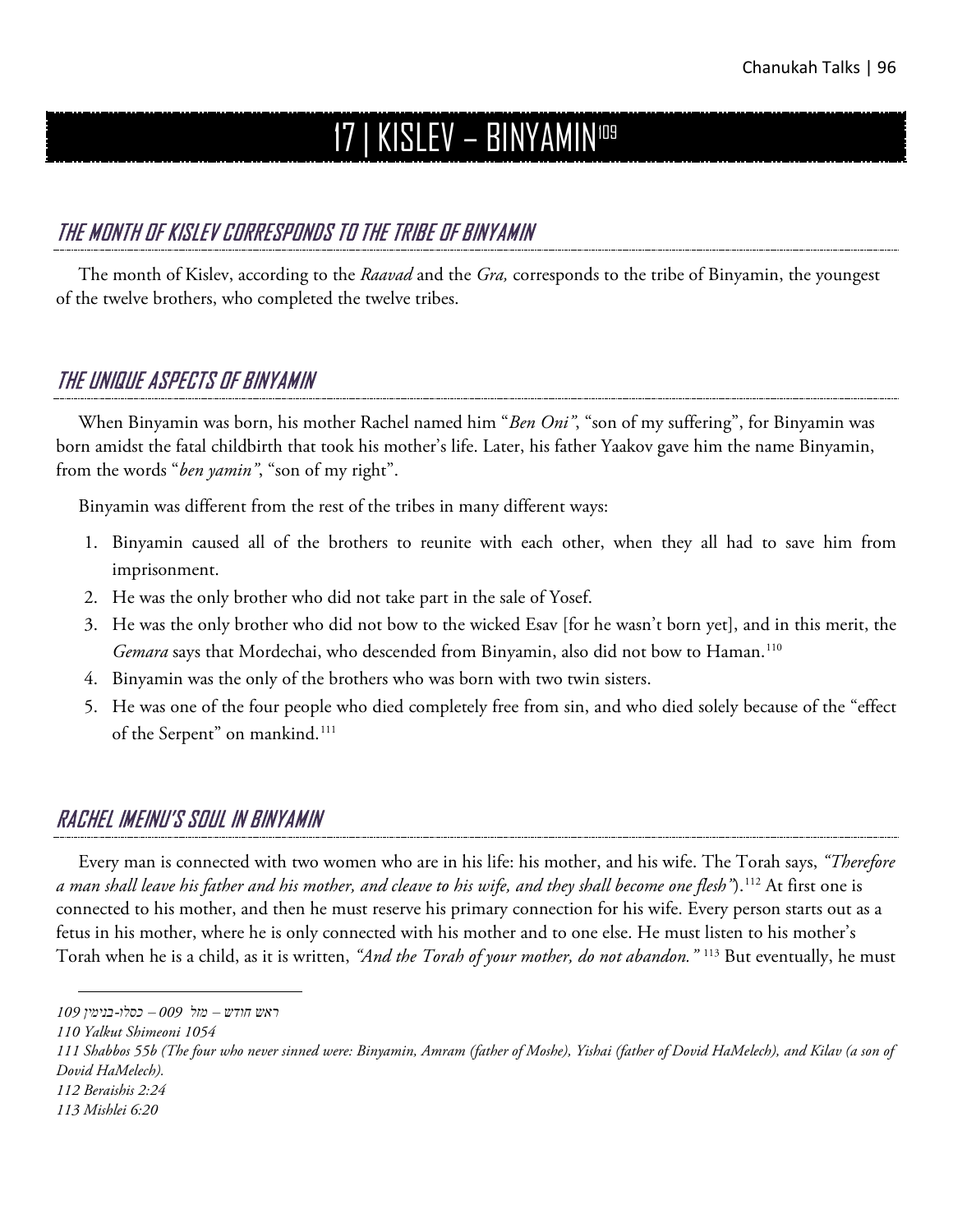marry and leave his mother, and cleave to his wife, and to become "one" with her, as the Torah says: *"Therefore a man shall leave his father and his mother, and cleave to his wife, and they shall become one flesh."* When a person is still connected with his mother, he is not yet connected to a wife. Once he leaves his mother and he becomes connected with his wife, he is no longer connected with his mother, for now he has a wife.

With Binyamin, though, this was not the case. Chazal state that as Binyamin was being born, his mother Rachel gave her soul to him.[114](#page-97-0) Binyamin's mother Rachel remained hidden in his soul, escorting him throughout his life. Chazal also state that Binyamin married the twin sisters he was born with.[115](#page-97-1) The depth of the fact that Binyamin was born with two twin sisters was because he was able to be connected to two women at once. Since Rachel's soul lived on in Binyamin, it is as if he was connected with two women at once – his mother, and his wife.

Chazal state that when a person sins, "it is upon his mother to clean up his mess". A person sins only because he has a physical body that was taken from the earth. After Adam sinned, he separated afterwards from Chavah for 130 years. During that time, there was no woman in his life. He was no longer connected with his wife for this time, and he returned to his "mother", the earth he came from. Since Binyamin represents the concept of being 'connected' to two women at once, Binyamin was a rectification of Adam's sin, for Adam could not be connected with two women at once, whereas Binyamin could.

Normally, a man is either connected to his mother or to his wife, but he cannot be connected with both at once. But Binyamin was connected with his mother and his wife at the same time. Binyamin was also not connected with any sin, because he was one of the four people who never sinned, and he only died because of the Serpent's effect on mankind.

Rachel's soul in Binyamin enabled him to be connected with two women at once: to his mother (Rachel) and to his wife (the twin sisters he married). Therefore, on a deep level, it was not a coincidence that Rachel was buried in Bethlehem and she could not be buried with Yaakov. It was really because Rachel lived on in Binyamin, because she gave her soul to him, and that is why she could not be 'buried' with Yaakov – it was because she continued to remain alive, in her son Binyamin! That is also why she was buried in Bethlehem, the place where Binyamin was born – it was a hint that she continued to live on through Binyamin's birth, in Binyamin's soul.

Thus, the depth of why Binyamin never sinned was because he was a rectification of the sin of Adam. After the sin, Adam could not be married to two women at once – he was separated from his wife Chavah and he returned to his "mother", the earth, where his body came from. Binyamin rectified this, by being "married to two women" at once.

## BINYAMIN: THE POINT OF NO SIN WHICH RECTIFIES THE SIN OF ADAM

Chazal also state in the *Sifrei* that Binyamin is different than the other brothers because he was born in *Eretz Yisrael* – specifically, in Bethlehem - whereas the other brothers were born outside of *Eretz Yisrael*. The depth of this is that the other brothers were not connected to the holy of 'ground' (symbolized by the holy land of *Eretz Yisrael*),

<span id="page-97-0"></span>*<sup>114</sup> brought in the name of the Arizal*

<span id="page-97-1"></span>*<sup>115</sup> Rashi Beraishis 35:17 (see also Gur Aryeh ibid)*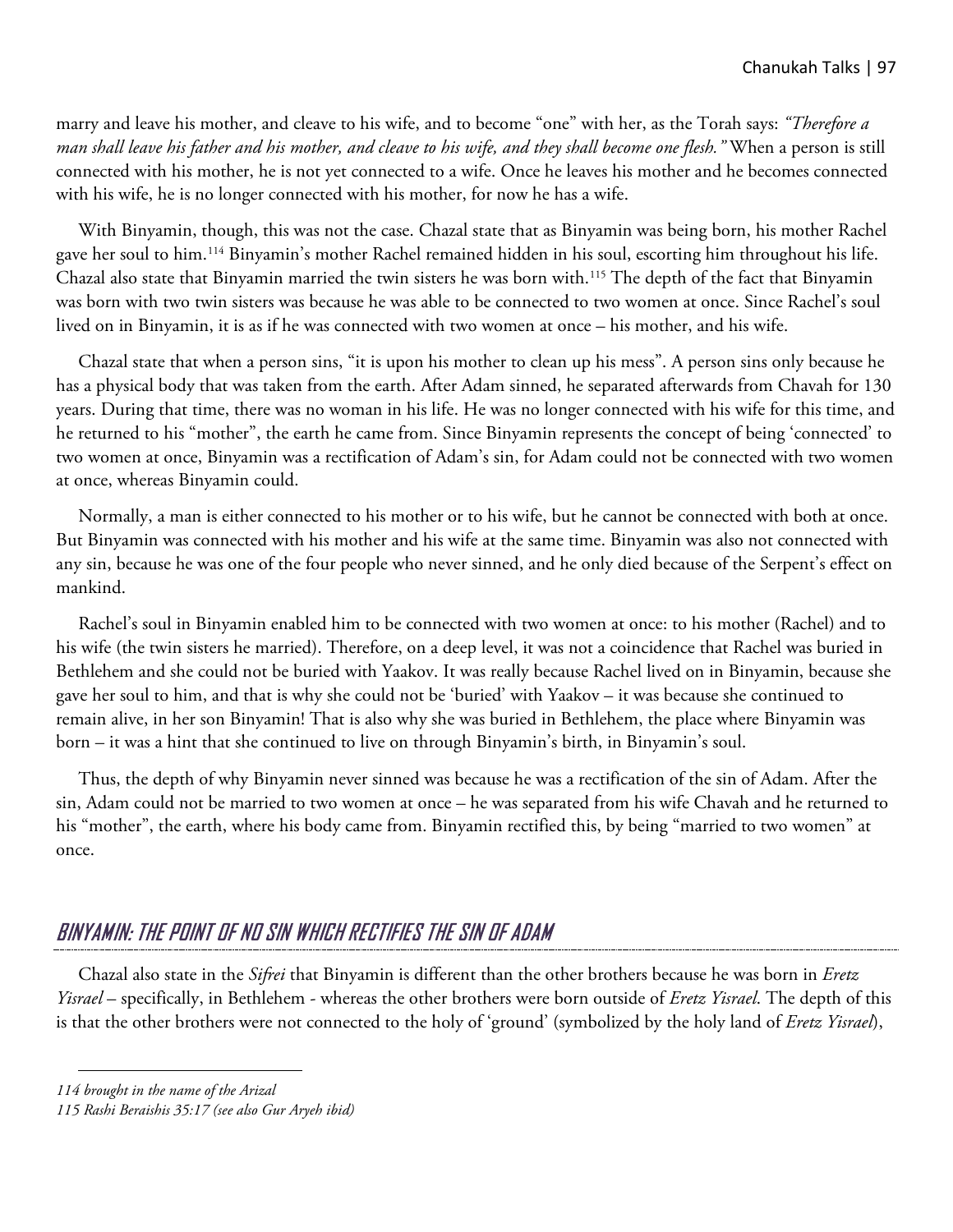and that is why there were not born in *Eretz Yisrael*, whereas Binyamin is connected to a holy kind of 'ground', the point where there is no possibility of sin. That is the depth of why Binyamin was born in *Eretz Yisrael*.

Binyamin had no sins, and he did not deserve to die due to any sins, and he only died because of the Serpent's effect on mankind. Therefore, Binyamin represents the point where there is no sin. The Sages state that "The air of *Eretz Yisrael* makes one wise",[116](#page-98-0) which means that the land of *Eretz Yisrael* represents a total removal from sin. Adam's body was taken from Bavel and his head from *Eretz Yisrael*[117,](#page-98-1) so he still had some connection to "death", to unholy ground, to the possibility of sin. But Binyamin was born in *Eretz Yisrael*, so he was entirely from *Eretz Yisrael* - and therefore, Binyamin was connected to holy kind of "ground": the point where there is no possibility of sin, where there is no curse of death upon man that results from sin.

Binyamin's blessing from Moshe is that he is the "*yedid Hashem"*, the "friend of Hashem["118,](#page-98-2) and that he has a portion in the land of the *Beis HaMikdash.* How did he merit this? The *Gemara* says that a *retzuah*, a strip of land, crosses between Yehudah and Binyamin's portion of land<sup>[119](#page-98-3)</sup>, and the tribe of Binyamin was pained at the fact that he doesn't have this portion of land, which contains the section of the *Beis HaMikdash* that housed the *Mizbeiach*. Due to this pain, Binyamin will merit that the third *Beis HaMikdash* in the future will be built in his portion of the land.

Elsewhere, we find a dispute in the Sages about who was the first to jump into the sea. According to one opinion in the *Gemara*[120](#page-98-4), it was not Nachshon ben Aminadav who first jumped into the sea, but the tribe of Binyamin, and therefore he merited a part of the *Beis HaMikdash* in his portion of land. The depth of this as follows. At first, the world was filled entirely with water, and then Hashem split the waters, forming the dry land.

This original dry land became ruined from Adam's sin, when the earth became contaminated from the sin. Thus, Binyamin fixed the ruined state of the earth – he rectified the sin of Adam - by jumping into the sea. The sea split into 12 paths, the root of the 12 tribes, which became 12 *kesarim* (crowns). Thus, the dry land by the splitting of the sea was, on a deeper level, a rectification of the sin of Adam which had ruined the earth.

This was similar to when the waters of the world were gathered together on the third day of Creation to form the dry land. The first to jump into the sea (Binyamin) revealed a new, rectified kind of dry land. Thus Binyamin merited the *Beis HaMikdash* in his portion, for Binyamin represents the rectified kind of "ground" that is free from sin, which is fitting to house the holy *Beis HaMikdash.* 

## BINYAMIN & THE POWER OF "SLEEP" IN KISLEV

The tribe of Binyamin corresponds to the month of Kislev, which contains the spiritual power called "sleep". [121](#page-98-5) What is the connection?

<span id="page-98-1"></span>*117 Sanhedrin 38a*

- <span id="page-98-2"></span>*118 Devarim 33:12*
- <span id="page-98-3"></span>*119 Zevachim 118a*
- <span id="page-98-4"></span>*120 Sotah 17a*
- <span id="page-98-5"></span>*121 Sefer Yetzirah 5:4*

<span id="page-98-0"></span>*<sup>116</sup> Bava Basra 158b*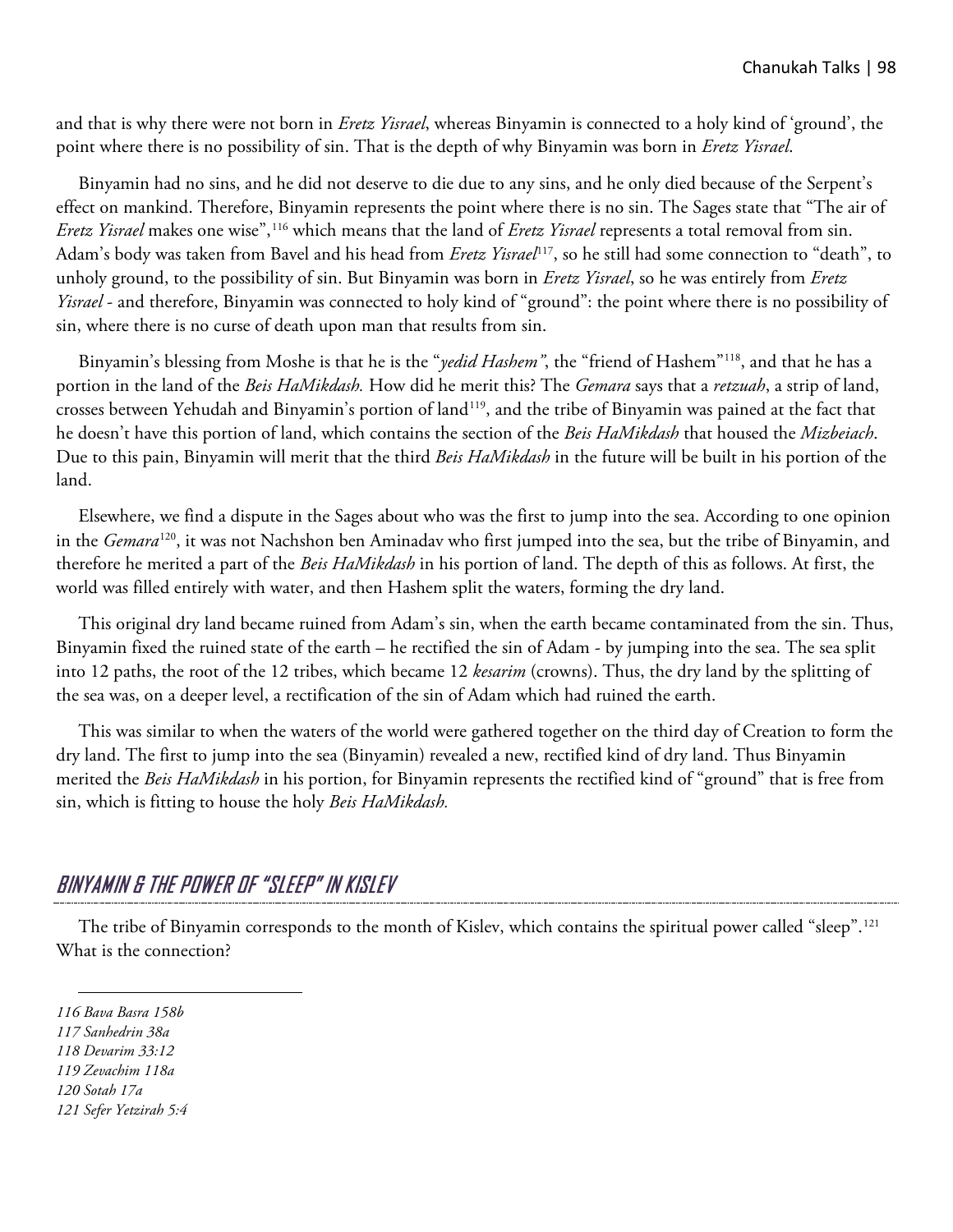We find that the *Beis HaMikdash* is called the *cheder hamittos*, the "bedroom", a place of sleep[.122](#page-99-0) A hint to this is that the *tzaddik* Yaakov *Avinu* slept on the future site of the *Beis HaMikdash*. The depth behind this is as follows.

Adam was put to sleep so that Chavah could be created from him. The first woman was formed from a state of sleep. In this state, Adam and Chavah were two beings in one unit. After the sin, when death came to the world, the state of sleep became a "sixtieth of death". Now there would not only be sleep, but death - the result of sin - which causes a separation between man and woman. Through sleep, which is like death, the soul returns to its original source. Death returns the body to the earth and the soul to Heaven, and sleep is similar to this. Through sleep, a person is somewhat dead, because his body becomes still and silent, and his soul returns to Heaven. But in the original level of sleep, which is when Adam was put to sleep in order for Chavah to be created, Adam and Chavah were meant to remain connected as one unit. The sleep which came upon Adam was in order to enable Chavah and allow them to remain connected to each other, to be two beings that were one.

The *Beis HaMikdash* was a place that symbolizes the holy level of sleep. It was called the "gate of Heaven",<sup>[123](#page-99-1)</sup> a place where prayers would ascend and be heard, the place where the angels descended and ascended on Yaakov's ladder that reached Heaven. It was where Yaakov's head was placed on the ground: on a deeper level, this means that it was the connecting point between the physical and the spiritual, the point where Heaven touched earth. Since it was in Binyamin's portion, Binyamin represents the point where there is a connection between the body and the soul, between earth and Heaven.

### BINYAMIN'S POWER COUNTERS GREEK EVIL

Greek wisdom, which is the opposite of the Torah's wisdom, is like the impaired level of "sleep", where the brain isn't functioning properly and the intellect is dulled. Greek wisdom is called the "fallen intellect" (*chochmah nefulah*). The *Gemara* says that the Greek ruler Hordos renovated the second *Beis HaMikdash* and made it look very beautiful, because he wanted it to be the most beautiful building in the world.<sup>[124](#page-99-2)</sup> This is because the Greeks were solely interested in physical beauty.

Binyamin was born on the road, and the depth of this is because Binyamin connects the land of *Eretz Yisrael* with outside of *Eretz Yisrael*. In other words, through Binyamin, Heaven touches earth, just as the place where Heaven touches earth, the *Beis HaMikdash,* was contained in Binyamin's portion of the land.

In the blessings of Yaakov, Binyamin is compared to the wolf.[125](#page-99-3) The wolf kills its prey in the morning and divides it at night. The deeper meaning of this is that Binyamin connects the day and night together, which hints to how Binyamin is the connecting point between of all the dimensions of time, space, and soul . This is also the depth of why Binyamin is called the *yedid Hashem,* "friend of Hashem", because his title of "*yedid"* connotes this connection.

<span id="page-99-2"></span>*124 Bava Basra 14a*

<span id="page-99-0"></span>*<sup>122</sup> Rashi Shir HaShirim 1:16*

<span id="page-99-1"></span>*<sup>123</sup> Beraishis 28:17*

<span id="page-99-3"></span>*<sup>125</sup> Beraishis 49:27*